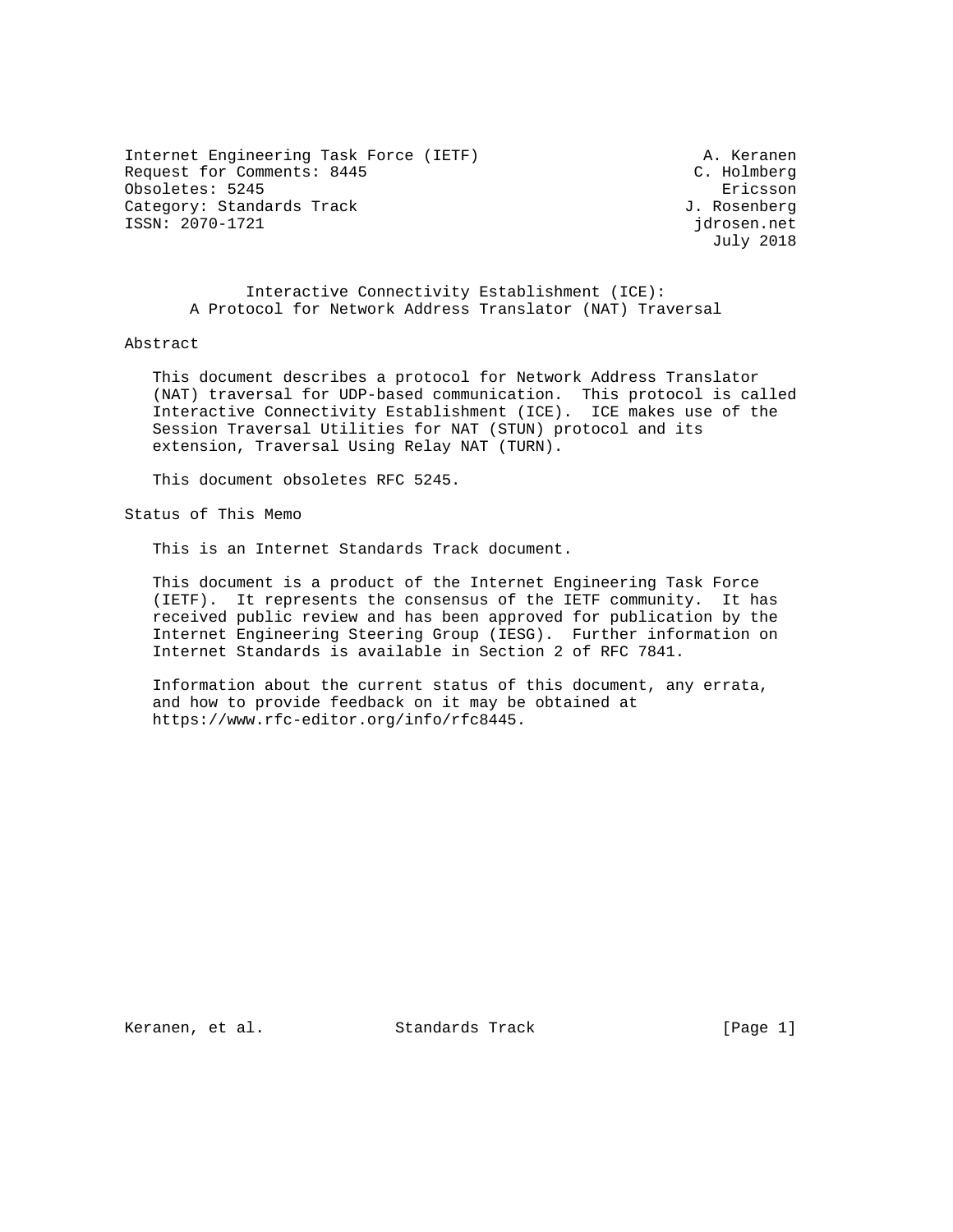Copyright Notice

 Copyright (c) 2018 IETF Trust and the persons identified as the document authors. All rights reserved.

 This document is subject to BCP 78 and the IETF Trust's Legal Provisions Relating to IETF Documents

 (https://trustee.ietf.org/license-info) in effect on the date of publication of this document. Please review these documents carefully, as they describe your rights and restrictions with respect to this document. Code Components extracted from this document must include Simplified BSD License text as described in Section 4.e of the Trust Legal Provisions and are provided without warranty as described in the Simplified BSD License.

 This document may contain material from IETF Documents or IETF Contributions published or made publicly available before November 10, 2008. The person(s) controlling the copyright in some of this material may not have granted the IETF Trust the right to allow modifications of such material outside the IETF Standards Process. Without obtaining an adequate license from the person(s) controlling the copyright in such materials, this document may not be modified outside the IETF Standards Process, and derivative works of it may not be created outside the IETF Standards Process, except to format it for publication as an RFC or to translate it into languages other than English.

Keranen, et al. Standards Track [Page 2]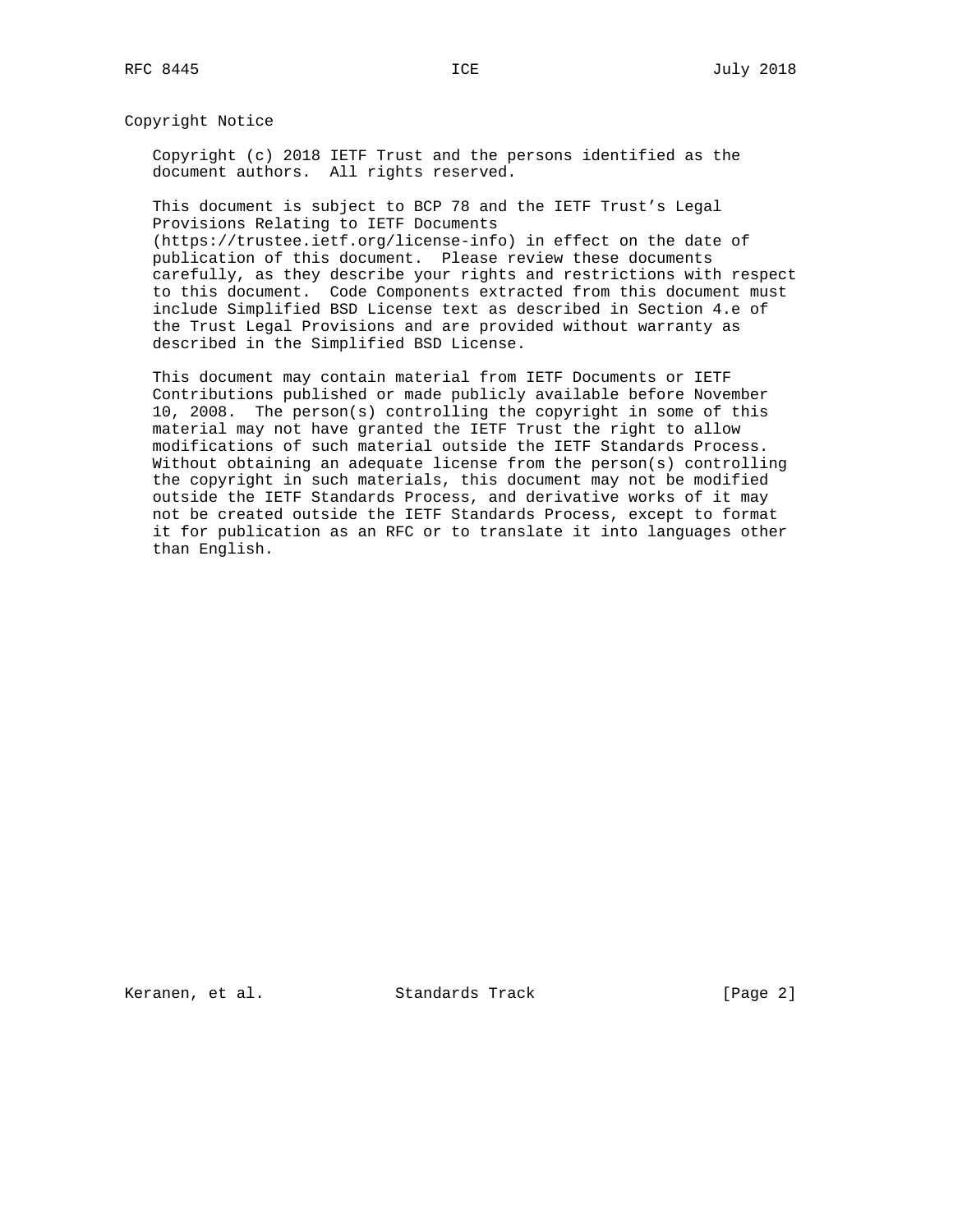Table of Contents

| 1.                                                     |  | 5  |
|--------------------------------------------------------|--|----|
| 2.                                                     |  | 6  |
| 2.1.<br>Gathering Candidates                           |  | 8  |
| Connectivity Checks<br>2.2.                            |  | 10 |
| 2.3.<br>Nominating Candidate Pairs and Concluding ICE  |  | 12 |
| 2.4.                                                   |  | 13 |
| 2.5.<br>Lite Implementations                           |  | 13 |
| 3.                                                     |  | 13 |
| 4.                                                     |  | 13 |
|                                                        |  |    |
| 5.<br>ICE Candidate Gathering and Exchange             |  | 17 |
| 5.1.                                                   |  | 17 |
| 5.1.1.<br>Gathering Candidates                         |  | 18 |
| Host Candidates<br>5.1.1.1.                            |  | 18 |
| Server-Reflexive and Relayed Candidates<br>5.1.1.2.    |  | 20 |
| 5.1.1.3.<br>Computing Foundations                      |  | 21 |
| Keeping Candidates Alive<br>5.1.1.4.                   |  | 21 |
| 5.1.2. Prioritizing Candidates                         |  | 22 |
| Recommended Formula<br>5.1.2.1.                        |  | 22 |
| Guidelines for Choosing Type and Local<br>5.1.2.2.     |  |    |
| Preferences                                            |  | 23 |
| Eliminating Redundant Candidates<br>5.1.3.             |  | 23 |
| Lite Implementation Procedures<br>5.2.                 |  | 23 |
| Exchanging Candidate Information<br>5.3.               |  | 24 |
| 5.4.                                                   |  | 26 |
| ICE Candidate Processing<br>б.                         |  | 26 |
| Procedures for Full Implementation<br>6.1.             |  | 26 |
| 6.1.1.<br>Determining Role                             |  | 26 |
| 6.1.2. Forming the Checklists                          |  | 28 |
| 6.1.2.1. Checklist State                               |  | 28 |
| 6.1.2.2.<br>Forming Candidate Pairs                    |  | 28 |
| Computing Pair Priority and Ordering Pairs<br>6.1.2.3. |  | 31 |
| 6.1.2.4.<br>Pruning the Pairs                          |  | 31 |
| Removing Lower-Priority Pairs<br>6.1.2.5.              |  | 31 |
| Computing Candidate Pair States<br>6.1.2.6.            |  | 32 |
| 6.1.3.                                                 |  | 36 |
| 6.1.4.<br>Scheduling Checks                            |  | 36 |
| 6.1.4.1.                                               |  | 36 |
| Triggered-Check Queue<br>6.1.4.2.                      |  | 36 |
| Performing Connectivity Checks                         |  |    |
| Lite Implementation Procedures<br>6.2.                 |  | 38 |
| Performing Connectivity Checks<br>7.                   |  | 38 |
| 7.1.                                                   |  | 38 |
| 7.1.1.                                                 |  | 38 |
| 7.1.2.                                                 |  | 38 |
| ICE-CONTROLLED and ICE-CONTROLLING<br>7.1.3.           |  | 39 |
| STUN Client Procedures<br>7.2.                         |  | 39 |
| 7.2.1. Creating Permissions for Relayed Candidates     |  | 39 |

Keranen, et al. Standards Track [Page 3]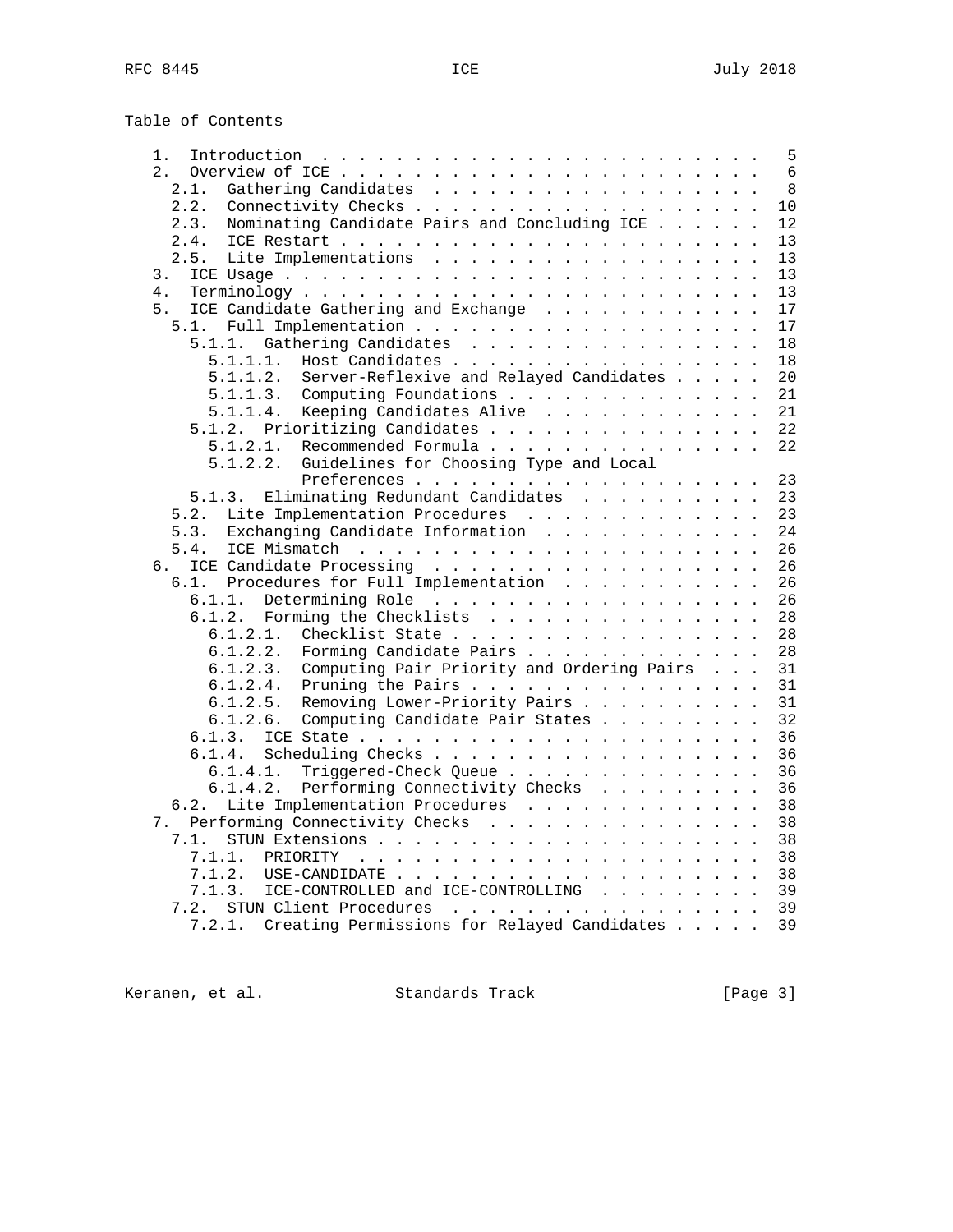| Forming Credentials<br>7.2.2.                            | 39 |
|----------------------------------------------------------|----|
| 7.2.3.<br>Diffserv Treatment                             | 40 |
| Sending the Request<br>7.2.4.                            | 40 |
| Processing the Response<br>7.2.5.                        | 40 |
| Role Conflict<br>7.2.5.1.                                | 40 |
| 7.2.5.2.                                                 | 41 |
| Non-Symmetric Transport Addresses<br>7.2.5.2.1.          | 41 |
| 7.2.5.2.2.<br>ICMP Error                                 | 41 |
| 7.2.5.2.3.                                               | 41 |
| 7.2.5.2.4.<br>Unrecoverable STUN Response                | 41 |
| 7.2.5.3.                                                 | 42 |
| Discovering Peer-Reflexive Candidates<br>7.2.5.3.1.      | 42 |
| $7.2.5.3.2.$ Constructing a Valid Pair                   | 43 |
| Updating Candidate Pair States<br>7.2.5.3.3.             | 44 |
| Updating the Nominated Flag<br>7.2.5.3.4.                | 44 |
| 7.2.5.4.<br>Checklist State Updates                      | 44 |
| 7.3. STUN Server Procedures                              | 45 |
| Additional Procedures for Full Implementations<br>7.3.1. | 45 |
| Detecting and Repairing Role Conflicts<br>7.3.1.1.       | 46 |
| 7.3.1.2.<br>Computing Mapped Addresses                   | 47 |
| Learning Peer-Reflexive Candidates<br>7.3.1.3.           | 47 |
| Triggered Checks<br>7.3.1.4.                             | 47 |
| Updating the Nominated Flag<br>7.3.1.5.                  | 49 |
| Additional Procedures for Lite Implementations<br>7.3.2. | 49 |
| Concluding ICE Processing<br>8.                          | 50 |
| Procedures for Full Implementations<br>8.1.              | 50 |
| Nominating Pairs<br>8.1.1.                               | 50 |
| Updating Checklist and ICE States<br>8.1.2.              | 51 |
| Procedures for Lite Implementations<br>8.2.              | 52 |
|                                                          | 53 |
| Full Implementation Procedures<br>8.3.1.                 | 53 |
| Lite Implementation Procedures<br>8.3.2.                 | 53 |
| 9.                                                       | 53 |
|                                                          | 54 |
|                                                          | 54 |
|                                                          | 55 |
| 12.1.                                                    | 55 |
| Procedures for Lite Implementations<br>12.1.1.           | 56 |
| 12.2.                                                    | 56 |
| 13. Extensibility Considerations                         | 57 |
|                                                          | 57 |
| 14.1.                                                    | 57 |
| 14.2.                                                    | 58 |
| 14.3.                                                    | 58 |
| 15. Examples                                             | 59 |
| 15.1.<br>Example with IPv4 Addresses                     | 60 |
| Example with IPv6 Addresses<br>15.2.                     | 65 |

Keranen, et al. Standards Track (Page 4)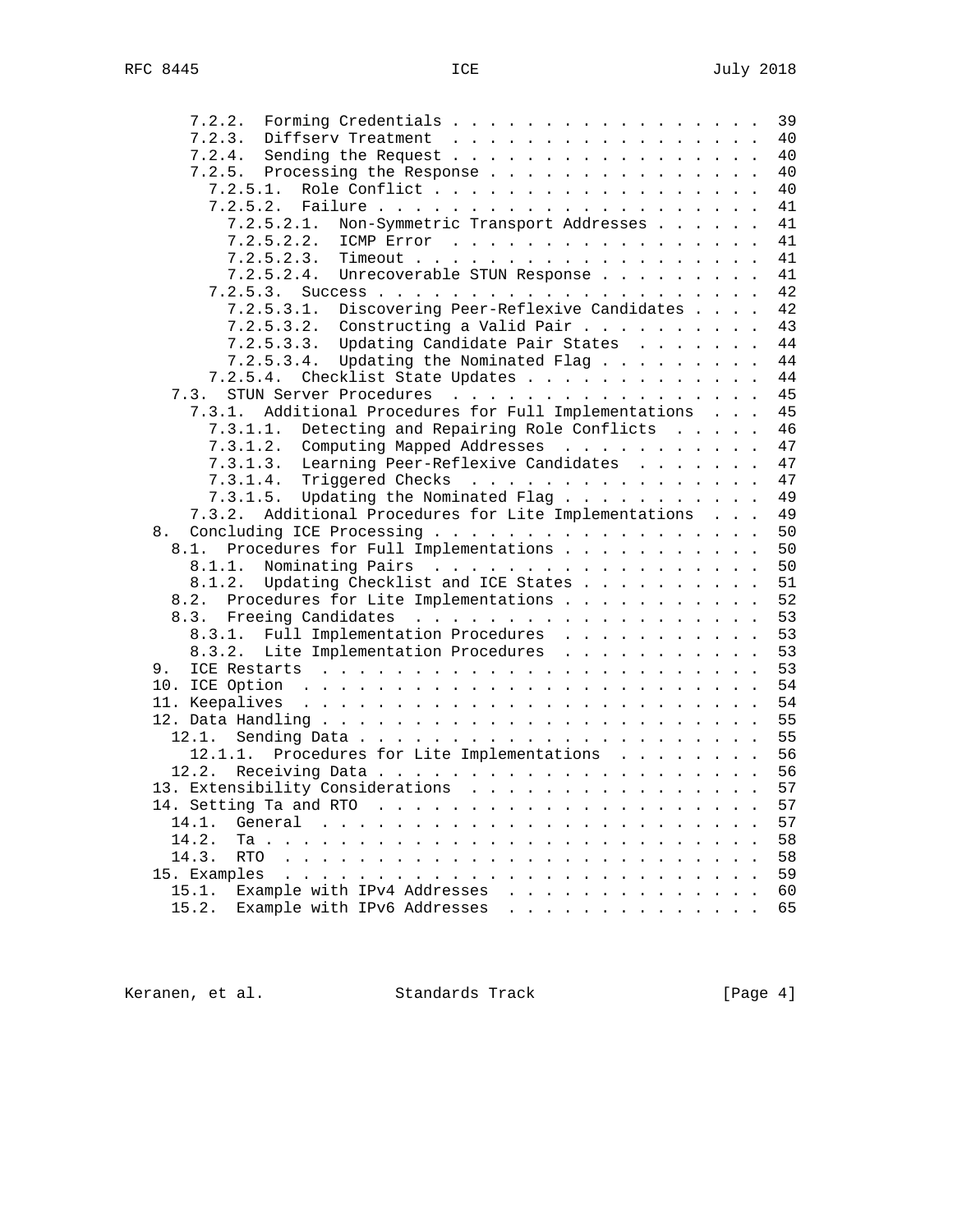|                                                                                                                                       |  | 69  |
|---------------------------------------------------------------------------------------------------------------------------------------|--|-----|
| 16.1.                                                                                                                                 |  | 69  |
| New Error-Response Codes<br>16.2.                                                                                                     |  | 70  |
| 17. Operational Considerations                                                                                                        |  | 70  |
| NAT and Firewall Types<br>17.1.                                                                                                       |  | 70  |
| 17.2. Bandwidth Requirements                                                                                                          |  | 70  |
| 17.2.1.<br>STUN and TURN Server-Capacity Planning                                                                                     |  | 71  |
| 17.2.2. Gathering and Connectivity Checks                                                                                             |  | 71  |
| 17.2.3.                                                                                                                               |  | 72  |
| 17.3.                                                                                                                                 |  | 72  |
| Troubleshooting and Performance Management<br>17.4.                                                                                   |  | 72  |
|                                                                                                                                       |  | 73  |
| 17.5. Endpoint Configuration                                                                                                          |  |     |
|                                                                                                                                       |  | 73  |
| 18.1.                                                                                                                                 |  | 73  |
| 18.2.                                                                                                                                 |  | 74  |
| Brittleness Introduced by ICE<br>18.3.                                                                                                |  | 74  |
| Requirements for a Long-Term Solution<br>18.4.                                                                                        |  | 75  |
| Issues with Existing NAPT Boxes<br>18.5.                                                                                              |  | 75  |
|                                                                                                                                       |  | 76  |
| 19.1.                                                                                                                                 |  | 76  |
| 19.2.<br>Attacks on Connectivity Checks                                                                                               |  | 77  |
| Attacks on Server-Reflexive Address Gathering<br>19.3.                                                                                |  | 80  |
| 19.4. Attacks on Relayed Candidate Gathering                                                                                          |  | 80  |
|                                                                                                                                       |  | 81  |
| 19.5.1. STUN Amplification Attack                                                                                                     |  | 81  |
|                                                                                                                                       |  | 82  |
| 20.1.                                                                                                                                 |  | 82  |
|                                                                                                                                       |  | 82  |
| 20.2. STUN Error Responses                                                                                                            |  | 82  |
|                                                                                                                                       |  |     |
|                                                                                                                                       |  | 83  |
|                                                                                                                                       |  | 84  |
| Normative References<br>22.1.                                                                                                         |  | 84  |
| Informative References<br>22.2.                                                                                                       |  | 85  |
| Lite and Full Implementations<br>Appendix A.                                                                                          |  | 89  |
| Appendix B. Design Motivations                                                                                                        |  | 90  |
| B.1. Pacing of STUN Transactions                                                                                                      |  | 90  |
| B.2.<br>Candidates with Multiple Bases                                                                                                |  | 92  |
| Purpose of the Related-Address and Related-Port<br>B.3.                                                                               |  |     |
| Attributes                                                                                                                            |  |     |
| Importance of the STUN Username 95<br>B.4.                                                                                            |  |     |
| The Candidate Pair Priority Formula<br>B.5.                                                                                           |  | 96  |
| Why Are Keepalives Needed?<br>B.6.                                                                                                    |  | 96  |
| Why Prefer Peer-Reflexive Candidates?<br>B.7.                                                                                         |  | 97  |
| Why Are Binding Indications Used for Keepalives?<br>B.8.                                                                              |  | 97  |
| B.9.<br>Selecting Candidate Type Preference                                                                                           |  | 97  |
| Connectivity-Check Bandwidth<br>Appendix C.                                                                                           |  | 99  |
|                                                                                                                                       |  |     |
| Acknowledgements<br>والمتعاونة والمتعاونة والمتعاونة والمتعاونة والمتعاونة والمتعاونة والمتعاونة                                      |  | 100 |
| Authors' Addresses<br>and a series of the contract of the contract of the contract of the contract of the contract of the contract of |  | 100 |

Keranen, et al. Standards Track [Page 5]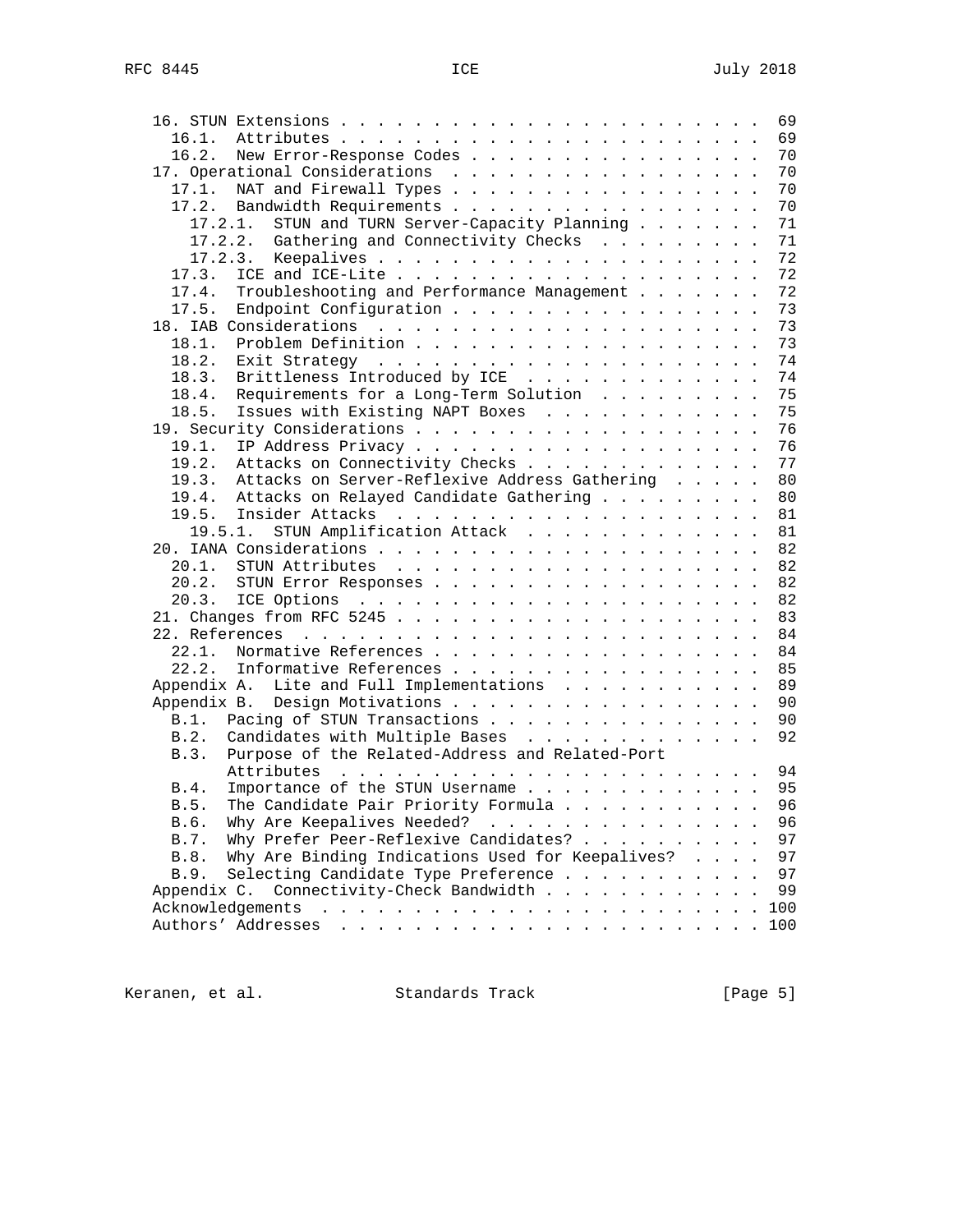# 1. Introduction

 Protocols establishing communication sessions between peers typically involve exchanging IP addresses and ports for the data sources and sinks. However, this poses challenges when operated through Network Address Translators (NATs) [RFC3235]. These protocols also seek to create a data flow directly between participants, so that there is no application-layer intermediary between them. This is done to reduce data latency, decrease packet loss, and reduce the operational costs of deploying the application. However, this is difficult to accomplish through NATs. A full treatment of the reasons for this is beyond the scope of this specification.

 Numerous solutions have been defined for allowing these protocols to operate through NATs. These include Application Layer Gateways (ALGs), the Middlebox Control Protocol [RFC3303], the original Simple Traversal of UDP Through NAT (STUN) specification [RFC3489] (note that RFC 3489 has been obsoleted by RFC 5389), and Realm Specific IP [RFC3102] [RFC3103] along with session description extensions needed to make them work, such as the Session Description Protocol (SDP) attribute [RFC4566] for the Real-Time Control Protocol (RTCP) [RFC3605]. Unfortunately, these techniques all have pros and cons that make each one optimal in some network topologies, but a poor choice in others. The result is that administrators and implementers are making assumptions about the topologies of the networks in which their solutions will be deployed. This introduces complexity and brittleness into the system.

 This specification defines Interactive Connectivity Establishment (ICE) as a technique for NAT traversal for UDP-based data streams (though ICE has been extended to handle other transport protocols, such as TCP [RFC6544]). ICE works by exchanging a multiplicity of IP addresses and ports, which are then tested for connectivity by peer-to-peer connectivity checks. The IP addresses and ports are exchanged using ICE-usage-specific mechanisms (e.g., in an Offer/ Answer exchange), and the connectivity checks are performed using STUN [RFC5389]. ICE also makes use of Traversal Using Relay around NAT (TURN) [RFC5766], an extension to STUN. Because ICE exchanges a multiplicity of IP addresses and ports for each media stream, it also allows for address selection for multihomed and dual-stack hosts. For this reason, RFC 5245 [RFC5245] deprecated the solutions previously defined in RFC 4091 [RFC4091] and RFC 4092 [RFC4092].

 Appendix B provides background information and motivations regarding the design decisions that were made when designing ICE.

Keranen, et al. Standards Track [Page 6]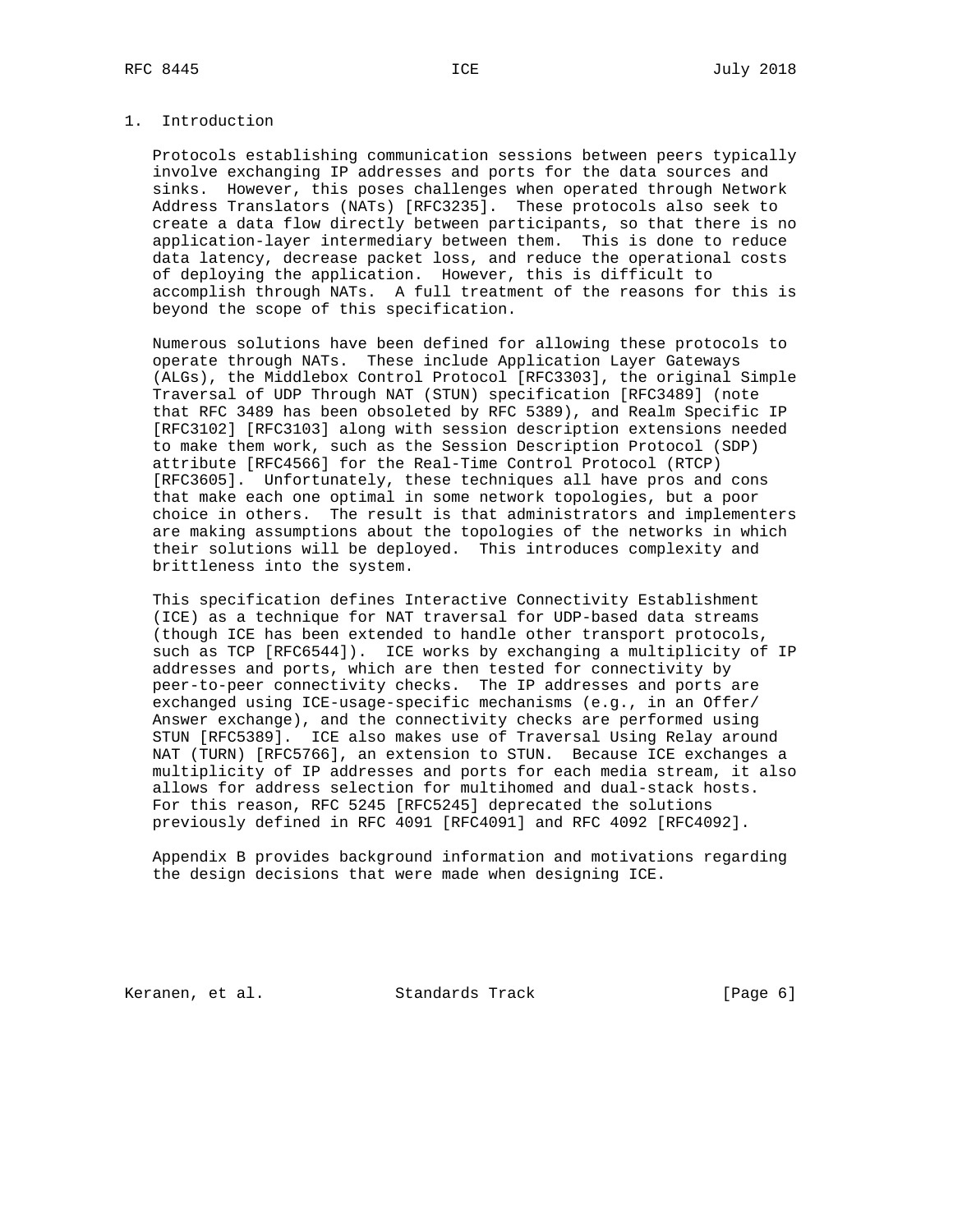# 2. Overview of ICE

 In a typical ICE deployment, there are two endpoints (ICE agents) that want to communicate. Note that ICE is not intended for NAT traversal for the signaling protocol, which is assumed to be provided via another mechanism. ICE assumes that the agents are able to establish a signaling connection between each other.

 Initially, the agents are ignorant of their own topologies. In particular, the agents may or may not be behind NATs (or multiple tiers of NATs). ICE allows the agents to discover enough information about their topologies to potentially find one or more paths by which they can establish a data session.

 Figure 1 shows a typical ICE deployment. The agents are labeled L and R. Both L and R are behind their own respective NATs, though they may not be aware of it. The type of NAT and its properties are also unknown. L and R are capable of engaging in a candidate exchange process, whose purpose is to set up a data session between L and R. Typically, this exchange will occur through a signaling server (e.g., a SIP proxy).

 In addition to the agents, a signaling server, and NATs, ICE is typically used in concert with STUN or TURN servers in the network. Each agent can have its own STUN or TURN server, or they can be the same.



Figure 1: ICE Deployment Scenario

Keranen, et al. Standards Track [Page 7]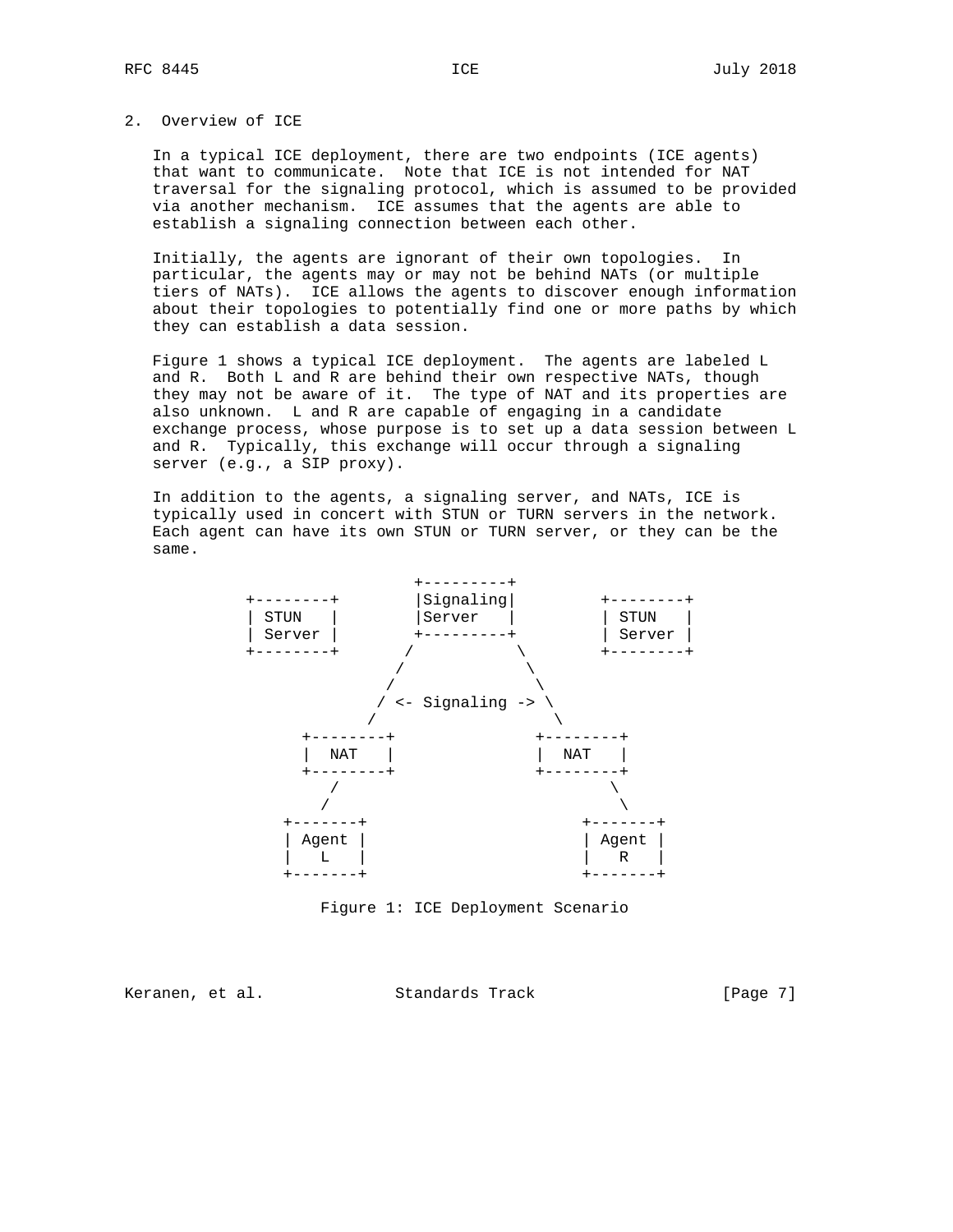The basic idea behind ICE is as follows: each agent has a variety of candidate transport addresses (combination of IP address and port for a particular transport protocol, which is always UDP in this specification) it could use to communicate with the other agent. These might include:

- o A transport address on a directly attached network interface
- o A translated transport address on the public side of a NAT (a "server-reflexive" address)
- o A transport address allocated from a TURN server (a "relayed address")

 Potentially, any of L's candidate transport addresses can be used to communicate with any of R's candidate transport addresses. In practice, however, many combinations will not work. For instance, if L and R are both behind NATs, their directly attached interface addresses are unlikely to be able to communicate directly (this is why ICE is needed, after all!). The purpose of ICE is to discover which pairs of addresses will work. The way that ICE does this is to systematically try all possible pairs (in a carefully sorted order) until it finds one or more that work.

## 2.1. Gathering Candidates

 In order to execute ICE, an ICE agent identifies and gathers one or more address candidates. A candidate has a transport address -- a combination of IP address and port for a particular transport protocol (with only UDP specified here). There are different types of candidates; some are derived from physical or logical network interfaces, and others are discoverable via STUN and TURN.

 The first category of candidates are those with a transport address obtained directly from a local interface. Such a candidate is called a "host candidate". The local interface could be Ethernet or Wi-Fi, or it could be one that is obtained through a tunnel mechanism, such as a Virtual Private Network (VPN) or Mobile IP (MIP). In all cases, such a network interface appears to the agent as a local interface from which ports (and thus candidates) can be allocated.

 Next, the agent uses STUN or TURN to obtain additional candidates. These come in two flavors: translated addresses on the public side of a NAT (server-reflexive candidates) and addresses on TURN servers (relayed candidates). When TURN servers are utilized, both types of candidates are obtained from the TURN server. If only STUN servers are utilized, only server-reflexive candidates are obtained from them. The relationship of these candidates to the host candidate is

Keranen, et al. Standards Track [Page 8]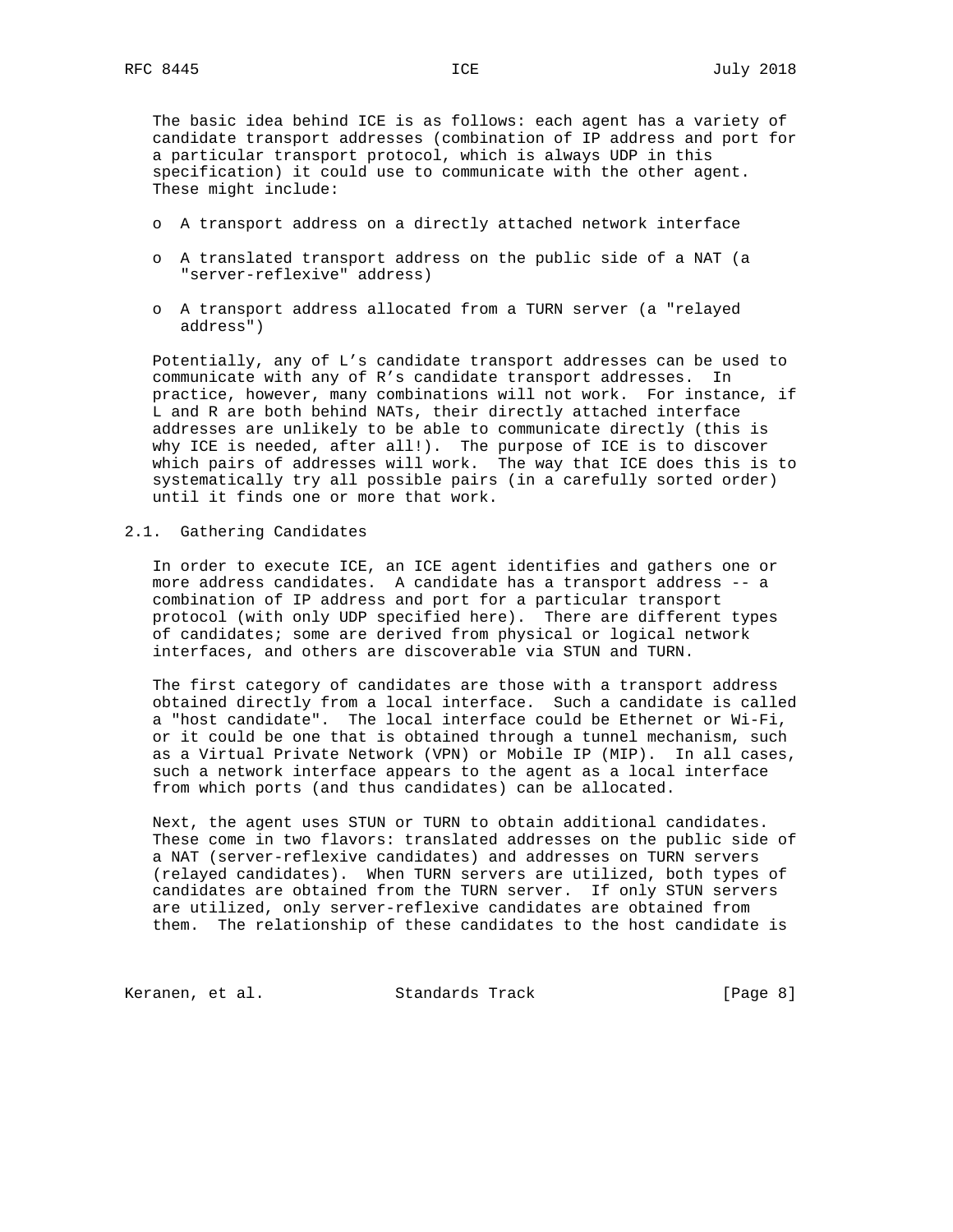shown in Figure 2. In this figure, both types of candidates are discovered using TURN. In the figure, the notation X:x means IP address X and UDP port x.



Figure 2: Candidate Relationships

 When the agent sends a TURN Allocate request from IP address and port X:x, the NAT (assuming there is one) will create a binding  $X1':x1'$ , mapping this server-reflexive candidate to the host candidate X:x. Outgoing packets sent from the host candidate will be translated by the NAT to the server-reflexive candidate. Incoming packets sent to the server-reflexive candidate will be translated by the NAT to the host candidate and forwarded to the agent. The host candidate associated with a given server-reflexive candidate is the "base".

 Note: "Base" refers to the address an agent sends from for a particular candidate. Thus, as a degenerate case, host candidates also have a base, but it's the same as the host candidate.

Keranen, et al. Standards Track [Page 9]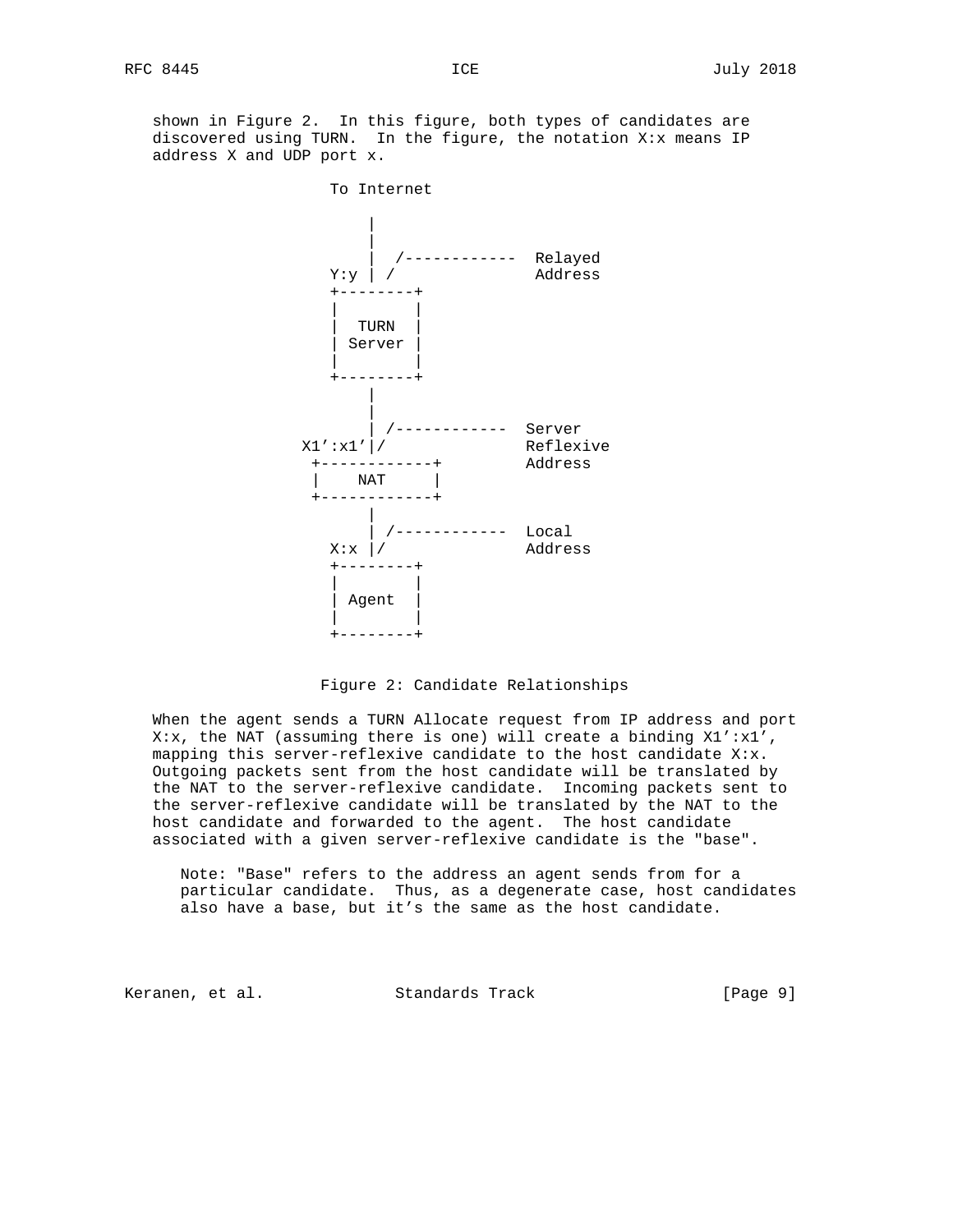When there are multiple NATs between the agent and the TURN server, the TURN request will create a binding on each NAT, but only the outermost server-reflexive candidate (the one nearest the TURN server) will be discovered by the agent. If the agent is not behind a NAT, then the base candidate will be the same as the server reflexive candidate, and the server-reflexive candidate is redundant and will be eliminated.

 The Allocate request then arrives at the TURN server. The TURN server allocates a port y from its local IP address Y, and generates an Allocate response, informing the agent of this relayed candidate. The TURN server also informs the agent of the server-reflexive candidate, X1':x1', by copying the source transport address of the Allocate request into the Allocate response. The TURN server acts as a packet relay, forwarding traffic between L and R. In order to send traffic to L, R sends traffic to the TURN server at Y:y, and the TURN server forwards that to X1':x1', which passes through the NAT where it is mapped to X:x and delivered to L.

 When only STUN servers are utilized, the agent sends a STUN Binding request [RFC5389] to its STUN server. The STUN server will inform the agent of the server-reflexive candidate X1':x1' by copying the source transport address of the Binding request into the Binding response.

# 2.2. Connectivity Checks

 Once L has gathered all of its candidates, it orders them by highest to-lowest priority and sends them to R over the signaling channel. When R receives the candidates from L, it performs the same gathering process and responds with its own list of candidates. At the end of this process, each ICE agent has a complete list of both its candidates and its peer's candidates. It pairs them up, resulting in candidate pairs. To see which pairs work, each agent schedules a series of connectivity checks. Each check is a STUN request/response transaction that the client will perform on a particular candidate pair by sending a STUN request from the local candidate to the remote candidate.

The basic principle of the connectivity checks is simple:

- 1. Sort the candidate pairs in priority order.
- 2. Send checks on each candidate pair in priority order.
- 3. Acknowledge checks received from the other agent.

Keranen, et al. Standards Track [Page 10]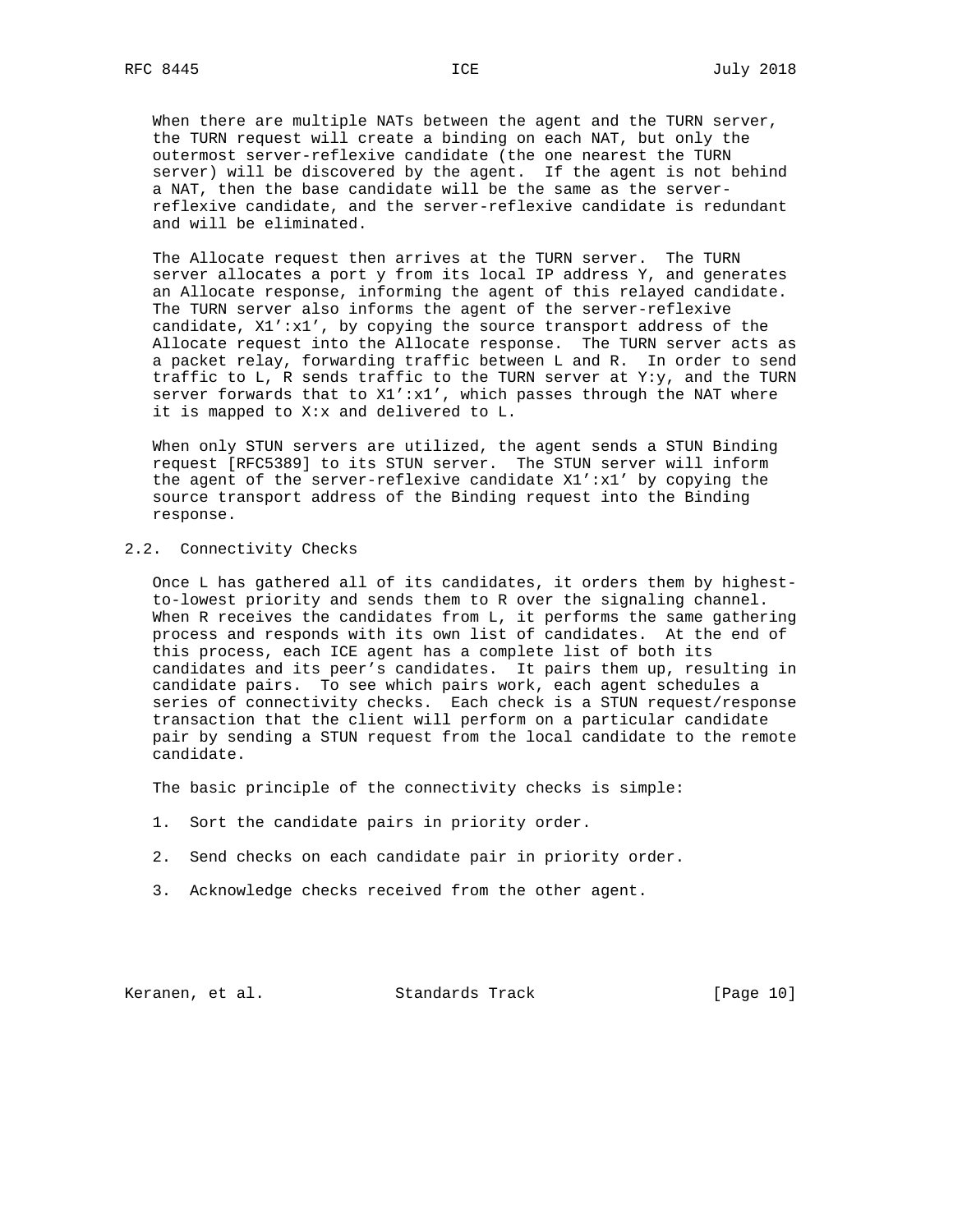With both agents performing a check on a candidate pair, the result is a 4-way handshake:

 L R - - STUN request -> \ L's <- STUN response / check <- STUN request \ R's STUN response -> / check

Figure 3: Basic Connectivity Check

 It is important to note that STUN requests are sent to and from the exact same IP addresses and ports that will be used for data (e.g., RTP, RTCP, or other protocols). Consequently, agents demultiplex STUN and data using the contents of the packets rather than the port on which they are received.

 Because a STUN Binding request is used for the connectivity check, the STUN Binding response will contain the agent's translated transport address on the public side of any NATs between the agent and its peer. If this transport address is different from that of other candidates the agent already learned, it represents a new candidate (peer-reflexive candidate), which then gets tested by ICE just the same as any other candidate.

 Because the algorithm above searches all candidate pairs, if a working pair exists, the algorithm will eventually find it no matter what order the candidates are tried in. In order to produce faster (and better) results, the candidates are sorted in a specified order. The resulting list of sorted candidate pairs is called the "checklist".

 The agent works through the checklist by sending a STUN request for the next candidate pair on the list periodically. These are called "ordinary checks". When a STUN transaction succeeds, one or more candidate pairs will become so-called "valid pairs" and will be added to a candidate-pair list called the "valid list".

 As an optimization, as soon as R gets L's check message, R schedules a connectivity-check message to be sent to L on the same candidate pair. This is called a "triggered check", and it accelerates the process of finding valid pairs.

 At the end of this handshake, both L and R know that they can send (and receive) messages end to end in both directions.

Keranen, et al. Standards Track [Page 11]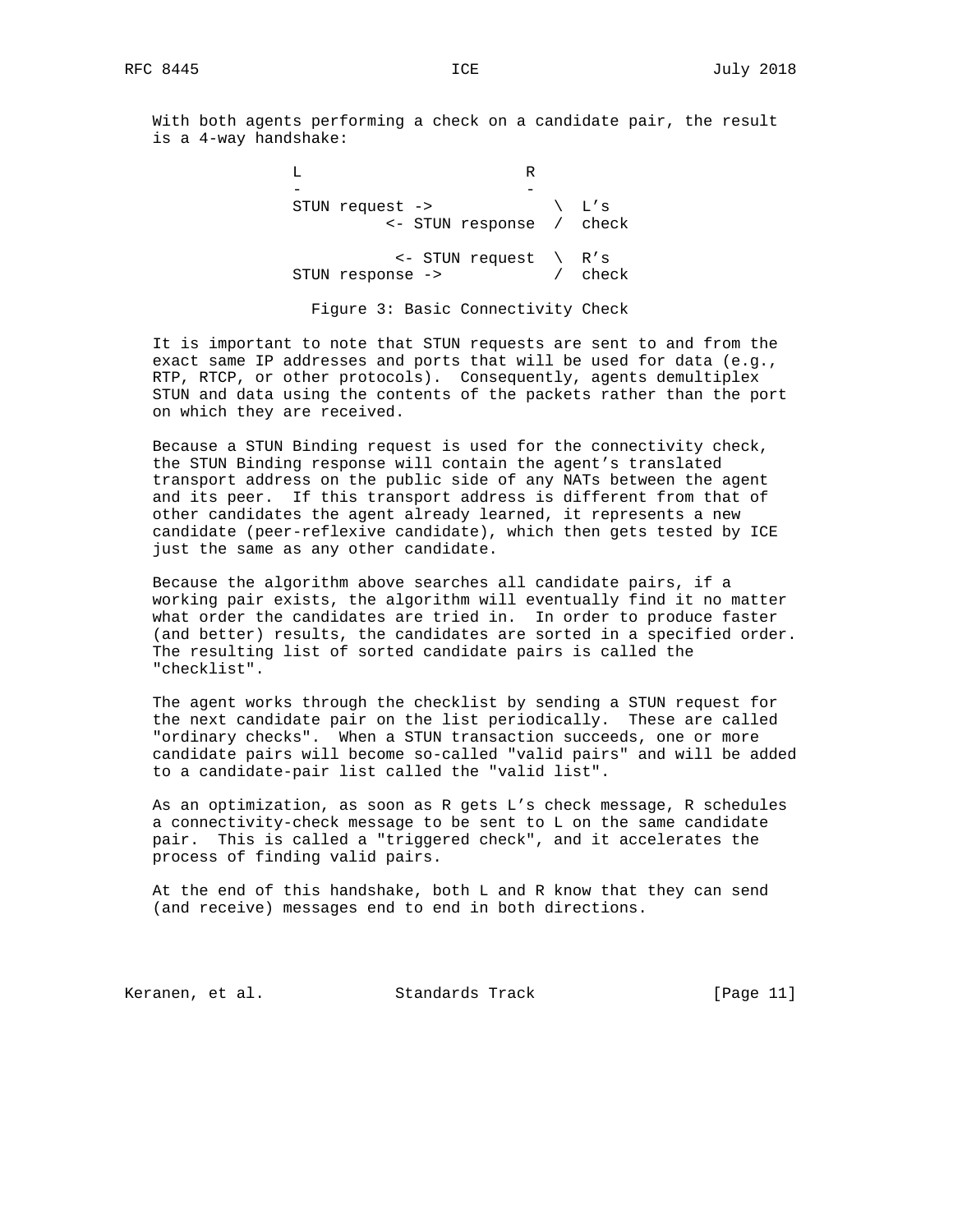In general, the priority algorithm is designed so that candidates of a similar type get similar priorities so that more direct routes (that is, routes without data relays or NATs) are preferred over indirect routes (routes with data relays or NATs). Within those guidelines, however, agents have a fair amount of discretion about how to tune their algorithms.

 A data stream might consist of multiple components (pieces of a data stream that require their own set of candidates, e.g., RTP and RTCP).

2.3. Nominating Candidate Pairs and Concluding ICE

 ICE assigns one of the ICE agents in the role of the controlling agent, and the other in the role of the controlled agent. For each component of a data stream, the controlling agent nominates a valid pair (from the valid list) to be used for data. The exact timing of the nomination is based on local policy.

 When nominating, the controlling agent lets the checks continue until at least one valid pair for each component of a data stream is found, and then it picks a valid pair and sends a STUN request on that pair, using an attribute to indicate to the controlled peer that it has been nominated. This is shown in Figure 4.

 L R - - STUN request -> \ L's <- STUN response / check <- STUN request \ R's STUN response -> / check STUN request + attribute  $\rightarrow \$  L's <- STUN response / check

Figure 4: Nomination

 Once the controlled agent receives the STUN request with the attribute, it will check (unless the check has already been done) the same pair. If the transactions above succeed, the agents will set the nominated flag for the pairs and will cancel any future checks for that component of the data stream. Once an agent has set the nominated flag for each component of a data stream, the pairs become the selected pairs. After that, only the selected pairs will be used for sending and receiving data associated with that data stream.

Keranen, et al. Standards Track [Page 12]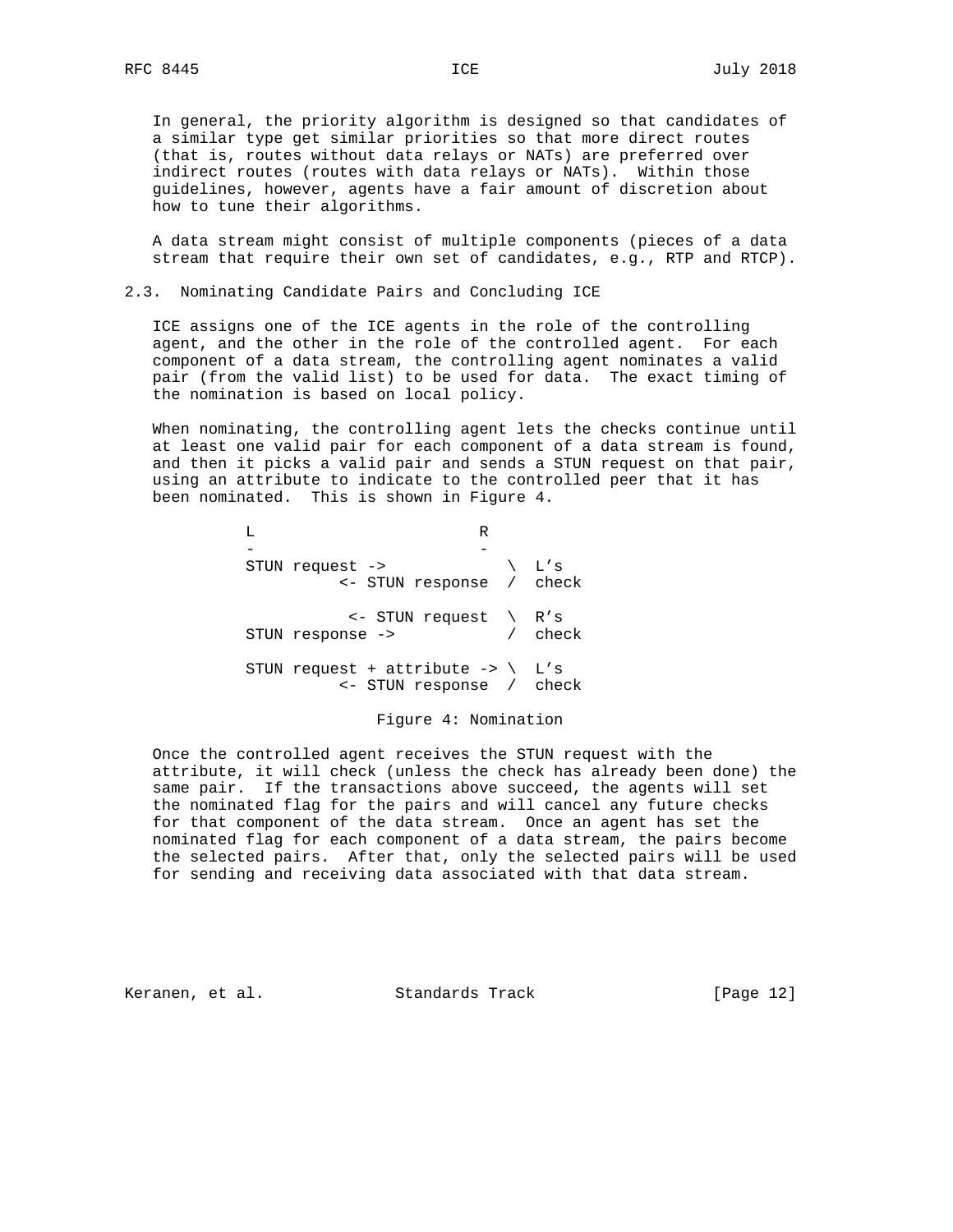# 2.4. ICE Restart

 Once ICE is concluded, it can be restarted at any time for one or all of the data streams by either ICE agent. This is done by sending updated candidate information indicating a restart.

#### 2.5. Lite Implementations

 Certain ICE agents will always be connected to the public Internet and have a public IP address at which it can receive packets from any correspondent. To make it easier for these devices to support ICE, ICE defines a special type of implementation called "lite" (in contrast to the normal full implementation). Lite agents only use host candidates and do not generate connectivity checks or run state machines, though they need to be able to respond to connectivity checks.

3. ICE Usage

 This document specifies generic use of ICE with protocols that provide means to exchange candidate information between ICE agents. The specific details (i.e., how to encode candidate information and the actual candidate exchange process) for different protocols using ICE (referred to as "using protocol") are described in separate usage documents.

 One mechanism that allows agents to exchange candidate information is the utilization of Offer/Answer semantics (which are based on [RFC3264]) as part of the SIP protocol [RFC3261] [ICE-SIP-SDP].

 [RFC7825] defines an ICE usage for the Real-Time Streaming Protocol (RTSP). Note, however, that the ICE usage is based on RFC 5245.

4. Terminology

 The key words "MUST", "MUST NOT", "REQUIRED", "SHALL", "SHALL NOT", "SHOULD", "SHOULD NOT", "RECOMMENDED", "NOT RECOMMENDED", "MAY", and "OPTIONAL" in this document are to be interpreted as described in BCP 14 [RFC2119] [RFC8174] when, and only when, they appear in all capitals, as shown here.

 Readers need to be familiar with the terminology defined in [RFC5389] and NAT Behavioral requirements for UDP [RFC4787].

Keranen, et al. Standards Track [Page 13]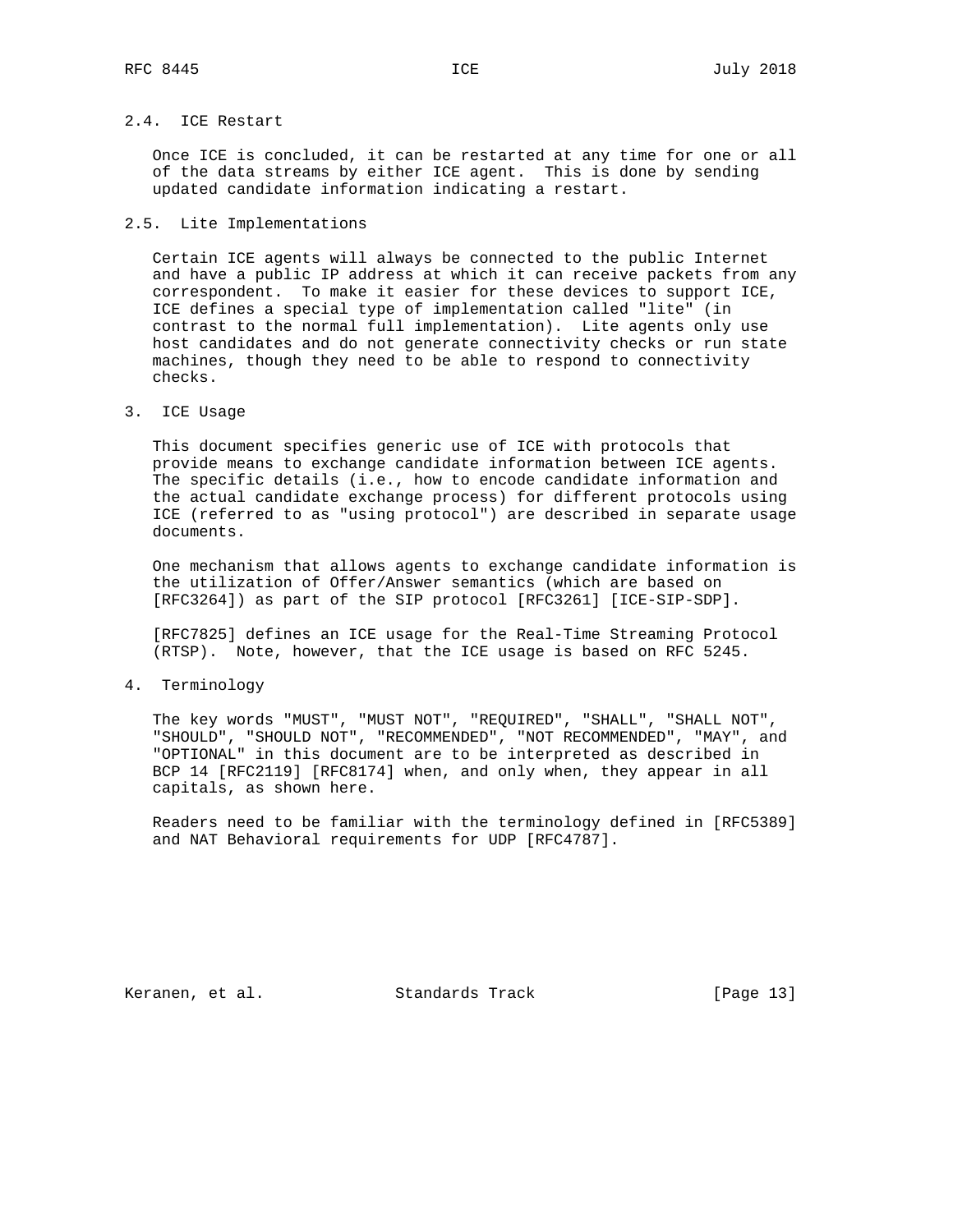This specification makes use of the following additional terminology:

- ICE Session: An ICE session consists of all ICE-related actions starting with the candidate gathering, followed by the interactions (candidate exchange, connectivity checks, nominations, and keepalives) between the ICE agents until all the candidates are released or an ICE restart is triggered.
- ICE Agent, Agent: An ICE agent (sometimes simply referred to as an "agent") is the protocol implementation involved in the ICE candidate exchange. There are two agents involved in a typical candidate exchange.
- Initiating Peer, Initiating Agent, Initiator: An initiating agent is an ICE agent that initiates the ICE candidate exchange process.
- Responding Peer, Responding Agent, Responder: A responding agent is an ICE agent that receives and responds to the candidate exchange process initiated by the initiating agent.
- ICE Candidate Exchange, Candidate Exchange: The process where ICE agents exchange information (e.g., candidates and passwords) that is needed to perform ICE. Offer/Answer with SDP encoding [RFC3264] is one example of a protocol that can be used for exchanging the candidate information.
- Peer: From the perspective of one of the ICE agents in a session, its peer is the other agent. Specifically, from the perspective of the initiating agent, the peer is the responding agent. From the perspective of the responding agent, the peer is the initiating agent.
- Transport Address: The combination of an IP address and the transport protocol (such as UDP or TCP) port.
- Data, Data Stream, Data Session: When ICE is used to set up data sessions, the data is transported using some protocol. Media is usually transported over RTP, composed of a stream of RTP packets. Data session refers to data packets that are exchanged between the peer on the path created and tested with ICE.
- Candidate, Candidate Information: A transport address that is a potential point of contact for receipt of data. Candidates also have properties -- their type (server reflexive, relayed, or host), priority, foundation, and base.

Keranen, et al. Standards Track [Page 14]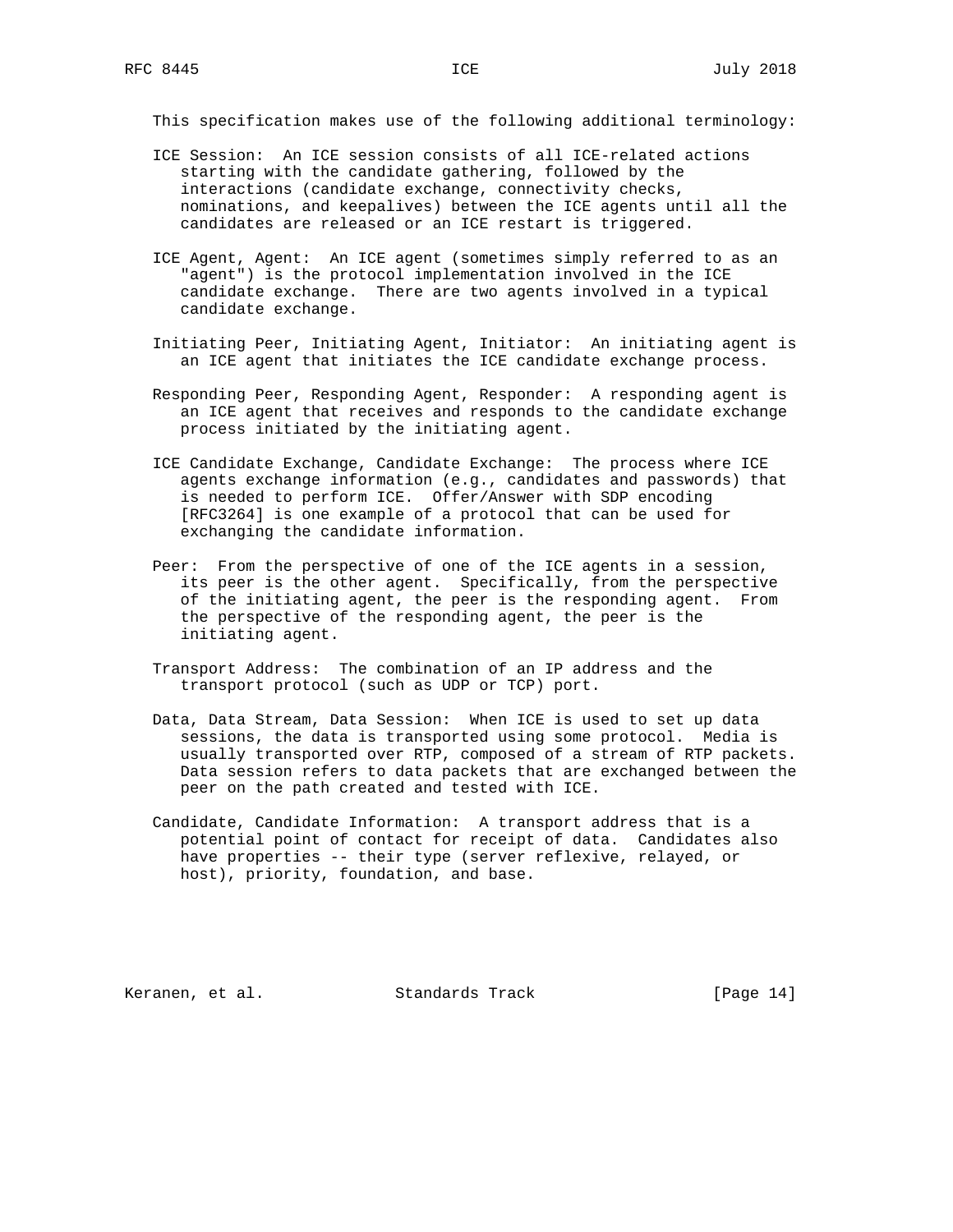- Component: A component is a piece of a data stream. A data stream may require multiple components, each of which has to work in order for the data stream as a whole to work. For RTP/RTCP data streams, unless RTP and RTCP are multiplexed in the same port, there are two components per data stream -- one for RTP, and one for RTCP. A component has a candidate pair, which cannot be used by other components.
- Host Candidate: A candidate obtained by binding to a specific port from an IP address on the host. This includes IP addresses on physical interfaces and logical ones, such as ones obtained through VPNs.
- Server-Reflexive Candidate: A candidate whose IP address and port are a binding allocated by a NAT for an ICE agent after it sends a packet through the NAT to a server, such as a STUN server.
- Peer-Reflexive Candidate: A candidate whose IP address and port are a binding allocated by a NAT for an ICE agent after it sends a packet through the NAT to its peer.
- Relayed Candidate: A candidate obtained from a relay server, such as a TURN server.
- Base: The transport address that an ICE agent sends from for a particular candidate. For host, server-reflexive, and peer reflexive candidates, the base is the same as the host candidate. For relayed candidates, the base is the same as the relayed candidate (i.e., the transport address used by the TURN server to send from).
	- Related Address and Port: A transport address related to a candidate, which is useful for diagnostics and other purposes. If a candidate is server or peer reflexive, the related address and port is equal to the base for that server or peer-reflexive candidate. If the candidate is relayed, the related address and port are equal to the mapped address in the Allocate response that provided the client with that relayed candidate. If the candidate is a host candidate, the related address and port is identical to the host candidate.
	- Foundation: An arbitrary string used in the freezing algorithm to group similar candidates. It is the same for two candidates that have the same type, base IP address, protocol (UDP, TCP, etc.), and STUN or TURN server. If any of these are different, then the foundation will be different.

Keranen, et al. Standards Track [Page 15]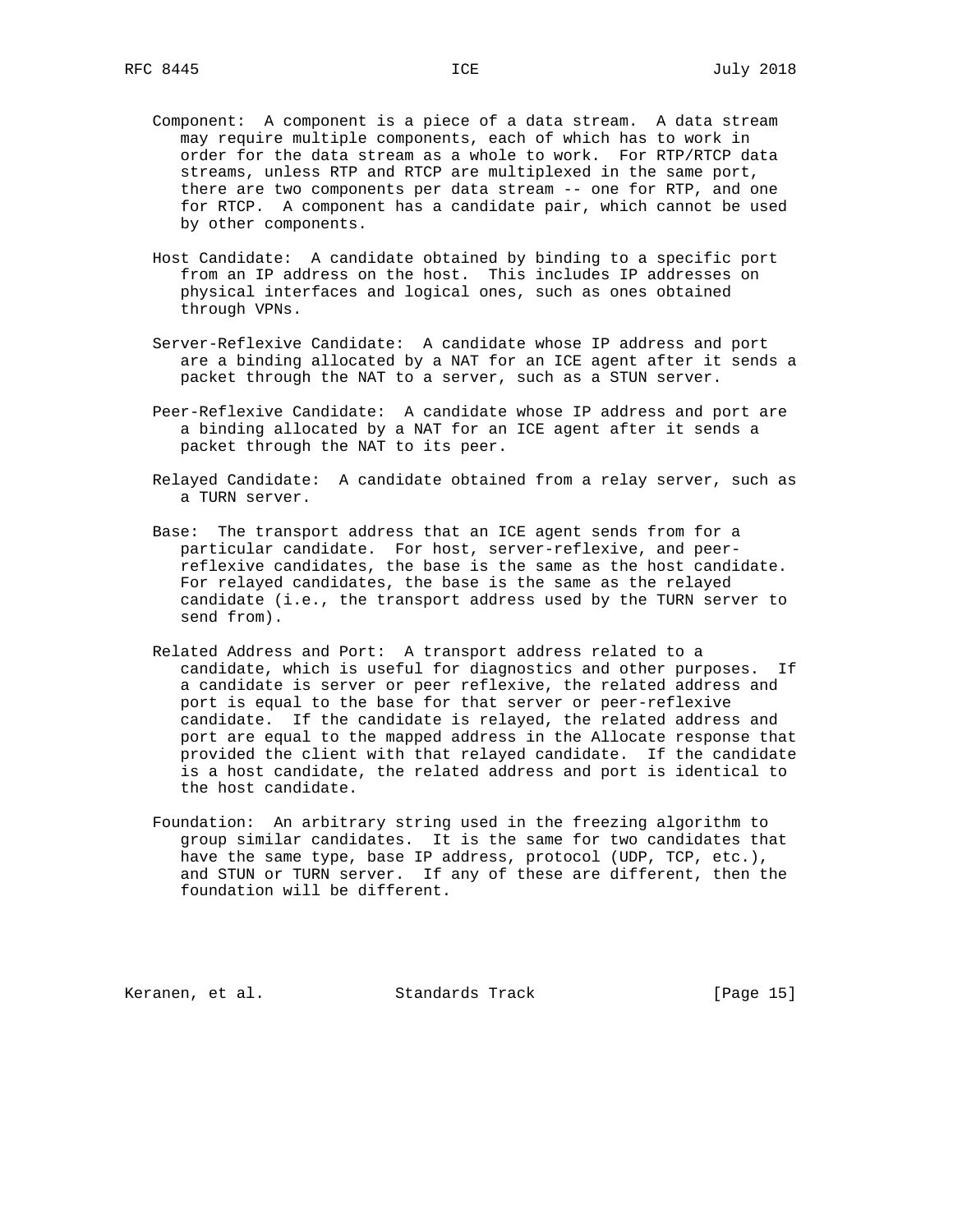- Local Candidate: A candidate that an ICE agent has obtained and may send to its peer.
- Remote Candidate: A candidate that an ICE agent received from its peer.
- Default Destination/Candidate: The default destination for a component of a data stream is the transport address that would be used by an ICE agent that is not ICE aware. A default candidate for a component is one whose transport address matches the default destination for that component.
- Candidate Pair: A pair containing a local candidate and a remote candidate.
- Check, Connectivity Check, STUN Check: A STUN Binding request for the purpose of verifying connectivity. A check is sent from the base of the local candidate to the remote candidate of a candidate pair.
- Checklist: An ordered set of candidate pairs that an ICE agent will use to generate checks.
- Ordinary Check: A connectivity check generated by an ICE agent as a consequence of a timer that fires periodically, instructing it to send a check.
- Triggered Check: A connectivity check generated as a consequence of the receipt of a connectivity check from the peer.
- Valid Pair: A candidate pair whose local candidate equals the mapped address of a successful connectivity-check response and whose remote candidate equals the destination address to which the connectivity-check request was sent.
- Valid List: An ordered set of candidate pairs for a data stream that have been validated by a successful STUN transaction.
- Checklist Set: The ordered list of all checklists. The order is determined by each ICE usage.
- Full Implementation: An ICE implementation that performs the complete set of functionality defined by this specification.

Keranen, et al. Standards Track [Page 16]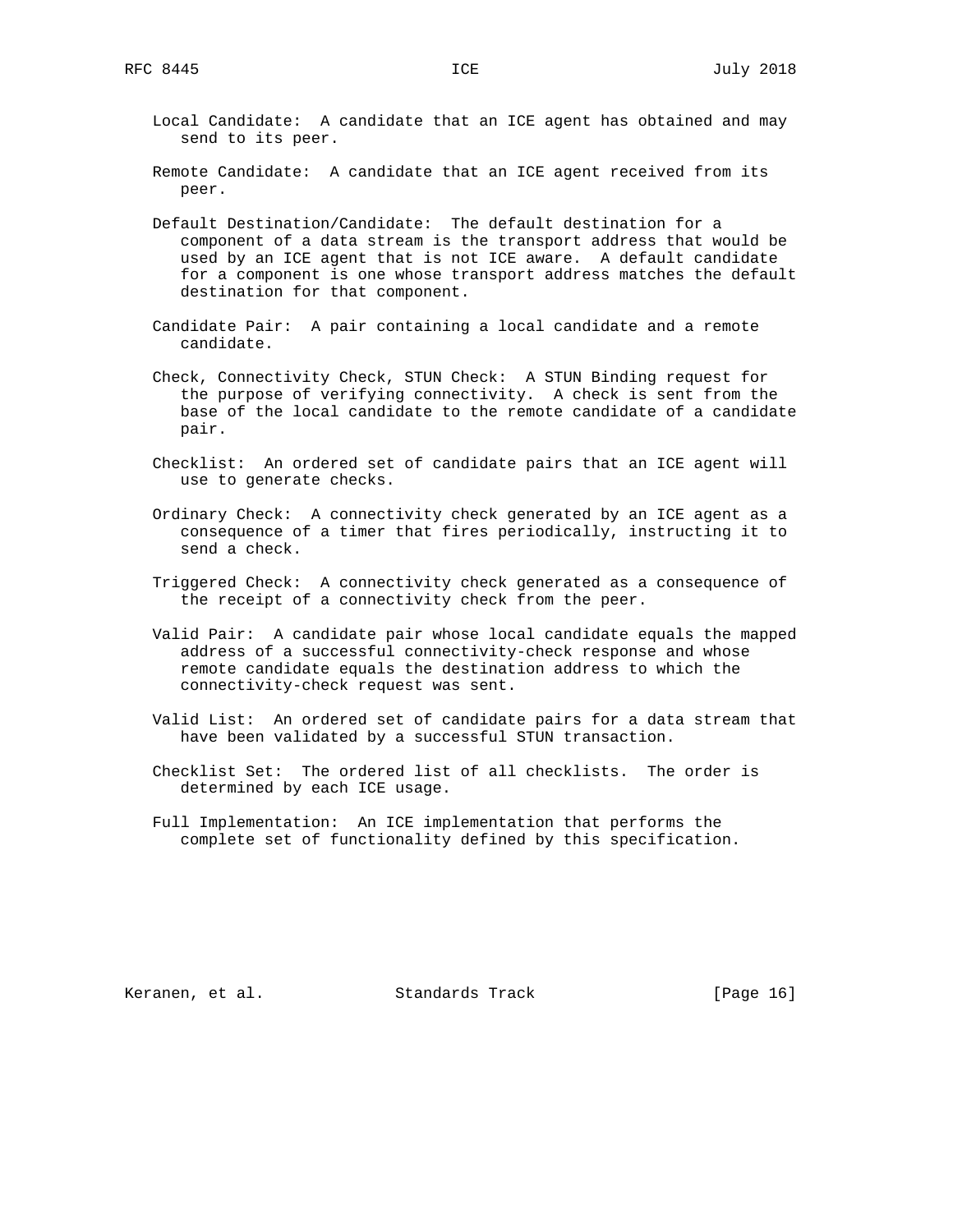- Lite Implementation: An ICE implementation that omits certain functions, implementing only as much as is necessary for a peer that is not a lite implementation to gain the benefits of ICE. Lite implementations do not maintain any of the state machines and do not generate connectivity checks.
- Controlling Agent: The ICE agent that nominates a candidate pair. In any session, there is always one controlling agent and one controlled agent.
- Controlled Agent: The ICE agent that waits for the controlling agent to nominate a candidate pair.
- Nomination: The process of the controlling agent indicating to the controlled agent which candidate pair the ICE agents will use for sending and receiving data. The nomination process defined in this specification was referred to as "regular nomination" in RFC 5245. The nomination process that was referred to as "aggressive nomination" in RFC 5245 has been deprecated in this specification.
- Nominated, Nominated Flag: Once the nomination of a candidate pair has succeeded, the candidate pair has become nominated, and the value of its nominated flag is set to true.
- Selected Pair, Selected Candidate Pair: The candidate pair used for sending and receiving data for a component of a data stream is referred to as the "selected pair". Before selected pairs have been produced for a data stream, any valid pair associated with a component of a data stream can be used for sending and receiving data for the component. Once there are nominated pairs for each component of a data stream, the nominated pairs become the selected pairs for the data stream. The candidates associated with the selected pairs are referred to as "selected candidates".
- Using Protocol, ICE Usage: The protocol that uses ICE for NAT traversal. A usage specification defines the protocol-specific details on how the procedures defined here are applied to that protocol.
- Timer Ta: The timer for generating new STUN or TURN transactions.
- Timer RTO (Retransmission Timeout): The retransmission timer for a given STUN or TURN transaction.

Keranen, et al. Standards Track [Page 17]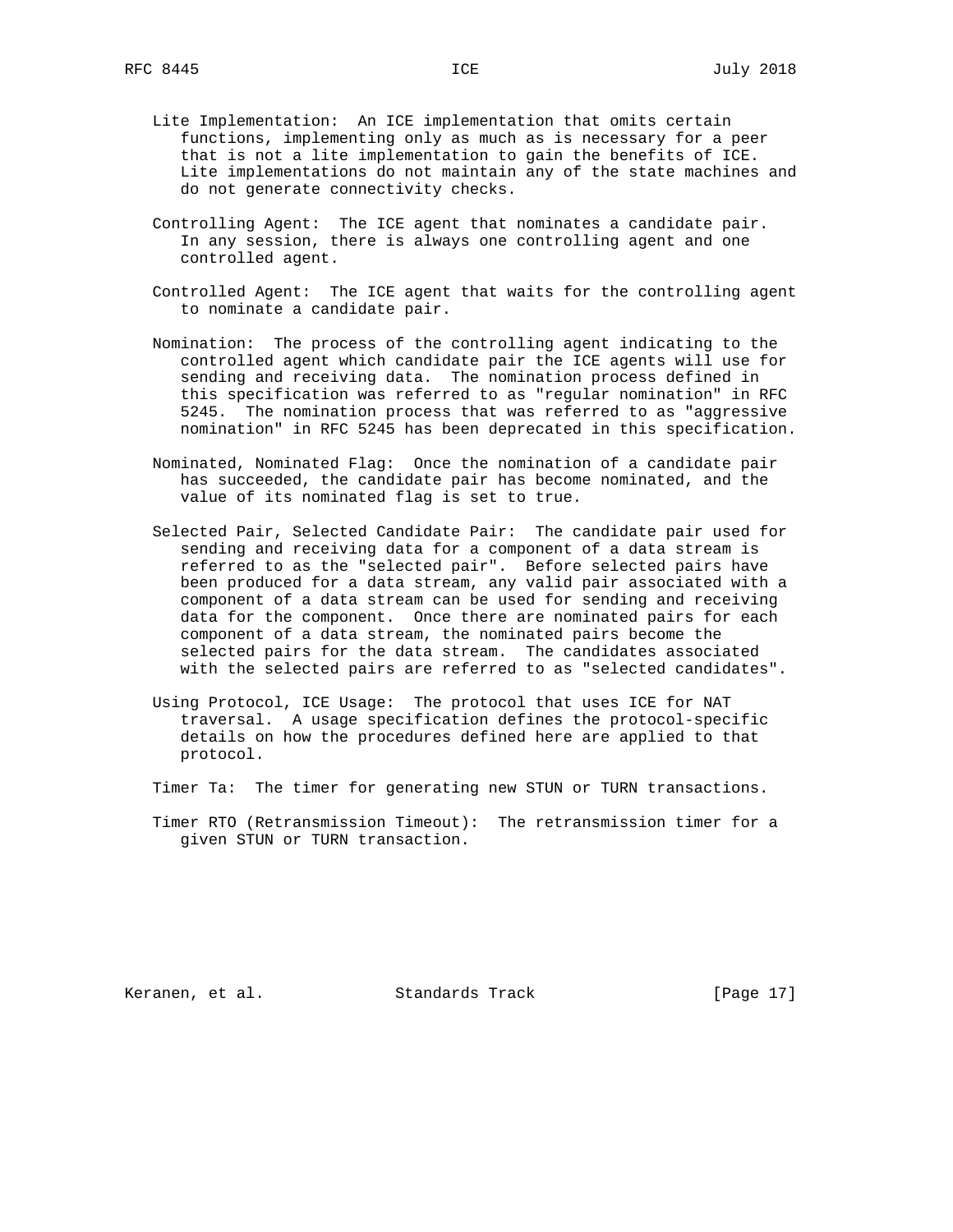5. ICE Candidate Gathering and Exchange

 As part of ICE processing, both the initiating and responding agents gather candidates, prioritize and eliminate redundant candidates, and exchange candidate information with the peer as defined by the using protocol (ICE usage). Specifics of the candidate-encoding mechanism and the semantics of candidate information exchange is out of scope of this specification.

# 5.1. Full Implementation

# 5.1.1. Gathering Candidates

 An ICE agent gathers candidates when it believes that communication is imminent. An initiating agent can do this based on a user interface cue or on an explicit request to initiate a session. Every candidate has a transport address. It also has a type and a base. Four types are defined and gathered by this specification -- host candidates, server-reflexive candidates, peer-reflexive candidates, and relayed candidates. The server-reflexive candidates are gathered using STUN or TURN, and relayed candidates are obtained through TURN. Peer-reflexive candidates are obtained in later phases of ICE, as a consequence of connectivity checks.

 The process for gathering candidates at the responding agent is identical to the process for the initiating agent. It is RECOMMENDED that the responding agent begin this process immediately on receipt of the candidate information, prior to alerting the user of the application associated with the ICE session.

# 5.1.1.1. Host Candidates

 Host candidates are obtained by binding to ports on an IP address attached to an interface (physical or virtual, including VPN interfaces) on the host.

 For each component of each data stream the ICE agent wishes to use, the agent SHOULD obtain a candidate on each IP address that the host has, with the exceptions listed below. The agent obtains each candidate by binding to a UDP port on the specific IP address. A host candidate (and indeed every candidate) is always associated with a specific component for which it is a candidate.

 Each component has an ID assigned to it, called the "component ID". For RTP/RTCP data streams, unless both RTP and RTCP are multiplexed in the same UDP port (RTP/RTCP multiplexing), the RTP itself has a component ID of 1, and RTCP has a component ID of 2. In case of RTP/ RTCP multiplexing, a component ID of 1 is used for both RTP and RTCP.

Keranen, et al. Standards Track [Page 18]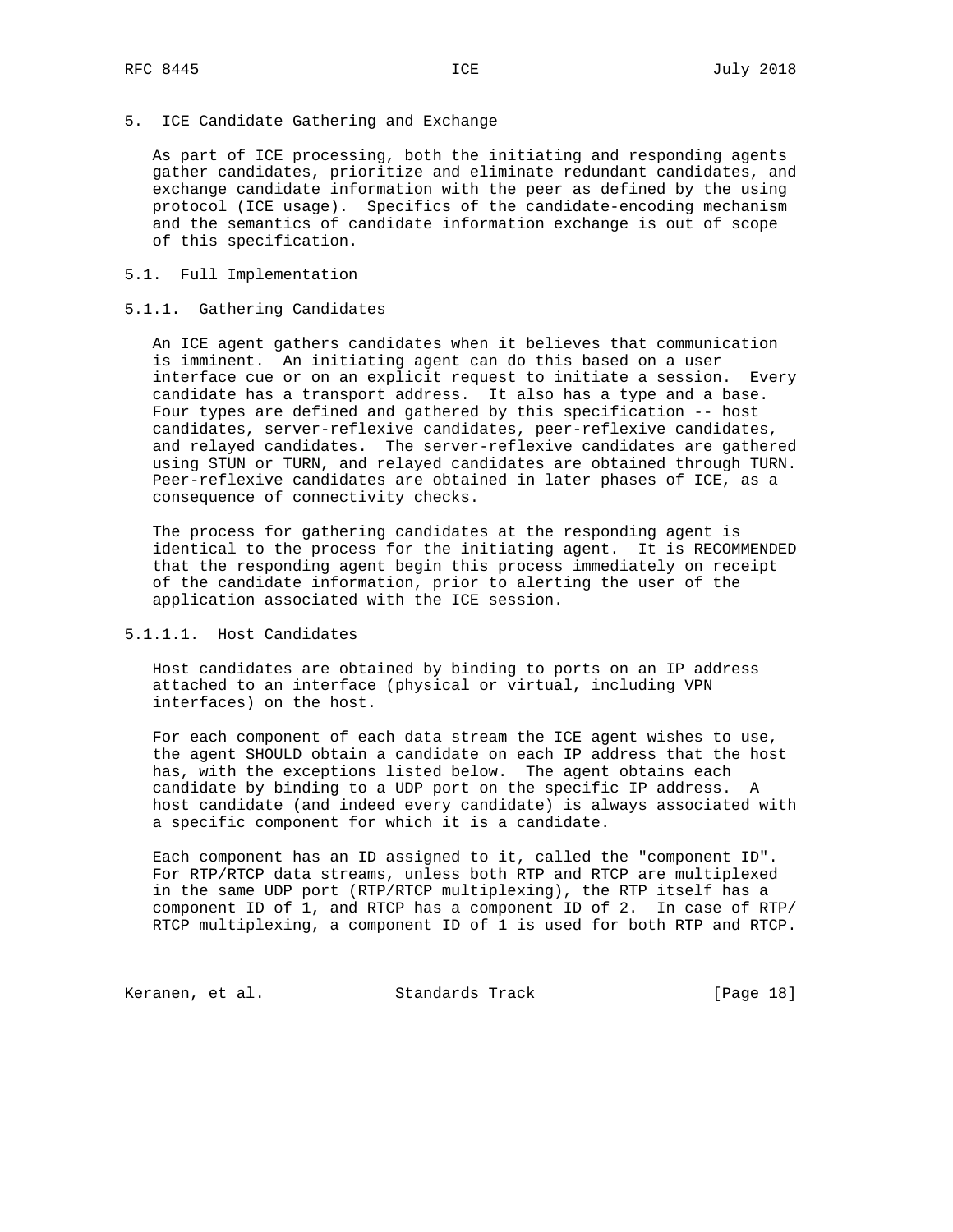When candidates are obtained, unless the agent knows for sure that RTP/RTCP multiplexing will be used (i.e., the agent knows that the other agent also supports, and is willing to use, RTP/RTCP multiplexing), or unless the agent only supports RTP/RTCP multiplexing, the agent MUST obtain a separate candidate for RTCP. If an agent has obtained a candidate for RTCP, and ends up using RTP/ RTCP multiplexing, the agent does not need to perform connectivity checks on the RTCP candidate. Absence of a component ID 2 as such does not imply use of RTCP/RTP multiplexing, as it could also mean that RTCP is not used.

 If an agent is using separate candidates for RTP and RTCP, it will end up with 2\*K host candidates if an agent has K IP addresses.

 Note that the responding agent, when obtaining its candidates, will typically know if the other agent supports RTP/RTCP multiplexing, in which case it will not need to obtain a separate candidate for RTCP. However, absence of a component ID 2 as such does not imply use of RTCP/RTP multiplexing, as it could also mean that RTCP is not used.

 The use of multiple components, other than for RTP/RTCP streams, is discouraged as it increases the complexity of ICE processing. If multiple components are needed, the component IDs SHOULD start with 1 and increase by 1 for each component.

The base for each host candidate is set to the candidate itself.

 The host candidates are gathered from all IP addresses with the following exceptions:

- o Addresses from a loopback interface MUST NOT be included in the candidate addresses.
- o Deprecated IPv4-compatible IPv6 addresses [RFC4291] and IPv6 site local unicast addresses [RFC3879] MUST NOT be included in the address candidates.
- o IPv4-mapped IPv6 addresses SHOULD NOT be included in the address candidates unless the application using ICE does not support IPv4 (i.e., it is an IPv6-only application [RFC4038]).
- o If gathering one or more host candidates that correspond to an IPv6 address that was generated using a mechanism that prevents location tracking [RFC7721], host candidates that correspond to IPv6 addresses that do allow location tracking, are configured on the same interface, and are part of the same network prefix MUST NOT be gathered. Similarly, when host candidates corresponding to

Keranen, et al. Standards Track [Page 19]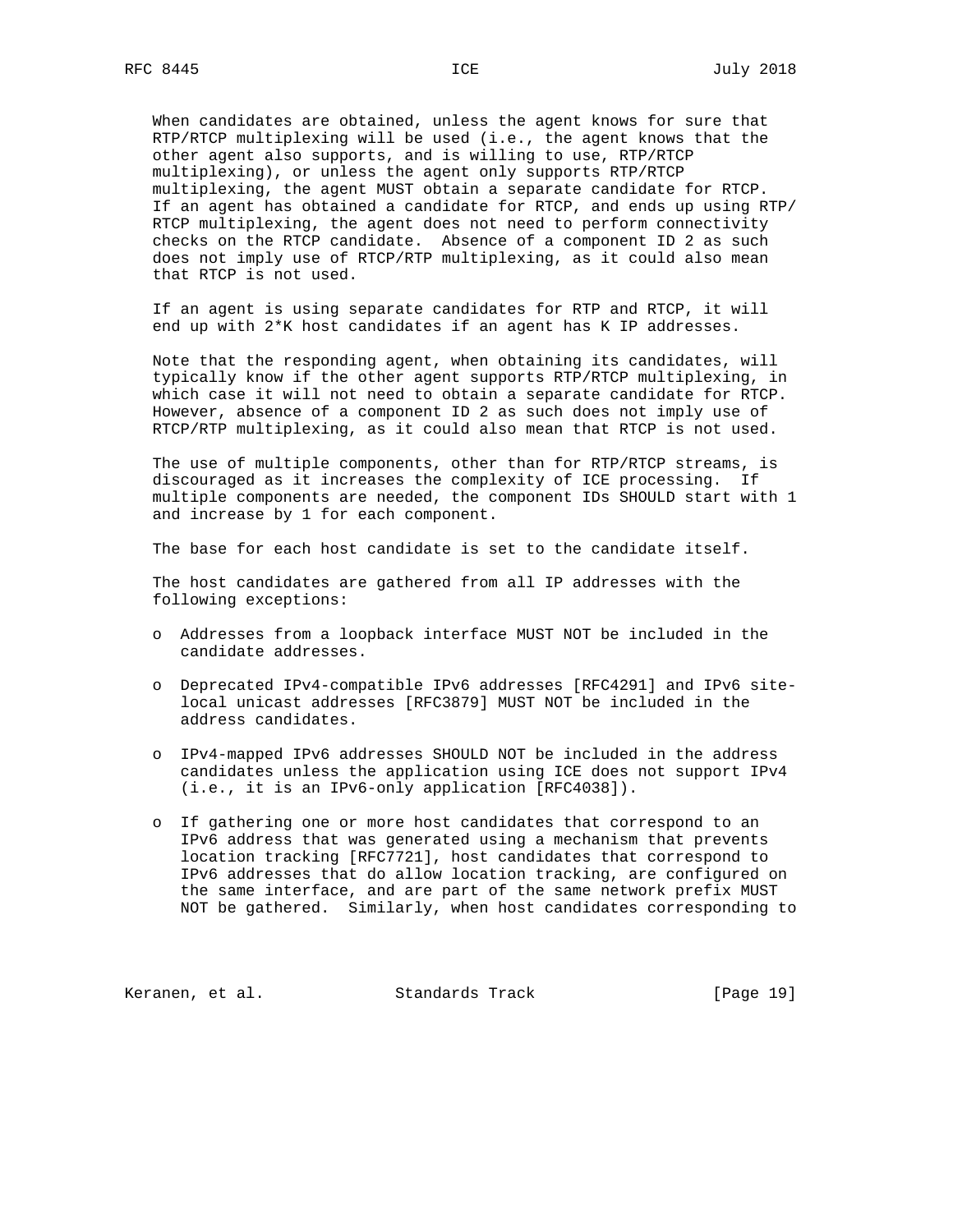an IPv6 address generated using a mechanism that prevents location tracking are gathered, then host candidates corresponding to IPv6 link-local addresses [RFC4291] MUST NOT be gathered.

 The IPv6 default address selection specification [RFC6724] specifies that temporary addresses [RFC4941] are to be preferred over permanent addresses.

## 5.1.1.2. Server-Reflexive and Relayed Candidates

 An ICE agent SHOULD gather server-reflexive and relayed candidates. However, use of STUN and TURN servers may be unnecessary in certain networks and use of TURN servers may be expensive, so some deployments may elect not to use them. If an agent does not gather server-reflexive or relayed candidates, it is RECOMMENDED that the functionality be implemented and just disabled through configuration, so that it can be re-enabled through configuration if conditions change in the future.

 The agent pairs each host candidate with the STUN or TURN servers with which it is configured or has discovered by some means. It is RECOMMENDED that a domain name be configured, the DNS procedures in [RFC5389] (using SRV records with the "stun" service) be used to discover the STUN server, and the DNS procedures in [RFC5766] (using SRV records with the "turn" service) be used to discover the TURN server.

 When multiple STUN or TURN servers are available (or when they are learned through DNS records and multiple results are returned), the agent MAY gather candidates for all of them and SHOULD gather candidates for at least one of them (one STUN server and one TURN server). It does so by pairing host candidates with STUN or TURN servers, and for each pair, the agent sends a Binding or Allocate request to the server from the host candidate. Binding requests to a STUN server are not authenticated, and any ALTERNATE-SERVER attribute in a response is ignored. Agents MUST support the backwards compatibility mode for the Binding request defined in [RFC5389]. Allocate requests SHOULD be authenticated using a long-term credential obtained by the client through some other means.

 The gathering process is controlled using a timer, Ta. Every time Ta expires, the agent can generate another new STUN or TURN transaction. This transaction can be either a retry of a previous transaction that failed with a recoverable error (such as authentication failure) or a transaction for a new host candidate and STUN or TURN server pair. The agent SHOULD NOT generate transactions more frequently than once per each ta expiration. See Section 14 for guidance on how to set Ta and the STUN retransmit timer, RTO.

Keranen, et al. Standards Track [Page 20]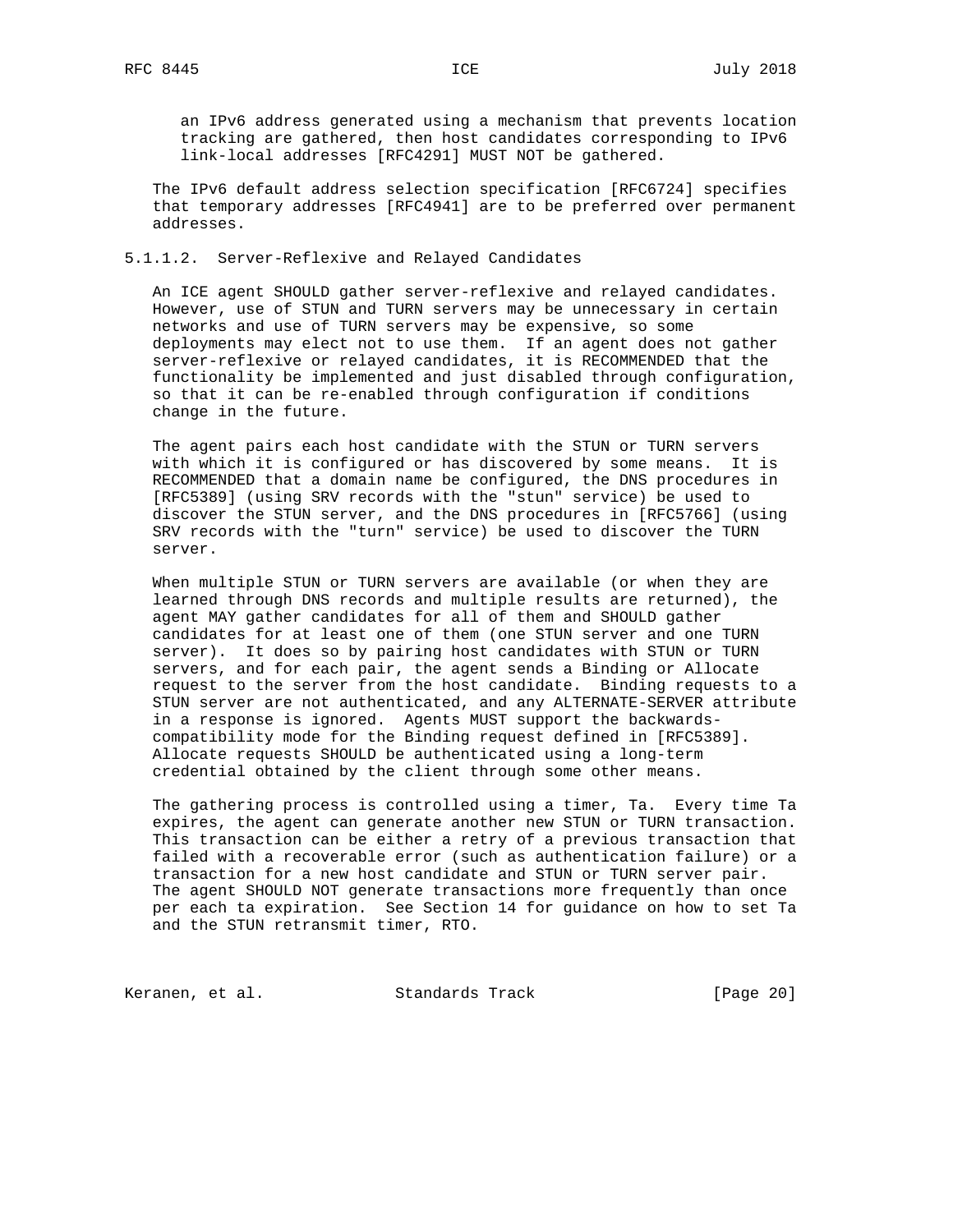The agent will receive a Binding or Allocate response. A successful Allocate response will provide the agent with a server-reflexive candidate (obtained from the mapped address) and a relayed candidate in the XOR-RELAYED-ADDRESS attribute. If the Allocate request is rejected because the server lacks resources to fulfill it, the agent SHOULD instead send a Binding request to obtain a server-reflexive candidate. A Binding response will provide the agent with only a server-reflexive candidate (also obtained from the mapped address). The base of the server-reflexive candidate is the host candidate from which the Allocate or Binding request was sent. The base of a relayed candidate is that candidate itself. If a relayed candidate is identical to a host candidate (which can happen in rare cases), the relayed candidate MUST be discarded.

 If an IPv6-only agent is in a network that utilizes NAT64 [RFC6146] and DNS64 [RFC6147] technologies, it may also gather IPv4 server reflexive and/or relayed candidates from IPv4-only STUN or TURN servers. IPv6-only agents SHOULD also utilize IPv6 prefix discovery [RFC7050] to discover the IPv6 prefix used by NAT64 (if any) and generate server-reflexive candidates for each IPv6-only interface, accordingly. The NAT64 server-reflexive candidates are prioritized like IPv4 server-reflexive candidates.

5.1.1.3. Computing Foundations

 The ICE agent assigns each candidate a foundation. Two candidates have the same foundation when all of the following are true:

- o They have the same type (host, relayed, server reflexive, or peer reflexive).
- o Their bases have the same IP address (the ports can be different).
- o For reflexive and relayed candidates, the STUN or TURN servers used to obtain them have the same IP address (the IP address used by the agent to contact the STUN or TURN server).
- o They were obtained using the same transport protocol (TCP, UDP).

 Similarly, two candidates have different foundations if their types are different, their bases have different IP addresses, the STUN or TURN servers used to obtain them have different IP addresses (the IP addresses used by the agent to contact the STUN or TURN server), or their transport protocols are different.

Keranen, et al. Standards Track [Page 21]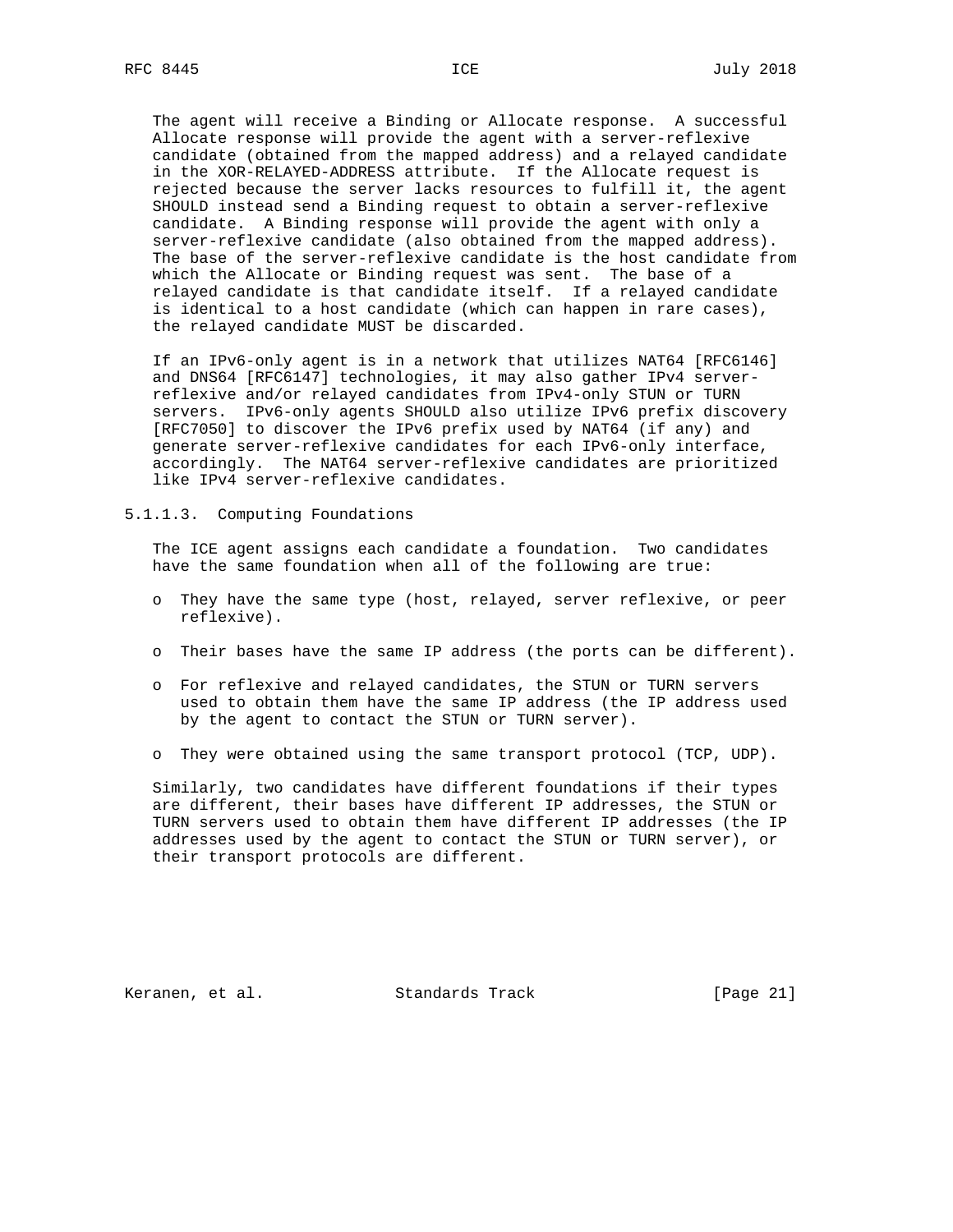# 5.1.1.4. Keeping Candidates Alive

 Once server-reflexive and relayed candidates are allocated, they MUST be kept alive until ICE processing has completed, as described in Section 8.3. For server-reflexive candidates learned through a Binding request, the bindings MUST be kept alive by additional Binding requests to the server. Refreshes for allocations are done using the Refresh transaction, as described in [RFC5766]. The Refresh requests will also refresh the server-reflexive candidate.

 Host candidates do not time out, but the candidate addresses may change or disappear for a number of reasons. An ICE agent SHOULD monitor the interfaces it uses, invalidate candidates whose base has gone away, and acquire new candidates as appropriate when new IP addresses (on new or currently used interfaces) appear.

## 5.1.2. Prioritizing Candidates

 The prioritization process results in the assignment of a priority to each candidate. Each candidate for a data stream MUST have a unique priority that MUST be a positive integer between  $1$  and  $(2**31 - 1)$ . This priority will be used by ICE to determine the order of the connectivity checks and the relative preference for candidates. Higher-priority values give more priority over lower values.

 An ICE agent SHOULD compute this priority using the formula in Section 5.1.2.1 and choose its parameters using the guidelines in Section 5.1.2.2. If an agent elects to use a different formula, ICE may take longer to converge since the agents will not be coordinated in their checks.

 The process for prioritizing candidates is common across the initiating and the responding agent.

## 5.1.2.1. Recommended Formula

 The recommended formula combines a preference for the candidate type (server reflexive, peer reflexive, relayed, and host), a preference for the IP address for which the candidate was obtained, and a component ID using the following formula:

priority =  $(2^24)*(type preference)$  + (2^8)\*(local preference) +  $(2^0)* (256 - component ID)$ 

 The type preference MUST be an integer from 0 (lowest preference) to 126 (highest preference) inclusive, MUST be identical for all candidates of the same type, and MUST be different for candidates of

Keranen, et al. Standards Track [Page 22]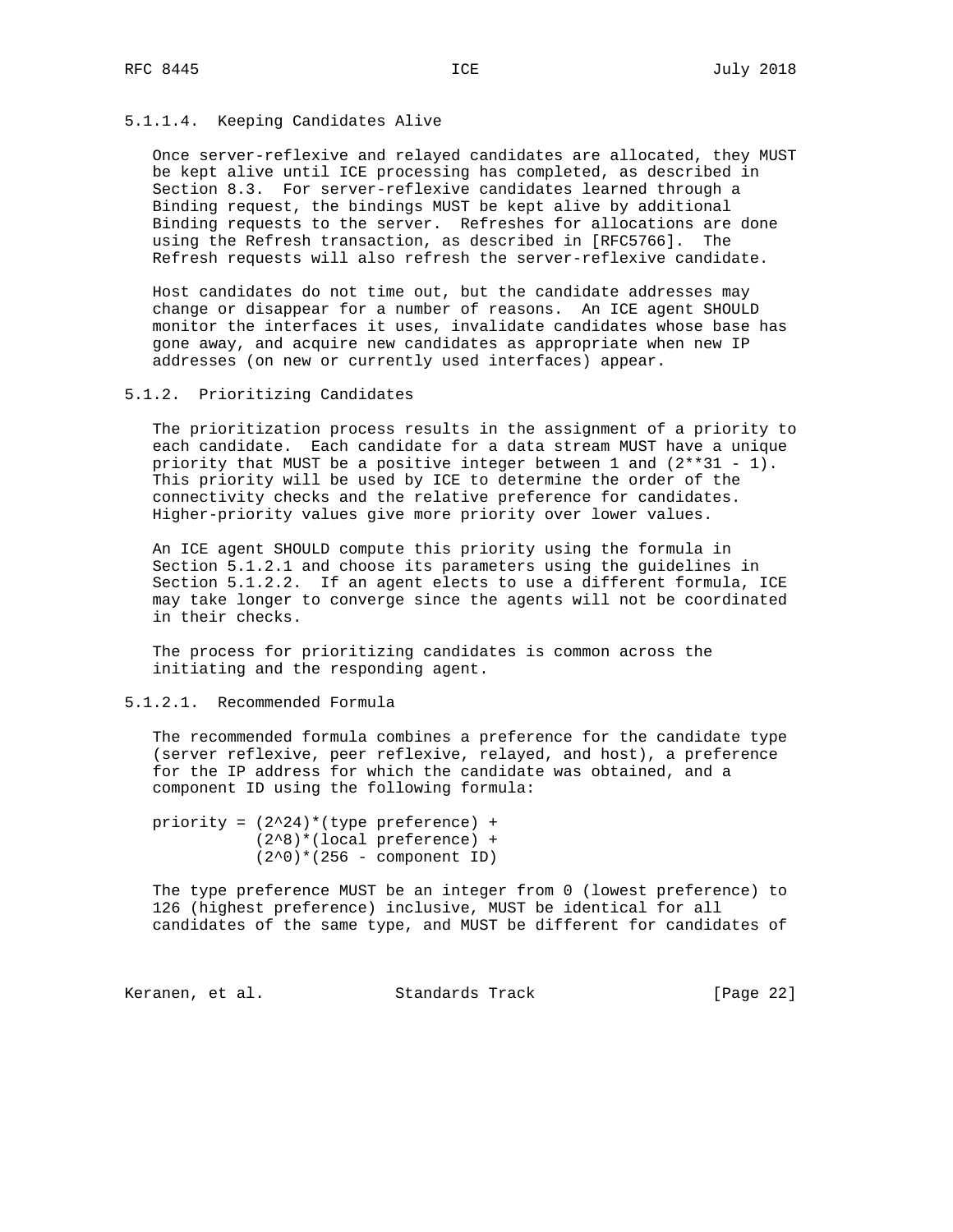different types. The type preference for peer-reflexive candidates MUST be higher than that of server-reflexive candidates. Setting the value to 0 means that candidates of this type will only be used as a last resort. Note that candidates gathered based on the procedures of Section 5.1.1 will never be peer-reflexive candidates; candidates of this type are learned from the connectivity checks performed by ICE.

 The local preference MUST be an integer from 0 (lowest preference) to 65535 (highest preference) inclusive. When there is only a single IP address, this value SHOULD be set to 65535. If there are multiple candidates for a particular component for a particular data stream that have the same type, the local preference MUST be unique for each one. If an ICE agent is dual stack, the local preference SHOULD be set according to the current best practice described in [RFC8421].

The component ID MUST be an integer between 1 and 256 inclusive.

5.1.2.2. Guidelines for Choosing Type and Local Preferences

 The RECOMMENDED values for type preferences are 126 for host candidates, 110 for peer-reflexive candidates, 100 for server reflexive candidates, and 0 for relayed candidates.

 If an ICE agent is multihomed and has multiple IP addresses, the recommendations in [RFC8421] SHOULD be followed. If multiple TURN servers are used, local priorities for the candidates obtained from the TURN servers are chosen in a similar fashion as for multihomed local candidates: the local preference value is used to indicate a preference among different servers, but the preference MUST be unique for each one.

 When choosing type preferences, agents may take into account factors such as latency, packet loss, cost, network topology, security, privacy, and others.

5.1.3. Eliminating Redundant Candidates

 Next, the ICE agents (initiating and responding) eliminate redundant candidates. Two candidates can have the same transport address yet different bases, and these would not be considered redundant. Frequently, a server-reflexive candidate and a host candidate will be redundant when the agent is not behind a NAT. A candidate is redundant if and only if its transport address and base equal those of another candidate. The agent SHOULD eliminate the redundant candidate with the lower priority.

Keranen, et al. Standards Track [Page 23]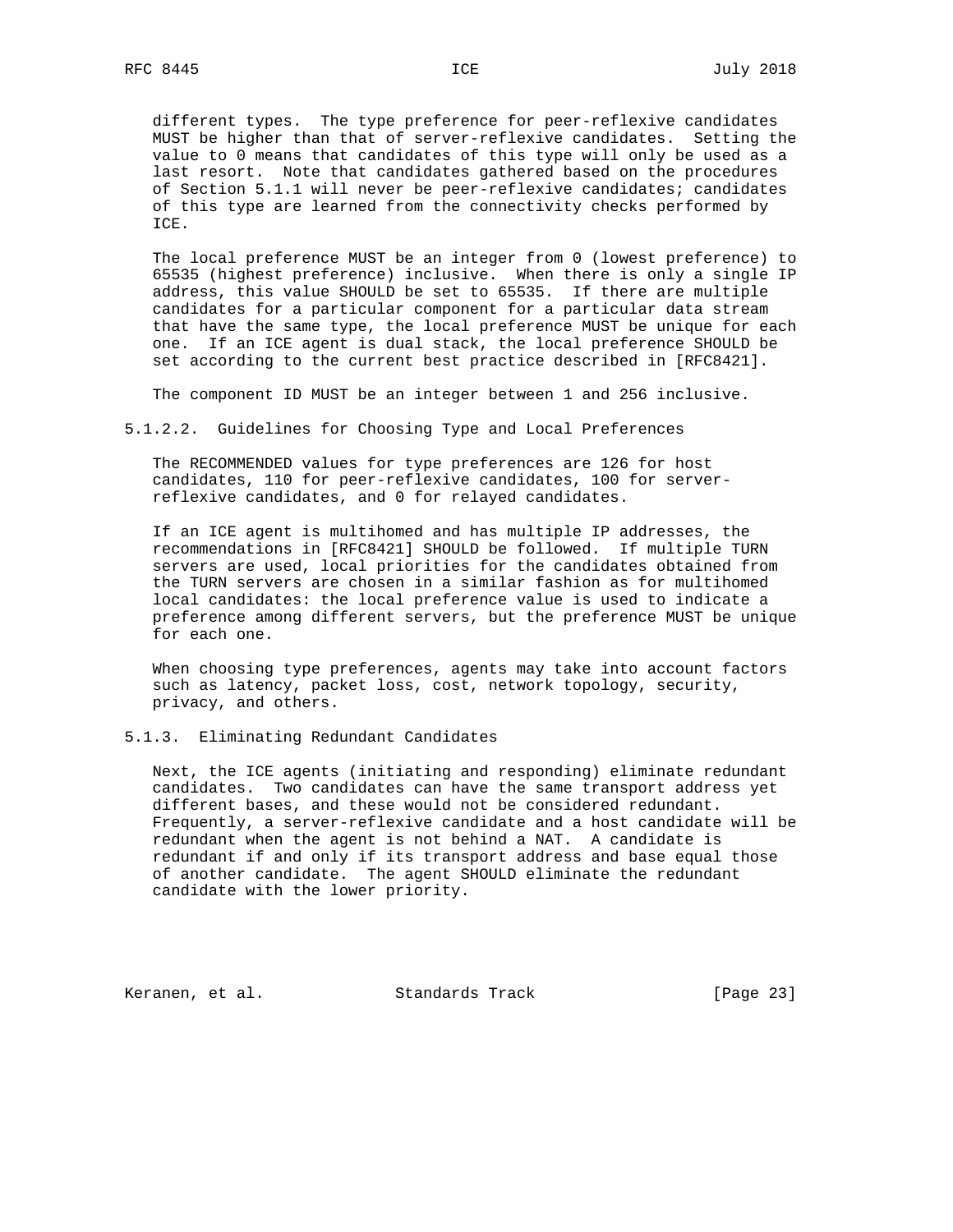#### 5.2. Lite Implementation Procedures

 Lite implementations only utilize host candidates. For each IP address, independent of an IP address family, there MUST be zero or one candidate. With the lite implementation, ICE cannot be used to dynamically choose amongst candidates. Therefore, including more than one candidate from a particular IP address family is NOT RECOMMENDED, since only a connectivity check can truly determine whether to use one address or the other. Instead, it is RECOMMENDED that agents that have multiple public IP addresses run full ICE implementations to ensure the best usage of its addresses.

 Each component has an ID assigned to it, called the "component ID". For RTP/RTCP data streams, unless RTCP is multiplexed in the same port with RTP, the RTP itself has a component ID of 1 and RTCP a component ID of 2. If an agent is using RTCP without multiplexing, it MUST obtain candidates for it. However, absence of a component ID 2 as such does not imply use of RTCP/RTP multiplexing, as it could also mean that RTCP is not used.

 Each candidate is assigned a foundation. The foundation MUST be different for two candidates allocated from different IP addresses; otherwise, it MUST be the same. A simple integer that increments for each IP address will suffice. In addition, each candidate MUST be assigned a unique priority amongst all candidates for the same data stream. If the formula in Section 5.1.2.1 is used to calculate the priority, the type preference value SHOULD be set to 126. If a host is IPv4 only, the local preference value SHOULD be set to 65535. If a host is IPv6 or dual stack, the local preference value SHOULD be set to the precedence value for IP addresses described in RFC 6724 [RFC6724].

 Next, an agent chooses a default candidate for each component of each data stream. If a host is IPv4 only, there would only be one candidate for each component of each data stream; therefore, that candidate is the default. If a host is IPv6 only, the default candidate would typically be a globally scoped IPv6 address. Dual stack hosts SHOULD allow configuration whether IPv4 or IPv6 is used for the default candidate, and the configuration needs to be based on which one its administrator believes has a higher chance of success in the current network environment.

 The procedures in this section are common across the initiating and responding agents.

Keranen, et al. Standards Track [Page 24]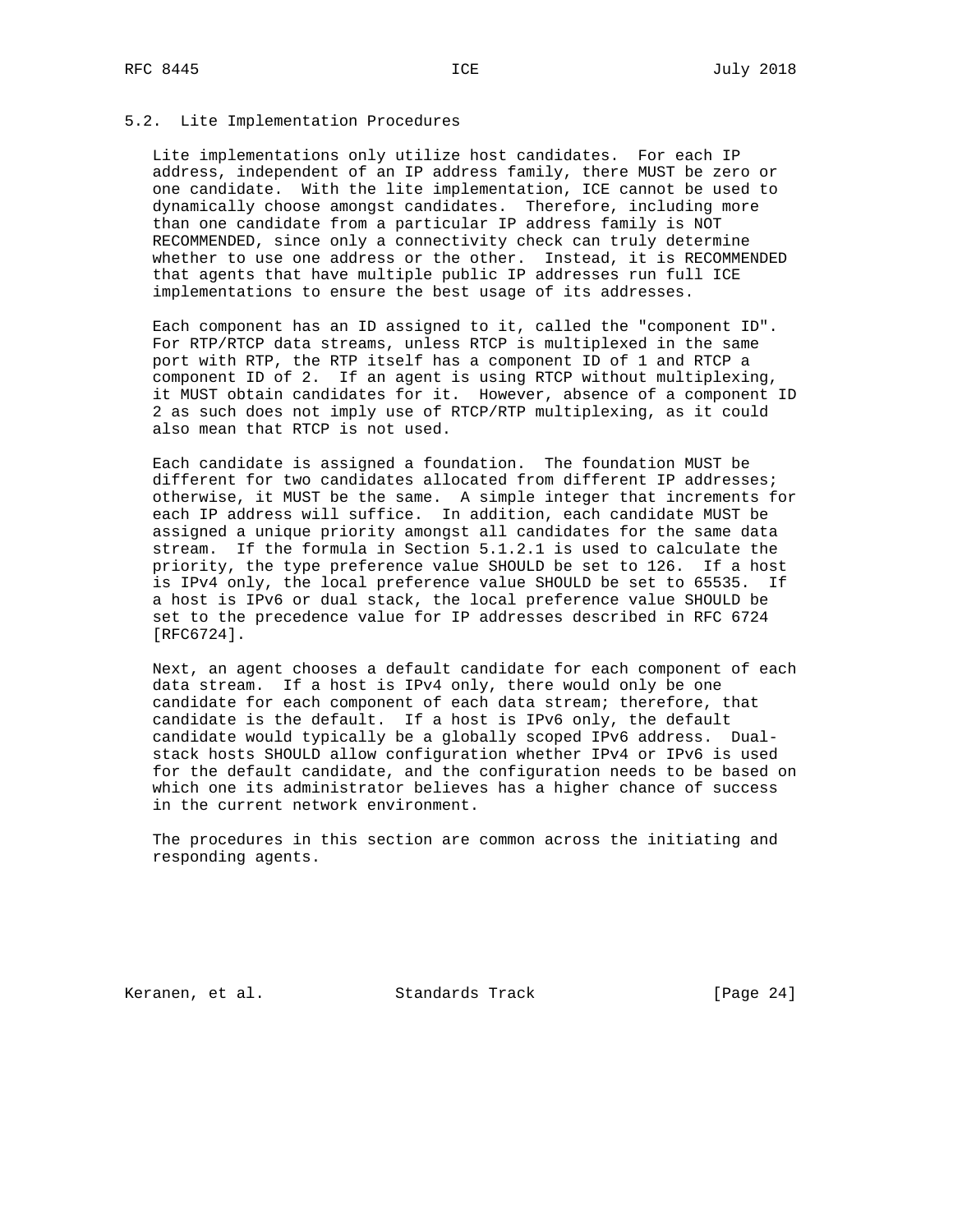5.3. Exchanging Candidate Information

 ICE agents (initiating and responding) need the following information about candidates to be exchanged. Each ICE usage MUST define how the information is exchanged with the using protocol. This section describes the information that needs to be exchanged.

Candidates: One or more candidates. For each candidate:

- Address: The IP address and transport protocol port of the candidate.
- Transport: The transport protocol of the candidate. This MAY be omitted if the using protocol only runs over a single transport protocol.
- Foundation: A sequence of up to 32 characters.
- Component ID: The component ID of the candidate. This MAY be omitted if the using protocol does not use the concept of components.

Priority: The 32-bit priority of the candidate.

Type: The type of the candidate.

- Related Address and Port: The related IP address and port of the candidate. These MAY be omitted or set to invalid values if the agent does not want to reveal them, e.g., for privacy reasons.
- Extensibility Parameters: The using protocol might define means for adding new per-candidate ICE parameters in the future.

Lite or Full: Whether the agent is a lite agent or full agent.

- Connectivity-Check Pacing Value: The pacing value for connectivity checks that the agent wishes to use. This MAY be omitted if the agent wishes to use a defined default value.
- Username Fragment and Password: Values used to perform connectivity checks. The values MUST be unguessable, with at least 128 bits of random number generator output used to generate the password, and at least 24 bits of output to generate the username fragment.
- Extensions: New media-stream or session-level attributes (ICE options).

Keranen, et al. Standards Track [Page 25]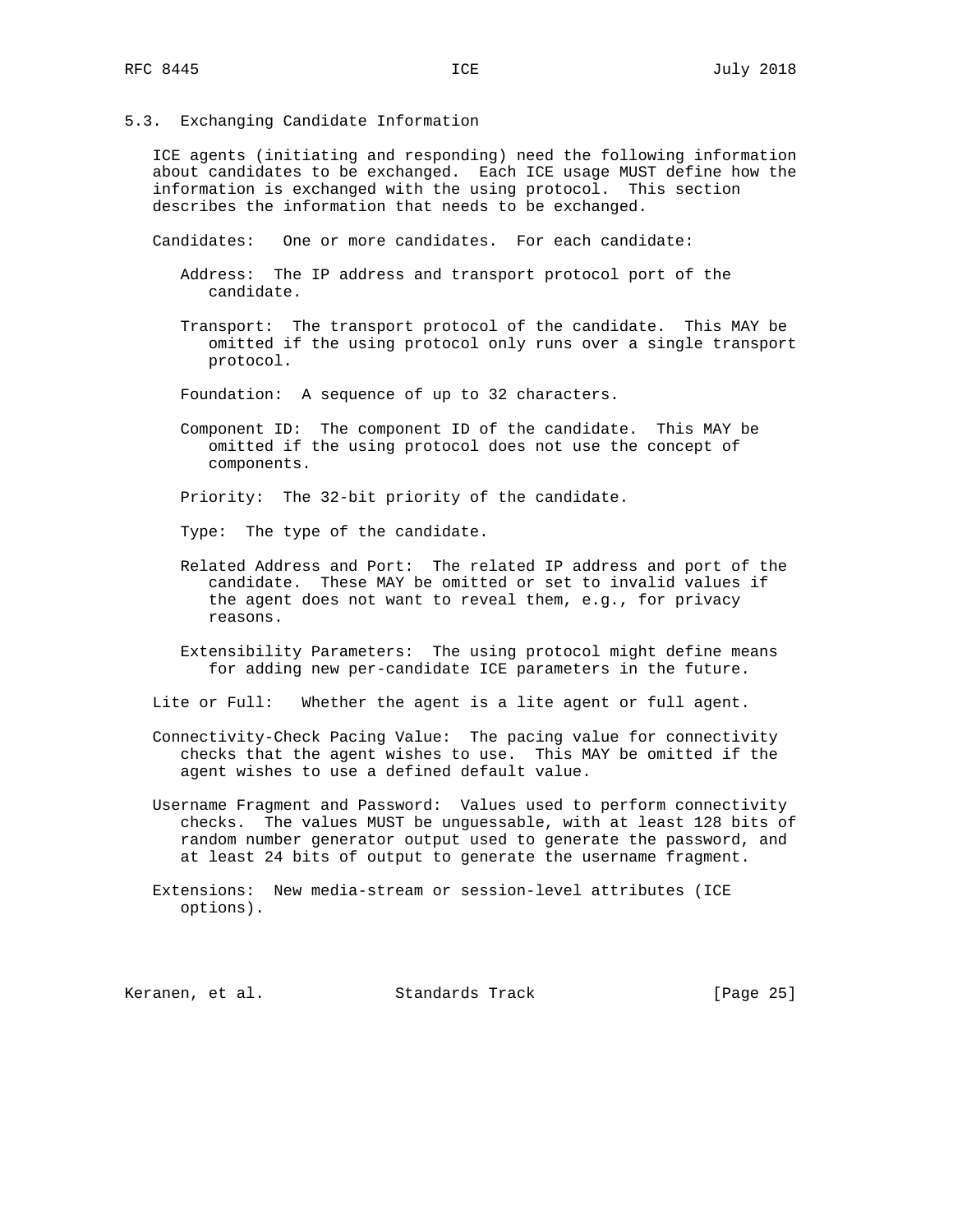If the using protocol is vulnerable to, and able to detect, ICE mismatch (Section 5.4), a way is needed for the detecting agent to convey this information to its peer. It is a boolean flag.

 The using protocol may (or may not) need to deal with backwards compatibility with older implementations that do not support ICE. If a fallback mechanism to non-ICE is supported and is being used, then presumably the using protocol provides a way of conveying the default candidate (its IP address and port) in addition to the ICE parameters.

 Once an agent has sent its candidate information, it MUST be prepared to receive both STUN and data packets on each candidate. As discussed in Section 12.1, data packets can be sent to a candidate prior to its appearance as the default destination for data.

5.4. ICE Mismatch

 Certain middleboxes, such as ALGs, can alter signaling information in ways that break ICE (e.g., by rewriting IP addresses in SDP). This is referred to as "ICE mismatch". If the using protocol is vulnerable to ICE mismatch, the responding agent needs to be able to detect it and inform the peer ICE agent about the ICE mismatch.

 Each using protocol needs to define whether the using protocol is vulnerable to ICE mismatch, how ICE mismatch is detected, and whether specific actions need to be taken when ICE mismatch is detected.

6. ICE Candidate Processing

 Once an ICE agent has gathered its candidates and exchanged candidates with its peer (Section 5), it will determine its own role. In addition, full implementations will form checklists and begin performing connectivity checks with the peer.

6.1. Procedures for Full Implementation

#### 6.1.1. Determining Role

 For each session, each ICE agent (initiating and responding) takes on a role. There are two roles -- controlling and controlled. The controlling agent is responsible for the choice of the final candidate pairs used for communications. The sections below describe in detail the actual procedures followed by controlling and controlled agents.

Keranen, et al. Standards Track [Page 26]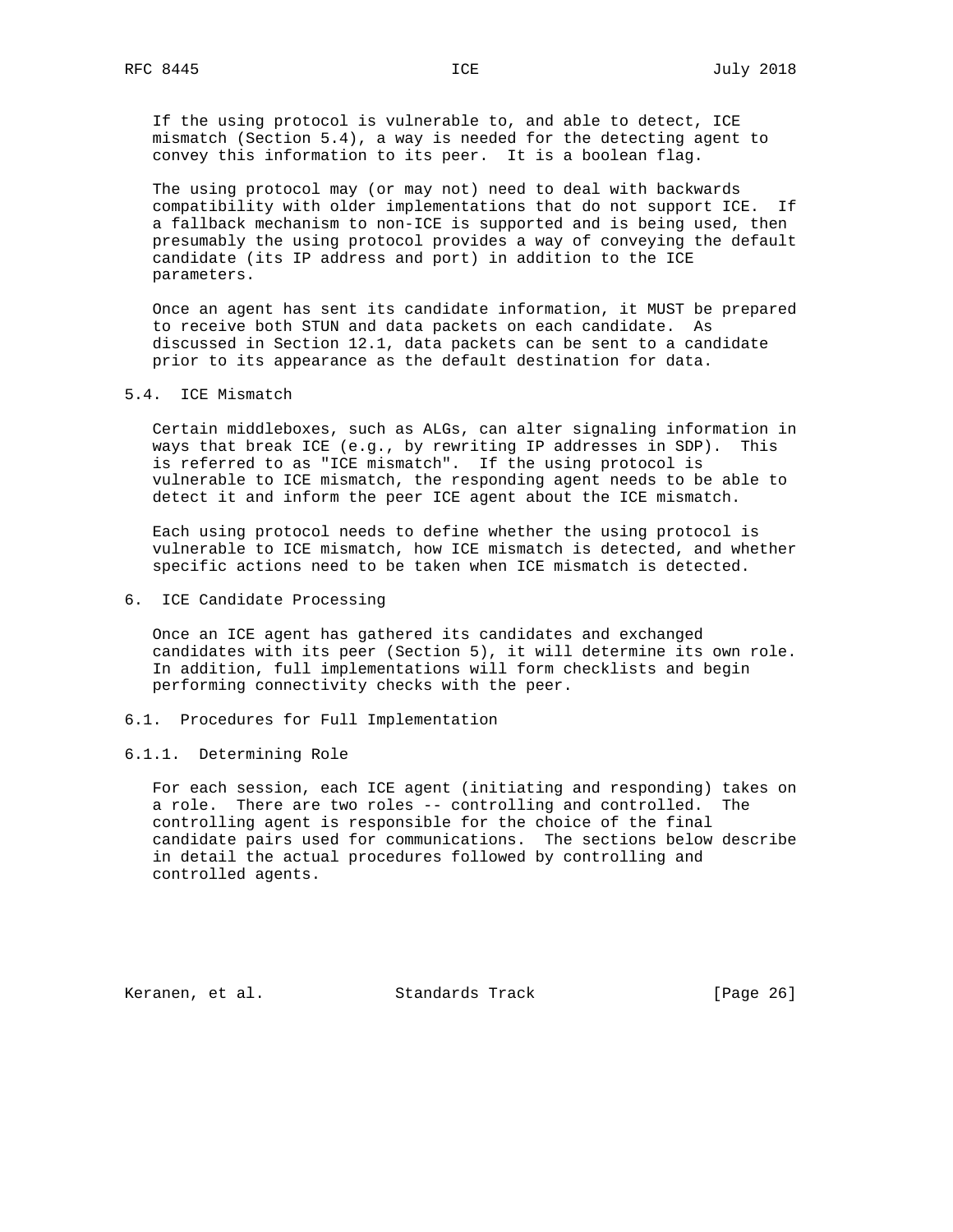The rules for determining the role and the impact on behavior are as follows:

- Both agents are full: The initiating agent that started the ICE processing MUST take the controlling role, and the other MUST take the controlled role. Both agents will form checklists, run the ICE state machines, and generate connectivity checks. The controlling agent will execute the logic in Section 8.1 to nominate pairs that will become (if the connectivity checks associated with the nominations succeed) the selected pairs, and then both agents end ICE as described in Section 8.1.2.
- One agent full, one lite: The full agent MUST take the controlling role, and the lite agent MUST take the controlled role. The full agent will form checklists, run the ICE state machines, and generate connectivity checks. That agent will execute the logic in Section 8.1 to nominate pairs that will become (if the connectivity checks associated with the nominations succeed) the selected pairs and use the logic in Section 8.1.2 to end ICE. The lite implementation will just listen for connectivity checks, receive them and respond to them, and then conclude ICE as described in Section 8.2. For the lite implementation, the state of ICE processing for each data stream is considered to be Running, and the state of ICE overall is Running.
- Both lite: The initiating agent that started the ICE processing MUST take the controlling role, and the other MUST take the controlled role. In this case, no connectivity checks are ever sent. Rather, once the candidates are exchanged, each agent performs the processing described in Section 8 without connectivity checks. It is possible that both agents will believe they are controlled or controlling. In the latter case, the conflict is resolved through glare detection capabilities in the signaling protocol enabling the candidate exchange. The state of ICE processing for each data stream is considered to be Running, and the state of ICE overall is Running.

 Once the roles are determined for a session, they persist throughout the lifetime of the session. The roles can be redetermined as part of an ICE restart (Section 9), but an ICE agent MUST NOT redetermine the role as part of an ICE restart unless one or more of the following criteria is fulfilled:

 Full becomes lite: If the controlling agent is full, and switches to lite, the roles MUST be redetermined if the peer agent is also full.

Keranen, et al. Standards Track [Page 27]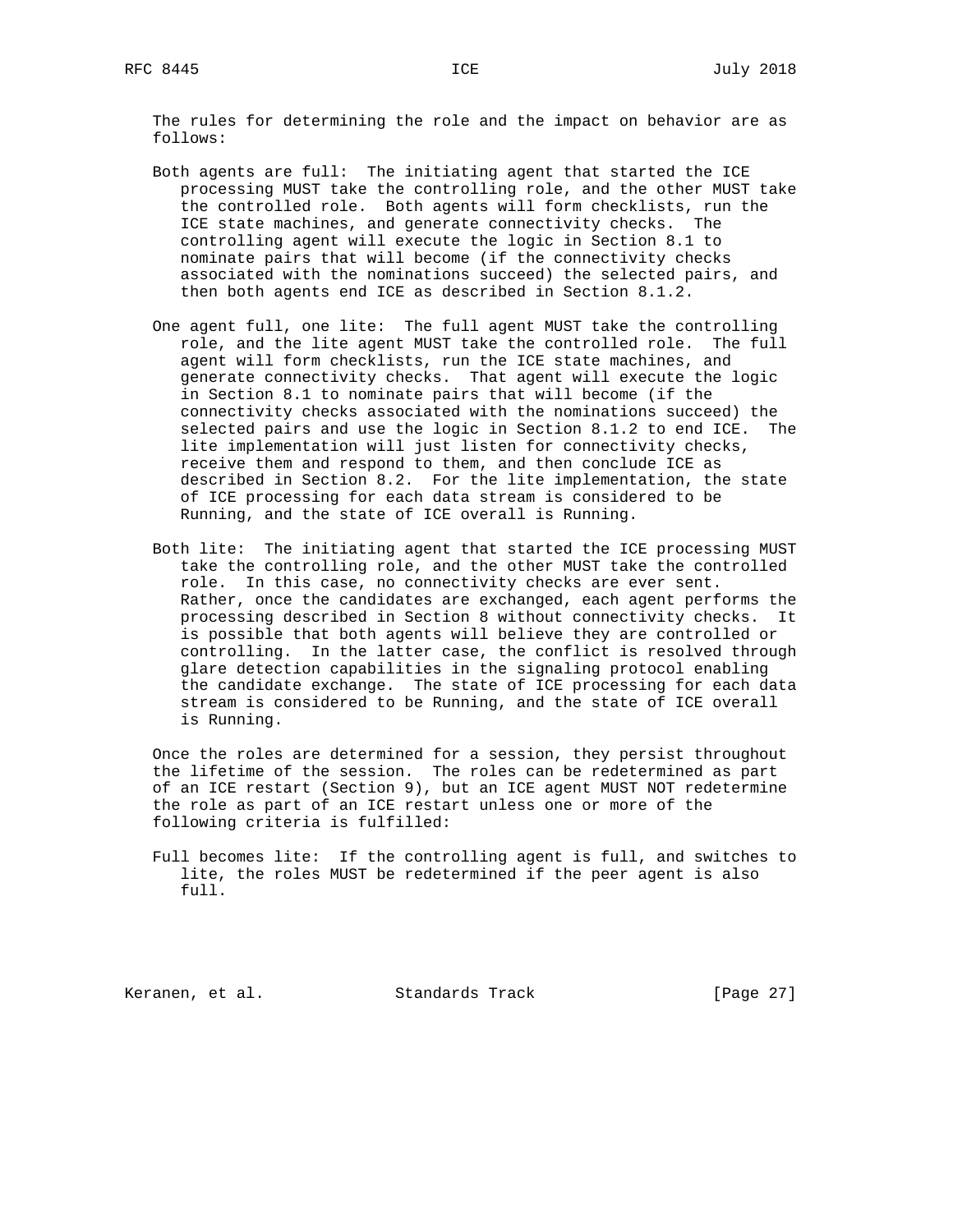Role conflict: If the ICE restart causes a role conflict, the roles might be redetermined due to the role conflict procedures in Section 7.3.1.1.

 NOTE: There are certain Third Party Call Control (3PCC) [RFC3725] scenarios where an ICE restart might cause a role conflict.

 NOTE: The agents need to inform each other whether they are full or lite before the roles are determined. The mechanism for that is specific to the signaling protocol and outside the scope of the document.

 An agent MUST accept if the peer initiates a redetermination of the roles even if the criteria for doing so are not fulfilled. This can happen if the peer is compliant with RFC 5245.

6.1.2. Forming the Checklists

 There is one checklist for each data stream. To form a checklist, initiating and responding ICE agents form candidate pairs, compute pair priorities, order pairs by priority, prune pairs, remove lower priority pairs, and set checklist states. If candidates are added to a checklist (e.g., due to detection of peer-reflexive candidates), the agent will re-perform these steps for the updated checklist.

6.1.2.1. Checklist State

 Each checklist has a state, which captures the state of ICE checks for the data stream associated with the checklist. The states are:

- Running: The checklist is neither Completed nor Failed yet. Checklists are initially set to the Running state.
- Completed: The checklist contains a nominated pair for each component of the data stream.
- Failed: The checklist does not have a valid pair for each component of the data stream, and all of the candidate pairs in the checklist are in either the Failed or the Succeeded state. In other words, at least one component of the checklist has candidate pairs that are all in the Failed state, which means the component has failed, which means the checklist has failed.

#### 6.1.2.2. Forming Candidate Pairs

 The ICE agent pairs each local candidate with each remote candidate for the same component of the same data stream with the same IP address family. It is possible that some of the local candidates

Keranen, et al. Standards Track [Page 28]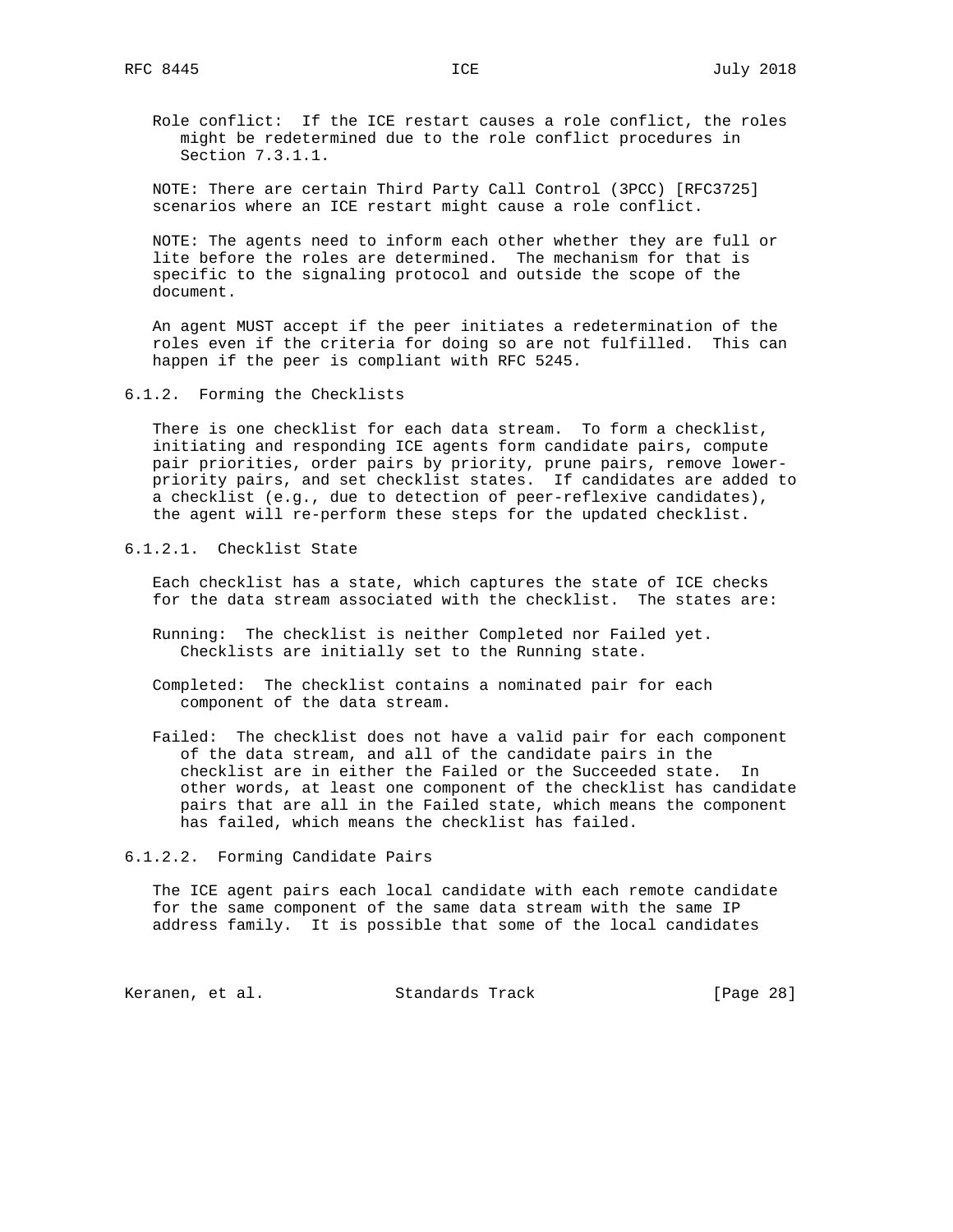won't get paired with remote candidates, and some of the remote candidates won't get paired with local candidates. This can happen if one agent doesn't include candidates for all of the components for a data stream. If this happens, the number of components for that data stream is effectively reduced and is considered to be equal to the minimum across both agents of the maximum component ID provided by each agent across all components for the data stream.

 In the case of RTP, this would happen when one agent provides candidates for RTCP, and the other does not. As another example, the initiating agent can multiplex RTP and RTCP on the same port [RFC5761]. However, since the initiating agent doesn't know if the peer agent can perform such multiplexing, it includes candidates for RTP and RTCP on separate ports. If the peer agent can perform such multiplexing, it would include just a single component for each candidate -- for the combined RTP/RTCP mux. ICE would end up acting as if there was just a single component for this candidate.

 With IPv6, it is common for a host to have multiple host candidates for each interface. To keep the amount of resulting candidate pairs reasonable and to avoid candidate pairs that are highly unlikely to work, IPv6 link-local addresses MUST NOT be paired with other than link-local addresses.

 The candidate pairs whose local and remote candidates are both the default candidates for a particular component is called the "default candidate pair" for that component. This is the pair that would be used to transmit data if both agents had not been ICE aware.

Keranen, et al. Standards Track [Page 29]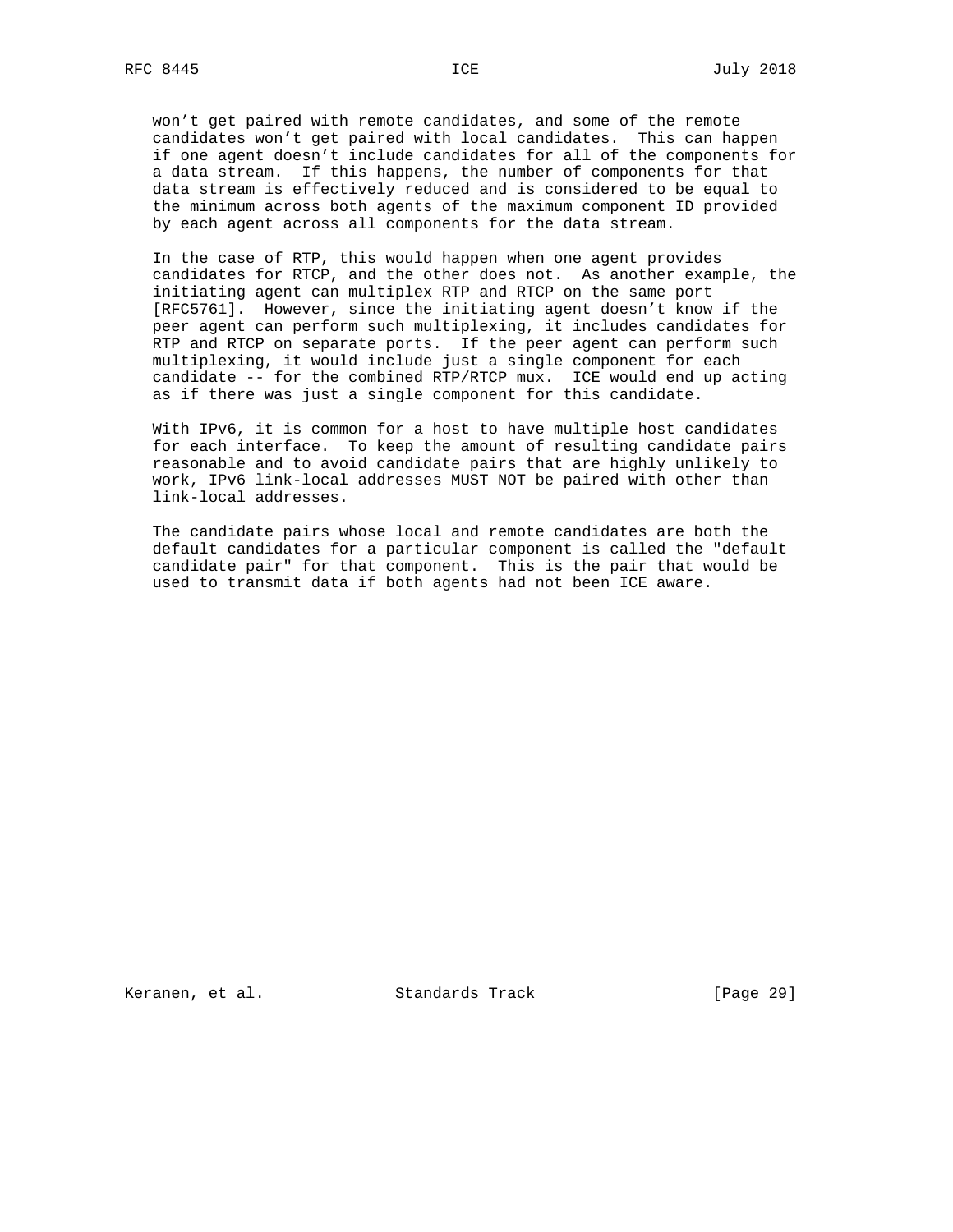Figure 5 shows the properties of and relationships between transport addresses, candidates, candidate pairs, and checklists.



Figure 5: Conceptual Diagram of a Checklist

Keranen, et al. Standards Track [Page 30]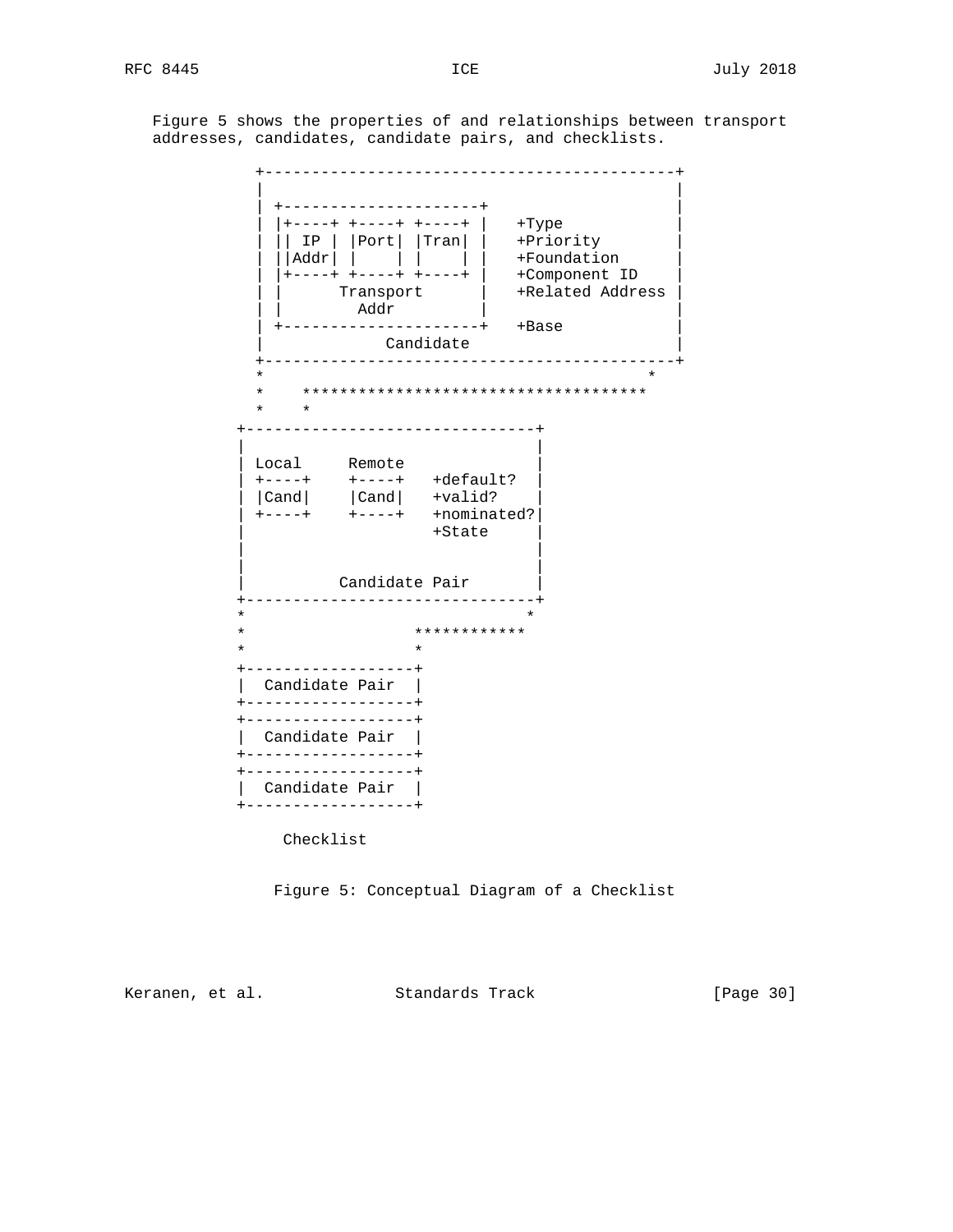6.1.2.3. Computing Pair Priority and Ordering Pairs

 The ICE agent computes a priority for each candidate pair. Let G be the priority for the candidate provided by the controlling agent. Let D be the priority for the candidate provided by the controlled agent. The priority for a pair is computed as follows:

pair priority =  $2^32*MIN(G,D) + 2*MAX(G,D) + (G>D?1:0)$ 

 The agent sorts each checklist in decreasing order of candidate pair priority. If two pairs have identical priority, the ordering amongst them is arbitrary.

6.1.2.4. Pruning the Pairs

 This sorted list of candidate pairs is used to determine a sequence of connectivity checks that will be performed. Each check involves sending a request from a local candidate to a remote candidate. Since an ICE agent cannot send requests directly from a reflexive candidate (server reflexive or peer reflexive), but only from its base, the agent next goes through the sorted list of candidate pairs. For each pair where the local candidate is reflexive, the candidate MUST be replaced by its base.

 The agent prunes each checklist. This is done by removing a candidate pair if it is redundant with a higher-priority candidate pair in the same checklist. Two candidate pairs are redundant if their local candidates have the same base and their remote candidates are identical. The result is a sequence of ordered candidate pairs, called the "checklist" for that data stream.

#### 6.1.2.5. Removing Lower-Priority Pairs

 In order to limit the attacks described in Section 19.5.1, an ICE agent MUST limit the total number of connectivity checks the agent performs across all checklists in the checklist set. This is done by limiting the total number of candidate pairs in the checklist set. The default limit of candidate pairs for the checklist set is 100, but the value MUST be configurable. The limit is enforced by, within in each checklist, discarding lower-priority candidate pairs until the total number of candidate pairs in the checklist set is smaller than the limit value. The discarding SHOULD be done evenly so that the number of candidate pairs in each checklist is reduced the same amount.

 It is RECOMMENDED that a lower-limit value than the default is picked when possible, and that the value is set to the maximum number of plausible candidate pairs that might be created in an actual

Keranen, et al. Standards Track [Page 31]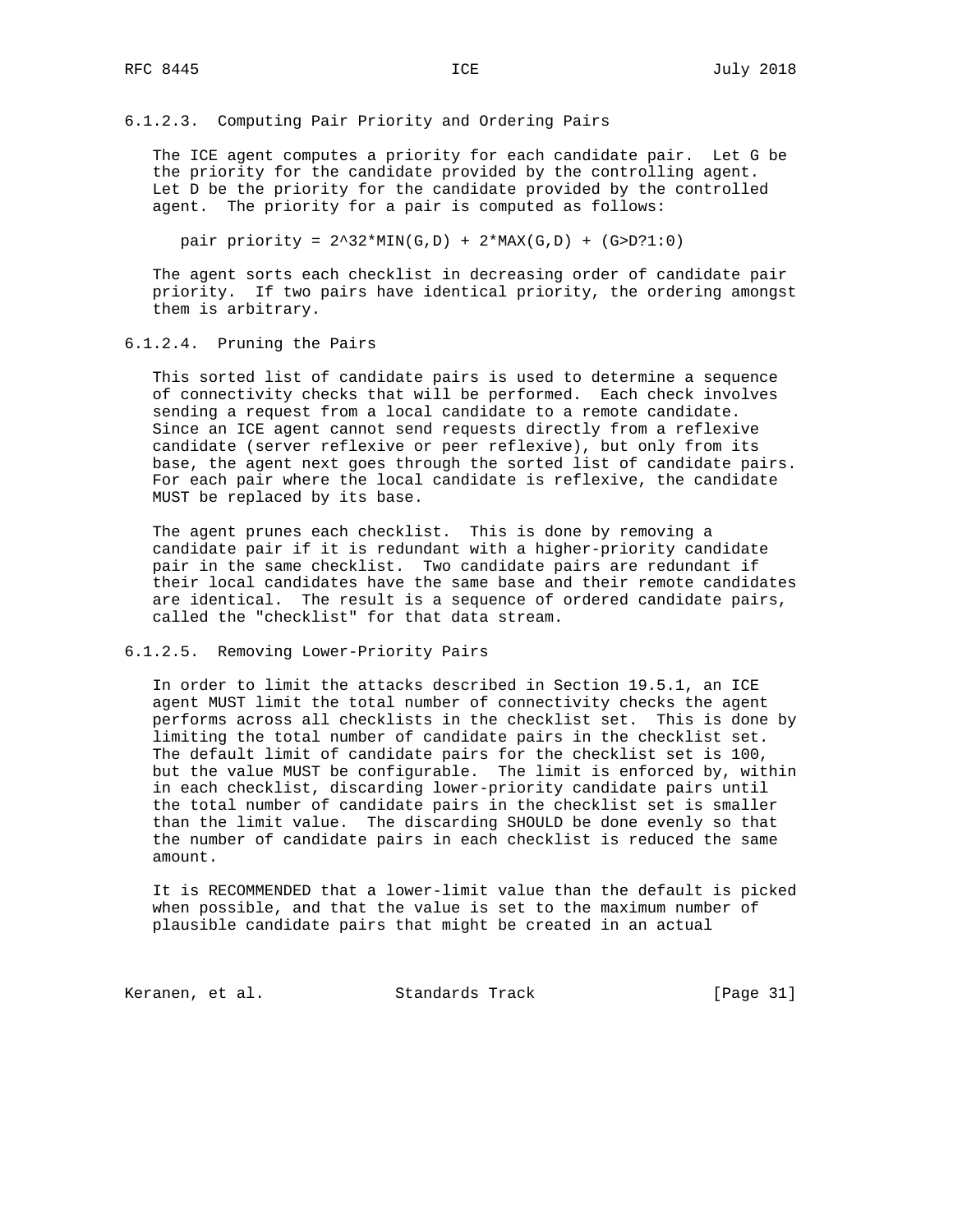deployment configuration. The requirement for configuration is meant to provide a tool for fixing this value in the field if, once deployed, it is found to be problematic.

6.1.2.6. Computing Candidate Pair States

 Each candidate pair in the checklist has a foundation (the combination of the foundations of the local and remote candidates in the pair) and one of the following states:

- Waiting: A check has not been sent for this pair, but the pair is not Frozen.
- In-Progress: A check has been sent for this pair, but the transaction is in progress.
- Succeeded: A check has been sent for this pair, and it produced a successful result.
- Failed: A check has been sent for this pair, and it failed (a response to the check was never received, or a failure response was received).
- Frozen: A check for this pair has not been sent, and it cannot be sent until the pair is unfrozen and moved into the Waiting state.

Keranen, et al. Standards Track [Page 32]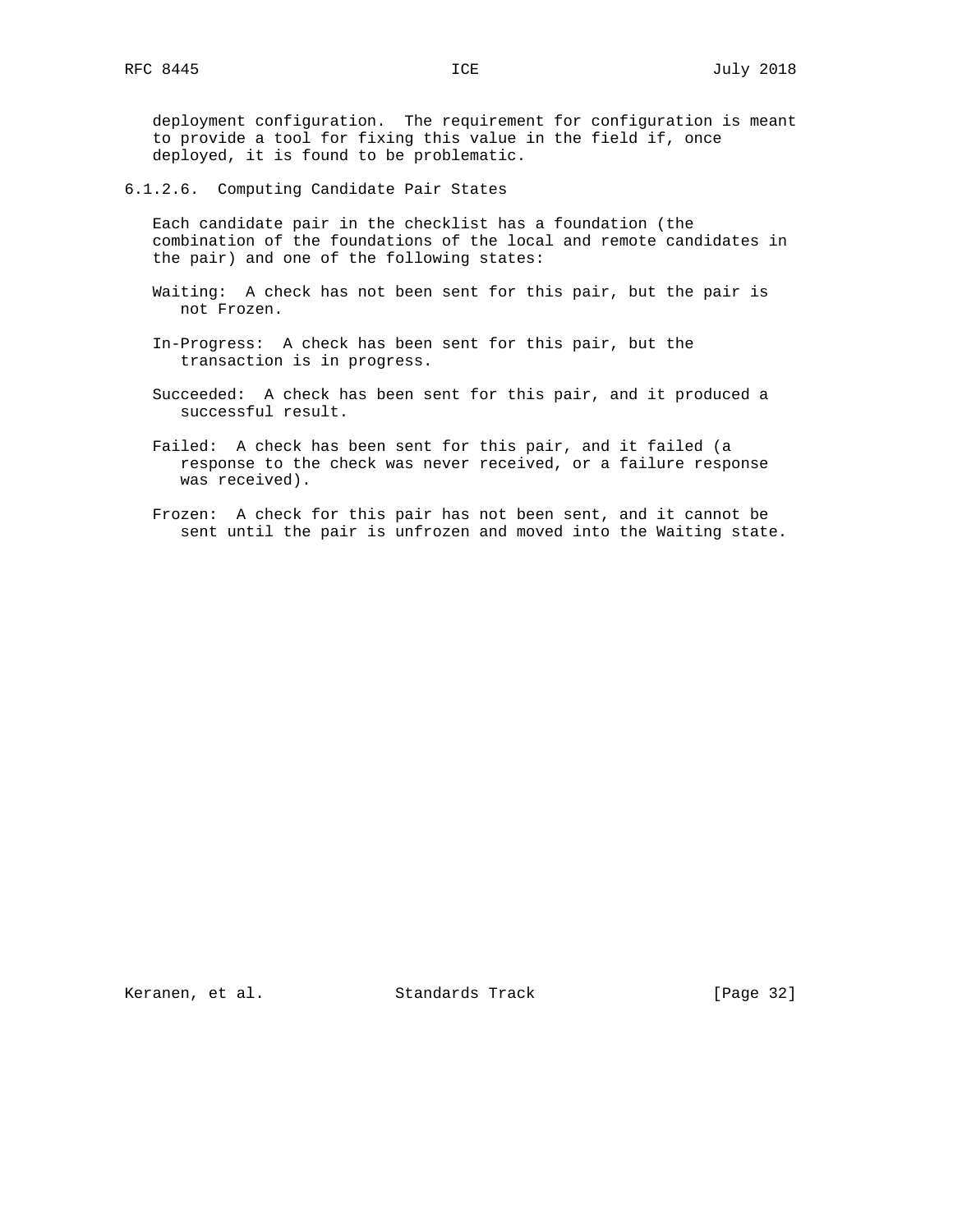Pairs move between states as shown in Figure 6.





Keranen, et al. Standards Track [Page 33]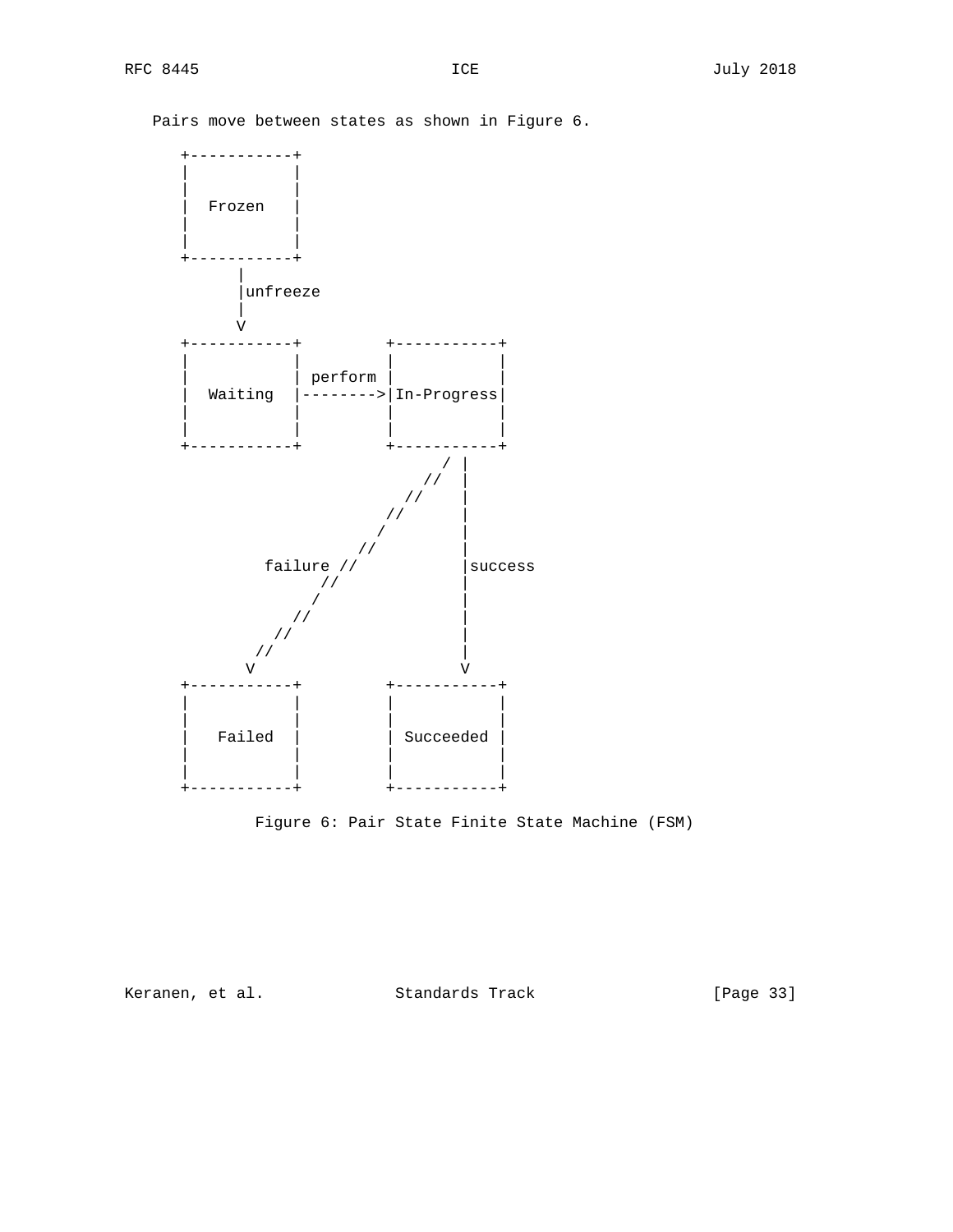The initial states for each pair in a checklist are computed by performing the following sequence of steps:

- 1. The checklists are placed in an ordered list (the order is determined by each ICE usage), called the "checklist set".
- 2. The ICE agent initially places all candidate pairs in the Frozen state.
- 3. The agent sets all of the checklists in the checklist set to the Running state.
- 4. For each foundation, the agent sets the state of exactly one candidate pair to the Waiting state (unfreezing it). The candidate pair to unfreeze is chosen by finding the first candidate pair (ordered by the lowest component ID and then the highest priority if component IDs are equal) in the first checklist (according to the usage-defined checklist set order) that has that foundation.

 NOTE: The procedures above are different from RFC 5245, where only candidate pairs in the first checklist were initially placed in the Waiting state. Now it applies to candidate pairs in the first checklist that have that foundation, even if the checklist is not the first one in the checklist set.

The table below illustrates an example.

Keranen, et al. Standards Track [Page 34]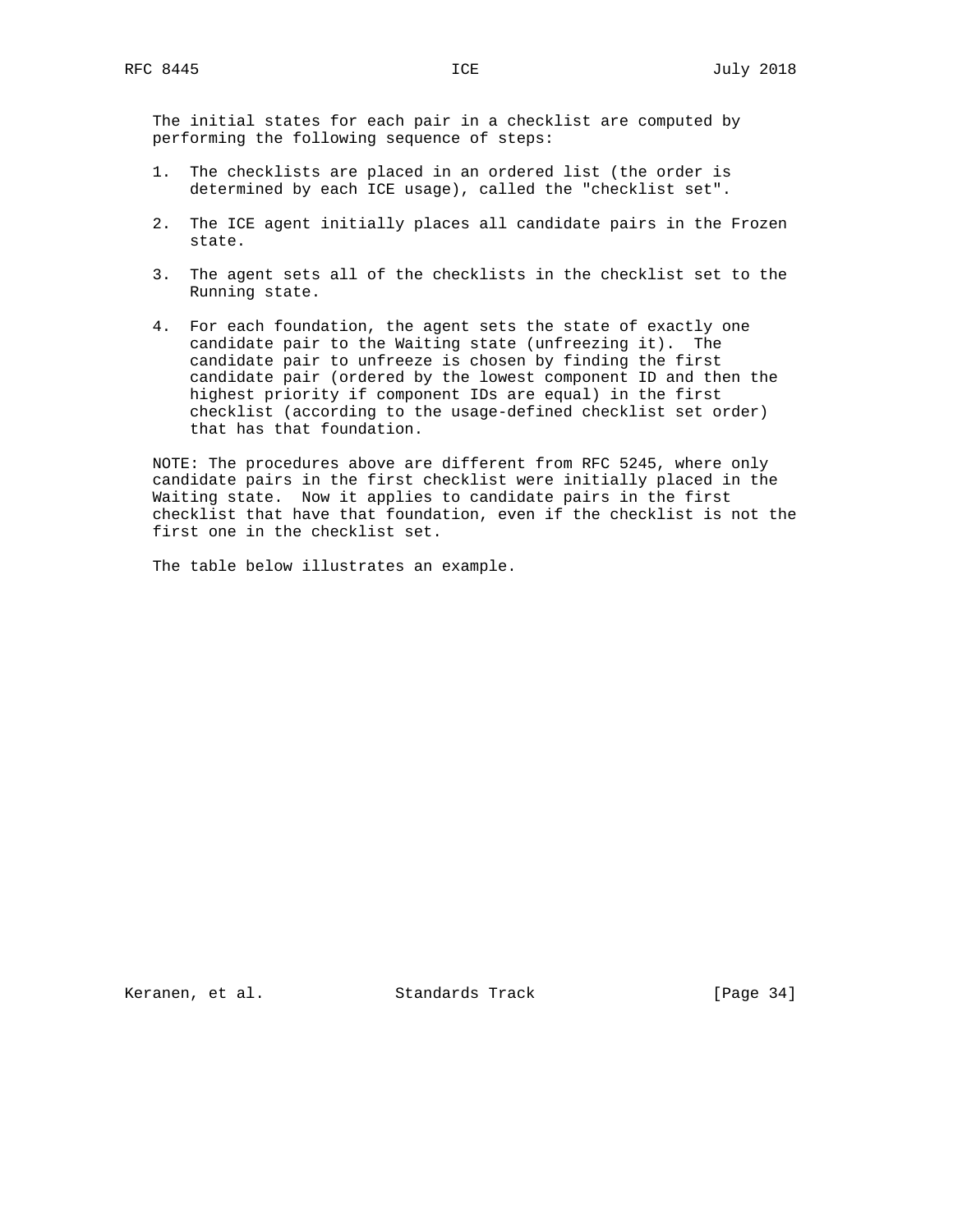Table legend: Each row  $(m1, m2, ...)$  represents a checklist associated with a data stream. m1 represents the first checklist in the checklist set. Each column (f1, f2,...) represents a foundation. Every candidate pair within a given column share the same foundation. f-cp represents a candidate pair in the Frozen state. w-cp represents a candidate pair in the Waiting state. 1. The agent sets all of the pairs in the checklist set to the Frozen state. f1 f2 f3 f4 f5 ---------------------------- m1 | f-cp f-cp f-cp | m2 | f-cp f-cp f-cp f-cp |  $m3$  |  $f-cp$   $f-cp$ 

 2. For each foundation, the candidate pair with the lowest component ID is placed in the Waiting state, unless a candidate pair associated with the same foundation has already been put in the Waiting state in one of the

other examined checklists in the checklist set.

 f1 f2 f3 f4 f5 ---------------------------- m1 | w-cp w-cp w-cp |  $m2$  |  $f-cp$   $f-cp$   $f-cp$   $w-cp$  | m3 | f-cp w-cp

## Table 1: Pair State Example

 In the first checklist (m1), the candidate pair for each foundation is placed in the Waiting state, as no pairs for the same foundations have yet been placed in the Waiting state.

 In the second checklist (m2), the candidate pair for foundation f4 is placed in the Waiting state. The candidate pair for foundations f1, f2, and f3 are kept in the Frozen state, as candidate pairs for those

Keranen, et al. Standards Track [Page 35]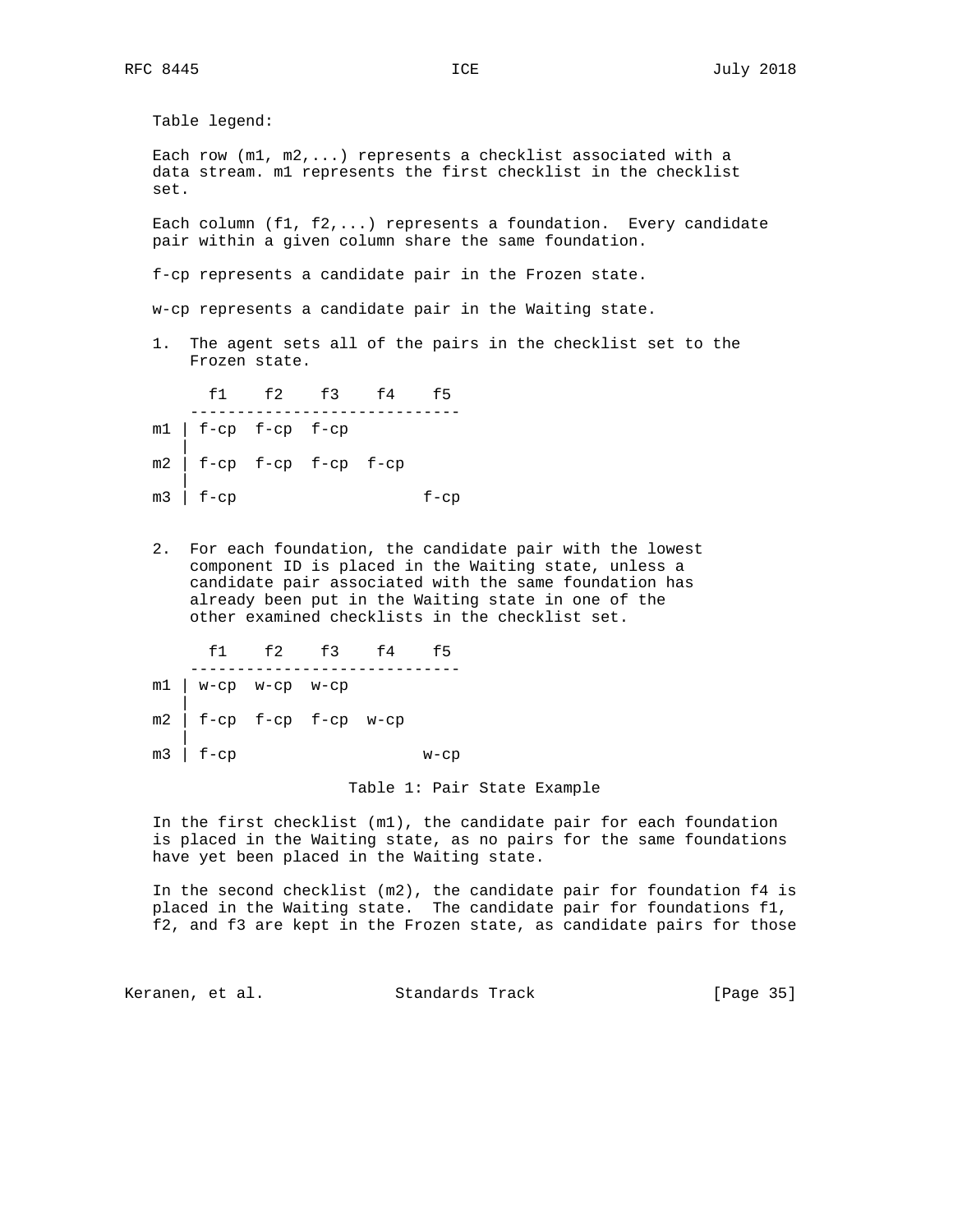foundations have already been placed in the Waiting state (within checklist m1).

 In the third checklist (m3), the candidate pair for foundation f5 is placed in the Waiting state. The candidate pair for foundation f1 is kept in the Frozen state, as a candidate pair for that foundation has already been placed in the Waiting state (within checklist m1).

 Once each checklist have been processed, one candidate pair for each foundation in the checklist set has been placed in the Waiting state.

6.1.3. ICE State

 The ICE agent has a state determined by the state of the checklists. The state is Completed if all checklists are Completed, Failed if all checklists are Failed, or Running otherwise.

6.1.4. Scheduling Checks

6.1.4.1. Triggered-Check Queue

 Once the ICE agent has computed the checklists and created the checklist set, as described in Section 6.1.2, the agent will begin performing connectivity checks (ordinary and triggered). For triggered connectivity checks, the agent maintains a FIFO queue for each checklist, referred to as the "triggered-check queue", which contains candidate pairs for which checks are to be sent at the next available opportunity. The triggered-check queue is initially empty.

6.1.4.2. Performing Connectivity Checks

 The generation of ordinary and triggered connectivity checks is governed by timer Ta. As soon as the initial states for the candidate pairs in the checklist set have been set, a check is performed for a candidate pair within the first checklist in the Running state, following the procedures in Section 7. After that, whenever Ta fires the next checklist in the Running state in the checklist set is picked, and a check is performed for a candidate within that checklist. After the last checklist in the Running state in the checklist set has been processed, the first checklist is picked again, etc.

Keranen, et al. Standards Track [Page 36]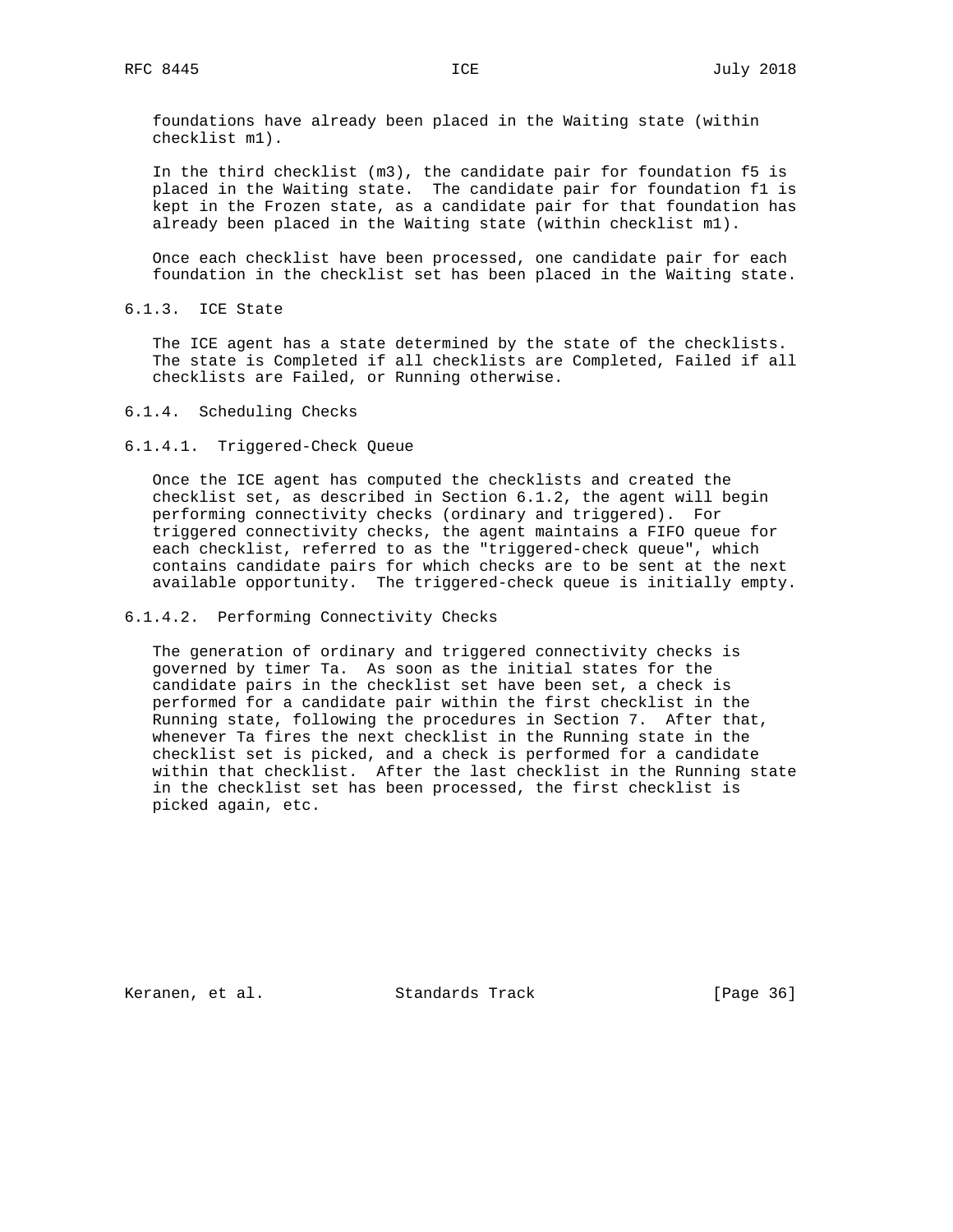Whenever Ta fires, the ICE agent will perform a check for a candidate pair within the checklist that was picked by performing the following steps:

- 1. If the triggered-check queue associated with the checklist contains one or more candidate pairs, the agent removes the top pair from the queue, performs a connectivity check on that pair, puts the candidate pair state to In-Progress, and aborts the subsequent steps.
- 2. If there is no candidate pair in the Waiting state, and if there are one or more pairs in the Frozen state, the agent checks the foundation associated with each pair in the Frozen state. For a given foundation, if there is no pair (in any checklist in the checklist set) in the Waiting or In-Progress state, the agent puts the candidate pair state to Waiting and continues with the next step.
- 3. If there are one or more candidate pairs in the Waiting state, the agent picks the highest-priority candidate pair (if there are multiple pairs with the same priority, the pair with the lowest component ID is picked) in the Waiting state, performs a connectivity check on that pair, puts the candidate pair state to In-Progress, and aborts the subsequent steps.
- 4. If this step is reached, no check could be performed for the checklist that was picked. So, without waiting for timer Ta to expire again, select the next checklist in the Running state and return to step #1. If this happens for every single checklist in the Running state, meaning there are no remaining candidate pairs to perform connectivity checks for, abort these steps.

 Once the agent has picked a candidate pair for which a connectivity check is to be performed, the agent starts a check and sends the Binding request from the base associated with the local candidate of the pair to the remote candidate of the pair, as described in Section 7.2.4.

 Based on local policy, an agent MAY choose to terminate performing the connectivity checks for one or more checklists in the checklist set at any time. However, only the controlling agent is allowed to conclude ICE (Section 8).

 To compute the message integrity for the check, the agent uses the remote username fragment and password learned from the candidate information obtained from its peer. The local username fragment is known directly by the agent for its own candidate.

Keranen, et al. Standards Track [Page 37]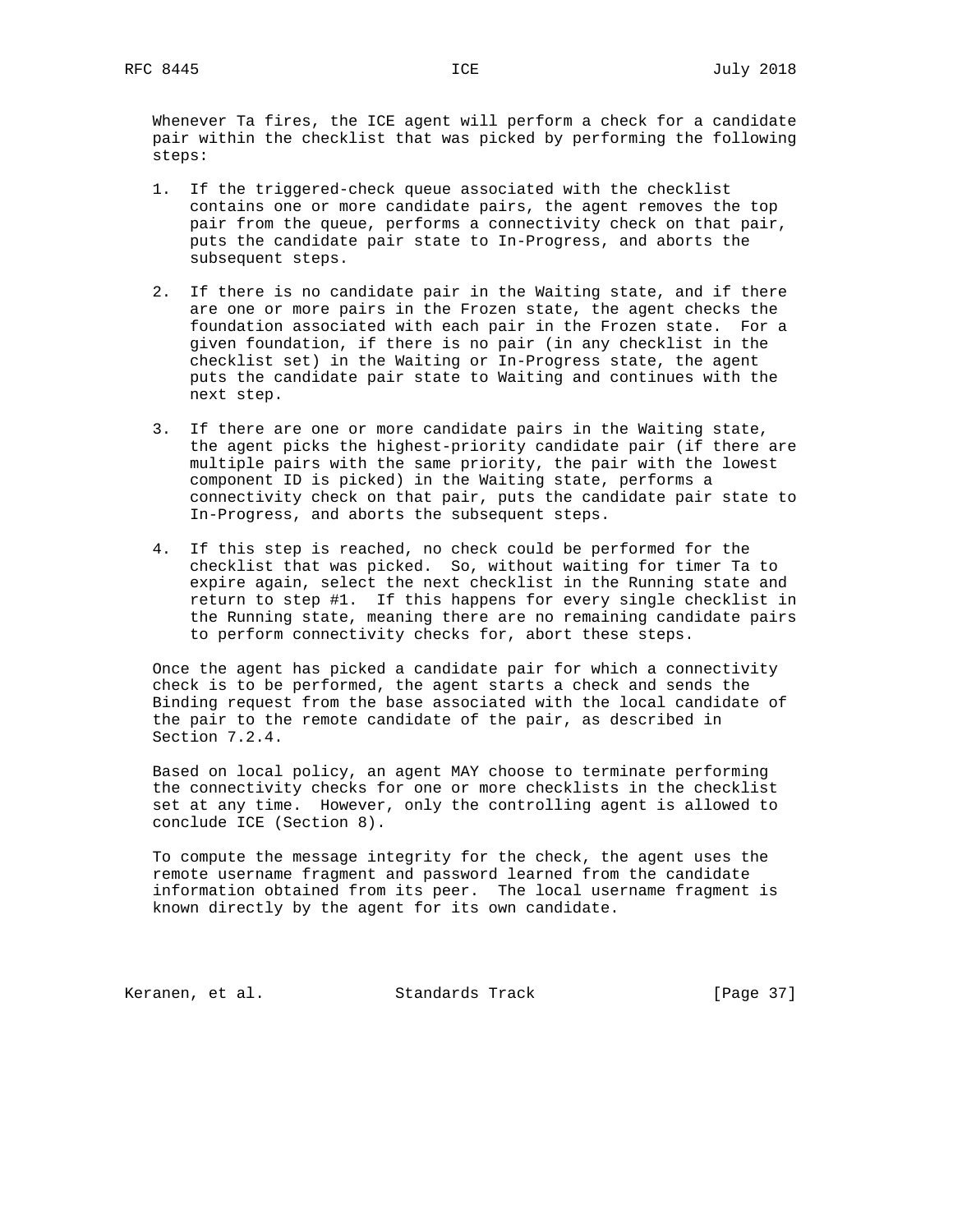6.2. Lite Implementation Procedures

 Lite implementations skip most of the steps in Section 6 except for verifying the peer's ICE support and determining its role in the ICE processing.

 If the lite implementation is the controlling agent (which will only happen if the peer ICE agent is also a lite implementation), it selects a candidate pair based on the ones in the candidate exchange (for IPv4, there is only ever one pair) and then updates the peer with the new candidate information reflecting that selection, if needed (it is never needed for an IPv4-only host).

7. Performing Connectivity Checks

This section describes how connectivity checks are performed.

 An ICE agent MUST be compliant to [RFC5389]. A full implementation acts both as a STUN client and a STUN server, while a lite implementation only acts as a STUN server (as it does not generate connectivity checks).

7.1. STUN Extensions

 ICE extends STUN with the attributes: PRIORITY, USE-CANDIDATE, ICE- CONTROLLED, and ICE-CONTROLLING. These attributes are formally defined in Section 16.1. This section describes the usage of the attributes.

The attributes are only applicable to ICE connectivity checks.

7.1.1. PRIORITY

 The PRIORITY attribute MUST be included in a Binding request and be set to the value computed by the algorithm in Section 5.1.2 for the local candidate, but with the candidate type preference of peer reflexive candidates.

# 7.1.2. USE-CANDIDATE

 The controlling agent MUST include the USE-CANDIDATE attribute in order to nominate a candidate pair (Section 8.1.1). The controlled agent MUST NOT include the USE-CANDIDATE attribute in a Binding request.

Keranen, et al. Standards Track [Page 38]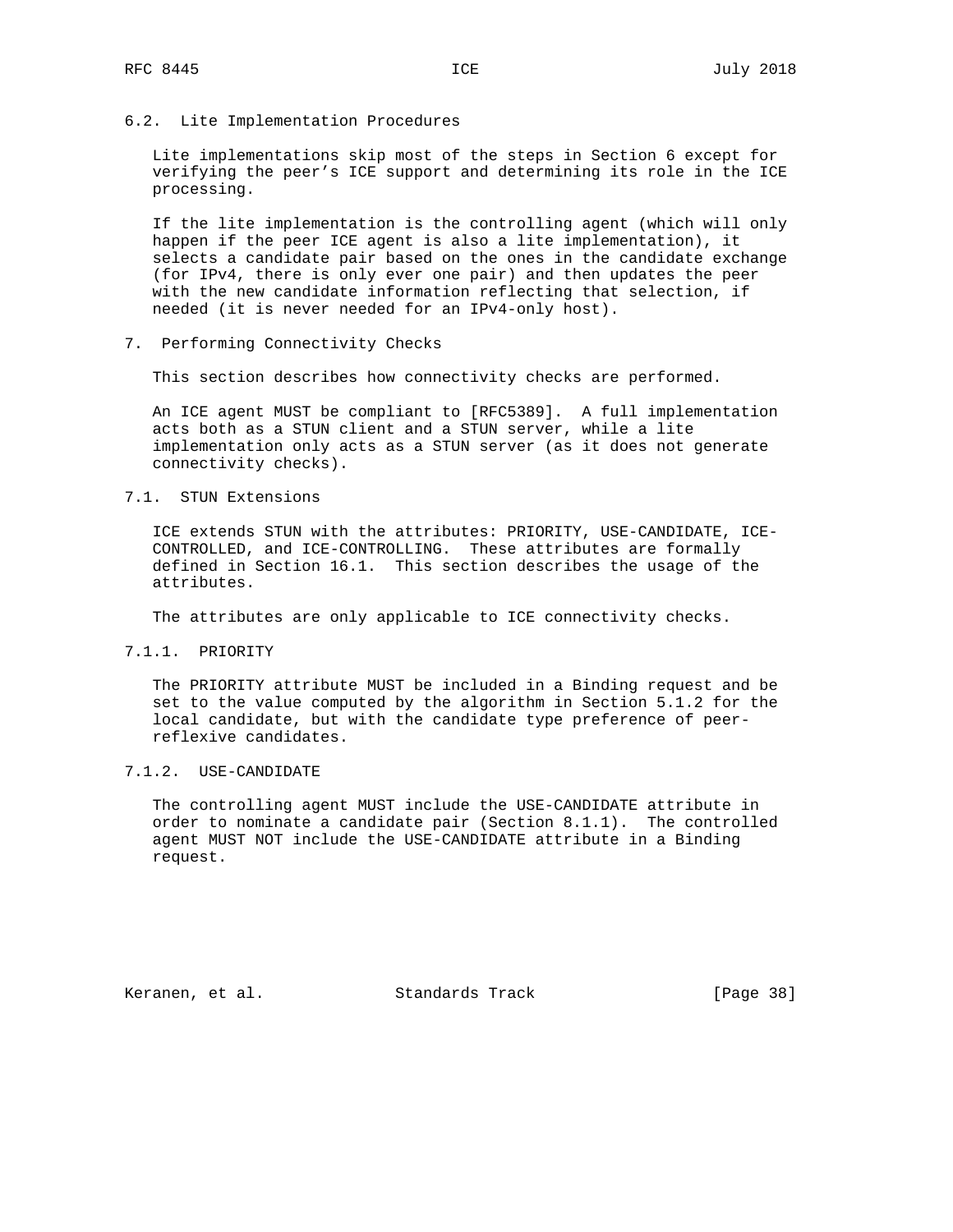# 7.1.3. ICE-CONTROLLED and ICE-CONTROLLING

 The controlling agent MUST include the ICE-CONTROLLING attribute in a Binding request. The controlled agent MUST include the ICE- CONTROLLED attribute in a Binding request.

 The content of either attribute is used as tiebreaker values when an ICE role conflict occurs (Section 7.3.1.1).

## 7.2. STUN Client Procedures

7.2.1. Creating Permissions for Relayed Candidates

 If the connectivity check is being sent using a relayed local candidate, the client MUST create a permission first if it has not already created one previously. It would have created one previously if it had told the TURN server to create a permission for the given relayed candidate towards the IP address of the remote candidate. To create the permission, the ICE agent follows the procedures defined in [RFC5766]. The permission MUST be created towards the IP address of the remote candidate. It is RECOMMENDED that the agent defer creation of a TURN channel until ICE completes, in which case permissions for connectivity checks are normally created using a CreatePermission request. Once established, the agent MUST keep the permission active until ICE concludes.

# 7.2.2. Forming Credentials

 A connectivity-check Binding request MUST utilize the STUN short-term credential mechanism.

 The username for the credential is formed by concatenating the username fragment provided by the peer with the username fragment of the ICE agent sending the request, separated by a colon (":").

The password is equal to the password provided by the peer.

 For example, consider the case where ICE agent L is the initiating agent and ICE agent R is the responding agent. Agent L included a username fragment of LFRAG for its candidates and a password of LPASS. Agent R provided a username fragment of RFRAG and a password of RPASS. A connectivity check from L to R utilizes the username RFRAG:LFRAG and a password of RPASS. A connectivity check from R to L utilizes the username LFRAG:RFRAG and a password of LPASS. The responses utilize the same usernames and passwords as the requests (note that the USERNAME attribute is not present in the response).

Keranen, et al. Standards Track [Page 39]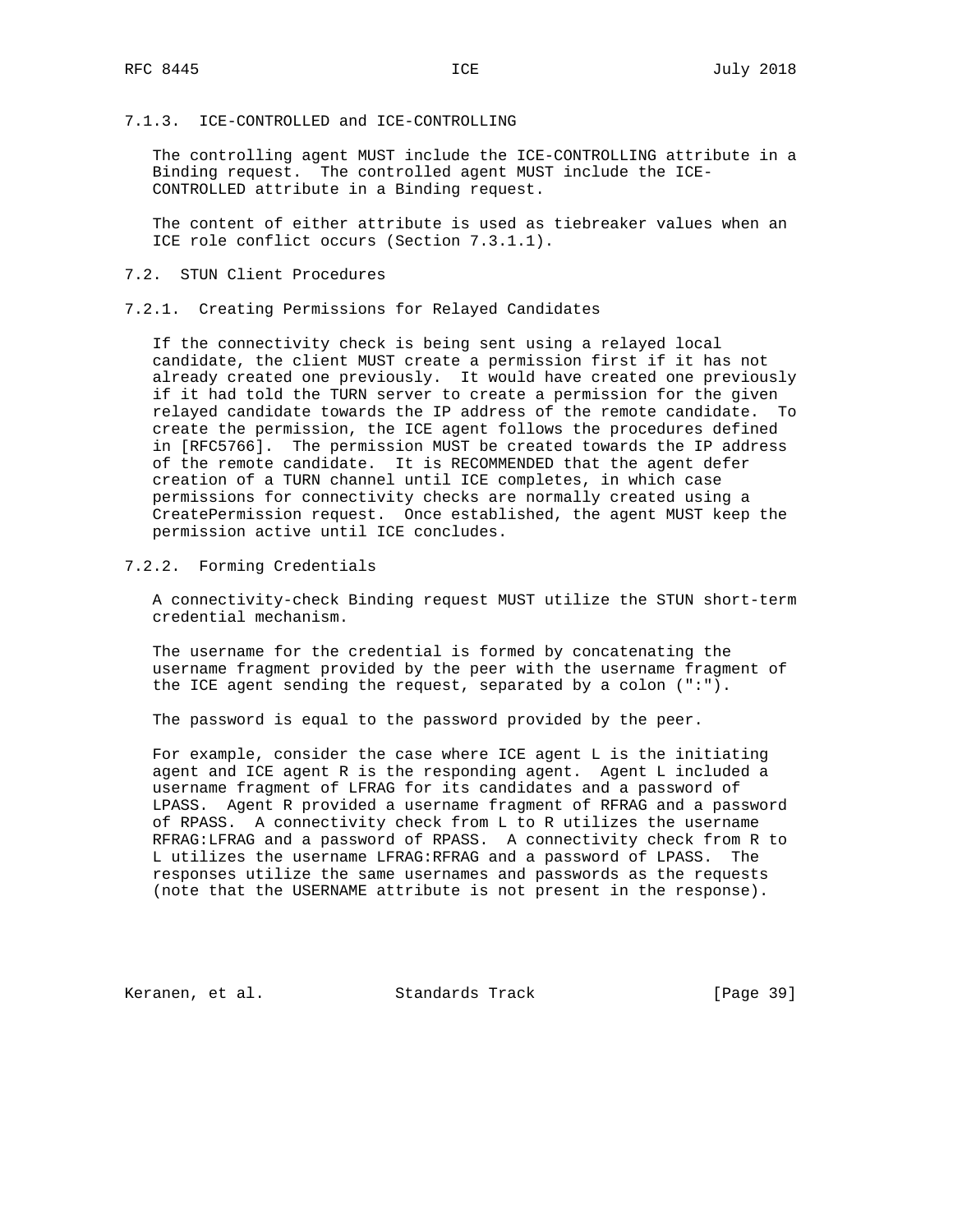# 7.2.3. Diffserv Treatment

 If the agent is using Differentiated Services Code Point (DSCP) markings [RFC2475] in data packets that it will send, the agent SHOULD apply the same markings to Binding requests and responses that it will send.

 If multiple DSCP markings are used on the data packets, the agent SHOULD choose one of them for use with the connectivity check.

## 7.2.4. Sending the Request

 A connectivity check is generated by sending a Binding request from the base associated with a local candidate to a remote candidate. [RFC5389] describes how Binding requests are constructed and generated.

 Support for backwards compatibility with RFC 3489 MUST NOT be assumed when performing connectivity checks. The FINGERPRINT mechanism MUST be used for connectivity checks.

## 7.2.5. Processing the Response

 This section defines additional procedures for processing Binding responses specific to ICE connectivity checks.

 When a Binding response is received, it is correlated to the corresponding Binding request using the transaction ID [RFC5389], which then associates the response with the candidate pair for which the Binding request was sent. After that, the response is processed according to the procedures for a role conflict, a failure, or a success, according to the procedures below.

# 7.2.5.1. Role Conflict

 If the Binding request generates a 487 (Role Conflict) error response (Section 7.3.1.1), and if the ICE agent included an ICE-CONTROLLED attribute in the request, the agent MUST switch to the controlling role. If the agent included an ICE-CONTROLLING attribute in the request, the agent MUST switch to the controlled role.

 Once the agent has switched its role, the agent MUST add the candidate pair whose check generated the 487 error response to the triggered-check queue associated with the checklist to which the pair belongs, and set the candidate pair state to Waiting. When the triggered connectivity check is later performed, the ICE-CONTROLLING/ ICE-CONTROLLED attribute of the Binding request will indicate the agent's new role. The agent MUST change the tiebreaker value.

Keranen, et al. Standards Track [Page 40]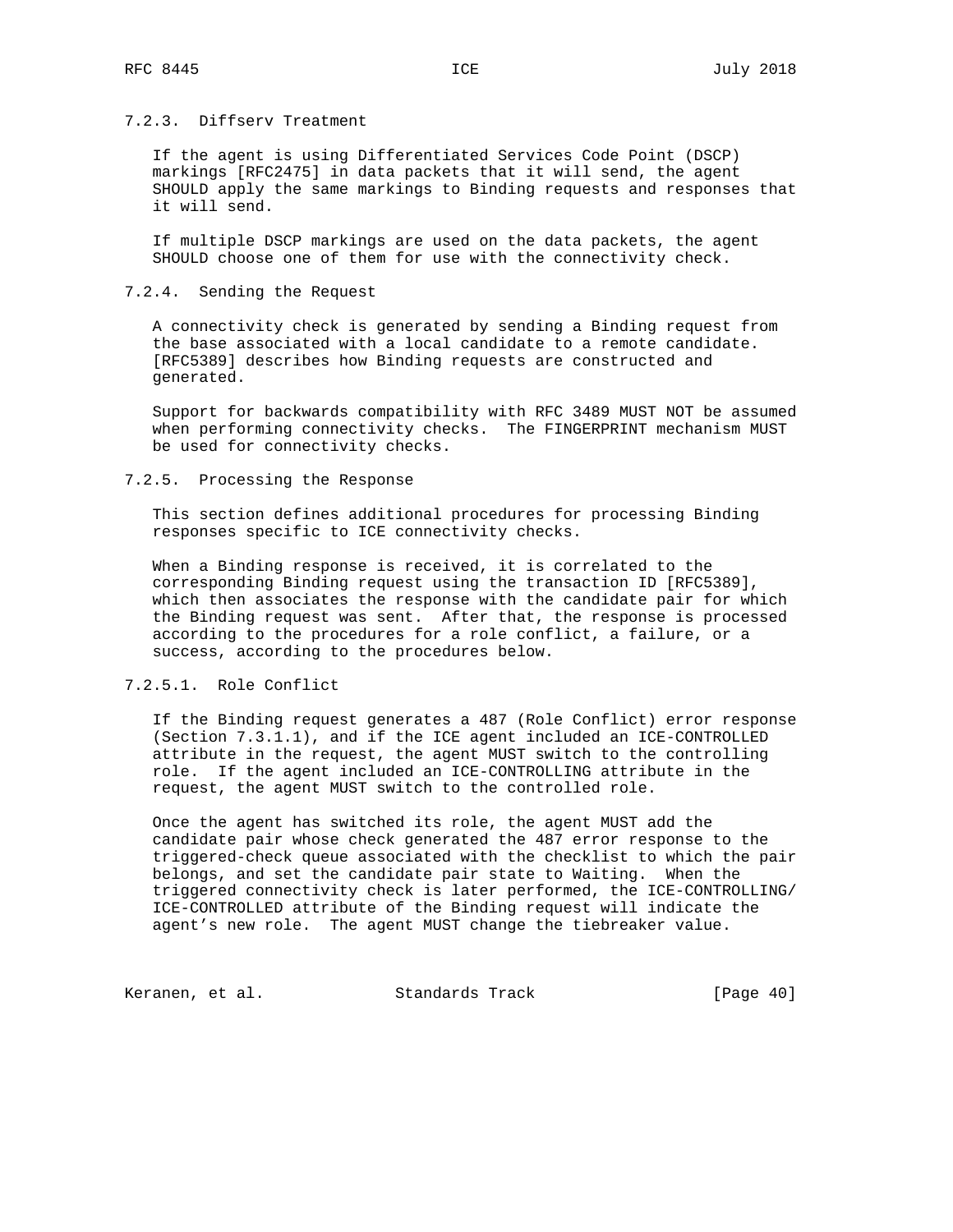NOTE: A role switch requires an agent to recompute pair priorities (Section 6.1.2.3), since the priority values depend on the role.

 NOTE: A role switch will also impact whether the agent is responsible for nominating candidate pairs, and whether the agent is responsible for initiating the exchange of the updated candidate information with the peer once ICE is concluded.

#### 7.2.5.2. Failure

 This section describes cases when the candidate pair state is set to Failed.

 NOTE: When the ICE agent sets the candidate pair state to Failed as a result of a connectivity-check error, the agent does not change the states of other candidate pairs with the same foundation.

#### 7.2.5.2.1. Non-Symmetric Transport Addresses

 The ICE agent MUST check that the source and destination transport addresses in the Binding request and response are symmetric. That is, the source IP address and port of the response MUST be equal to the destination IP address and port to which the Binding request was sent, and the destination IP address and port of the response MUST be equal to the source IP address and port from which the Binding request was sent. If the addresses are not symmetric, the agent MUST set the candidate pair state to Failed.

# 7.2.5.2.2. ICMP Error

 An ICE agent MAY support processing of ICMP errors for connectivity checks. If the agent supports processing of ICMP errors, and if a Binding request generates a hard ICMP error, the agent SHOULD set the state of the candidate pair to Failed. Implementers need to be aware that ICMP errors can be used as a method for Denial-of-Service (DoS) attacks when making a decision on how and if to process ICMP errors.

## 7.2.5.2.3. Timeout

 If the Binding request transaction times out, the ICE agent MUST set the candidate pair state to Failed.

#### 7.2.5.2.4. Unrecoverable STUN Response

 If the Binding request generates a STUN error response that is unrecoverable [RFC5389], the ICE agent SHOULD set the candidate pair state to Failed.

Keranen, et al. Standards Track [Page 41]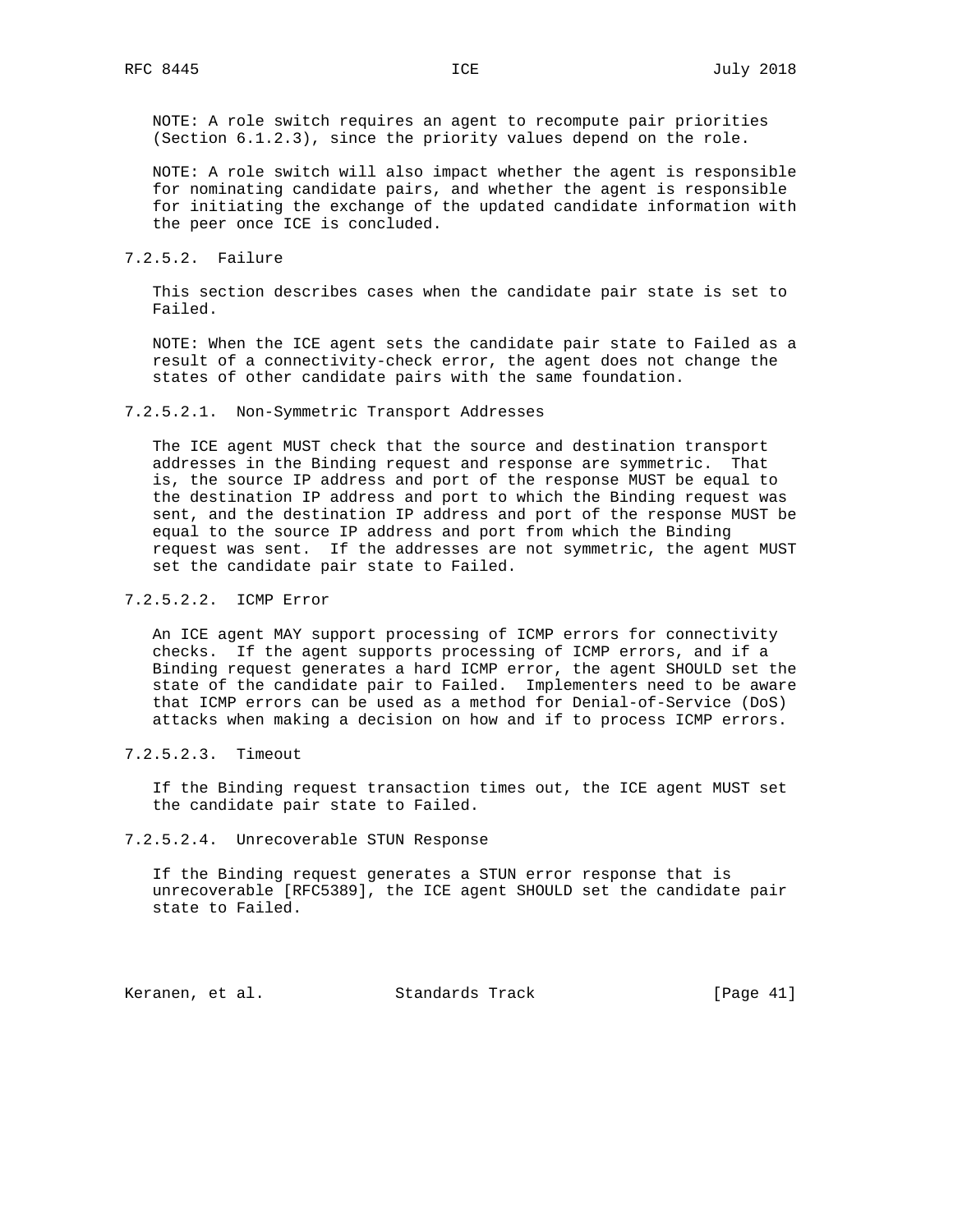7.2.5.3. Success

 A connectivity check is considered a success if each of the following criteria is true:

- o The Binding request generated a success response; and
- o The source and destination transport addresses in the Binding request and response are symmetric.

 If a check is considered a success, the ICE agent performs (in order) the actions described in the following sections.

7.2.5.3.1. Discovering Peer-Reflexive Candidates

 The ICE agent MUST check the mapped address from the STUN response. If the transport address does not match any of the local candidates that the agent knows about, the mapped address represents a new candidate: a peer-reflexive candidate. Like other candidates, a peer-reflexive candidate has a type, base, priority, and foundation. They are computed as follows:

- o The type is peer reflexive.
- o The base is the local candidate of the candidate pair from which the Binding request was sent.
- o The priority is the value of the PRIORITY attribute in the Binding request.
- o The foundation is described in Section 5.1.1.3.

 The peer-reflexive candidate is then added to the list of local candidates for the data stream. The username fragment and password are the same as for all other local candidates for that data stream.

 The ICE agent does not need to pair the peer-reflexive candidate with remote candidates, as a valid pair will be created due to the procedures in Section 7.2.5.3.2. If an agent wishes to pair the peer-reflexive candidate with remote candidates other than the one in the valid pair that will be generated, the agent MAY provide updated candidate information to the peer that includes the peer-reflexive candidate. This will cause the peer-reflexive candidate to be paired with all other remote candidates.

Keranen, et al. Standards Track [Page 42]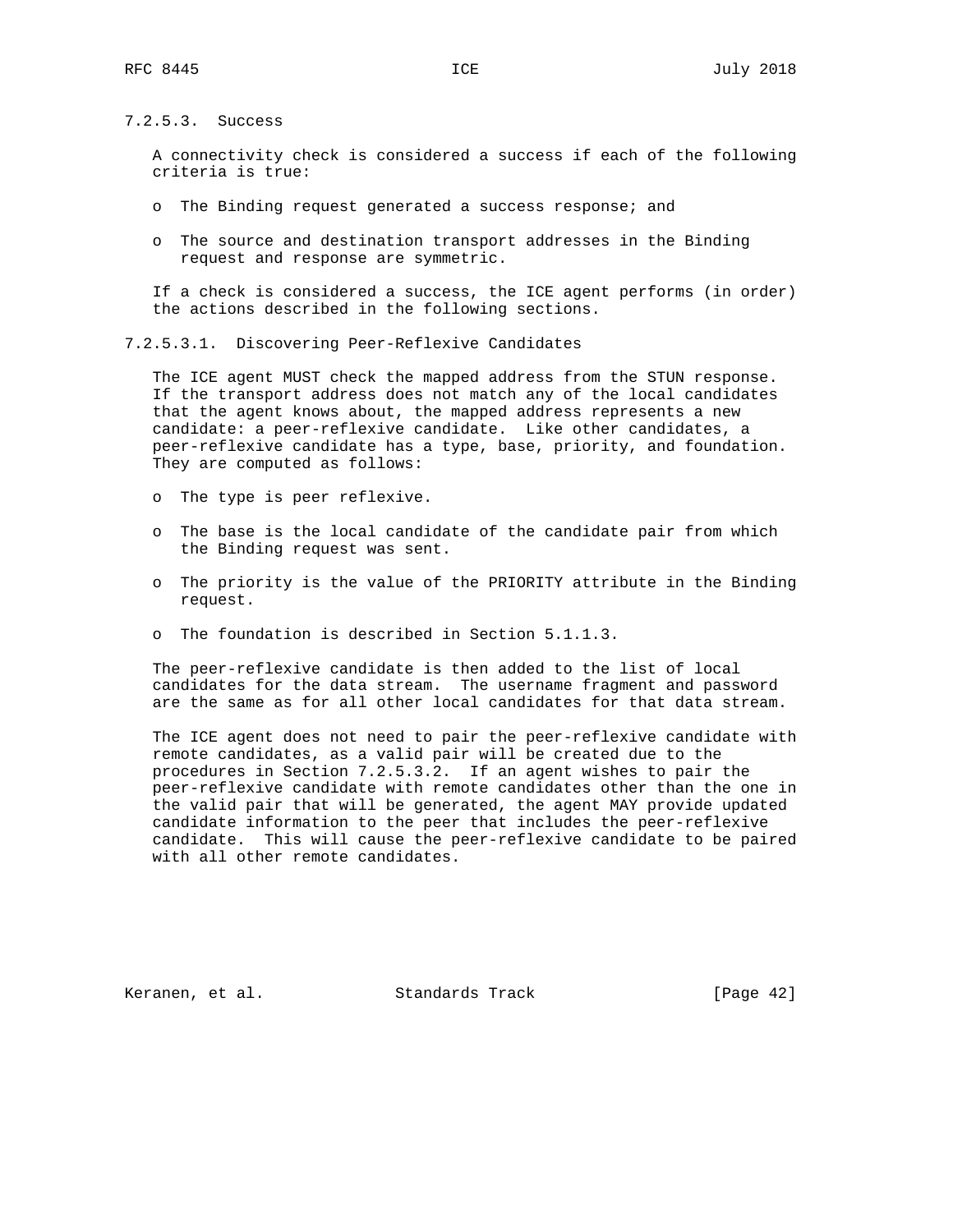# 7.2.5.3.2. Constructing a Valid Pair

 The ICE agent constructs a candidate pair whose local candidate equals the mapped address of the response and whose remote candidate equals the destination address to which the request was sent. This is called a "valid pair".

 The valid pair might equal the pair that generated the connectivity check, a different pair in the checklist, or a pair currently not in the checklist.

 The agent maintains a separate list, referred to as the "valid list". There is a valid list for each checklist in the checklist set. The valid list will contain valid pairs. Initially, each valid list is empty.

 Each valid pair within the valid list has a flag, called the "nominated flag". When a valid pair is added to a valid list, the flag value is set to 'false'.

The valid pair will be added to a valid list as follows:

- 1. If the valid pair equals the pair that generated the check, the pair is added to the valid list associated with the checklist to which the pair belongs; or
- 2. If the valid pair equals another pair in a checklist, that pair is added to the valid list associated with the checklist of that pair. The pair that generated the check is not added to a valid list; or
- 3. If the valid pair is not in any checklist, the agent computes the priority for the pair based on the priority of each candidate, using the algorithm in Section 6.1.2. The priority of the local candidate depends on its type. Unless the type is peer reflexive, the priority is equal to the priority signaled for that candidate in the candidate exchange. If the type is peer reflexive, it is equal to the PRIORITY attribute the agent placed in the Binding request that just completed. The priority of the remote candidate is taken from the candidate information of the peer. If the candidate does not appear there, then the check has been a triggered check to a new remote candidate. In that case, the priority is taken as the value of the PRIORITY attribute in the Binding request that triggered the check that just completed. The pair is then added to the valid list.

Keranen, et al. Standards Track [Page 43]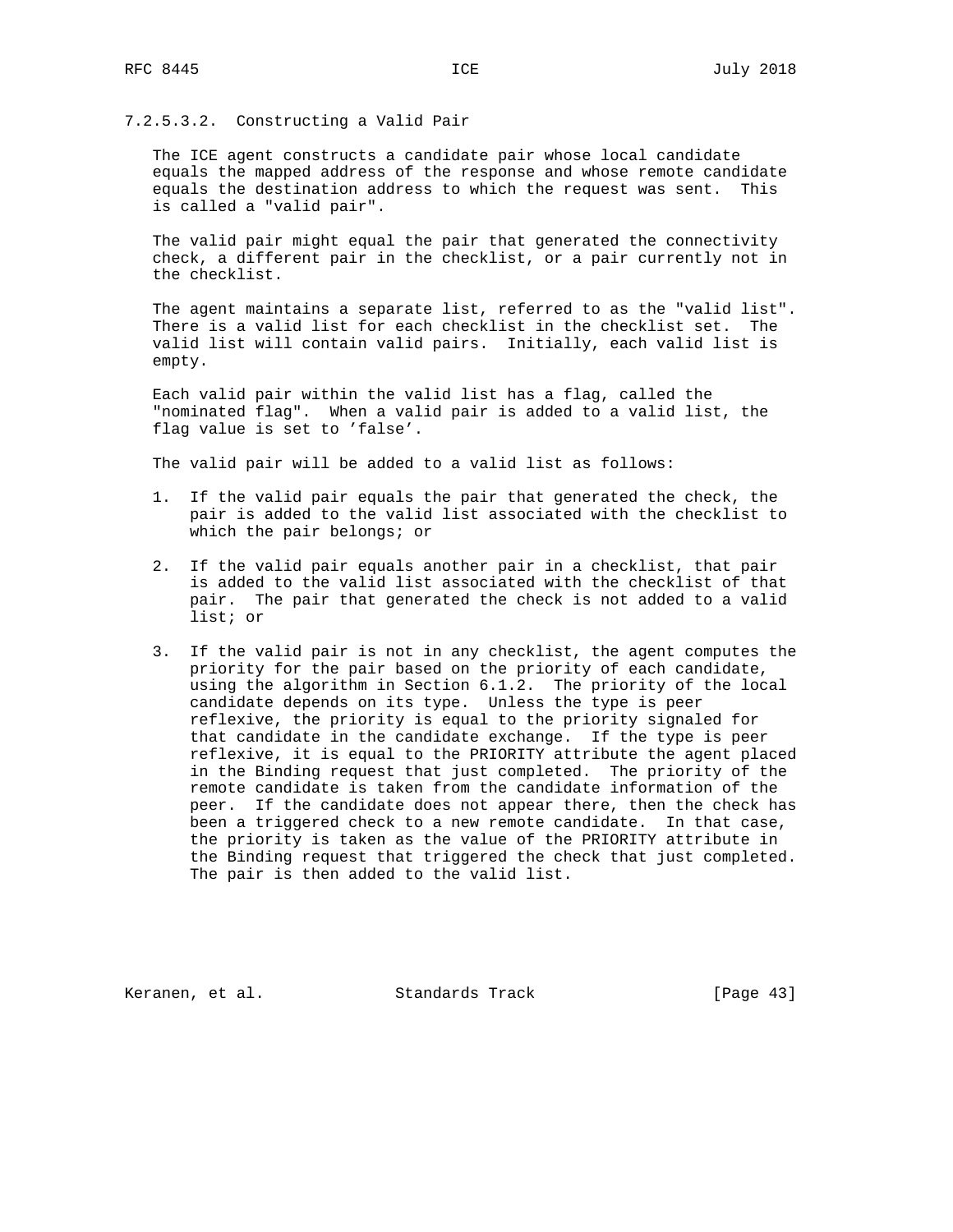NOTE: It will be very common that the valid pair will not be in any checklist. Recall that the checklist has pairs whose local candidates are never reflexive; those pairs had their local candidates converted to the base of the reflexive candidates and were then pruned if they were redundant. When the response to the Binding request arrives, the mapped address will be reflexive if there is a NAT between the two. In that case, the valid pair will have a local candidate that doesn't match any of the pairs in the checklist.

# 7.2.5.3.3. Updating Candidate Pair States

 The ICE agent sets the states of both the candidate pair that generated the check and the constructed valid pair (which may be different) to Succeeded.

 The agent MUST set the states for all other Frozen candidate pairs in all checklists with the same foundation to Waiting.

 NOTE: Within a given checklist, candidate pairs with the same foundations will typically have different component ID values.

7.2.5.3.4. Updating the Nominated Flag

 If the controlling agent sends a Binding request with the USE- CANDIDATE attribute set, and if the ICE agent receives a successful response to the request, the agent sets the nominated flag of the pair to true. If the request fails (Section 7.2.5.2), the agent MUST remove the candidate pair from the valid list, set the candidate pair state to Failed, and set the checklist state to Failed.

 If the controlled agent receives a successful response to a Binding request sent by the agent, and that Binding request was triggered by a received Binding request with the USE-CANDIDATE attribute set (Section 7.3.1.4), the agent sets the nominated flag of the pair to true. If the triggered request fails, the agent MUST remove the candidate pair from the valid list, set the candidate pair state to Failed, and set the checklist state to Failed.

 Once the nominated flag is set for a component of a data stream, it concludes the ICE processing for that component (Section 8).

#### 7.2.5.4. Checklist State Updates

 Regardless of whether a connectivity check was successful or failed, the completion of the check may require updating of checklist states. For each checklist in the checklist set, if all of the candidate pairs are in either Failed or Succeeded state, and if there is not a valid pair in the valid list for each component of the data stream

Keranen, et al. Standards Track [Page 44]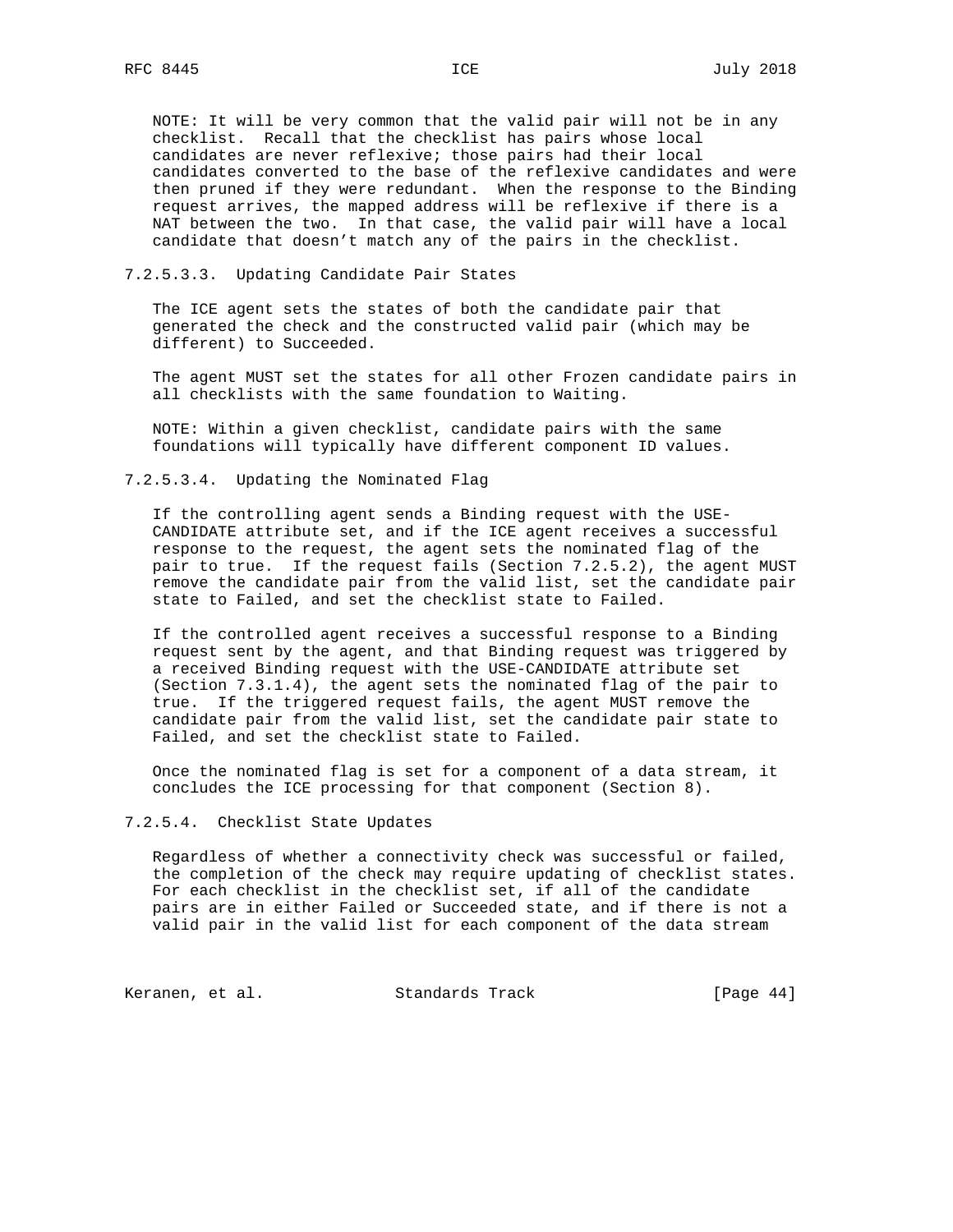associated with the checklist, the state of the checklist is set to Failed. If there is a valid pair for each component in the valid list, the state of the checklist is set to Succeeded.

7.3. STUN Server Procedures

 An ICE agent (lite or full) MUST be prepared to receive Binding requests on the base of each candidate it included in its most recent candidate exchange.

 The agent MUST use the short-term credential mechanism (i.e., the MESSAGE-INTEGRITY attribute) to authenticate the request and perform a message integrity check. Likewise, the short-term credential mechanism MUST be used for the response. The agent MUST consider the username to be valid if it consists of two values separated by a colon, where the first value is equal to the username fragment generated by the agent in a candidate exchange for a session in progress. It is possible (and in fact very likely) that the initiating agent will receive a Binding request prior to receiving the candidates from its peer. If this happens, the agent MUST immediately generate a response (including computation of the mapped address as described in Section 7.3.1.2). The agent has sufficient information at this point to generate the response; the password from the peer is not required. Once the answer is received, it MUST proceed with the remaining steps required; namely, see Sections 7.3.1.3, 7.3.1.4, and 7.3.1.5 for full implementations. In cases where multiple STUN requests are received before the answer, this may cause several pairs to be queued up in the triggered-check queue.

 An agent MUST NOT utilize the ALTERNATE-SERVER mechanism and MUST NOT support the backwards-compatibility mechanisms defined in RFC 5389 (for working with the protocol in RFC 3489). It MUST utilize the FINGERPRINT mechanism.

 If the agent is using DSCP markings [RFC2475] in its data packets, it SHOULD apply the same markings to Binding responses. The same would apply to any Layer 2 markings the endpoint might be applying to data packets.

7.3.1. Additional Procedures for Full Implementations

 This subsection defines the additional server procedures applicable to full implementations, when the full implementation accepts the Binding request.

Keranen, et al. Standards Track [Page 45]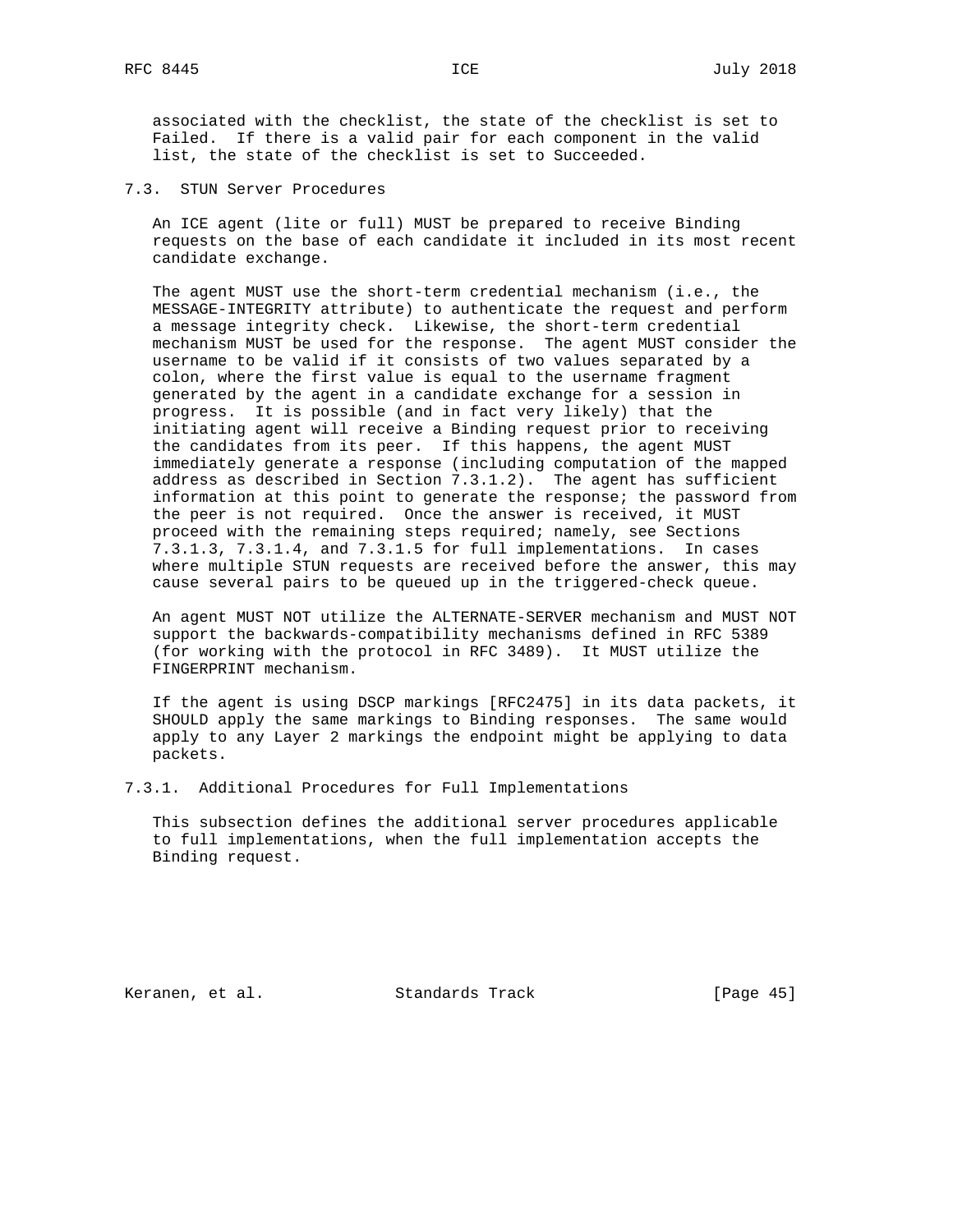# 7.3.1.1. Detecting and Repairing Role Conflicts

 In certain usages of ICE (such as 3PCC), both ICE agents may end up choosing the same role, resulting in a role conflict. The section describes a mechanism for detecting and repairing role conflicts. The usage document MUST specify whether this mechanism is needed.

 An agent MUST examine the Binding request for either the ICE- CONTROLLING or ICE-CONTROLLED attribute. It MUST follow these procedures:

- o If the agent is in the controlling role, and the ICE-CONTROLLING attribute is present in the request:
	- \* If the agent's tiebreaker value is larger than or equal to the contents of the ICE-CONTROLLING attribute, the agent generates a Binding error response and includes an ERROR-CODE attribute with a value of 487 (Role Conflict) but retains its role.
	- \* If the agent's tiebreaker value is less than the contents of the ICE-CONTROLLING attribute, the agent switches to the controlled role.
- o If the agent is in the controlled role, and the ICE-CONTROLLED attribute is present in the request:
	- \* If the agent's tiebreaker value is larger than or equal to the contents of the ICE-CONTROLLED attribute, the agent switches to the controlling role.
	- \* If the agent's tiebreaker value is less than the contents of the ICE-CONTROLLED attribute, the agent generates a Binding error response and includes an ERROR-CODE attribute with a value of 487 (Role Conflict) but retains its role.
- o If the agent is in the controlled role and the ICE-CONTROLLING attribute was present in the request, or if the agent was in the controlling role and the ICE-CONTROLLED attribute was present in the request, there is no conflict.

 A change in roles will require an agent to recompute pair priorities (Section 6.1.2.3), since those priorities are a function of role. The change in role will also impact whether the agent is responsible for selecting nominated pairs and initiating exchange with updated candidate information upon conclusion of ICE.

Keranen, et al. Standards Track [Page 46]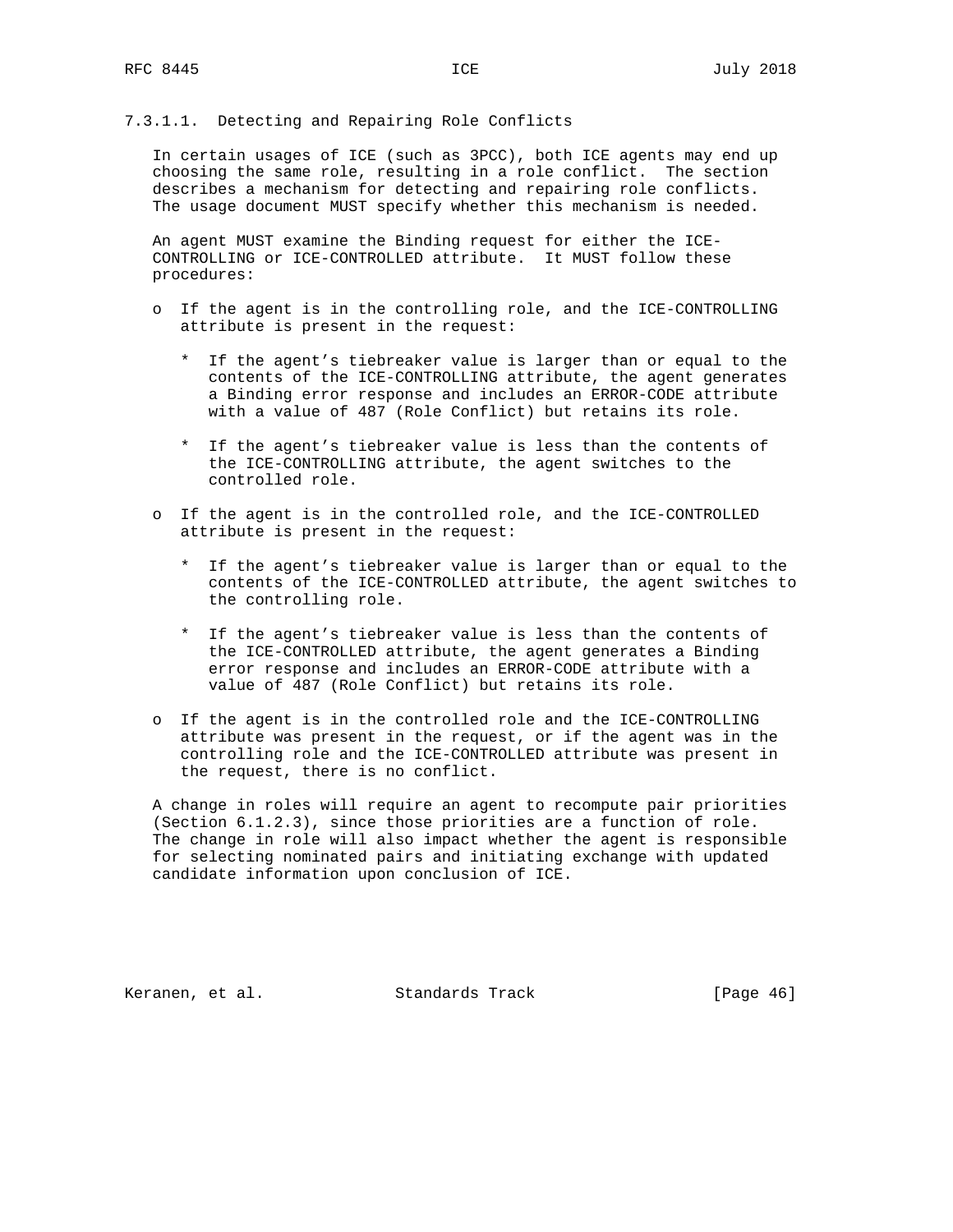The remaining subsections in Section 7.3.1 are followed if the agent generated a successful response to the Binding request, even if the agent changed roles.

7.3.1.2. Computing Mapped Addresses

 For requests received on a relayed candidate, the source transport address used for STUN processing (namely, generation of the XOR-MAPPED-ADDRESS attribute) is the transport address as seen by the TURN server. That source transport address will be present in the XOR-PEER-ADDRESS attribute of a Data Indication message, if the Binding request was delivered through a Data Indication. If the Binding request was delivered through a ChannelData message, the source transport address is the one that was bound to the channel.

7.3.1.3. Learning Peer-Reflexive Candidates

 If the source transport address of the request does not match any existing remote candidates, it represents a new peer-reflexive remote candidate. This candidate is constructed as follows:

- o The type is peer reflexive.
- o The priority is the value of the PRIORITY attribute in the Binding request.
- o The foundation is an arbitrary value, different from the foundations of all other remote candidates. If any subsequent candidate exchanges contain this peer-reflexive candidate, it will signal the actual foundation for the candidate.
- o The component ID is the component ID of the local candidate to which the request was sent.

 This candidate is added to the list of remote candidates. However, the ICE agent does not pair this candidate with any local candidates.

#### 7.3.1.4. Triggered Checks

 Next, the agent constructs a pair whose local candidate has the transport address (as seen by the agent) on which the STUN request was received and a remote candidate equal to the source transport address where the request came from (which may be the peer-reflexive remote candidate that was just learned). The local candidate will be either a host candidate (for cases where the request was not received through a relay) or a relayed candidate (for cases where it is received through a relay). The local candidate can never be a server-reflexive candidate. Since both candidates are known to the

Keranen, et al. Standards Track [Page 47]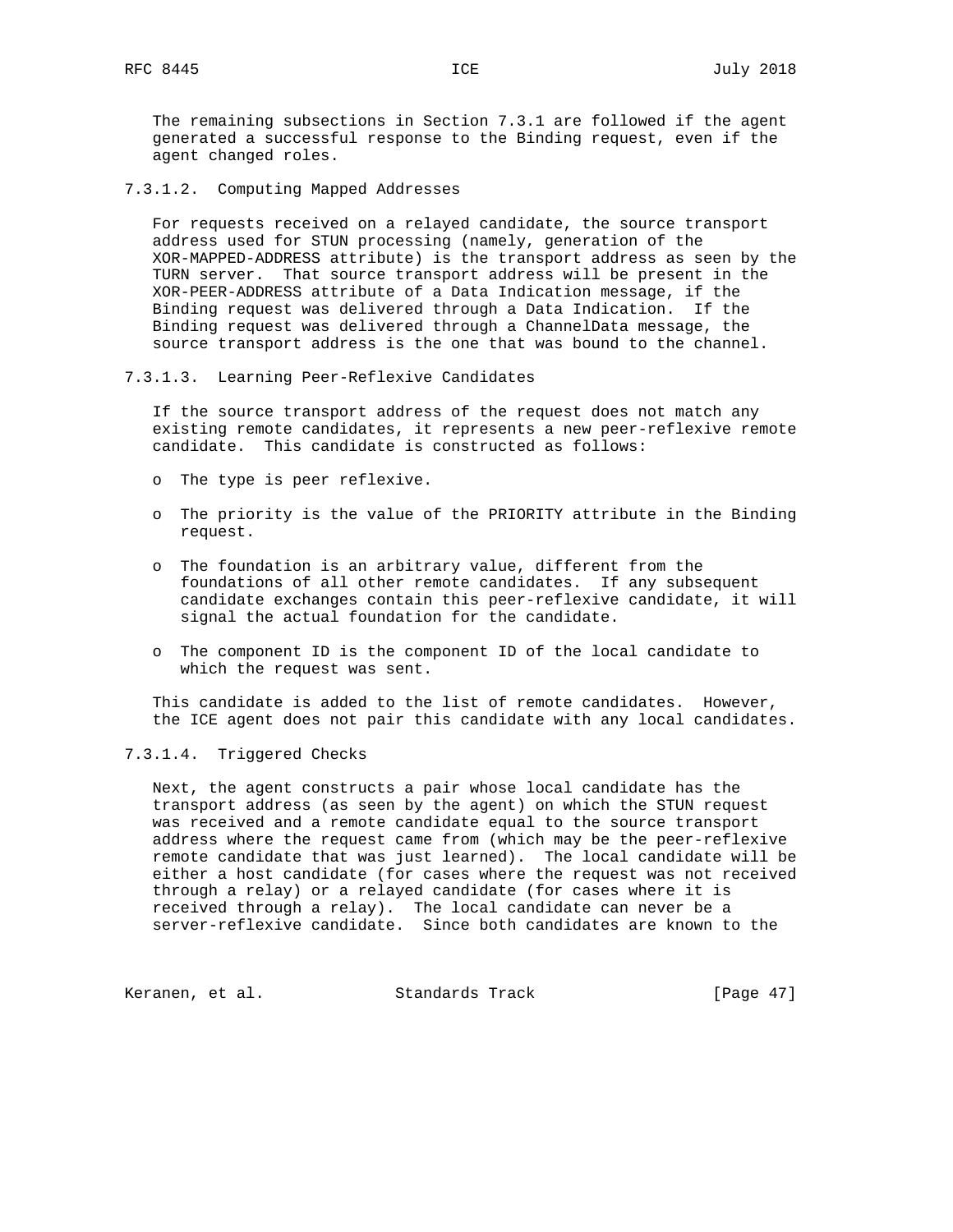agent, it can obtain their priorities and compute the candidate pair priority. This pair is then looked up in the checklist. There can be one of several outcomes:

- o When the pair is already on the checklist:
	- \* If the state of that pair is Succeeded, nothing further is done.
	- \* If the state of that pair is In-Progress, the agent cancels the In-Progress transaction. Cancellation means that the agent will not retransmit the Binding requests associated with the connectivity-check transaction, will not treat the lack of response to be a failure, but will wait the duration of the transaction timeout for a response. In addition, the agent MUST enqueue the pair in the triggered checklist associated with the checklist, and set the state of the pair to Waiting, in order to trigger a new connectivity check of the pair. Creating a new connectivity check enables validating In-Progress pairs as soon as possible, without having to wait for retransmissions of the Binding requests associated with the original connectivity-check transaction.
	- \* If the state of that pair is Waiting, Frozen, or Failed, the agent MUST enqueue the pair in the triggered checklist associated with the checklist (if not already present), and set the state of the pair to Waiting, in order to trigger a new connectivity check of the pair. Note that a state change of the pair from Failed to Waiting might also trigger a state change of the associated checklist.

 These steps are done to facilitate rapid completion of ICE when both agents are behind NAT.

- o If the pair is not already on the checklist:
	- \* The pair is inserted into the checklist based on its priority.
	- \* Its state is set to Waiting.
	- \* The pair is enqueued into the triggered-check queue.

 When a triggered check is to be sent, it is constructed and processed as described in Section 7.2.4. These procedures require the agent to know the transport address, username fragment, and password for the peer. The username fragment for the remote candidate is equal to the part after the colon of the USERNAME in the Binding request that was just received. Using that username fragment, the agent can check the

Keranen, et al. Standards Track [Page 48]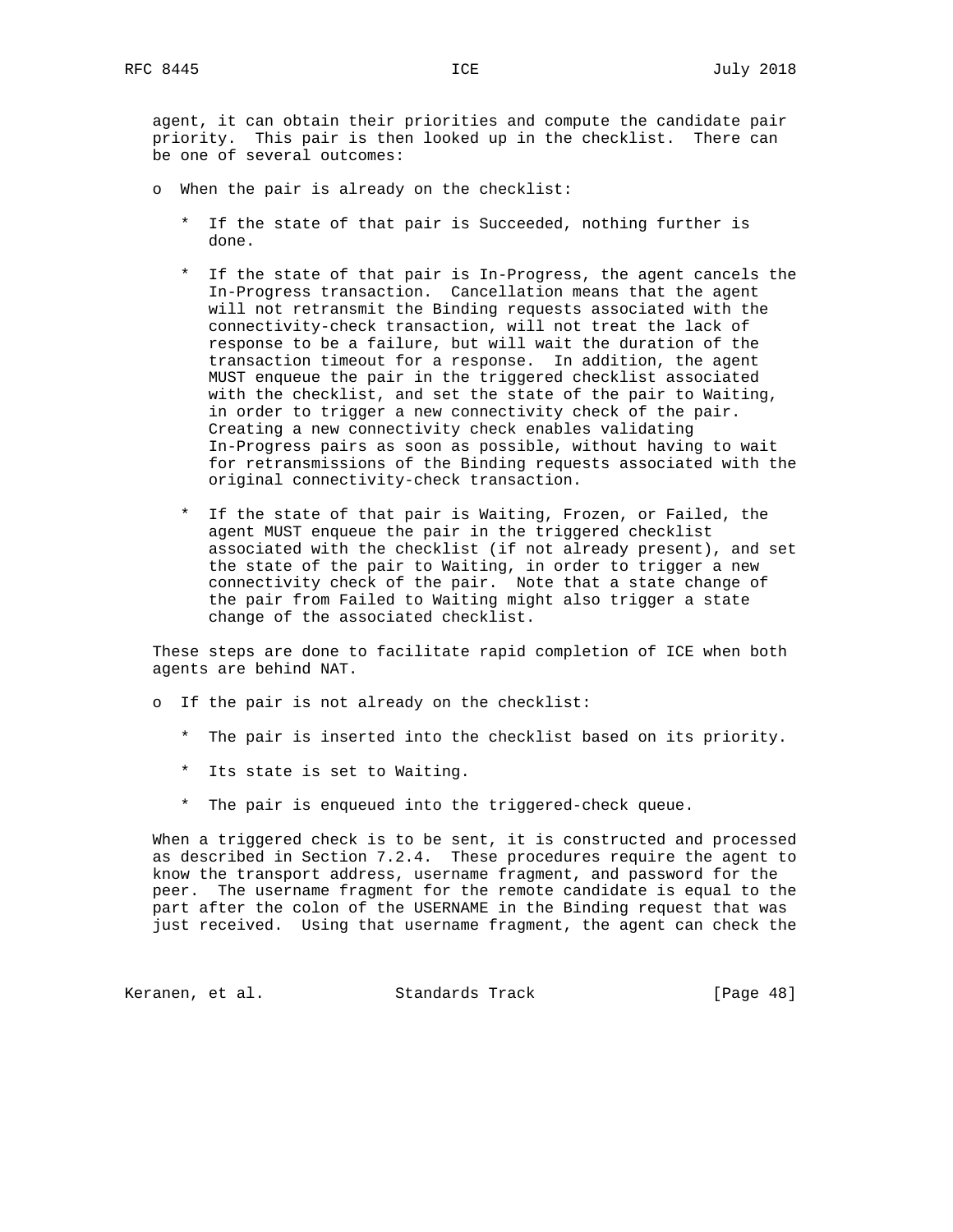candidates received from its peer (there may be more than one in cases of forking) and find this username fragment. The corresponding password is then picked.

7.3.1.5. Updating the Nominated Flag

 If the controlled agent receives a Binding request with the USE- CANDIDATE attribute set, and if the ICE agent accepts the request, the following action is based on the state of the pair computed in Section 7.3.1.4:

- o If the state of this pair is Succeeded, it means that the check previously sent by this pair produced a successful response and generated a valid pair (Section 7.2.5.3.2). The agent sets the nominated flag value of the valid pair to true.
- o If the received Binding request triggered a new check to be enqueued in the triggered-check queue (Section 7.3.1.4), once the check is sent and if it generates a successful response, and generates a valid pair, the agent sets the nominated flag of the pair to true. If the request fails (Section 7.2.5.2), the agent MUST remove the candidate pair from the valid list, set the candidate pair state to Failed, and set the checklist state to Failed.

 If the controlled agent does not accept the request from the controlling agent, the controlled agent MUST reject the nomination request with an appropriate error code response (e.g., 400) [RFC5389].

 Once the nominated flag is set for a component of a data stream, it concludes the ICE processing for that component. See Section 8.

# 7.3.2. Additional Procedures for Lite Implementations

 If the controlled agent receives a Binding request with the USE- CANDIDATE attribute set, and if the ICE agent accepts the request, the agent constructs a candidate pair whose local candidate has the transport address on which the request was received, and whose remote candidate is equal to the source transport address of the request that was received. This candidate pair is assigned an arbitrary priority and placed into the valid list of the associated checklist. The agent sets the nominated flag for that pair to true.

 Once the nominated flag is set for a component of a data stream, it concludes the ICE processing for that component. See Section 8.

Keranen, et al. Standards Track [Page 49]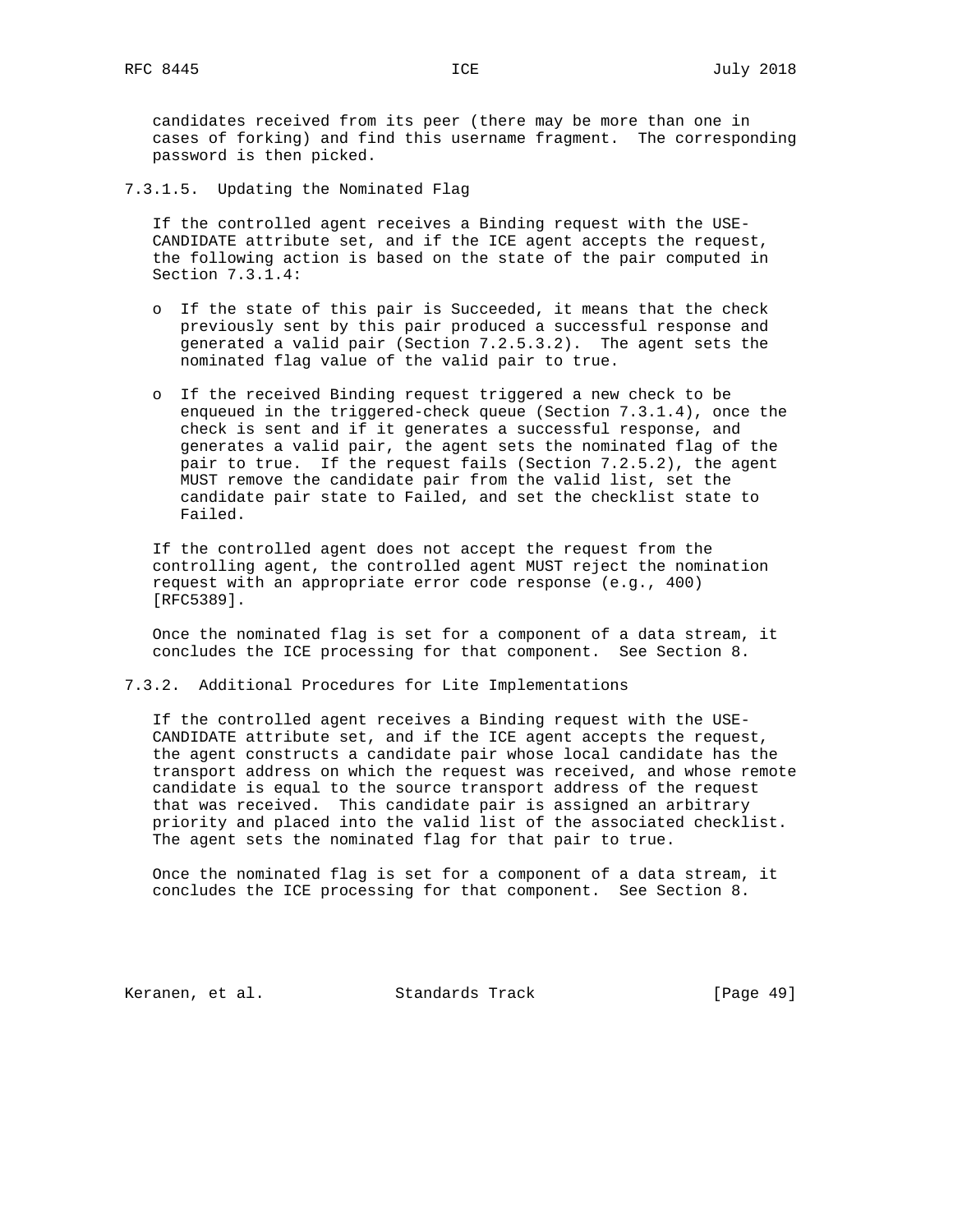### 8. Concluding ICE Processing

This section describes how an ICE agent completes ICE.

8.1. Procedures for Full Implementations

 Concluding ICE involves nominating pairs by the controlling agent and updating state machinery.

## 8.1.1. Nominating Pairs

 Prior to nominating, the controlling agent lets connectivity checks continue until some stopping criterion is met. After that, based on an evaluation criterion, the controlling agent picks a pair among the valid pairs in the valid list for nomination.

 Once the controlling agent has picked a valid pair for nomination, it repeats the connectivity check that produced this valid pair (by enqueueing the pair that generated the check into the triggered-check queue), this time with the USE-CANDIDATE attribute (Section 7.2.5.3.4). The procedures for the controlled agent are described in Section 7.3.1.5.

 Eventually, if the nominations succeed, both the controlling and controlled agents will have a single nominated pair in the valid list for each component of the data stream. Once an ICE agent sets the state of the checklist to Completed (when there is a nominated pair for each component of the data stream), that pair becomes the selected pair for that agent and is used for sending and receiving data for that component of the data stream.

 If an agent is not able to produce selected pairs for each component of a data stream, the agent MUST take proper actions for informing the other agent, e.g., by removing the stream. The exact actions are outside the scope of this specification.

 The criteria for stopping the connectivity checks and for picking a pair for nomination are outside the scope of this specification. They are a matter of local optimization. The only requirement is that the agent MUST eventually pick one and only one candidate pair and generate a check for that pair with the USE-CANDIDATE attribute set.

 Once the controlling agent has successfully nominated a candidate pair (Section 7.2.5.3.4), the agent MUST NOT nominate another pair for same component of the data stream within the ICE session. Doing so requires an ICE restart.

Keranen, et al. Standards Track [Page 50]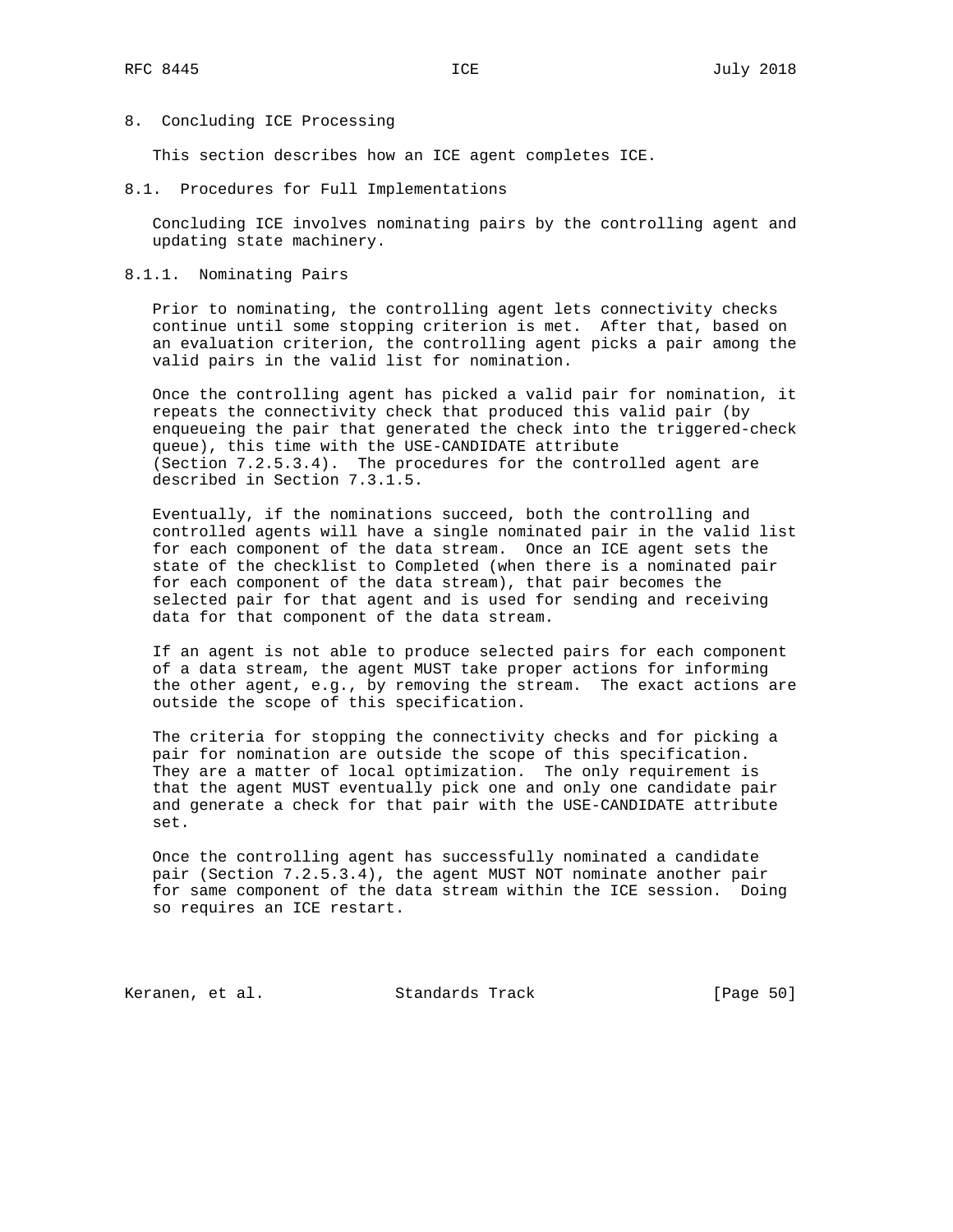A controlling agent that does not support this specification (i.e., it is implemented according to RFC 5245) might nominate more than one candidate pair. This was referred to as "aggressive nomination" in RFC 5245. If more than one candidate pair is nominated by the controlling agent, and if the controlled agent accepts multiple nominations requests, the agents MUST produce the selected pairs and use the pairs with the highest priority.

 The usage of the 'ice2' ICE option (Section 10) by endpoints supporting this specification is supposed to prevent controlling agents that are implemented according to RFC 5245 from using aggressive nomination.

 NOTE: In RFC 5245, usage of "aggressive nomination" allowed agents to continuously nominate pairs, before a pair was eventually selected, in order to allow sending of data on those pairs. In this specification, data can always be sent on any valid pair, without nomination. Hence, there is no longer a need for aggressive nomination.

8.1.2. Updating Checklist and ICE States

 For both a controlling and a controlled agent, when a candidate pair for a component of a data stream gets nominated, it might impact other pairs in the checklist associated with the data stream. It might also impact the state of the checklist:

- o Once a candidate pair for a component of a data stream has been nominated, and the state of the checklist associated with the data stream is Running, the ICE agent MUST remove all candidate pairs for the same component from the checklist and from the triggered check queue. If the state of a pair is In-Progress, the agent cancels the In-Progress transaction. Cancellation means that the agent will not retransmit the Binding requests associated with the connectivity-check transaction, will not treat the lack of response to be a failure, but will wait the duration of the transaction timeout for a response.
- o Once candidate pairs for each component of a data stream have been nominated, and the state of the checklist associated with the data stream is Running, the ICE agent sets the state of the checklist to Completed.
- o Once a candidate pair for a component of a data stream has been nominated, an agent MUST continue to respond to any Binding request it might still receive for the nominated pair and for any remaining candidate pairs in the checklist associated with the

Keranen, et al. Standards Track [Page 51]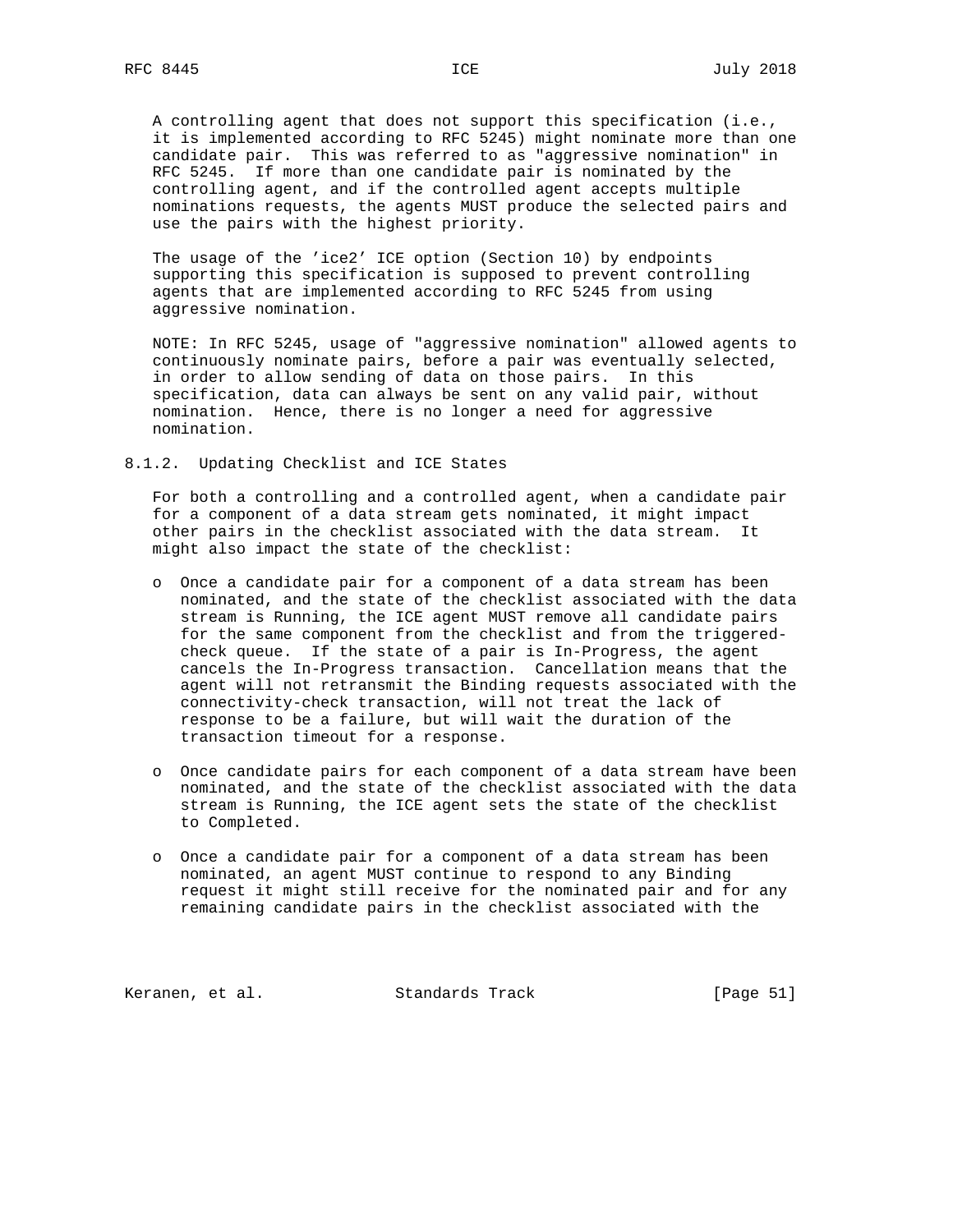data stream. As defined in Section 7.3.1.4, when the state of a pair is Succeeded, an agent will no longer generate triggered checks when receiving a Binding request for the pair.

 Once the state of each checklist in the checklist set is Completed, the agent sets the state of the ICE session to Completed.

 If the state of a checklist is Failed, ICE has not been able to successfully complete the process for the data stream associated with the checklist. The correct behavior depends on the state of the checklists in the checklist set. If the controlling agent wants to continue the session without the data stream associated with the Failed checklist, and if there are still one or more checklists in Running or Completed mode, the agent can let the ICE processing continue. The agent MUST take proper actions for removing the failed data stream. If the controlling agent does not want to continue the session and MUST terminate the session, the state of the ICE session is set to Failed.

 If the state of each checklist in the checklist set is Failed, the state of the ICE session is set to Failed. Unless the controlling agent wants to continue the session without the data streams, it MUST terminate the session.

#### 8.2. Procedures for Lite Implementations

 When ICE concludes, a lite ICE agent can free host candidates that were not used by ICE, as described in Section 8.3.

 If the peer is a full agent, once the lite agent accepts a nomination request for a candidate pair, the lite agent considers the pair nominated. Once there are nominated pairs for each component of a data stream, the pairs become the selected pairs for the components of the data stream. Once the lite agent has produced selected pairs for all components of all data streams, the ICE session state is set to Completed.

 If the peer is a lite agent, the agent pairs local candidates with remote candidates that are of the same data stream and have the same component, transport protocol, and IP address family. For each component of each data stream, if there is only one candidate pair, that pair is added to the valid list. If there is more than one pair, it is RECOMMENDED that an agent follow the procedures of RFC 6724 [RFC6724] to select a pair and add it to the valid list.

Keranen, et al. Standards Track [Page 52]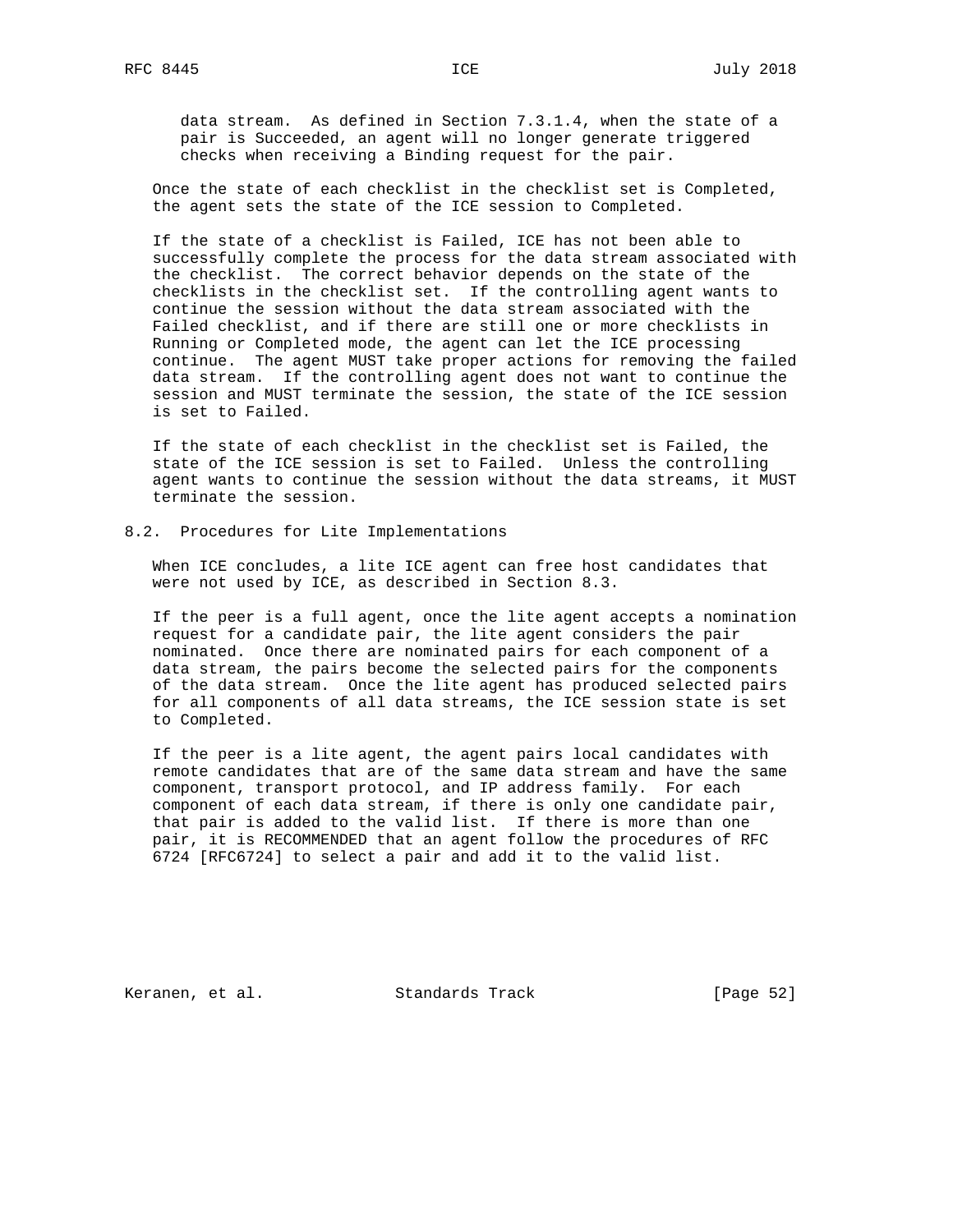If all of the components for all data streams had one pair, the state of ICE processing is Completed. Otherwise, the controlling agent MUST send an updated candidate list to reconcile different agents selecting different candidate pairs. ICE processing is complete after and only after the updated candidate exchange is complete.

## 8.3. Freeing Candidates

#### 8.3.1. Full Implementation Procedures

 The rules in this section describe when it is safe for an agent to cease sending or receiving checks on a candidate that did not become a selected candidate (i.e., is not associated with a selected pair) and when to free the candidate.

 Once a checklist has reached the Completed state, the agent SHOULD wait an additional three seconds, and then it can cease responding to checks or generating triggered checks on all local candidates other than the ones that became selected candidates. Once all ICE sessions have ceased using a given local candidate (a candidate may be used by multiple ICE sessions, e.g., in forking scenarios), the agent can free that candidate. The three-second delay handles cases when aggressive nomination is used, and the selected pairs can quickly change after ICE has completed.

 Freeing of server-reflexive candidates is never explicit; it happens by lack of a keepalive.

#### 8.3.2. Lite Implementation Procedures

 A lite implementation can free candidates that did not become selected candidates as soon as ICE processing has reached the Completed state for all ICE sessions using those candidates.

9. ICE Restarts

 An ICE agent MAY restart ICE for existing data streams. An ICE restart causes all previous states of the data streams, excluding the roles of the agents, to be flushed. The only difference between an ICE restart and a brand new data session is that during the restart, data can continue to be sent using existing data sessions, and a new data session always requires the roles to be determined.

Keranen, et al. Standards Track [Page 53]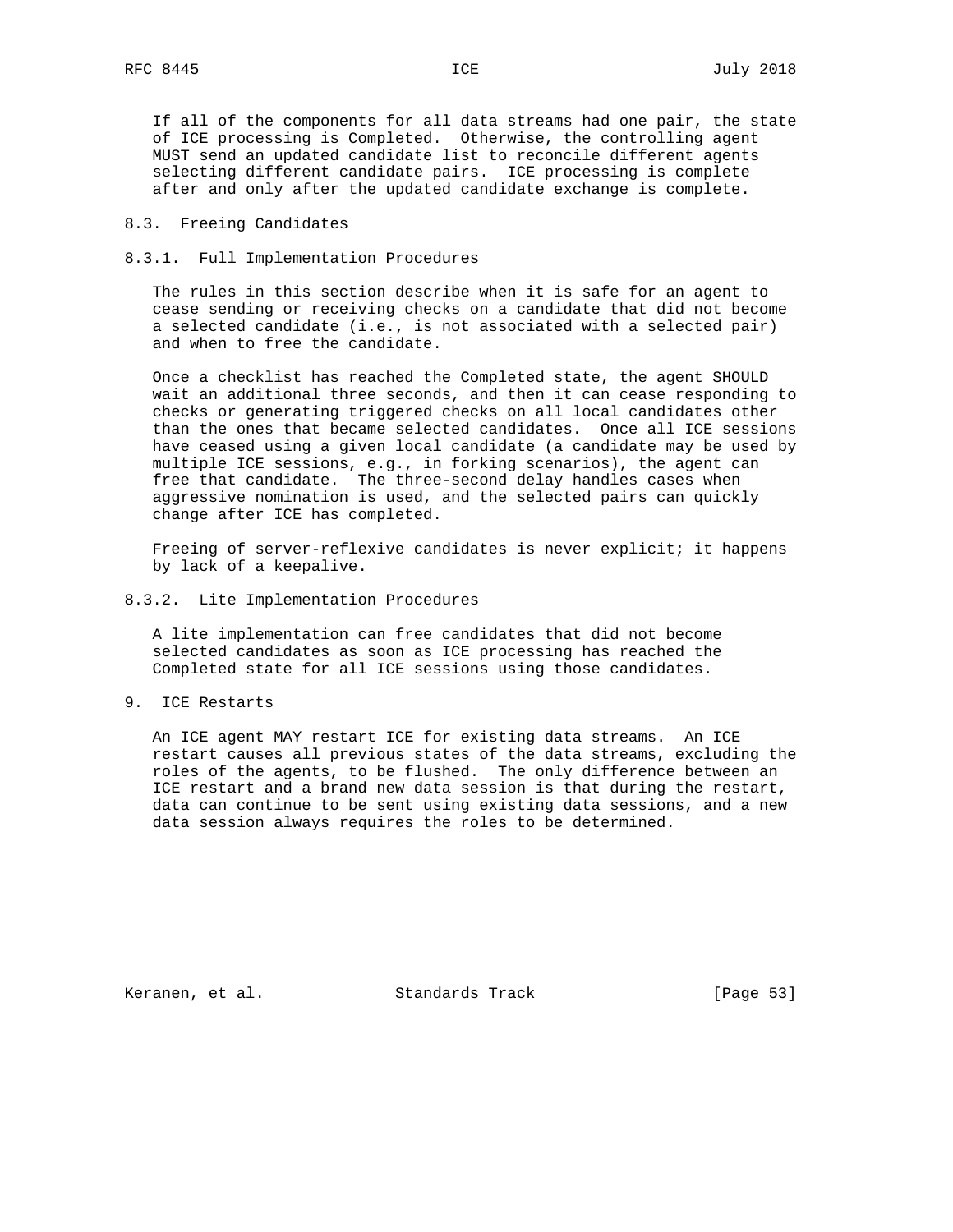The following actions can be accomplished only by using an ICE restart (the agent MUST use ICE restarts to do so):

- o Change the destinations of data streams.
- o Change from a lite implementation to a full implementation.
- o Change from a full implementation to a lite implementation.

 To restart ICE, an agent MUST change both the password and the username fragment for the data stream(s) being restarted.

 When the ICE is restarted, the candidate set for the new ICE session might include some, none, or all of the candidates used in the current ICE session.

 As described in Section 6.1.1, agents MUST NOT redetermine the roles as part as an ICE restart, unless certain criteria that require the roles to be redetermined are fulfilled.

#### 10. ICE Option

 This section defines a new ICE option, 'ice2'. When an ICE agent includes 'ice2' in a candidate exchange, the ICE option indicates that it is compliant to this specification. For example, the agent will not use the aggressive nomination procedure defined in RFC 5245. In addition, it will ensure that a peer compliant with RFC 5245 does not use aggressive nomination either, as required by Section 14 of RFC 5245 for peers that receive unknown ICE options.

 An agent compliant to this specification MUST inform the peer about the compliance using the 'ice2' option.

 NOTE: The encoding of the 'ice2' option, and the message(s) used to carry it to the peer, are protocol specific. The encoding for SDP [RFC4566] is defined in [ICE-SIP-SDP].

## 11. Keepalives

 All endpoints MUST send keepalives for each data session. These keepalives serve the purpose of keeping NAT bindings alive for the data session. The keepalives SHOULD be sent using a format that is supported by its peer. ICE endpoints allow for STUN-based keepalives for UDP streams, and as such, STUN keepalives MUST be used when an ICE agent is a full ICE implementation and is communicating with a peer that supports ICE (lite or full).

Keranen, et al. Standards Track [Page 54]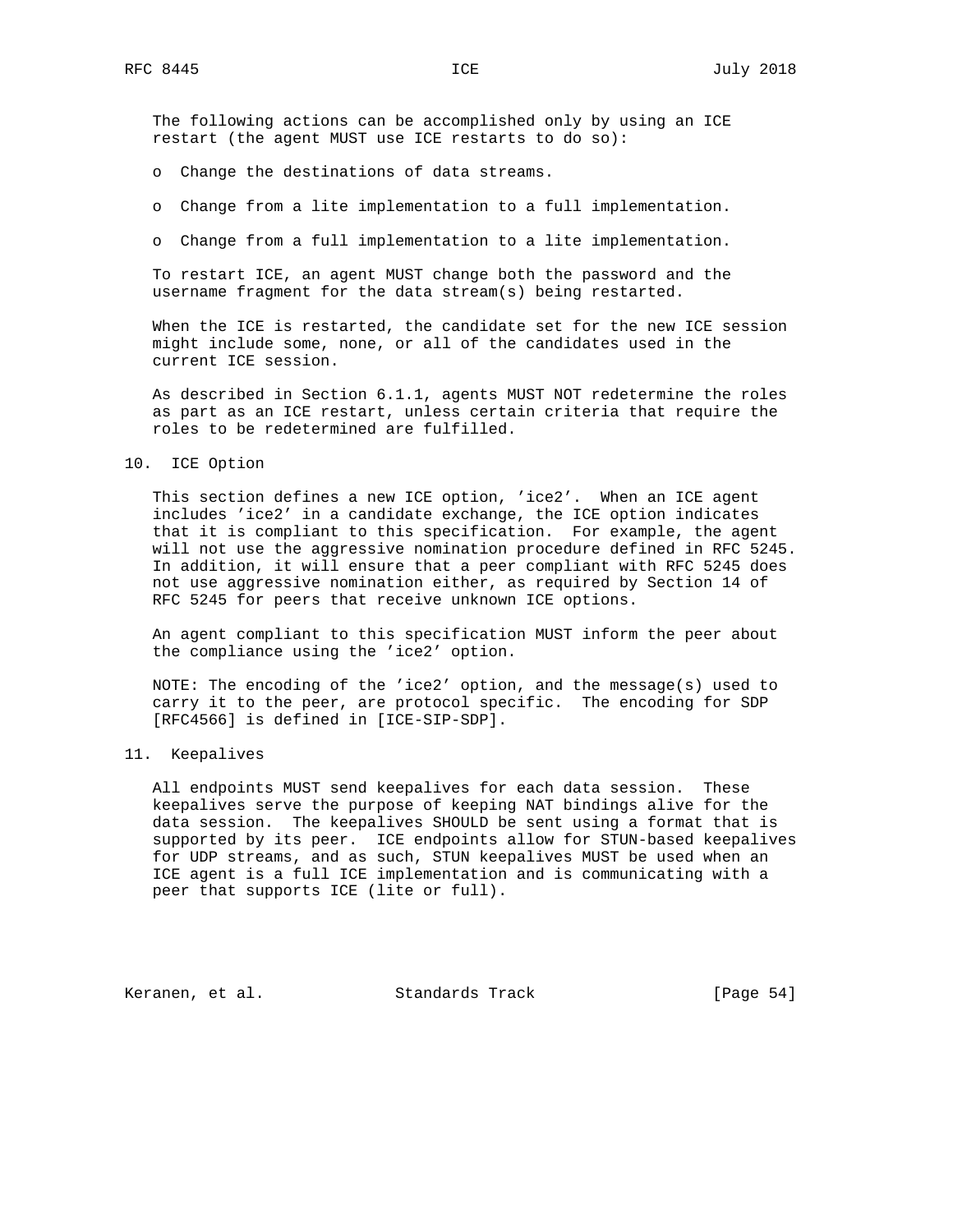An agent MUST send a keepalive on each candidate pair that is used for sending data if no packet has been sent on that pair in the last Tr seconds. Agents SHOULD use a Tr value of 15 seconds. Agents MAY use a bigger value but MUST NOT use a value smaller than 15 seconds.

 Once selected pairs have been produced for a data stream, keepalives are only sent on those pairs.

 An agent MUST stop sending keepalives on a data stream if the data stream is removed. If the ICE session is terminated, an agent MUST stop sending keepalives on all data streams.

 An agent MAY use another value for Tr, e.g., based on configuration or network/NAT characteristics. For example, if an agent has a dynamic way to discover the binding lifetimes of the intervening NATs, it can use that value to determine Tr. Administrators deploying ICE in more controlled networking environments SHOULD set Tr to the longest duration possible in their environment.

 When STUN is being used for keepalives, a STUN Binding Indication is used [RFC5389]. The Indication MUST NOT utilize any authentication mechanism. It SHOULD contain the FINGERPRINT attribute to aid in demultiplexing, but it SHOULD NOT contain any other attributes. It is used solely to keep the NAT bindings alive. The Binding Indication is sent using the same local and remote candidates that are being used for data. Though Binding Indications are used for keepalives, an agent MUST be prepared to receive a connectivity check as well. If a connectivity check is received, a response is generated as discussed in [RFC5389], but there is no impact on ICE processing otherwise.

 Agents MUST by default use STUN keepalives. Individual ICE usages and ICE extensions MAY specify usage-/extension-specific keepalives.

- 12. Data Handling
- 12.1. Sending Data

 An ICE agent MAY send data on any valid pair before selected pairs have been produced for the data stream.

 Once selected pairs have been produced for a data stream, an agent MUST send data on those pairs only.

 An agent sends data from the base of the local candidate to the remote candidate. In the case of a local relayed candidate, data is forwarded through the base (located in the TURN server), using the procedures defined in [RFC5766].

Keranen, et al. Standards Track [Page 55]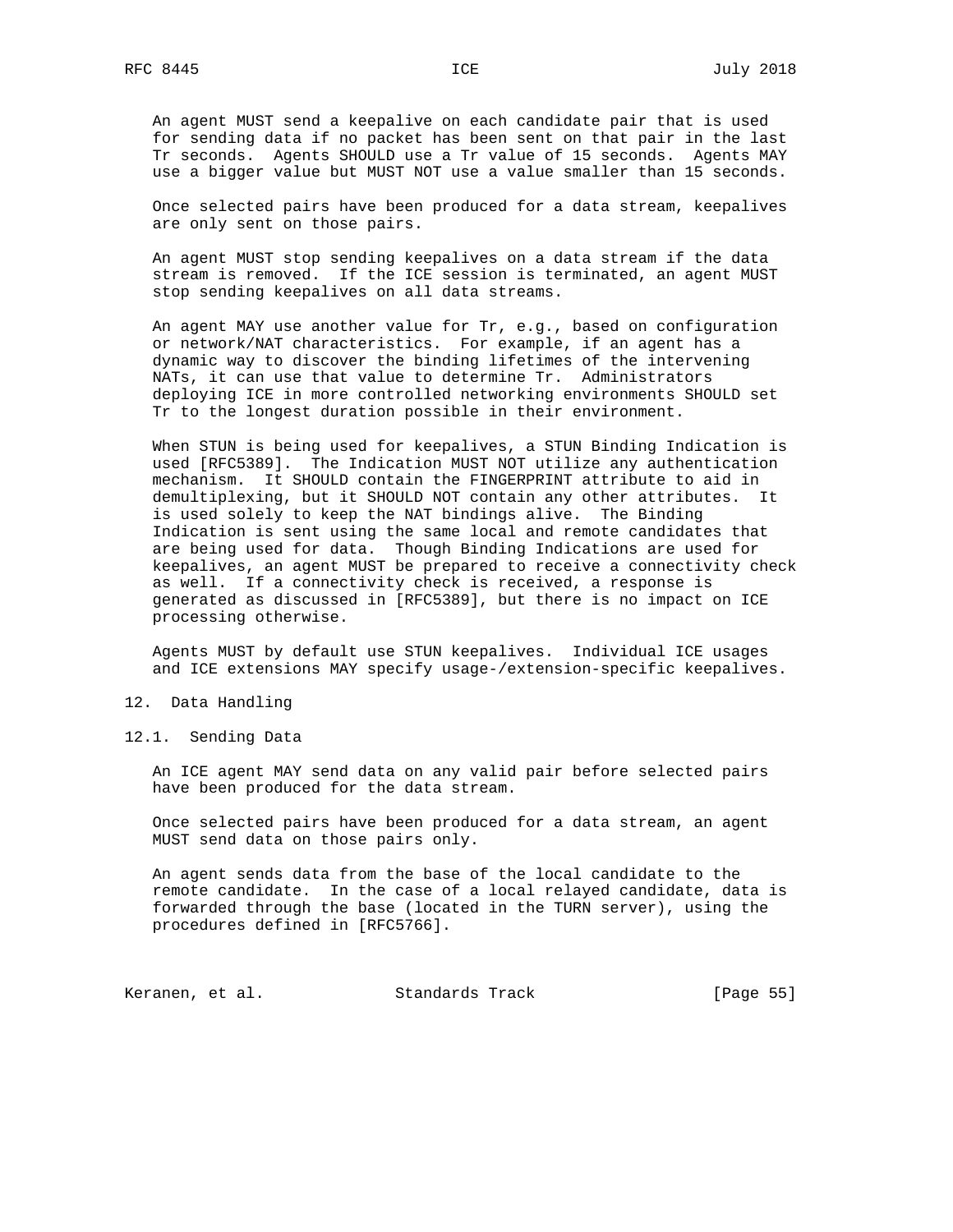If the local candidate is a relayed candidate, it is RECOMMENDED that an agent creates a channel on the TURN server towards the remote candidate. This is done using the procedures for channel creation as defined in Section 11 of [RFC5766].

The selected pair for a component of a data stream is:

- o empty if the state of the checklist for that data stream is Running, and there is no previous selected pair for that component due to an ICE restart
- o equal to the previous selected pair for a component of a data stream if the state of the checklist for that data stream is Running, and there was a previous selected pair for that component due to an ICE restart

 Unless an agent is able to produce a selected pair for each component associated with a data stream, the agent MUST NOT continue sending data for any component associated with that data stream.

#### 12.1.1. Procedures for Lite Implementations

 A lite implementation MUST NOT send data until it has a valid list that contains a candidate pair for each component of that data stream. Once that happens, the ICE agent MAY begin sending data packets. To do that, it sends data to the remote candidate in the pair (setting the destination address and port of the packet equal to that remote candidate) and will send it from the base associated with the candidate pair used for sending data. In case of a relayed candidate, data is sent from the agent and forwarded through the base (located in the TURN server), using the procedures defined in [RFC5766].

# 12.2. Receiving Data

 Even though ICE agents are only allowed to send data using valid candidate pairs (and, once selected pairs have been produced, only on the selected pairs), ICE implementations SHOULD by default be prepared to receive data on any of the candidates provided in the most recent candidate exchange with the peer. ICE usages MAY define rules that differ from this, e.g., by defining that data will not be sent until selected pairs have been produced for a data stream.

 When an agent receives an RTP packet with a new source or destination IP address for a particular RTP/RTCP data stream, it is RECOMMENDED that the agent readjust its jitter buffers.

Keranen, et al. Standards Track [Page 56]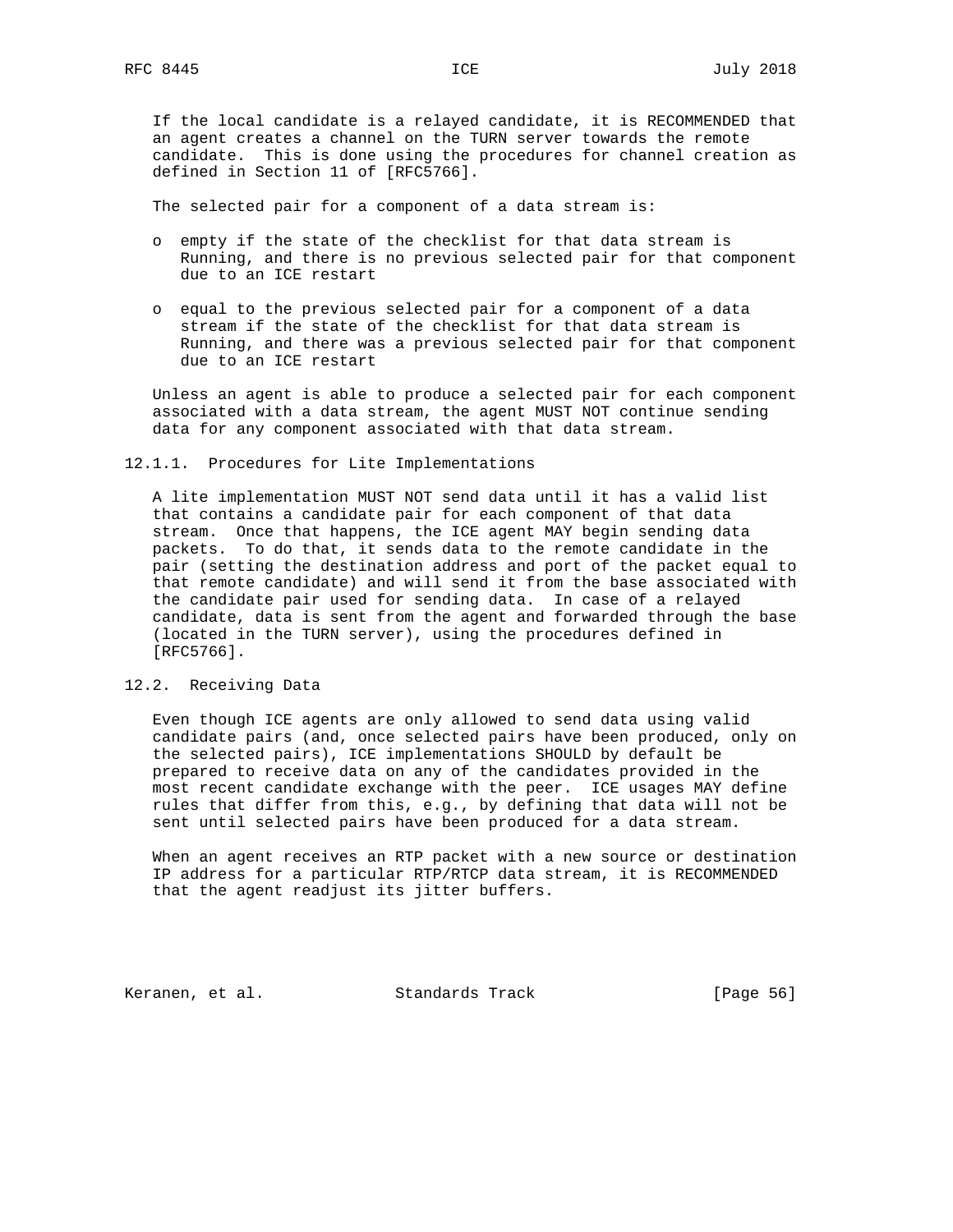Section 8.2 of RFC 3550 [RFC3550] describes an algorithm for detecting synchronization source (SSRC) collisions and loops. These algorithms are based, in part, on seeing different source transport addresses with the same SSRC. However, when ICE is used, such changes will sometimes occur as the data streams switch between candidates. An agent will be able to determine that a data stream is from the same peer as a consequence of the STUN exchange that proceeds media data transmission. Thus, if there is a change in the source transport address, but the media data packets come from the same peer agent, this MUST NOT be treated as an SSRC collision.

## 13. Extensibility Considerations

 This specification makes very specific choices about how both ICE agents in a session coordinate to arrive at the set of candidate pairs that are selected for data. It is anticipated that future specifications will want to alter these algorithms, whether they are simple changes like timer tweaks or larger changes like a revamp of the priority algorithm. When such a change is made, providing interoperability between the two agents in a session is critical.

 First, ICE provides the ICE option concept. Each extension or change to ICE is associated with an ICE option. When an agent supports such an extension or change, it provides the ICE option to the peer agent as part of the candidate exchange.

 One of the complications in achieving interoperability is that ICE relies on a distributed algorithm running on both agents to converge on an agreed set of candidate pairs. If the two agents run different algorithms, it can be difficult to guarantee convergence on the same candidate pairs. The nomination procedure described in Section 8 eliminates some of the need for tight coordination by delegating the selection algorithm completely to the controlling agent, and ICE will converge perfectly even when both agents use different pair prioritization algorithms. One of the keys to such convergence is triggered checks, which ensure that the nominated pair is validated by both agents.

 ICE is also extensible to other data streams beyond RTP and for transport protocols beyond UDP. Extensions to ICE for non-RTP data streams need to specify how many components they utilize and assign component IDs to them, starting at 1 for the most important component ID. Specifications for new transport protocols MUST define how, if at all, various steps in the ICE processing differ from UDP.

Keranen, et al. Standards Track [Page 57]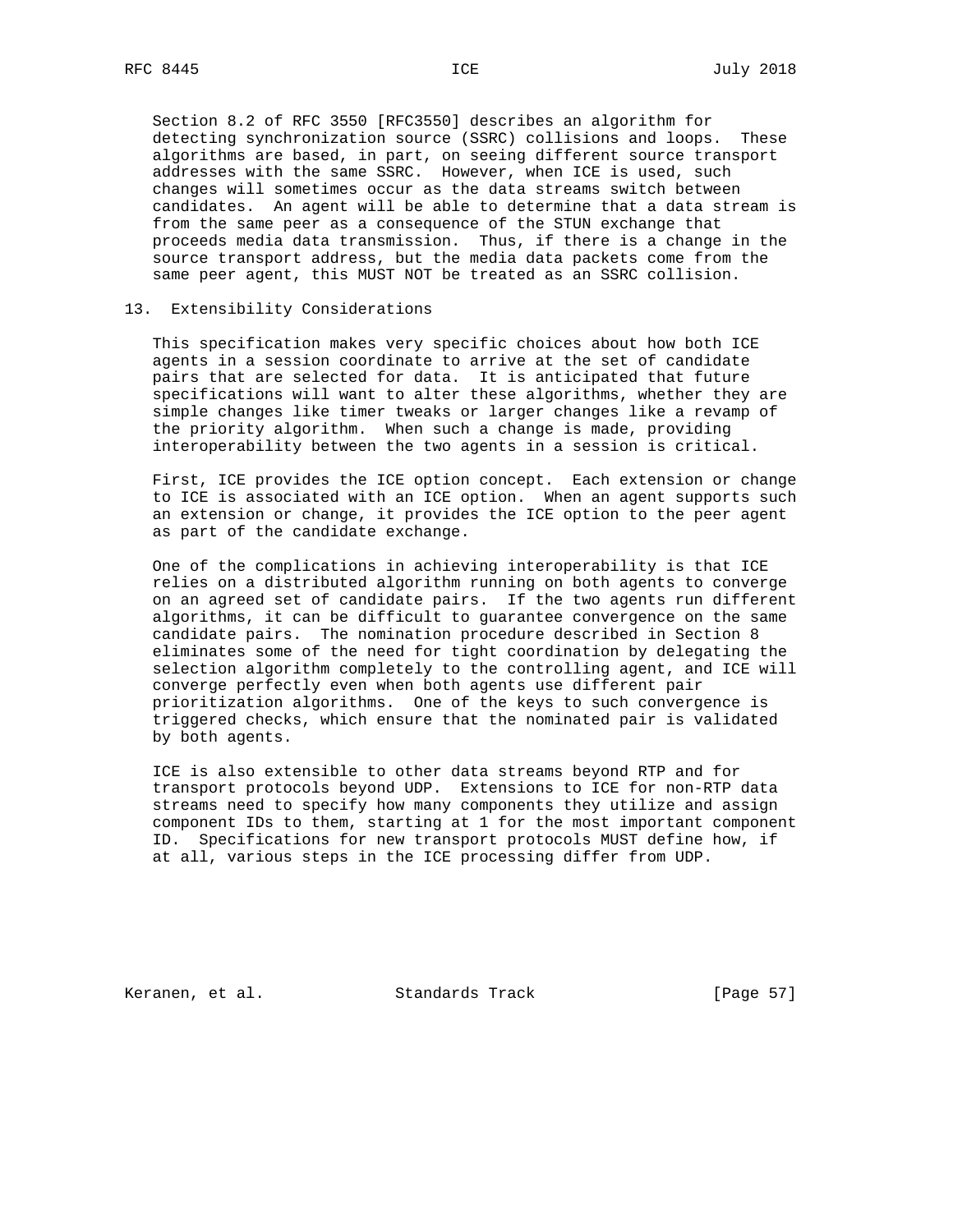#### 14. Setting Ta and RTO

## 14.1. General

 During the ICE gathering phase (Section 5.1.1) and while ICE is performing connectivity checks (Section 7), an ICE agent triggers STUN and TURN transactions. These transactions are paced at a rate indicated by Ta, and the retransmission interval for each transaction is calculated based on the retransmission timer for the STUN transactions (RTO) [RFC5389].

 This section describes how the Ta and RTO values are computed during the ICE gathering phase and while ICE is performing connectivity checks.

 NOTE: Previously, in RFC 5245, different formulas were defined for computing Ta and RTO, depending on whether or not ICE was used for a real-time data stream (e.g., RTP).

 The formulas below result in a behavior whereby an agent will send its first packet for every single connectivity check before performing a retransmit. This can be seen in the formulas for the RTO (which represents the retransmit interval). Those formulas scale with N, the number of checks to be performed. As a result of this, ICE maintains a nicely constant rate, but it becomes more sensitive to packet loss. The loss of the first single packet for any connectivity check is likely to cause that pair to take a long time to be validated, and instead, a lower-priority check (but one for which there was no packet loss) is much more likely to complete first. This results in ICE performing suboptimally, choosing lower priority pairs over higher-priority pairs.

# 14.2. Ta

 ICE agents SHOULD use a default Ta value, 50 ms, but MAY use another value based on the characteristics of the associated data.

 If an agent wants to use a Ta value other than the default value, the agent MUST indicate the proposed value to its peer during the establishment of the ICE session. Both agents MUST use the higher value of the proposed values. If an agent does not propose a value, the default value is used for that agent when comparing which value is higher.

 Regardless of the Ta value chosen for each agent, the combination of all transactions from all agents (if a given implementation runs several concurrent agents) MUST NOT be sent more often than once

Keranen, et al. Standards Track [Page 58]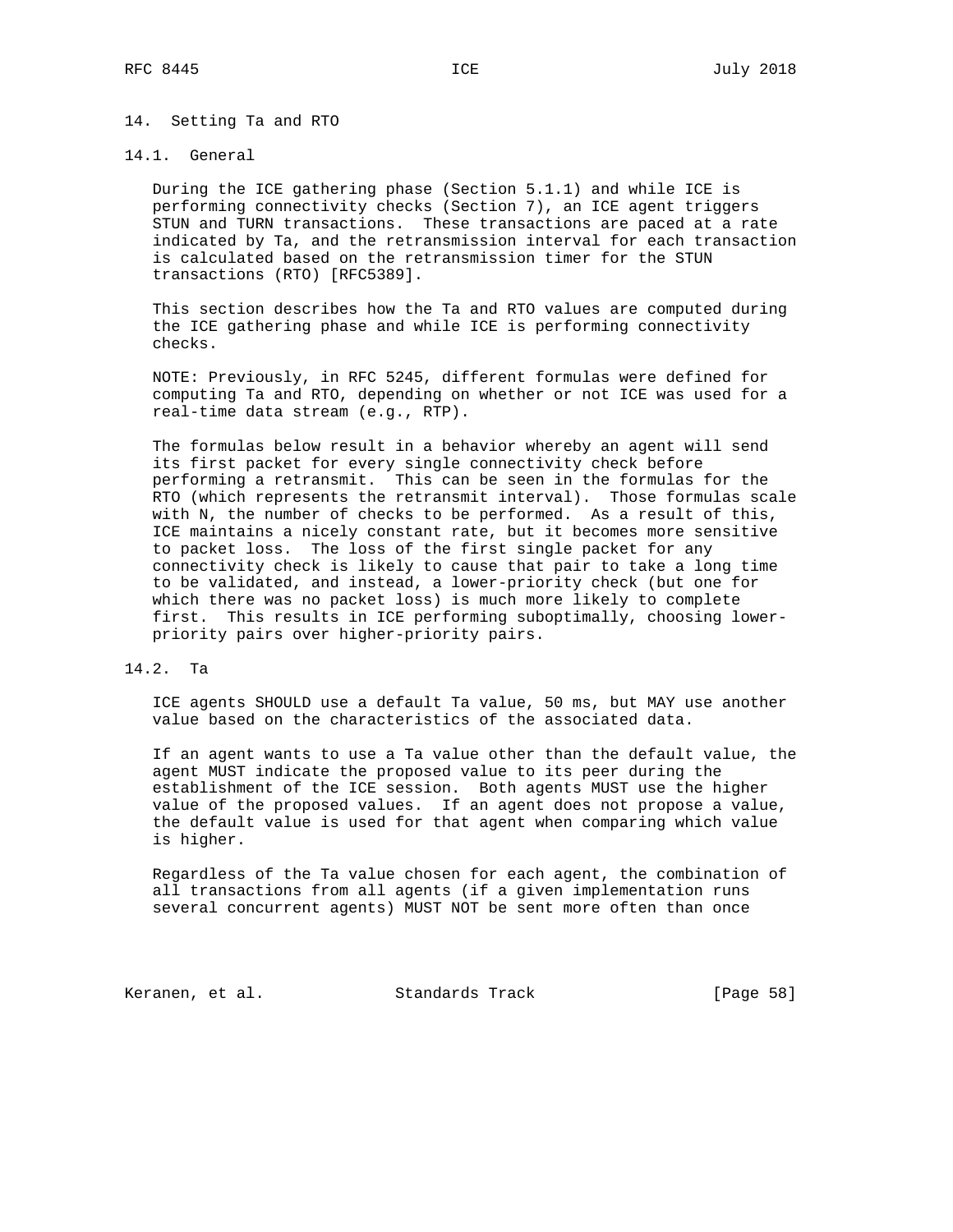every 5 ms (as though there were one global Ta value for pacing all agents). See Appendix B.1 for the background of using a value of 5 ms with ICE.

 NOTE: Appendix C shows examples of required bandwidth, using different Ta values.

14.3. RTO

 During the ICE gathering phase, ICE agents SHOULD calculate the RTO value using the following formula:

RTO = MAX (500ms, Ta \* (Num-Of-Cands))

Num-Of-Cands: the number of server-reflexive and relay candidates

 For connectivity checks, agents SHOULD calculate the RTO value using the following formula:

 $RTO = MAX (500ms, Ta * N * (Num-Waiting + Num-In-Progress))$ 

N: the total number of connectivity checks to be performed.

 Num-Waiting: the number of checks in the checklist set in the Waiting state.

 Num-In-Progress: the number of checks in the checklist set in the In-Progress state.

 Note that the RTO will be different for each transaction as the number of checks in the Waiting and In-Progress states change.

 Agents MAY calculate the RTO value using other mechanisms than those described above. Agents MUST NOT use an RTO value smaller than 500 ms.

15. Examples

 This section shows two ICE examples: one using IPv4 addresses and one using IPv6 addresses.

 To facilitate understanding, transport addresses are listed using variables that have mnemonic names. The format of the name is entity-type-seqno: "entity" refers to the entity whose IP address the transport address is on and is one of "L", "R", "STUN", or "NAT". The type is either "PUB" for transport addresses that are public or "PRIV" for transport addresses that are private [RFC1918]. Finally,

Keranen, et al. Standards Track [Page 59]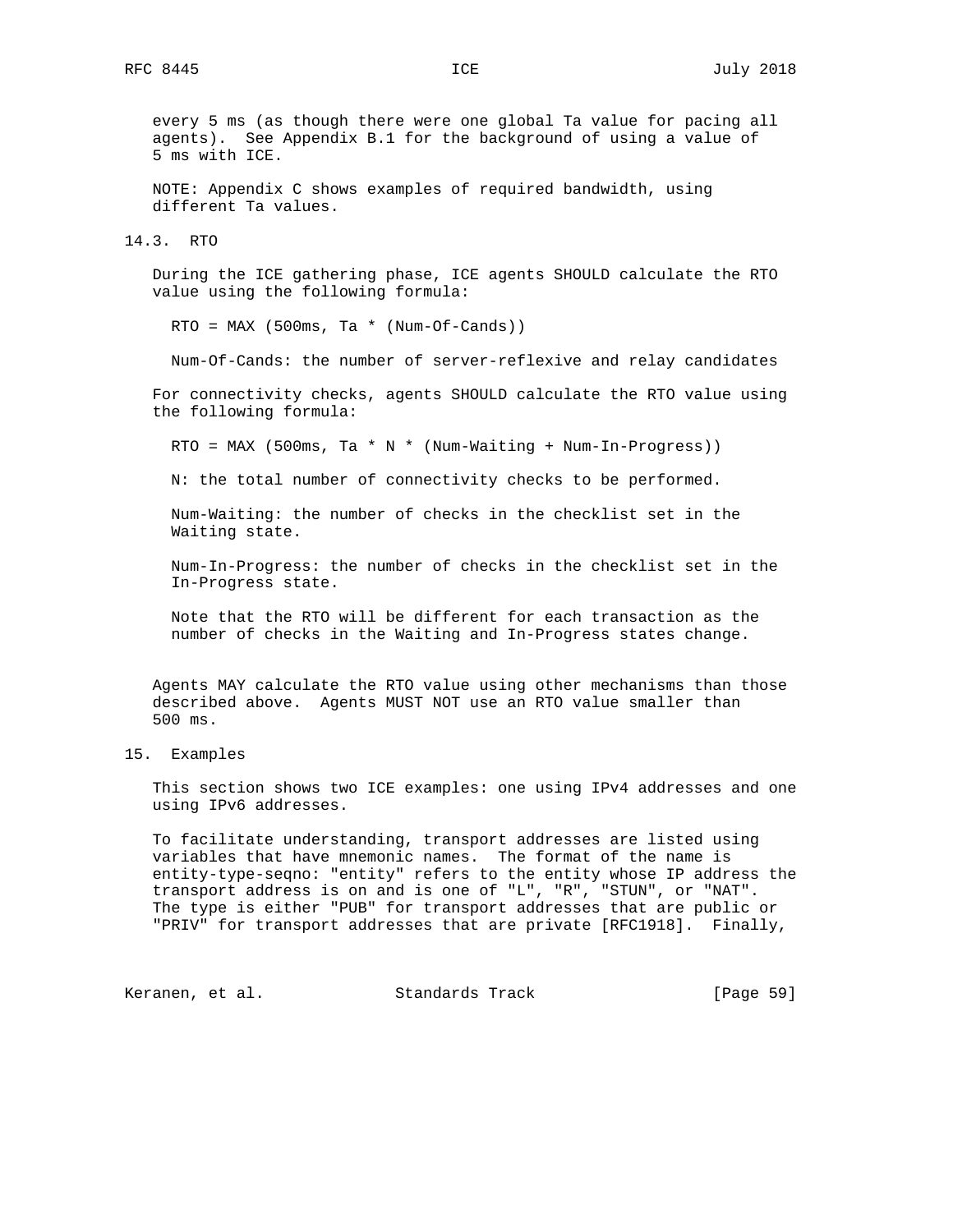seq-no is a sequence number that is different for each transport address of the same type on a particular entity. Each variable has an IP address and port, denoted by varname.IP and varname.PORT, respectively, where varname is the name of the variable.

 In the call flow itself, STUN messages are annotated with several attributes. The "S=" attribute indicates the source transport address of the message. The "D=" attribute indicates the destination transport address of the message. The "MA=" attribute is used in STUN Binding response messages and refers to the mapped address. "USE-CAND" implies the presence of the USE-CANDIDATE attribute.

 The call flow examples omit STUN authentication operations and focus on a single data stream between two full implementations.

#### 15.1. Example with IPv4 Addresses

The example below is using the topology shown in Figure 7.



Figure 7: Example Topology

Keranen, et al. Standards Track [Page 60]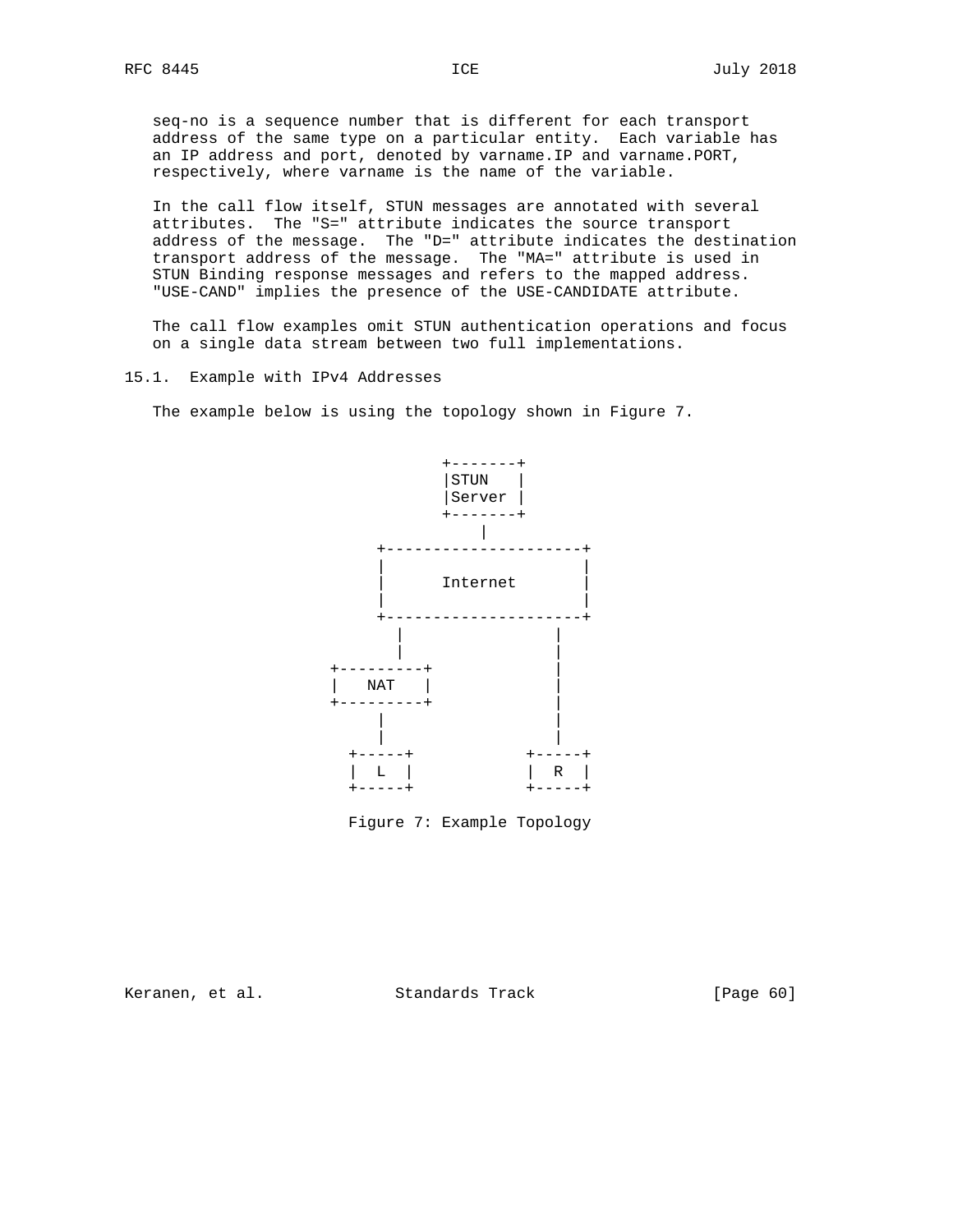In the example, ICE agents L and R are full ICE implementations. Both agents have a single IPv4 address, and both are configured with the same STUN server. The NAT has an endpoint-independent mapping property and an address-dependent filtering property. The IP addresses of the ICE agents, the STUN server, and the NAT are shown below:

| F.NTTTY       |           | IP Address Mnemonic name |
|---------------|-----------|--------------------------|
|               |           |                          |
| ICE Agent L:  | 10.0.1.1  | L-PRIV-1                 |
| ICE Agent R:  | 192.0.2.1 | R-PUB-1                  |
| STUN Server:  | 192.0.2.2 | STUN-PUB-1               |
| NAT (Public): | 192.0.2.3 | NAT-PUB-1                |

| L                                                                                                                                             | NAT                                                                                                                                                                            | STUN                                                                                                                                                                      | R              |
|-----------------------------------------------------------------------------------------------------------------------------------------------|--------------------------------------------------------------------------------------------------------------------------------------------------------------------------------|---------------------------------------------------------------------------------------------------------------------------------------------------------------------------|----------------|
| STUN alloc.<br>(1) STUN Req<br>$S = $L - PRIV - 1$<br>$D = $STUN - PUB - 1$                                                                   |                                                                                                                                                                                |                                                                                                                                                                           |                |
| -------------><br>$(4)$ STUN Res<br>$S = $STUN-PUB-1$<br>$D = $L - PRIV - 1$<br>$MA = $NAT - PUB - 1$<br>$\leftarrow$ - - - - - - - - - - - - | (2) STUN Req<br>$S = $NAT - PUB - 1$<br>D=\$STUN-PUB-1<br>-------------><br>(3) STUN Res<br>$S = $STUN-PUB-1$<br>$D = $NAT - PUB - 1$<br>$MA = $NAT - PUB - 1$<br>------------ |                                                                                                                                                                           |                |
|                                                                                                                                               | (5) L's Candidate Information                                                                                                                                                  | (6) STUN Req<br>$S = $R - PUB - 1$<br>D=\$STUN-PUB-1<br>-------------<br>(7) STUN Res<br>$S = $STUN-PUB-1$<br>$D = $R - PUB - 1$<br>$MA = $R - PUB - 1$<br>-------------> | STUN<br>alloc. |

Keranen, et al. Standards Track [Page 61]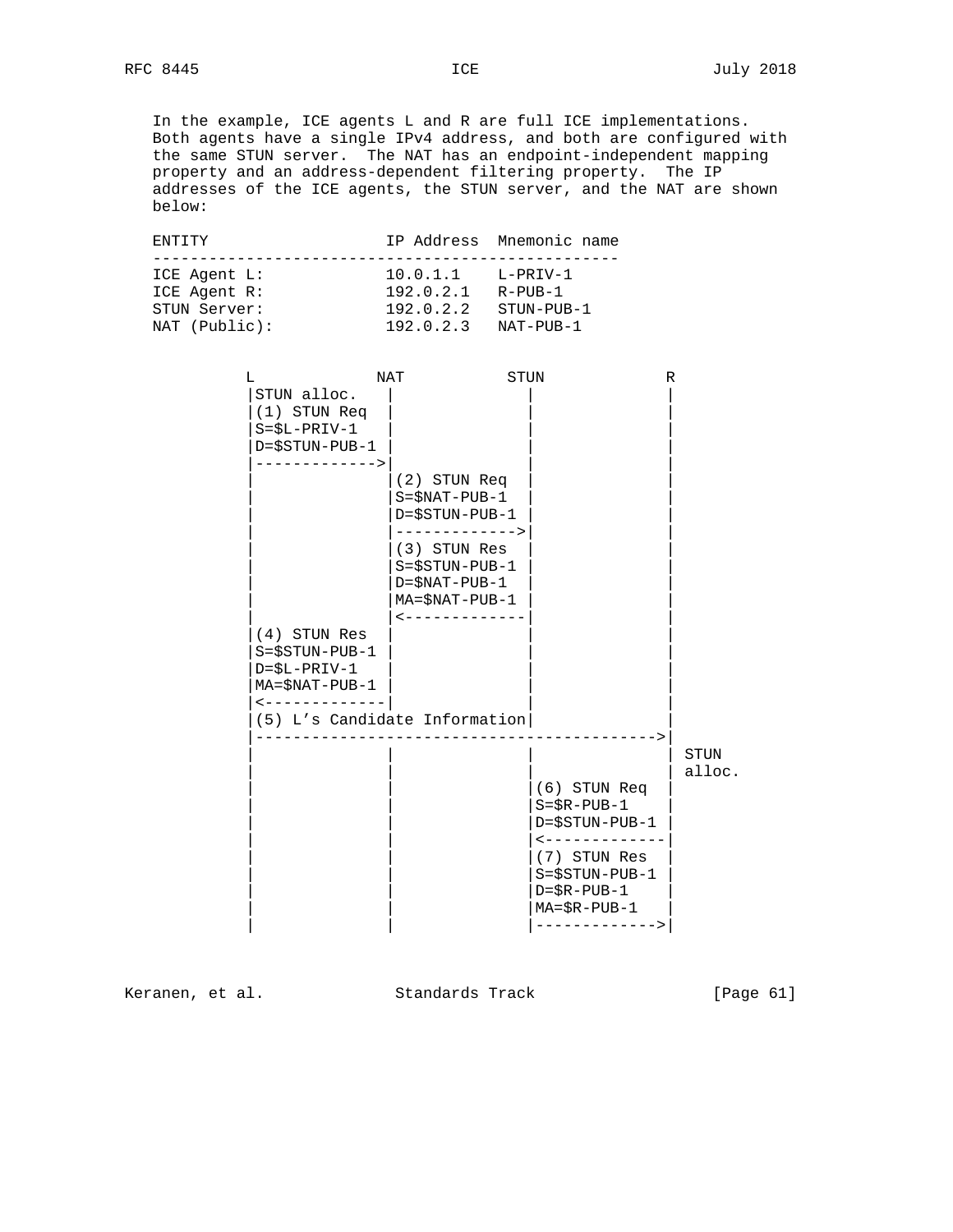|                                                                                                                     | (8) R's Candidate Information                                                                |                                 |
|---------------------------------------------------------------------------------------------------------------------|----------------------------------------------------------------------------------------------|---------------------------------|
|                                                                                                                     | (9) Bind Req<br>$S = $R - PUB - 1$<br>$D = $L - PRIV - 1$<br>$\leftarrow$ - - - - - - -      | Begin<br>Connectivity<br>Checks |
|                                                                                                                     | Dropped                                                                                      |                                 |
| $(10)$ Bind Req<br>$S = $L - PRIV - 1$<br>$D = $R - PUB - 1$<br>------------->                                      |                                                                                              |                                 |
|                                                                                                                     | (11) Bind Req<br>$S = $NAT - PUB - 1$<br>$D = $R - PUB - 1$                                  |                                 |
|                                                                                                                     | $(12)$ Bind Res<br>$S = $R - PUB - 1$<br>$D = $NAT - PUB - 1$<br>MA=\$NAT-PUB-1              |                                 |
| $(13)$ Bind Res<br>$S = $R - PUB - 1$<br>$D = $L - PRIV - 1$<br>$MA = $NAT - PUB - 1$<br><------------<br>Data      |                                                                                              |                                 |
|                                                                                                                     | (14) Bind Req<br>$S = $R - PUB - 1$<br>$D = $NAT - PUB - 1$                                  |                                 |
| (15) Bind Req<br>$S = $R - PUB - 1$<br>$D = $L - PRIV - 1$<br>$\leftarrow$ - - - - - - - - - - - -<br>(16) Bind Res |                                                                                              |                                 |
| $S = $L - PRIV - 1$<br>$D = $R - PUB - 1$<br>$MA = $R - PUB - 1$<br>------------->                                  |                                                                                              |                                 |
|                                                                                                                     | (17) Bind Res<br>$S = $NAT - PUB - 1$<br>$D = $R - PUB - 1$<br>$MA = \$R - PUB - 1-------->$ |                                 |
| Data                                                                                                                |                                                                                              |                                 |
|                                                                                                                     |                                                                                              |                                 |

Keranen, et al. Standards Track [Page 62]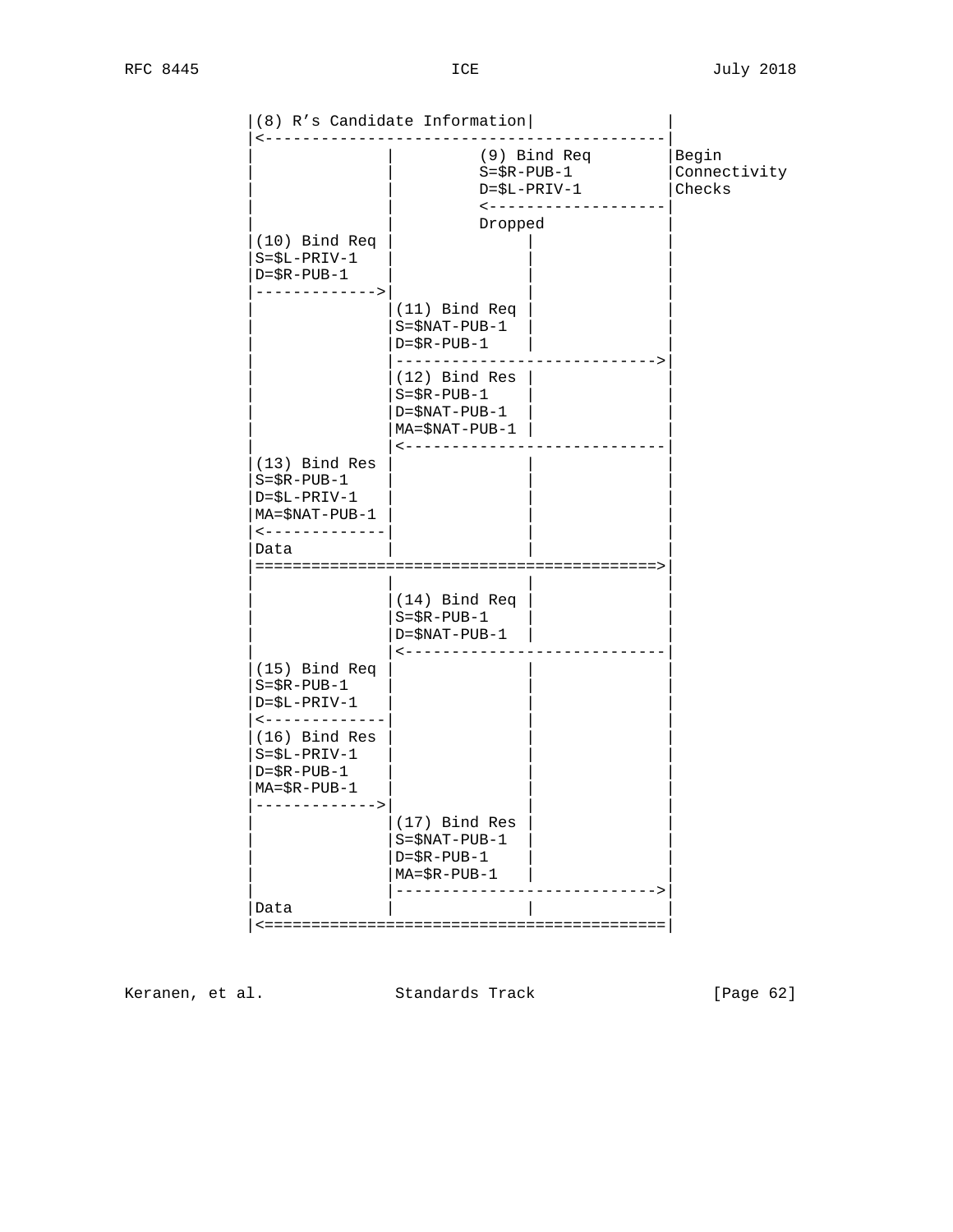

Figure 8: Example Flow

 Messages 1-4: Agent L gathers a host candidate from its local IP address, and from that it sends a STUN Binding request to the STUN server. The request creates a NAT binding. The NAT public IP address of the binding becomes agent L's server-reflexive candidate.

 Message 5: Agent L sends its local candidate information to agent R, using the signaling protocol associated with the ICE usage.

 Messages 6-7: Agent R gathers a host candidate from its local IP address, and from that it sends a STUN Binding request to the STUN server. Since agent R is not behind a NAT, R's server-reflexive candidate will be identical to the host candidate.

 Message 8: Agent R sends its local candidate information to agent L, using the signaling protocol associated with the ICE usage.

 Since both agents are full ICE implementations, the initiating agent (agent L) becomes the controlling agent.

Keranen, et al. Standards Track [Page 63]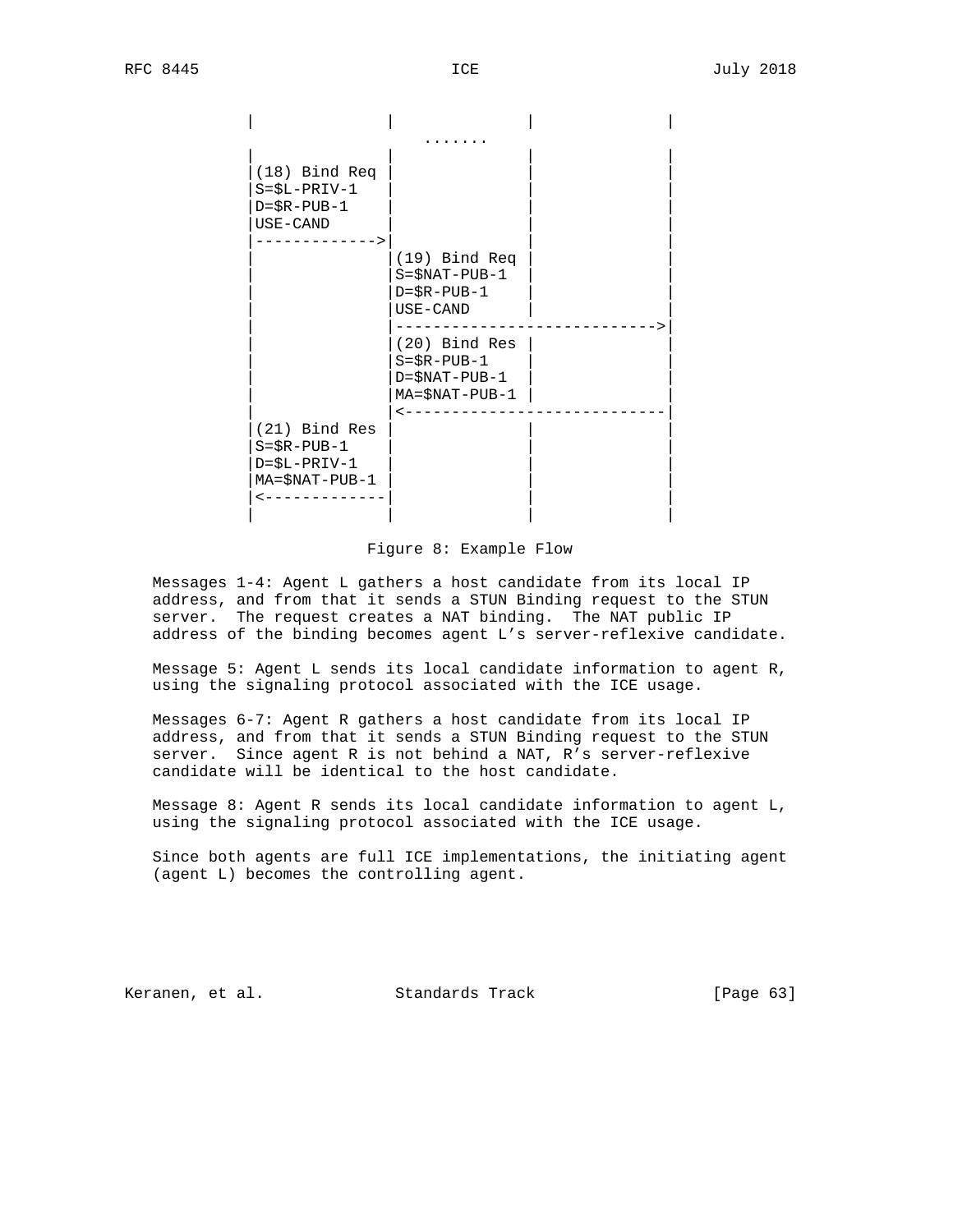Agents L and R both pair up the candidates. Both agents initially have two pairs. However, agent L will prune the pair containing its server-reflexive candidate, resulting in just one (L1). At agent L, this pair has a local candidate of \$L\_PRIV\_1 and a remote candidate of \$R\_PUB\_1. At agent R, there are two pairs. The highest-priority pair (R1) has a local candidate of \$R\_PUB\_1 and a remote candidate of \$L\_PRIV\_1, and the second pair (R2) has a local candidate of \$R\_PUB\_1 and a remote candidate of \$NAT\_PUB\_1. The pairs are shown below (the pair numbers are for reference purposes only):

| ENTITY       | Pairs<br>Local     | Remote                | Pair #               | Valid |
|--------------|--------------------|-----------------------|----------------------|-------|
| ICE Agent L: | L PRIV 1           | R PUB 1               | LT                   |       |
| ICE Agent R: | R PUB 1<br>R PUB 1 | L PRIV 1<br>NAT PUB 1 | R1<br>R <sub>2</sub> |       |

 Message 9: Agent R initiates a connectivity check for pair #2. As the remote candidate of the pair is the private address of agent L, the check will not be successful, as the request cannot be routed from R to L, and will be dropped by the network.

 Messages 10-13: Agent L initiates a connectivity check for pair L1. The check succeeds, and L creates a new pair (L2). The local candidate of the new pair is \$NAT\_PUB\_1, and the remote candidate is \$R\_PUB\_1. The pair (L2) is added to the valid list of agent L. Agent L can now send and receive data on the pair (L2) if it wishes.

| ENTITY       | Pairs<br>Local        | Remote                | Pair #               | Valid |
|--------------|-----------------------|-----------------------|----------------------|-------|
| ICE Agent L: | L PRIV 1<br>NAT PUB 1 | R PUB 1<br>R PUB 1    | L1<br>L <sub>2</sub> | Х     |
| ICE Agent R: | R PUB 1<br>R PUB 1    | L PRIV 1<br>NAT PUB 1 | R1<br>R <sub>2</sub> |       |

 Messages 14-17: When agent R receives the Binding request from agent L (message 11), it will initiate a triggered connectivity check. The pair matches one of agent R's existing pairs (R2). The check succeeds, and the pair (R2) is added to the valid list of agent R. Agent R can now send and receive data on the pair (R2) if it wishes.

Keranen, et al. Standards Track [Page 64]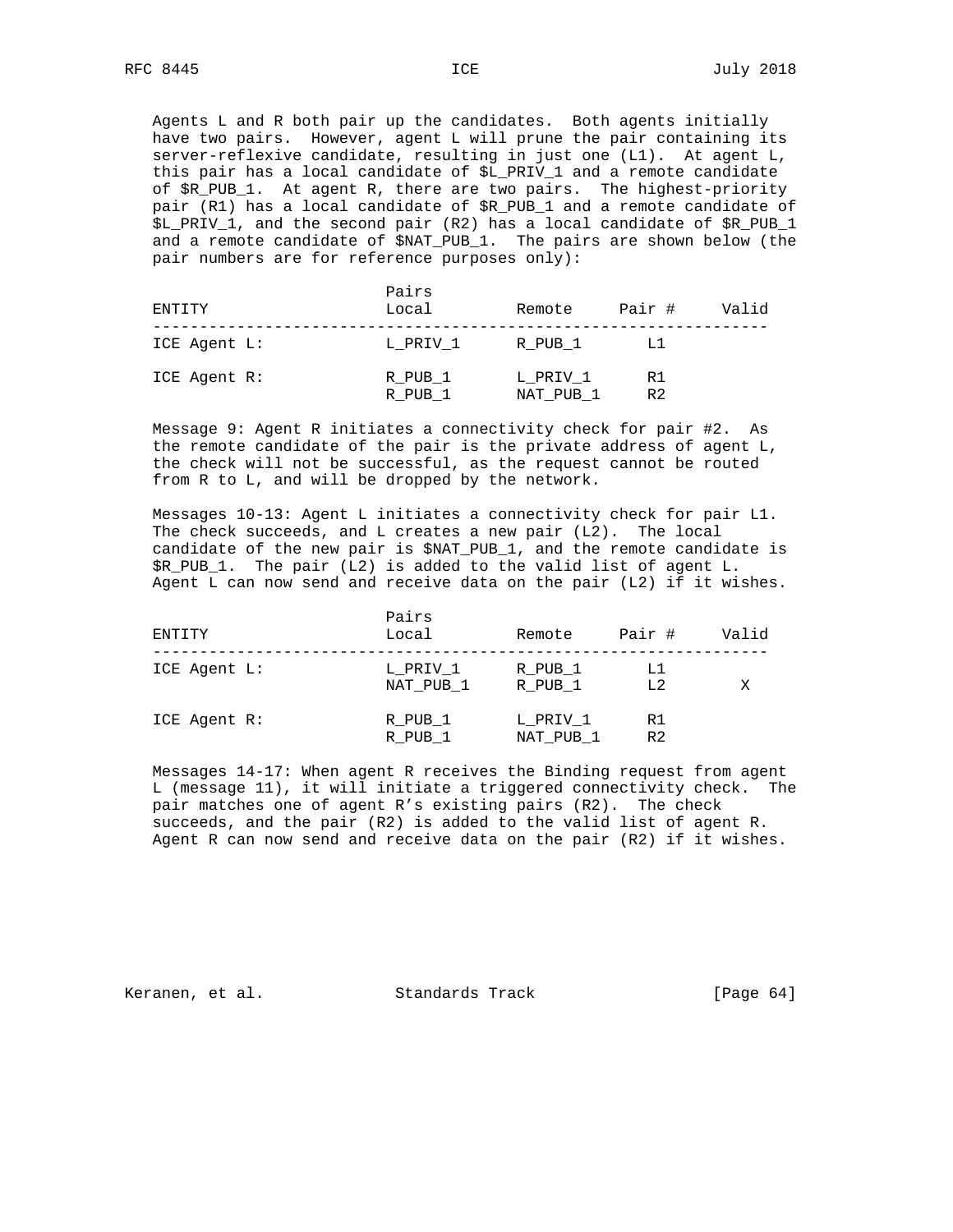| ENTITY       | Pairs<br>Local        | Remote                | Pair #               | Valid |
|--------------|-----------------------|-----------------------|----------------------|-------|
| ICE Agent L: | L PRIV 1<br>NAT PUB 1 | R PUB 1<br>R PUB 1    | Ll<br>L2             | Χ     |
| ICE Agent R: | R PUB 1<br>R PUB 1    | L PRIV 1<br>NAT PUB 1 | R1<br>R <sub>2</sub> | Χ     |

 Messages 18-21: At some point, the controlling agent (agent L) decides to nominate a pair (L2) in the valid list. It performs a connectivity check on the pair (L2) and includes the USE-CANDIDATE attribute in the Binding request. As the check succeeds, agent L sets the nominated flag value of the pair (L2) to 'true', and agent R sets the nominated flag value of the matching pair (R2) to 'true'. As there are no more components associated with the stream, the nominated pairs become the selected pairs. Consequently, processing for this stream moves into the Completed state. The ICE process also moves into the Completed state.

#### 15.2. Example with IPv6 Addresses

The example below is using the topology shown in Figure 9.





Keranen, et al. Standards Track [Page 65]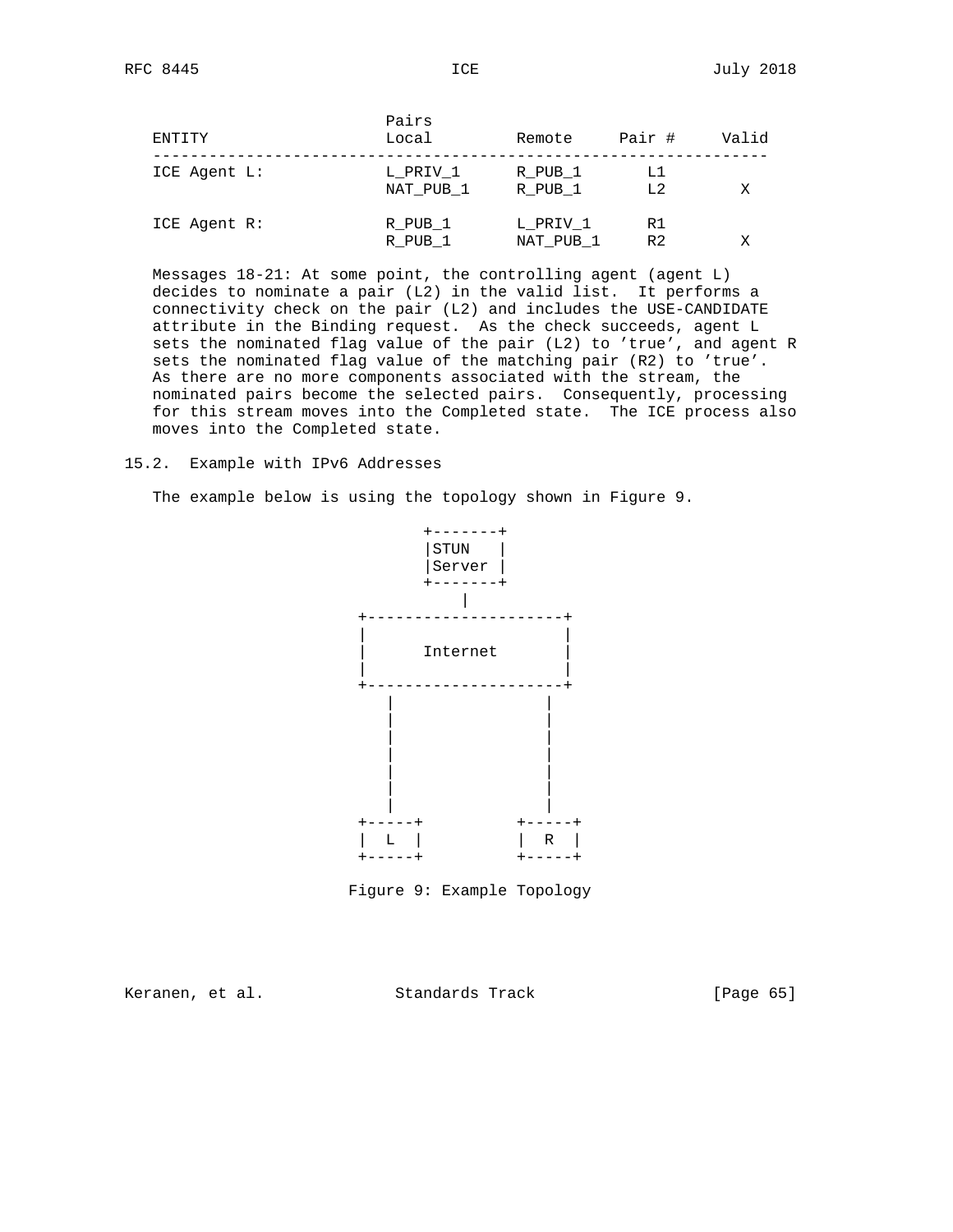In the example, ICE agents L and R are full ICE implementations. Both agents have a single IPv6 address, and both are configured with the same STUN server. The IP addresses of the ICE agents and the STUN server are shown below:

| ENTITY                                                                                                                                                     | IP Address mnemonic name                                                                                                                                                                                                                                                                                                                                                        |
|------------------------------------------------------------------------------------------------------------------------------------------------------------|---------------------------------------------------------------------------------------------------------------------------------------------------------------------------------------------------------------------------------------------------------------------------------------------------------------------------------------------------------------------------------|
| ICE Agent L:<br>ICE Agent R:<br>STUN Server:                                                                                                               | $2001: db8::3$ L-PUB-1<br>$2001: db8::5$ R-PUB-1<br>$2001: db8::9$ STUN-PUB-1                                                                                                                                                                                                                                                                                                   |
| L<br>STUN alloc.<br>(1) STUN Req<br>$S = $L - PUB - 1$<br>$D = $STUN - PUB - 1$<br>(2) STUN Res<br>$S = $STUN-PUB-1$<br>D=\$L-PUB-1<br>$MA = $L - PUB - 1$ | STUN<br>R<br>-----------------------------><br><-----------------------------<br>(3) L's Candidate Information<br>---><br>STUN<br>alloc.<br>(4) STUN Req<br>$S = $R - PUB - 1$<br>$D = $STUN - PUB - 1$<br>$\leftarrow$ - - - - - - - - - - - - -<br>(5) STUN Res<br>$S = $STUN-PUB-1$<br>$D = $R - PUB - 1$<br>$MA = \$R - PUB - 1------------->(6) R's Candidate Information$ |
| (7) Bind Req<br>$S = $L - PUB - 1$<br>$D = $R - PUB - 1$                                                                                                   | <----------------------------------<br>------------------------------------                                                                                                                                                                                                                                                                                                     |
| (8) Bind Res<br>$S = $R - PUB - 1$<br>$D = $L - PUB - 1$<br>$MA = $L - PUB - 1$                                                                            |                                                                                                                                                                                                                                                                                                                                                                                 |

Keranen, et al. Standards Track [Page 66]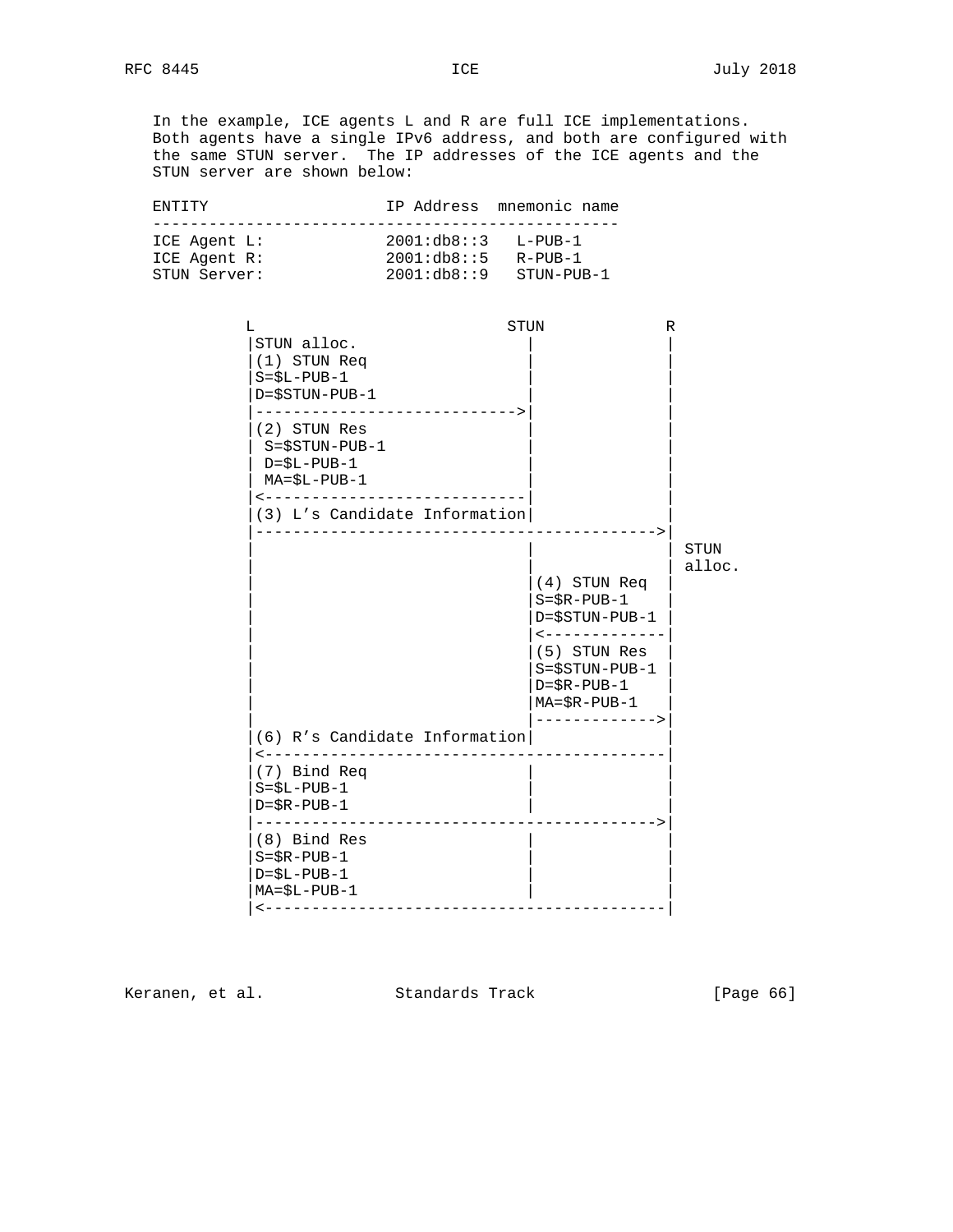| Data                                                                                                                                                               |
|--------------------------------------------------------------------------------------------------------------------------------------------------------------------|
| (9) Bind Req<br>$S = $R - PUB - 1$<br>$D = $L - PUB - 1$<br>$\leftarrow - - -$<br>(10) Bind Res<br>$S = $L - PUB - 1$<br>$D = $R - PUB - 1$<br>$MA = $R - PUB - 1$ |
| Data                                                                                                                                                               |
| (11) Bind Req<br>$S = $L - PUB - 1$<br>$D = $R - PUB - 1$<br>USE-CAND                                                                                              |
| (12) Bind Res<br>$S = $R - PUB - 1$<br>$D = $L - PUB - 1$<br>$MA = $L - PUB - 1$                                                                                   |

Figure 10: Example Flow

 Messages 1-2: Agent L gathers a host candidate from its local IP address, and from that it sends a STUN Binding request to the STUN server. Since agent L is not behind a NAT, L's server-reflexive candidate will be identical to the host candidate.

 Message 3: Agent L sends its local candidate information to agent R, using the signaling protocol associated with the ICE usage.

 Messages 4-5: Agent R gathers a host candidate from its local IP address, and from that it sends a STUN Binding request to the STUN server. Since agent R is not behind a NAT, R's server-reflexive candidate will be identical to the host candidate.

 Message 6: Agent R sends its local candidate information to agent L, using the signaling protocol associated with the ICE usage.

Keranen, et al. Standards Track [Page 67]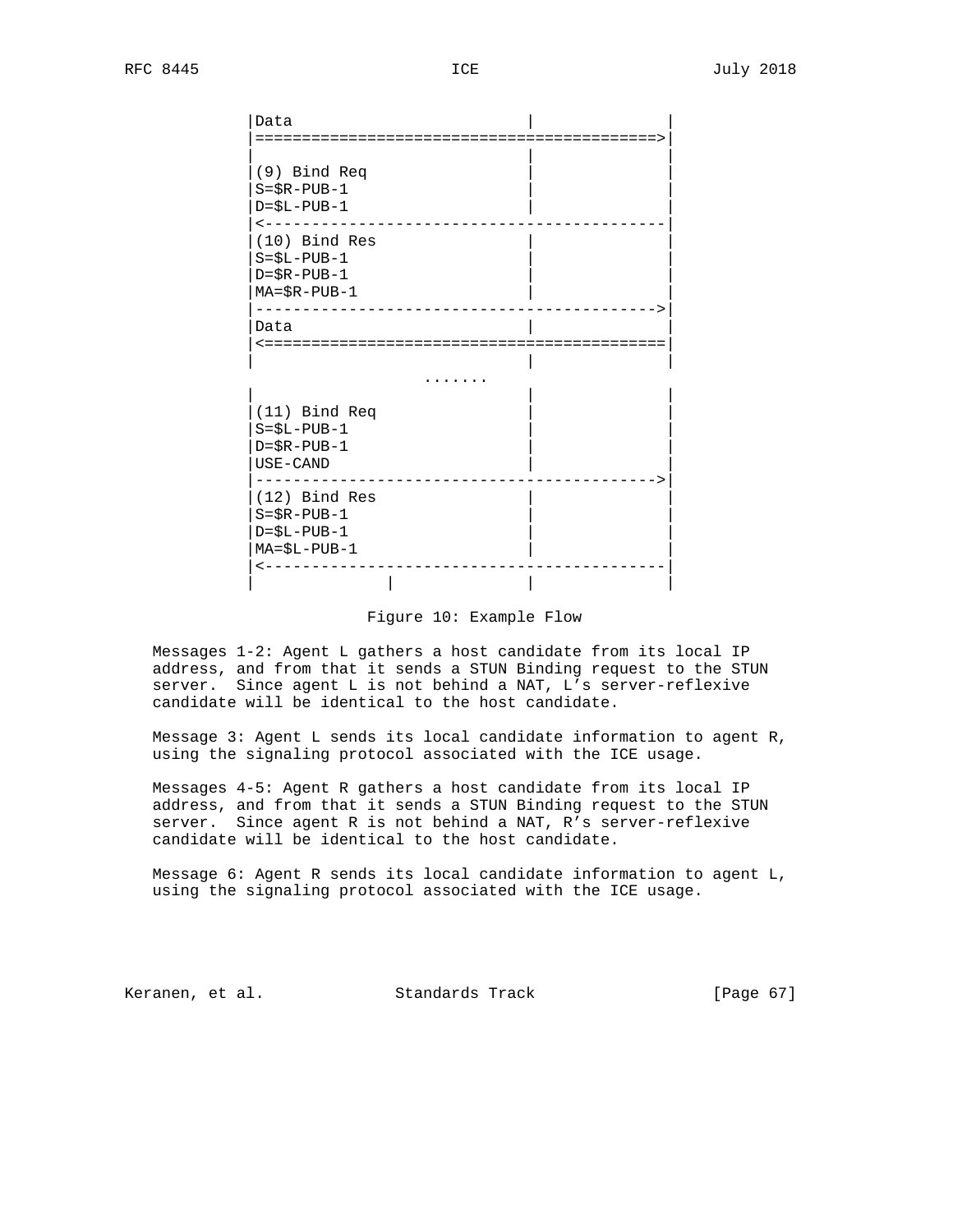Since both agents are full ICE implementations, the initiating agent (agent L) becomes the controlling agent.

 Agents L and R both pair up the candidates. Both agents initially have one pair each. At agent L, the pair (L1) has a local candidate of \$L\_PUB\_1 and a remote candidate of \$R\_PUB\_1. At agent R, the pair (R1) has a local candidate of \$R\_PUB\_1 and a remote candidate of \$L\_PUB\_1. The pairs are shown below (the pair numbers are for reference purpose only):

| ENTITY       | Pairs<br>Local | Remote  | Pair # | Valid |
|--------------|----------------|---------|--------|-------|
| ICE Agent L: | L PUB 1        | R PUB 1 | L1     |       |
| ICE Agent R: | R PUB 1        | L PUB 1 | R 1    |       |

 Messages 7-8: Agent L initiates a connectivity check for pair L1. The check succeeds, and the pair (L1) is added to the valid list of agent L. Agent L can now send and receive data on the pair (L1) if it wishes.

| ENTITY       | Pairs<br>Local | Remote  | Pair # | Valid |
|--------------|----------------|---------|--------|-------|
| ICE Agent L: | L PUB 1        | R PUB 1 | T.T    |       |
| ICE Agent R: | R PUB 1        | L PUB 1 | R 1    |       |

 Messages 9-10: When agent R receives the Binding request from agent L (message 7), it will initiate a triggered connectivity check. The pair matches agent R's existing pair (R1). The check succeeds, and the pair (R1) is added to the valid list of agent R. Agent R can now send and receive data on the pair (R1) if it wishes.

| ENTITY       | Pairs<br>Local | Remote  | Pair # | Valid |
|--------------|----------------|---------|--------|-------|
| ICE Agent L: | L PUB 1        | R PUB 1 |        |       |
| ICE Agent R: | R PUB 1        | L PUB 1 | R1     |       |

 Messages 11-12: At some point, the controlling agent (agent L) decides to nominate a pair (L1) in the valid list. It performs a connectivity check on the pair (L1) and includes the USE-CANDIDATE attribute in the Binding request. As the check succeeds, agent L sets the nominated flag value of the pair (L1) to 'true', and agent R sets the nominated flag value of the matching pair (R1) to 'true'.

Keranen, et al. Standards Track [Page 68]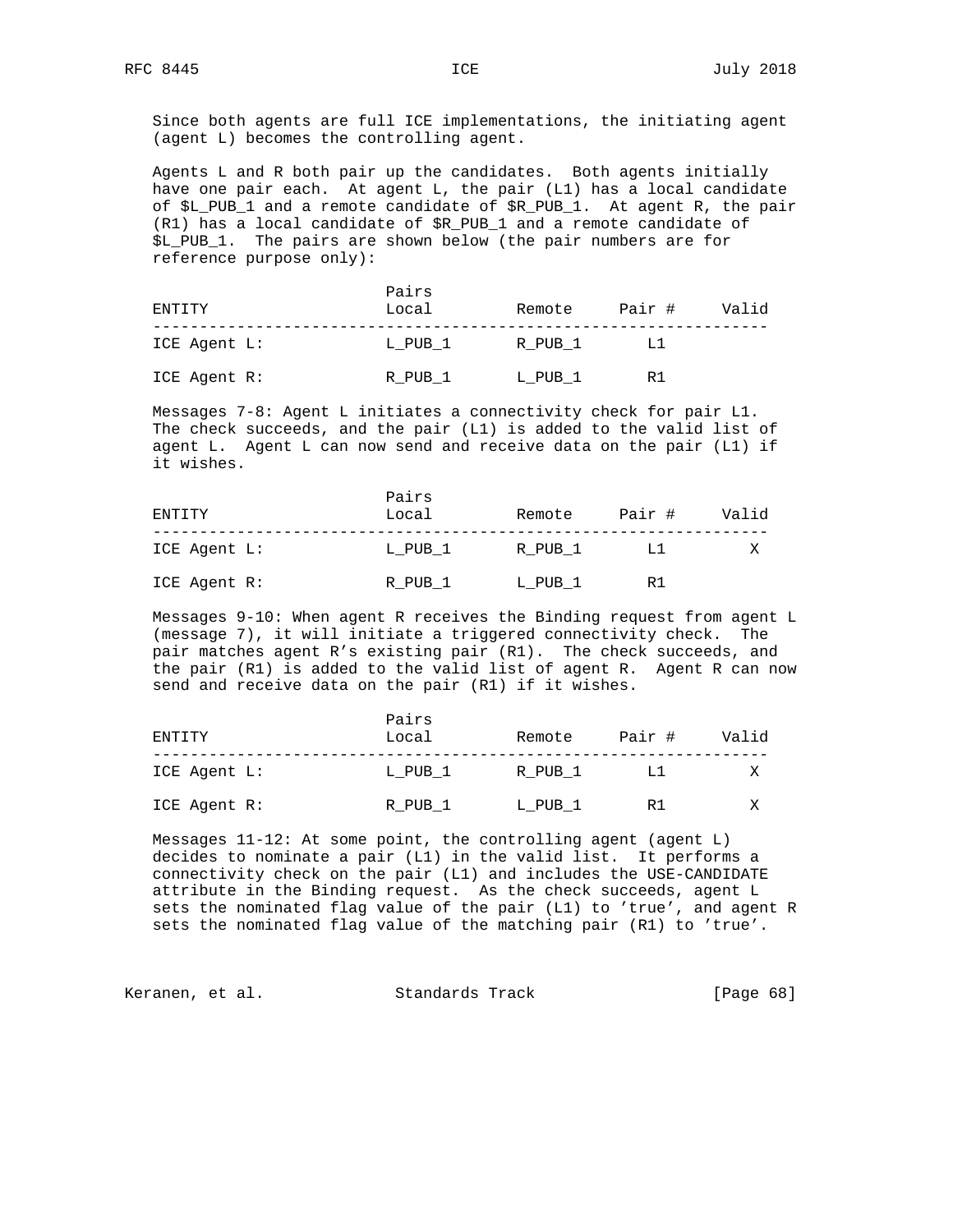As there are no more components associated with the stream, the nominated pairs become the selected pairs. Consequently, processing for this stream moves into the Completed state. The ICE process also moves into the Completed state.

- 16. STUN Extensions
- 16.1. Attributes

 This specification defines four STUN attributes: PRIORITY, USE-CANDIDATE, ICE-CONTROLLED, and ICE-CONTROLLING.

 The PRIORITY attribute indicates the priority that is to be associated with a peer-reflexive candidate, if one will be discovered by this check. It is a 32-bit unsigned integer and has an attribute value of 0x0024.

 The USE-CANDIDATE attribute indicates that the candidate pair resulting from this check will be used for transmission of data. The attribute has no content (the Length field of the attribute is zero); it serves as a flag. It has an attribute value of 0x0025.

 The ICE-CONTROLLED attribute is present in a Binding request. The attribute indicates that the client believes it is currently in the controlled role. The content of the attribute is a 64-bit unsigned integer in network byte order, which contains a random number. The number is used for solving role conflicts, when it is referred to as the "tiebreaker value". An ICE agent MUST use the same number for all Binding requests, for all streams, within an ICE session, unless it has received a 487 response, in which case it MUST change the number (Section 7.2.5.1). The agent MAY change the number when an ICE restart occurs.

 The ICE-CONTROLLING attribute is present in a Binding request. The attribute indicates that the client believes it is currently in the controlling role. The content of the attribute is a 64-bit unsigned integer in network byte order, which contains a random number. As for the ICE-CONTROLLED attribute, the number is used for solving role conflicts. An agent MUST use the same number for all Binding requests, for all streams, within an ICE session, unless it has received a 487 response, in which case it MUST change the number (Section 7.2.5.1). The agent MAY change the number when an ICE restart occurs.

Keranen, et al. Standards Track [Page 69]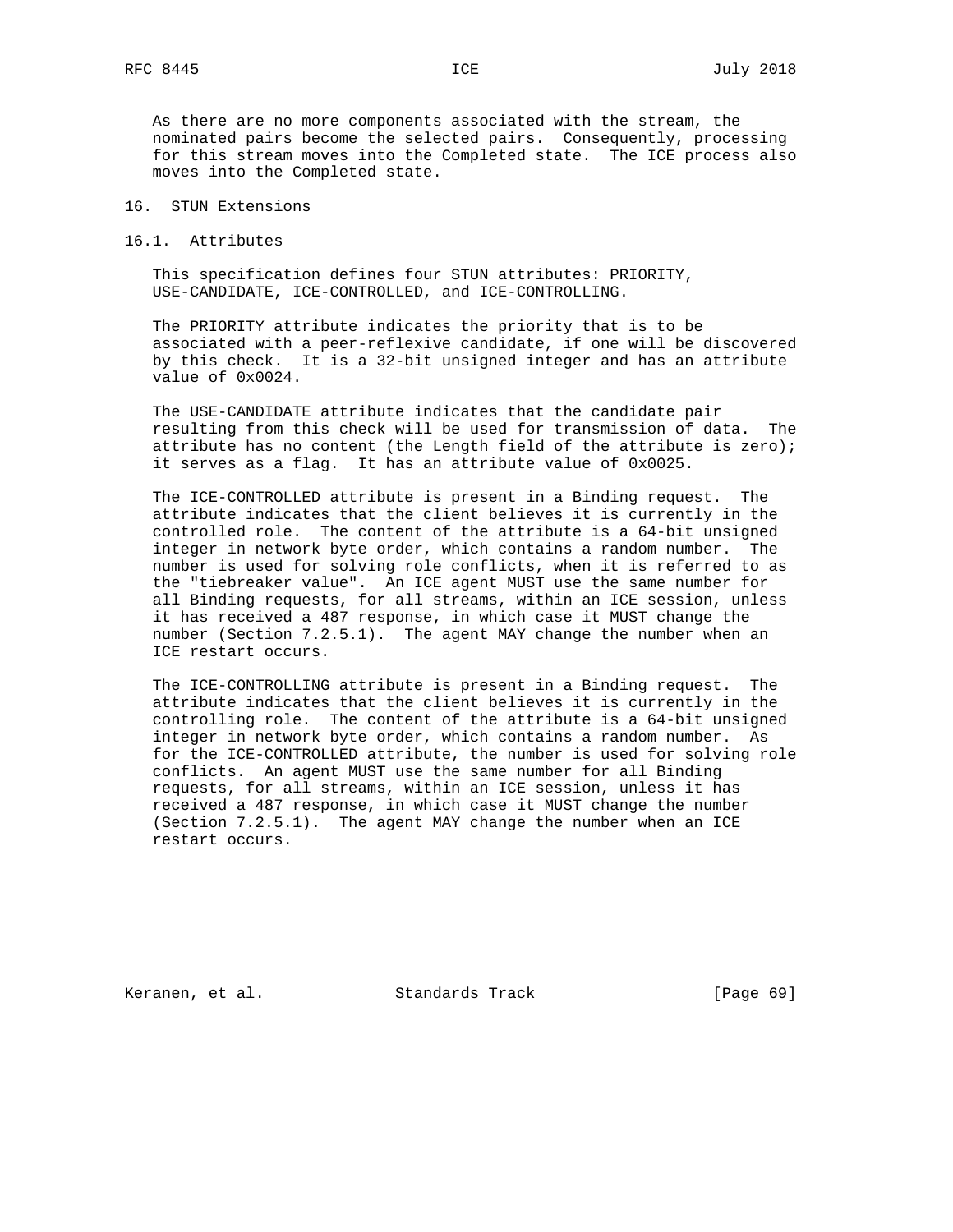## 16.2. New Error-Response Codes

This specification defines a single error-response code:

- 487 (Role Conflict): The Binding request contained either the ICE- CONTROLLING or ICE-CONTROLLED attribute, indicating an ICE role that conflicted with the server. The remote server compared the tiebreaker values of the client and the server and determined that the client needs to switch roles.
- 17. Operational Considerations

 This section discusses issues relevant to operators operating networks where ICE will be used by endpoints.

17.1. NAT and Firewall Types

 ICE was designed to work with existing NAT and firewall equipment. Consequently, it is not necessary to replace or reconfigure existing firewall and NAT equipment in order to facilitate deployment of ICE. Indeed, ICE was developed to be deployed in environments where the Voice over IP (VoIP) operator has no control over the IP network infrastructure, including firewalls and NATs.

 That said, ICE works best in environments where the NAT devices are "behave" compliant, meeting the recommendations defined in [RFC4787] and [RFC5382]. In networks with behave-compliant NAT, ICE will work without the need for a TURN server, thus improving voice quality, decreasing call setup times, and reducing the bandwidth demands on the network operator.

17.2. Bandwidth Requirements

 Deployment of ICE can have several interactions with available network capacity that operators need to take into consideration.

17.2.1. STUN and TURN Server-Capacity Planning

 First and foremost, ICE makes use of TURN and STUN servers, which would typically be located in data centers. The STUN servers require relatively little bandwidth. For each component of each data stream, there will be one or more STUN transactions from each client to the STUN server. In a basic voice-only IPv4 VoIP deployment, there will be four transactions per call (one for RTP and one for RTCP, for both the caller and callee). Each transaction is a single request and a single response, the former being 20 bytes long, and the latter, 28.

Keranen, et al. Standards Track [Page 70]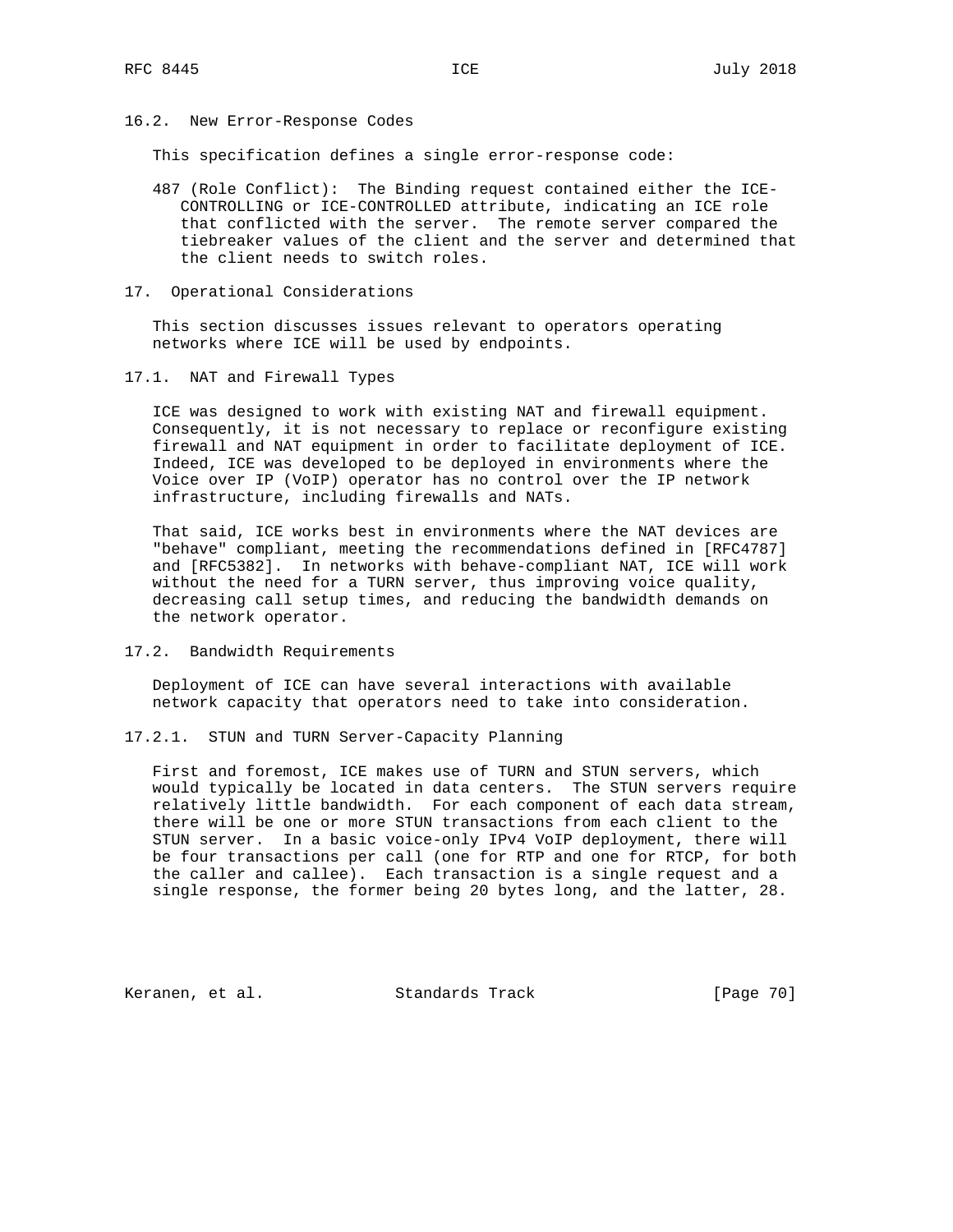Consequently, if a system has N users, and each makes four calls in a busy hour, this would require N\*1.7bps. For one million users, this is 1.7 Mbps, a very small number (relatively speaking).

 TURN traffic is more substantial. The TURN server will see traffic volume equal to the STUN volume (indeed, if TURN servers are deployed, there is no need for a separate STUN server), in addition to the traffic for the actual data. The amount of calls requiring TURN for data relay is highly dependent on network topologies, and can and will vary over time. In a network with 100% behave-compliant NATs, it is exactly zero.

 The planning considerations above become more significant in multimedia scenarios (e.g., audio and video conferences) and when the numbers of participants in a session grow.

#### 17.2.2. Gathering and Connectivity Checks

 The process of gathering candidates and performing connectivity checks can be bandwidth intensive. ICE has been designed to pace both of these processes. The gathering and connectivity-check phases are meant to generate traffic at roughly the same bandwidth as the data traffic itself will consume once the ICE process concludes. This was done to ensure that if a network is designed to support communication traffic of a certain type (voice, video, or just text), it will have sufficient capacity to support the ICE checks for that data. Once ICE has concluded, the subsequent ICE keepalives will later cause a marginal increase in the total bandwidth utilization; however, this will typically be an extremely small increase.

 Congestion due to the gathering and check phases has proven to be a problem in deployments that did not utilize pacing. Typically, access links became congested as the endpoints flooded the network with checks as fast as they could send them. Consequently, network operators need to ensure that their ICE implementations support the pacing feature. Though this pacing does increase call setup times, it makes ICE network friendly and easier to deploy.

## 17.2.3. Keepalives

 STUN keepalives (in the form of STUN Binding Indications) are sent in the middle of a data session. However, they are sent only in the absence of actual data traffic. In deployments with continuous media and without utilizing Voice Activity Detection (VAD), or deployments where VAD is utilized together with short interval (max 1 second) comfort noise, the keepalives are never used and there is no increase in bandwidth usage. When VAD is being used without comfort noise, keepalives will be sent during silence periods. This involves a

Keranen, et al. Standards Track [Page 71]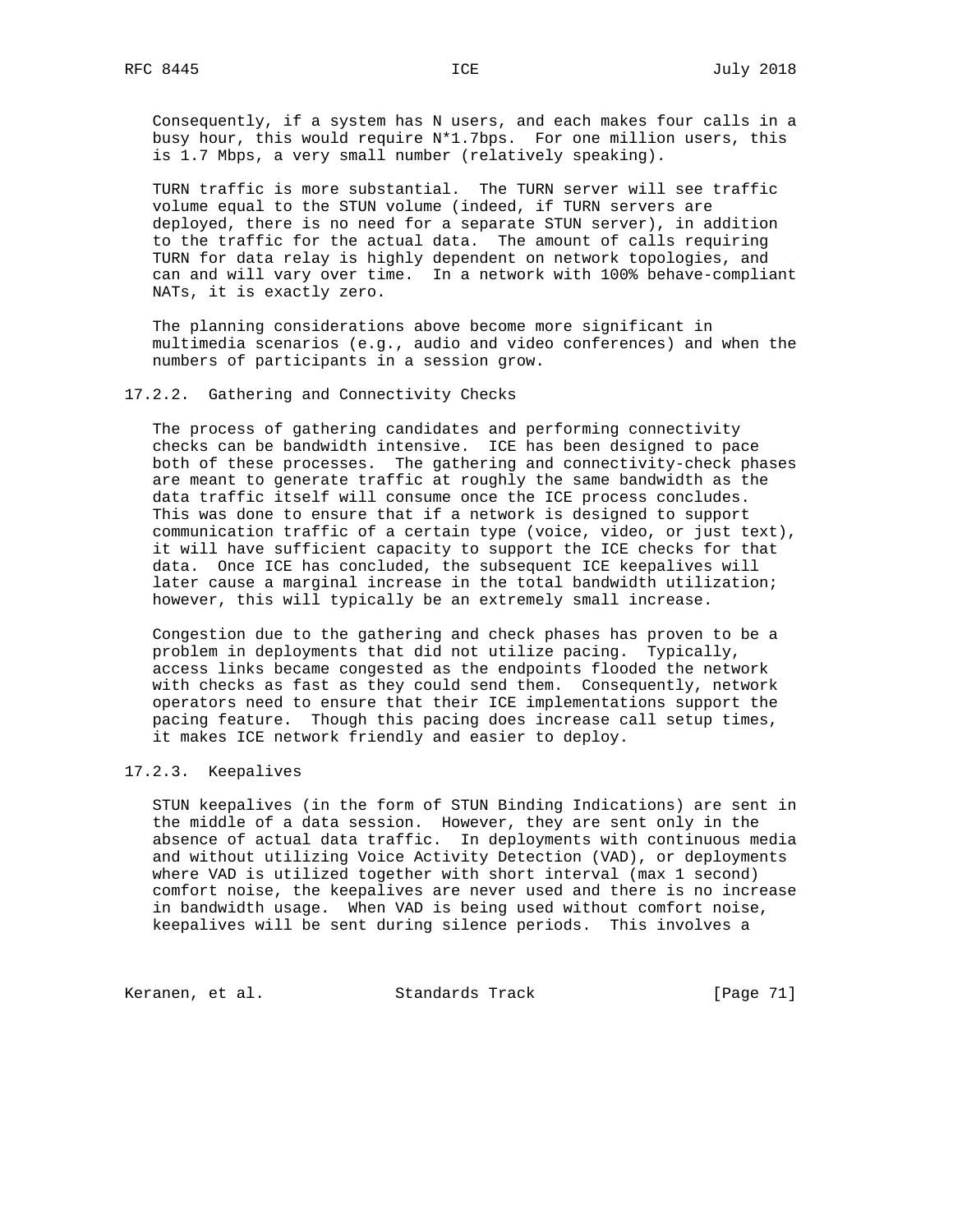single packet every 15-20 seconds, far less than the packet every 20-30 ms that is sent when there is voice. Therefore, keepalives do not have any real impact on capacity planning.

17.3. ICE and ICE-Lite

 Deployments utilizing a mix of ICE and ICE-lite interoperate with each other. They have been explicitly designed to do so.

 However, ICE-lite can only be deployed in limited use cases. Those cases, and the caveats involved in doing so, are documented in Appendix A.

#### 17.4. Troubleshooting and Performance Management

 ICE utilizes end-to-end connectivity checks and places much of the processing in the endpoints. This introduces a challenge to the network operator -- how can they troubleshoot ICE deployments? How can they know how ICE is performing?

 ICE has built-in features to help deal with these problems. Signaling servers, typically deployed in data centers of the network operator, will see the contents of the candidate exchanges that convey the ICE parameters. These parameters include the type of each candidate (host, server reflexive, or relayed), along with their related addresses. Once ICE processing has completed, an updated candidate exchange takes place, signaling the selected address (and its type). This updated signaling is performed exactly for the purposes of educating network equipment (such as a diagnostic tool attached to a signaling) about the results of ICE processing.

 As a consequence, through the logs generated by a signaling server, a network operator can observe what types of candidates are being used for each call and what addresses were selected by ICE. This is the primary information that helps evaluate how ICE is performing.

17.5. Endpoint Configuration

 ICE relies on several pieces of data being configured into the endpoints. This configuration data includes timers, credentials for TURN servers, and hostnames for STUN and TURN servers. ICE itself does not provide a mechanism for this configuration. Instead, it is assumed that this information is attached to whatever mechanism is used to configure all of the other parameters in the endpoint. For SIP phones, standard solutions such as the configuration framework [RFC6080] have been defined.

Keranen, et al. Standards Track [Page 72]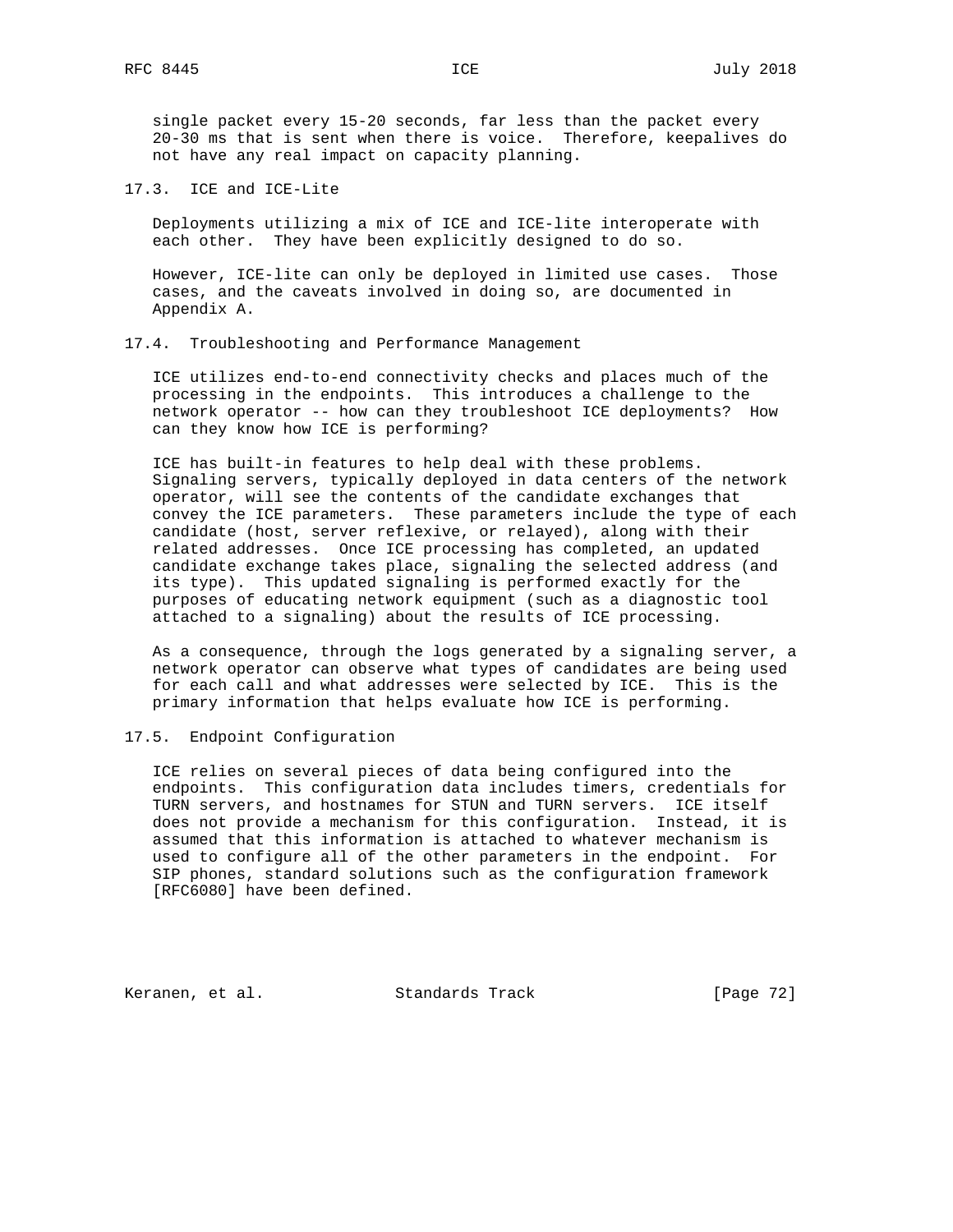## 18. IAB Considerations

 The IAB has studied the problem of "Unilateral Self-Address Fixing" (UNSAF), which is the general process by which an ICE agent attempts to determine its address in another realm on the other side of a NAT through a collaborative protocol reflection mechanism [RFC3424]. ICE is an example of a protocol that performs this type of function. Interestingly, the process for ICE is not unilateral, but bilateral, and the difference has a significant impact on the issues raised by the IAB. Indeed, ICE can be considered a Bilateral Self-Address Fixing (B-SAF) protocol, rather than an UNSAF protocol. Regardless, the IAB has mandated that any protocols developed for this purpose document a specific set of considerations. This section meets those requirements.

## 18.1. Problem Definition

From RFC 3424, any UNSAF proposal needs to provide:

 Precise definition of a specific, limited-scope problem that is to be solved with the UNSAF proposal. A short term fix should not be generalized to solve other problems. Such generalizations lead to the the prolonged dependence on and usage of the supposed short term fix -- meaning that it is no longer accurate to call it "short term".

The specific problems being solved by ICE are:

 Providing a means for two peers to determine the set of transport addresses that can be used for communication.

 Providing a means for an agent to determine an address that is reachable by another peer with which it wishes to communicate.

## 18.2. Exit Strategy

From RFC 3424, any UNSAF proposal needs to provide:

 Description of an exit strategy/transition plan. The better short term fixes are the ones that will naturally see less and less use as the appropriate technology is deployed.

 ICE itself doesn't easily get phased out. However, it is useful even in a globally connected Internet, to serve as a means for detecting whether a router failure has temporarily disrupted connectivity, for example. ICE also helps prevent certain security attacks that have nothing to do with NAT. However, what ICE does is help phase out other UNSAF mechanisms. ICE effectively picks amongst those

Keranen, et al. Standards Track [Page 73]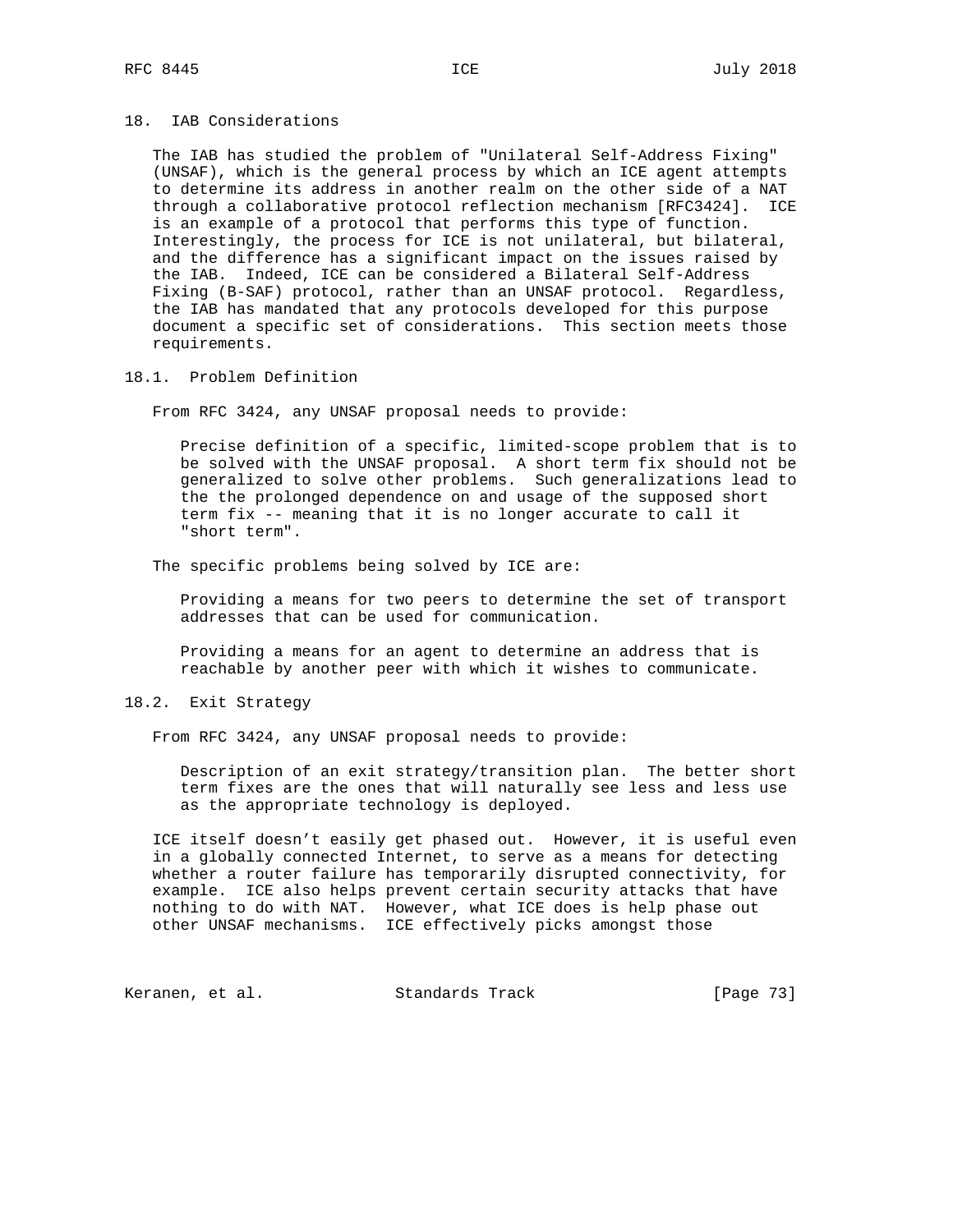mechanisms, prioritizing ones that are better and deprioritizing ones that are worse. As NATs begin to dissipate as IPv6 is introduced, server-reflexive and relayed candidates (both forms of UNSAF addresses) simply never get used, because higher-priority connectivity exists to the native host candidates. Therefore, the servers get used less and less and can eventually be removed when their usage goes to zero.

 Indeed, ICE can assist in the transition from IPv4 to IPv6. It can be used to determine whether to use IPv6 or IPv4 when two dual-stack hosts communicate with SIP (IPv6 gets used). It can also allow a network with both 6to4 and native v6 connectivity to determine which address to use when communicating with a peer.

#### 18.3. Brittleness Introduced by ICE

From RFC 3424, any UNSAF proposal needs to provide:

 Discussion of specific issues that may render systems more "brittle". For example, approaches that involve using data at multiple network layers create more dependencies, increase debugging challenges, and make it harder to transition.

 ICE actually removes brittleness from existing UNSAF mechanisms. In particular, classic STUN (as described in RFC 3489 [RFC3489]) has several points of brittleness. One of them is the discovery process that requires an ICE agent to try to classify the type of NAT it is behind. This process is error prone. With ICE, that discovery process is simply not used. Rather than unilaterally assessing the validity of the address, its validity is dynamically determined by measuring connectivity to a peer. The process of determining connectivity is very robust.

 Another point of brittleness in classic STUN and any other unilateral mechanism is its absolute reliance on an additional server. ICE makes use of a server for allocating unilateral addresses, but it allows agents to directly connect if possible. Therefore, in some cases, the failure of a STUN server would still allow for a call to progress when ICE is used.

 Another point of brittleness in classic STUN is that it assumes the STUN server is on the public Internet. Interestingly, with ICE, that is not necessary. There can be a multitude of STUN servers in a variety of address realms. ICE will discover the one that has provided a usable address.

Keranen, et al. Standards Track [Page 74]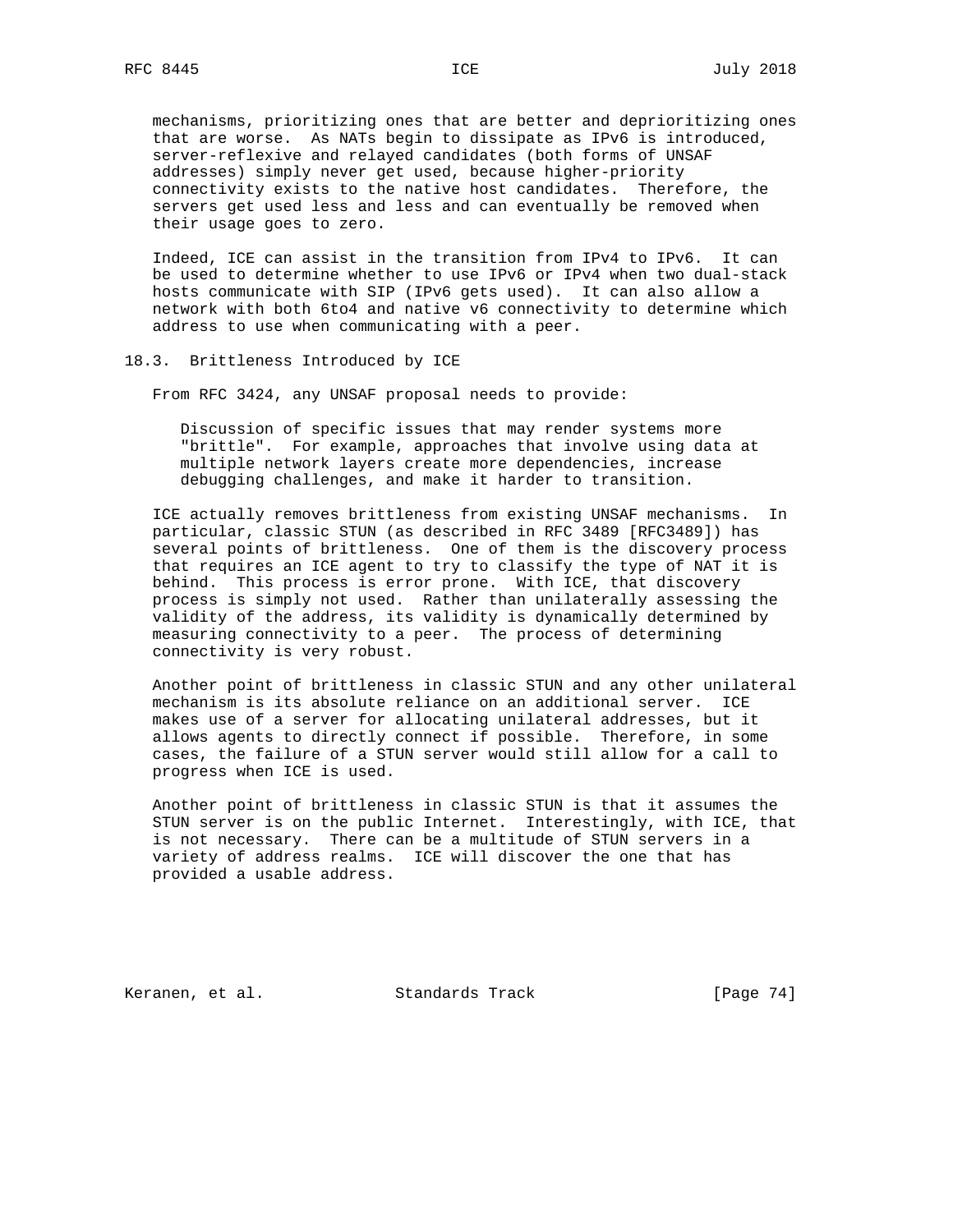The most troubling point of brittleness in classic STUN is that it doesn't work in all network topologies. In cases where there is a shared NAT between each agent and the STUN server, traditional STUN may not work. With ICE, that restriction is removed.

 Classic STUN also introduces some security considerations. Fortunately, those security considerations are also mitigated by ICE.

 Consequently, ICE serves to repair the brittleness introduced in classic STUN, and it does not introduce any additional brittleness into the system.

 The penalty of these improvements is that ICE increases session establishment times.

18.4. Requirements for a Long-Term Solution

From RFC 3424, any UNSAF proposal needs to provide the following:

 Identify requirements for longer term, sound technical solutions; contribute to the process of finding the right longer term solution.

 Our conclusions from RFC 3489 remain unchanged. However, we feel ICE actually helps because we believe it can be part of the long-term solution.

18.5. Issues with Existing NAPT Boxes

From RFC 3424, any UNSAF proposal needs to provide:

 Discussion of the impact of the noted practical issues with existing, deployed NA[P]Ts and experience reports.

 A number of NAT boxes are now being deployed into the market that try to provide "generic" ALG functionality. These generic ALGs hunt for IP addresses, in either text or binary form within a packet, and rewrite them if they match a binding. This interferes with classic STUN. However, the update to STUN [RFC5389] uses an encoding that hides these binary addresses from generic ALGs.

 Existing NAPT boxes have non-deterministic and typically short expiration times for UDP-based bindings. This requires implementations to send periodic keepalives to maintain those bindings. ICE uses a default of 15 s, which is a very conservative estimate. Eventually, over time, as NAT boxes become compliant to behave [RFC4787], this minimum keepalive will become deterministic

Keranen, et al. Standards Track [Page 75]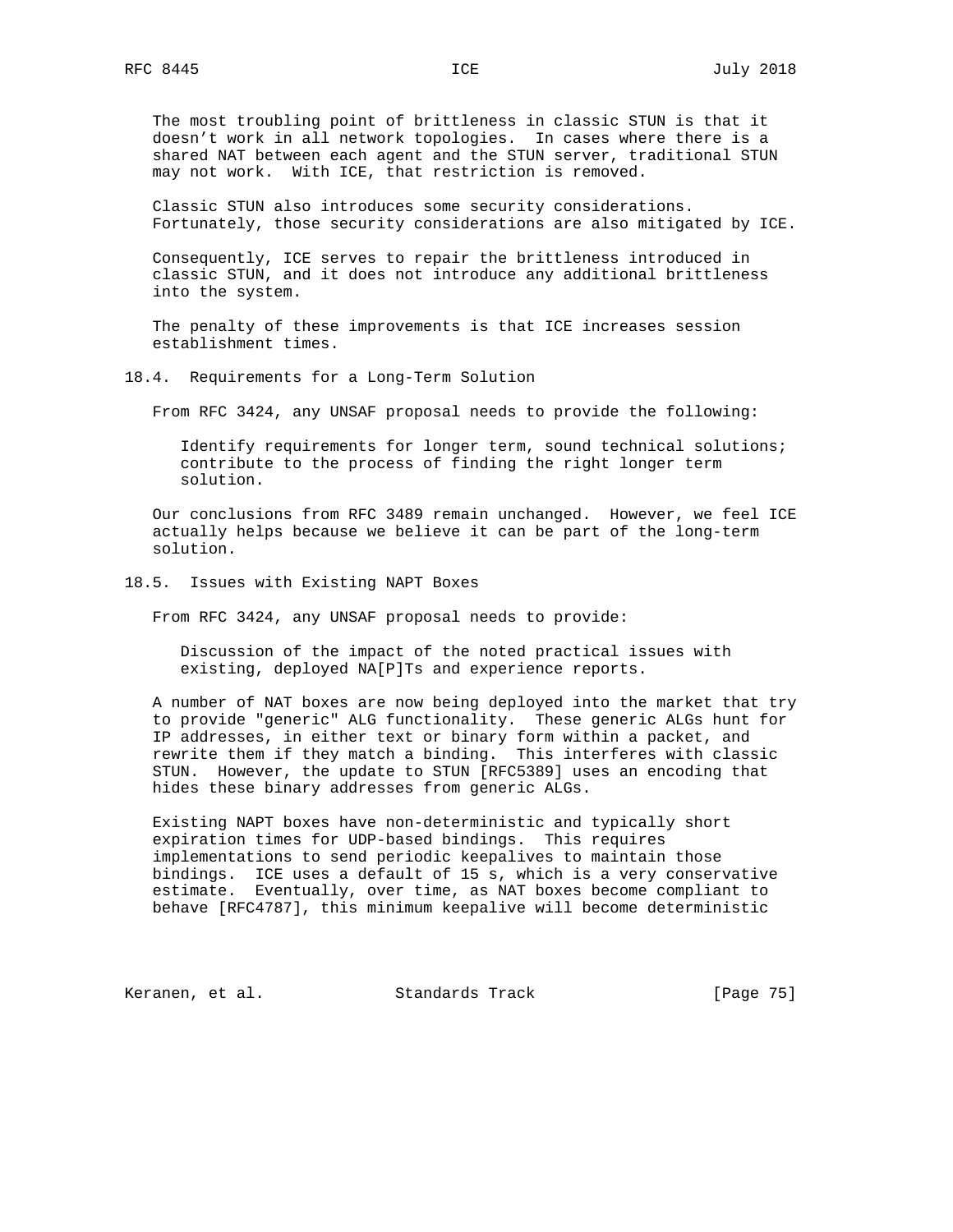and well known, and the ICE timers can be adjusted. Having a way to discover and control the minimum keepalive interval would be far better still.

- 19. Security Considerations
- 19.1. IP Address Privacy

 The process of probing for candidates reveals the source addresses of the client and its peer to any on-network listening attacker, and the process of exchanging candidates reveals the addresses to any attacker that is able to see the negotiation. Some addresses, such as the server-reflexive addresses gathered through the local interface of VPN users, may be sensitive information. If these potential attacks cannot be mitigated, ICE usages can define mechanisms for controlling which addresses are revealed to the negotiation and/or probing process. Individual implementations may also have implementation-specific rules for controlling which addresses are revealed. For example, [WebRTC-IP-HANDLING] provides additional information about the privacy aspects of revealing IP addresses via ICE for WebRTC applications. ICE implementations where such issues can arise are RECOMMENDED to provide a programmatic or user interface that provides control over which network interfaces are used to generate candidates.

 Based on the types of candidates provided by the peer, and the results of the connectivity tests performed against those candidates, the peer might be able to determine characteristics of the local network, e.g., if different timings are apparent to the peer. Within the limit, the peer might be able to probe the local network.

 There are several types of attacks possible in an ICE system. The subsections consider these attacks and their countermeasures.

## 19.2. Attacks on Connectivity Checks

 An attacker might attempt to disrupt the STUN connectivity checks. Ultimately, all of these attacks fool an ICE agent into thinking something incorrect about the results of the connectivity checks. Depending on the type of attack, the attacker needs to have different capabilities. In some cases, the attacker needs to be on the path of the connectivity checks. In other cases, the attacker does not need to be on the path, as long as it is able to generate STUN connectivity checks. While attacks on connectivity checks are typically performed by network entities, if an attacker is able to control an endpoint, it might be able to trigger connectivity-check attacks. The possible false conclusions an attacker can try and cause are:

Keranen, et al. Standards Track [Page 76]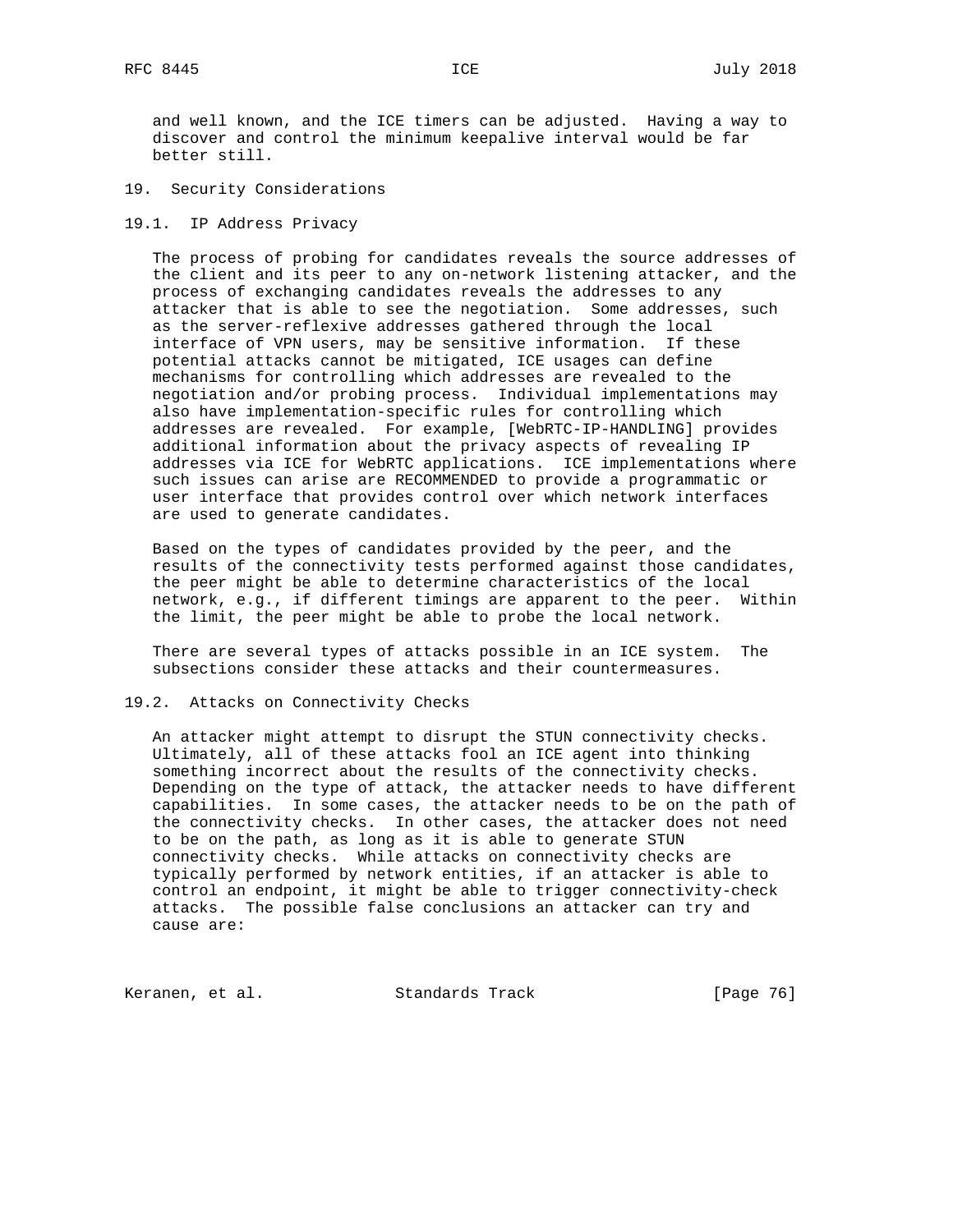- False Invalid: An attacker can fool a pair of agents into thinking a candidate pair is invalid, when it isn't. This can be used to cause an agent to prefer a different candidate (such as one injected by the attacker) or to disrupt a call by forcing all candidates to fail.
- False Valid: An attacker can fool a pair of agents into thinking a candidate pair is valid, when it isn't. This can cause an agent to proceed with a session but then not be able to receive any data.
- False Peer-Reflexive Candidate: An attacker can cause an agent to discover a new peer-reflexive candidate when it is not expected to. This can be used to redirect data streams to a DoS target or to the attacker, for eavesdropping or other purposes.
- False Valid on False Candidate: An attacker has already convinced an agent that there is a candidate with an address that does not actually route to that agent (e.g., by injecting a false peer reflexive candidate or false server-reflexive candidate). The attacker then launches an attack that forces the agents to believe that this candidate is valid.

 If an attacker can cause a false peer-reflexive candidate or false valid on a false candidate, it can launch any of the attacks described in [RFC5389].

 To force the false invalid result, the attacker has to wait for the connectivity check from one of the agents to be sent. When it is, the attacker needs to inject a fake response with an unrecoverable error response (such as a 400), or drop the response so that it never reaches the agent. However, since the candidate is, in fact, valid, the original request may reach the peer agent and result in a success response. The attacker needs to force this packet or its response to be dropped through a DoS attack, a Layer 2 network disruption, or another technique. If it doesn't do this, the success response will also reach the originator, alerting it to a possible attack. The ability for the attacker to generate a fake response is mitigated through the STUN short-term credential mechanism. In order for this response to be processed, the attacker needs the password. If the candidate exchange signaling is secured, the attacker will not have the password, and its response will be discarded.

 Spoofed ICMP Hard Errors (Type 3, codes 2-4) can also be used to create false invalid results. If an ICE agent implements a response to these ICMP errors, the attacker is capable of generating an ICMP message that is delivered to the agent sending the connectivity check. The validation of the ICMP error message by the agent is its

Keranen, et al. Standards Track [Page 77]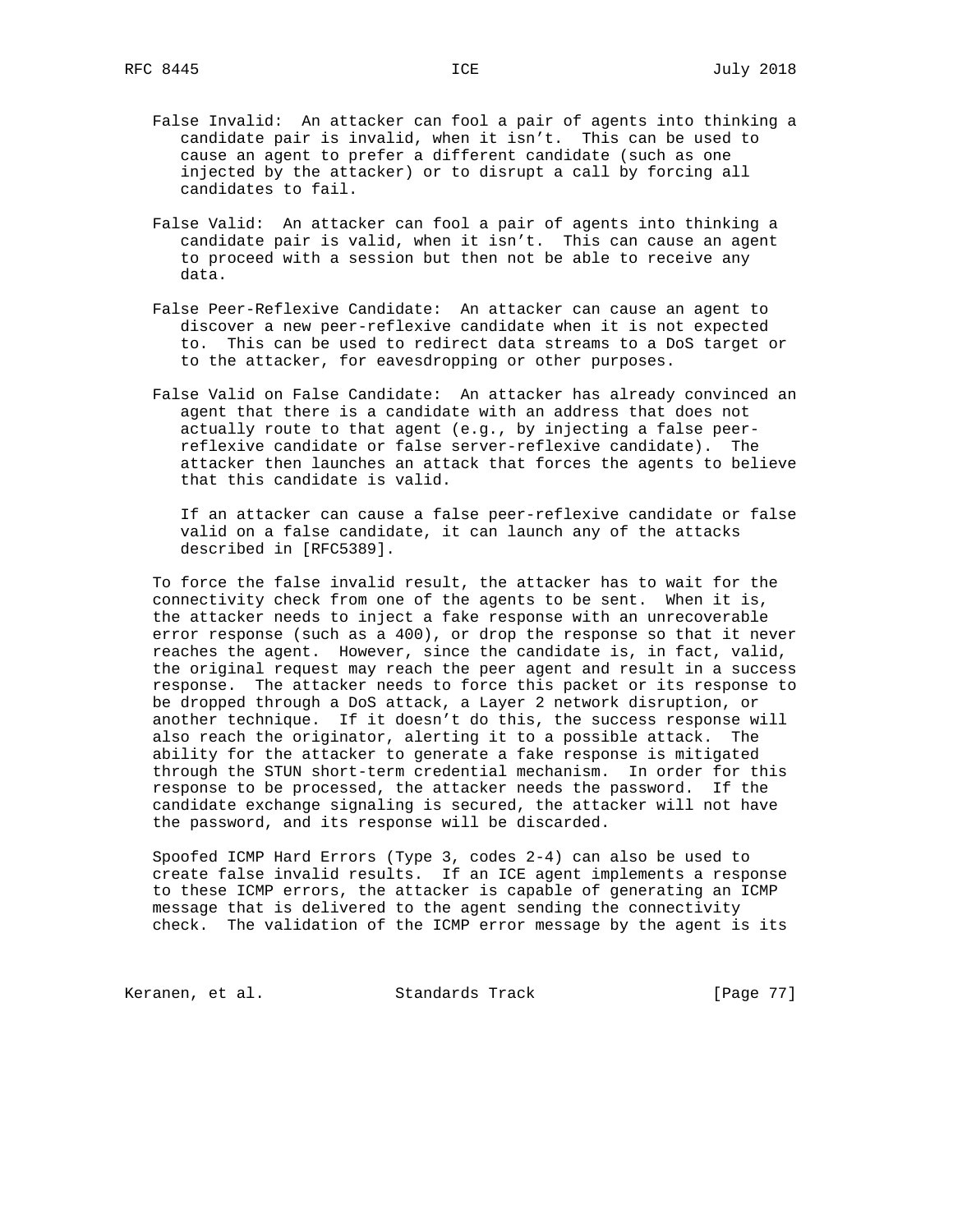only defense. For Type 3 code=4, the outer IP header provides no validation, unless the connectivity check was sent with DF=0. For codes 2 or 3, which are originated by the host, the address is expected to be any of the remote agent's host, reflexive, or relay candidate IP addresses. The ICMP message includes the IP header and UDP header of the message triggering the error. These fields also need to be validated. The IP destination and UDP destination port need to match either the targeted candidate address and port or the candidate's base address. The source IP address and port can be any candidate for the same base address of the agent sending the connectivity check. Thus, any attacker having access to the exchange of the candidates will have the necessary information. Hence, the validation is a weak defense, and the sending of spoofed ICMP attacks is also possible for off-path attackers from a node in a network without source address validation.

 Forcing the fake valid result works in a similar way. The attacker needs to wait for the Binding request from each agent and inject a fake success response. Again, due to the STUN short-term credential mechanism, in order for the attacker to inject a valid success response, the attacker needs the password. Alternatively, the attacker can route (e.g., using a tunneling mechanism) a valid success response, which normally would be dropped or rejected by the network, to the agent.

 Forcing the false peer-reflexive candidate result can be done with either fake requests or responses, or with replays. We consider the fake requests and responses case first. It requires the attacker to send a Binding request to one agent with a source IP address and port for the false candidate. In addition, the attacker needs to wait for a Binding request from the other agent and generate a fake response with a XOR-MAPPED-ADDRESS attribute containing the false candidate. Like the other attacks described here, this attack is mitigated by the STUN message integrity mechanisms and secure candidate exchanges.

 Forcing the false peer-reflexive candidate result with packet replays is different. The attacker waits until one of the agents sends a check. It intercepts this request and replays it towards the other agent with a faked source IP address. It also needs to prevent the original request from reaching the remote agent, by either launching a DoS attack to cause the packet to be dropped or forcing it to be dropped using Layer 2 mechanisms. The replayed packet is received at the other agent, and accepted, since the integrity check passes (the integrity check cannot and does not cover the source IP address and port). It is then responded to. This response will contain a XOR- MAPPED-ADDRESS with the false candidate, and it will be sent to that false candidate. The attacker then needs to receive it and relay it towards the originator.

Keranen, et al. Standards Track [Page 78]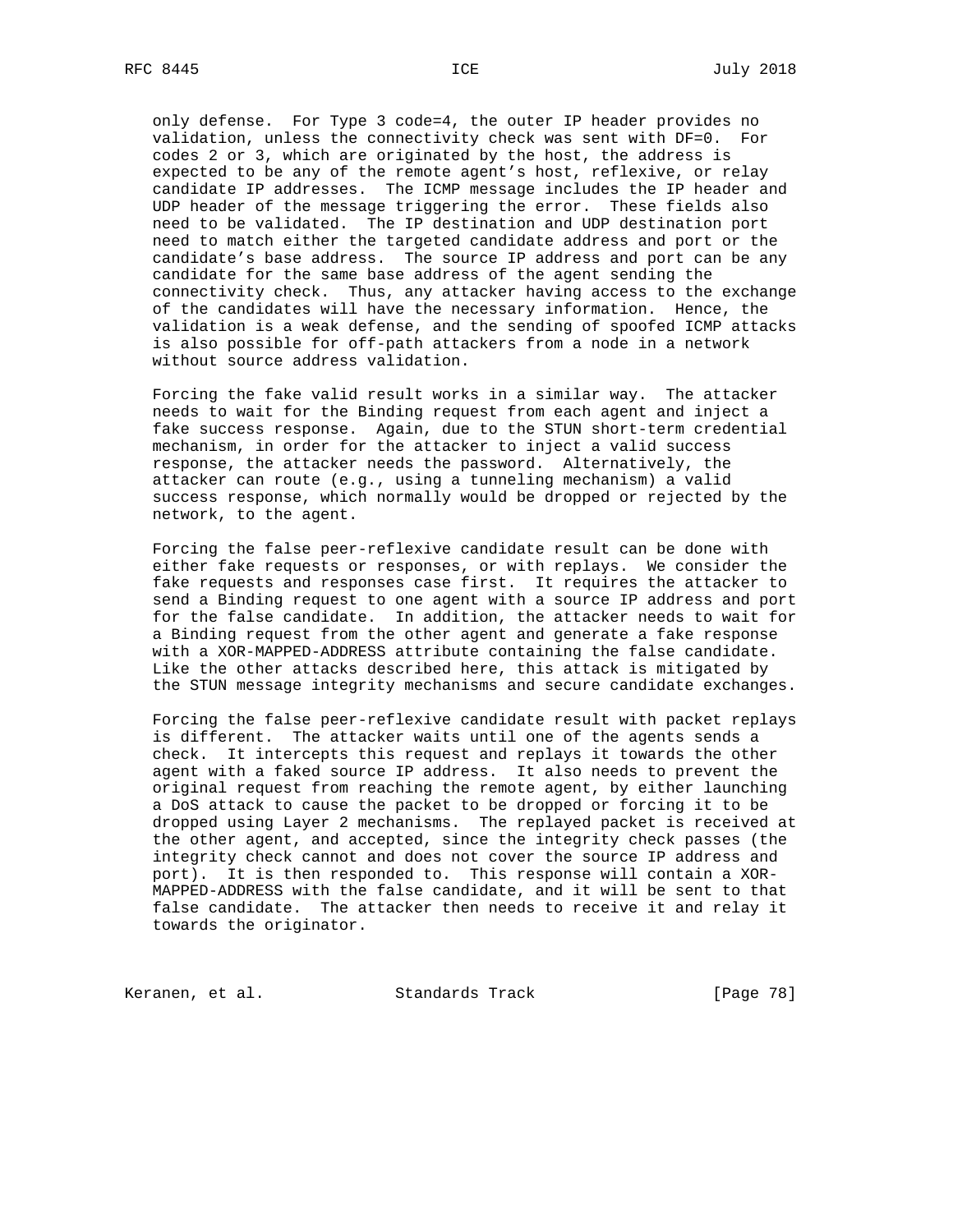The other agent will then initiate a connectivity check towards that false candidate. This validation needs to succeed. This requires the attacker to force a false valid on a false candidate. The injecting of fake requests or responses to achieve this goal is prevented using the integrity mechanisms of STUN and the candidate exchange. Thus, this attack can only be launched through replays. To do that, the attacker needs to intercept the check towards this false candidate and replay it towards the other agent. Then, it needs to intercept the response and replay that back as well.

 This attack is very hard to launch unless the attacker is identified by the fake candidate. This is because it requires the attacker to intercept and replay packets sent by two different hosts. If both agents are on different networks (e.g., across the public Internet), this attack can be hard to coordinate, since it needs to occur against two different endpoints on different parts of the network at the same time.

 If the attacker itself is identified by the fake candidate, the attack is easier to coordinate. However, if the data path is secured (e.g., using the Secure Real-time Transport Protocol (SRTP) [RFC3711]), the attacker will not be able to process the data packets, but will only be able to discard them, effectively disabling the data stream. However, this attack requires the agent to disrupt packets in order to block the connectivity check from reaching the target. In that case, if the goal is to disrupt the data stream, it's much easier to just disrupt it with the same mechanism, rather than attack ICE.

#### 19.3. Attacks on Server-Reflexive Address Gathering

 ICE endpoints make use of STUN Binding requests for gathering server reflexive candidates from a STUN server. These requests are not authenticated in any way. As a consequence, there are numerous techniques an attacker can employ to provide the client with a false server-reflexive candidate:

- o An attacker can compromise the DNS, causing DNS queries to return a rogue STUN server address. That server can provide the client with fake server-reflexive candidates. This attack is mitigated by DNS security, though DNSSEC is not required to address it.
- o An attacker that can observe STUN messages (such as an attacker on a shared network segment, like Wi-Fi) can inject a fake response that is valid and will be accepted by the client.
- o An attacker can compromise a STUN server and cause it to send responses with incorrect mapped addresses.

Keranen, et al. Standards Track [Page 79]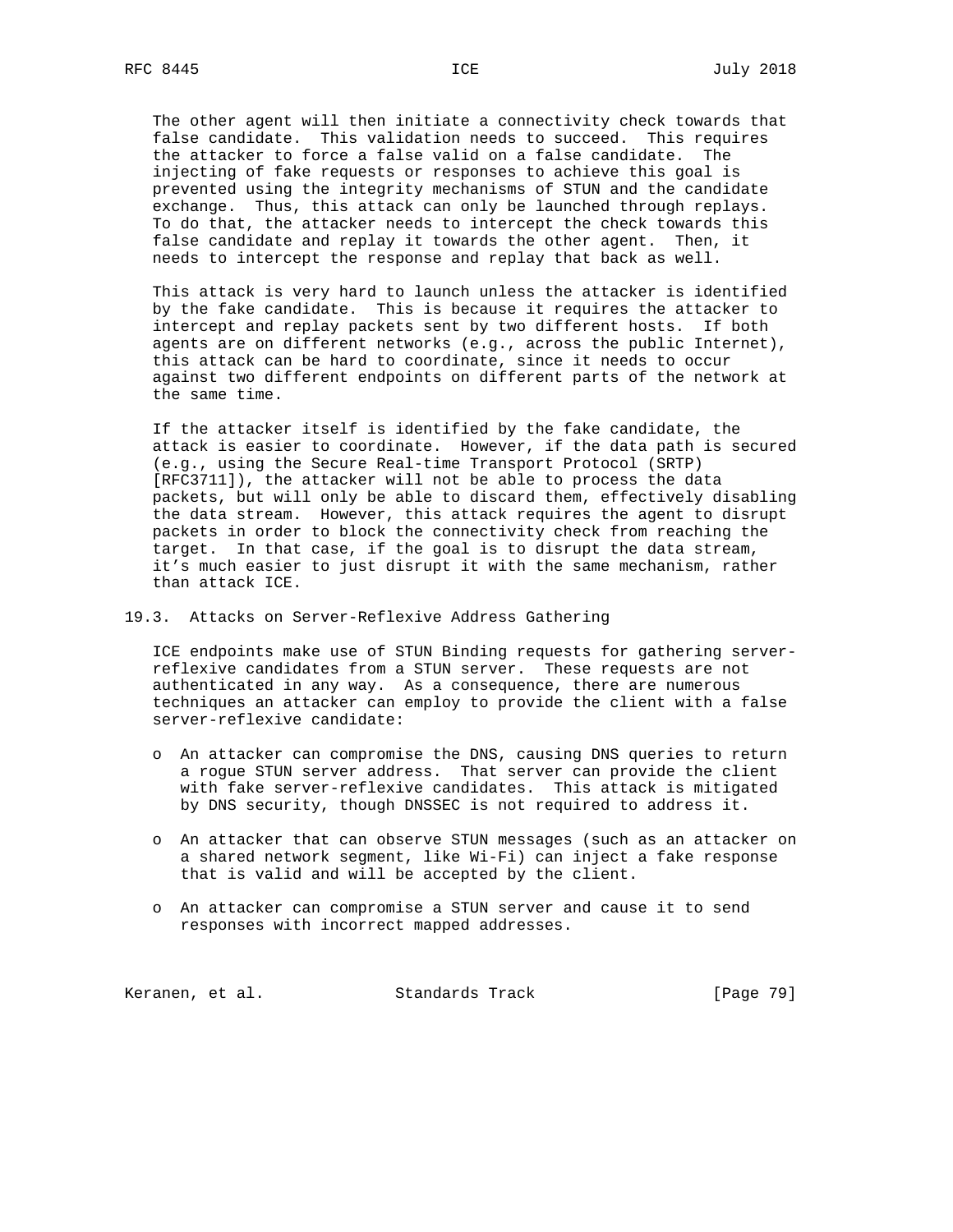A false mapped address learned by these attacks will be used as a server-reflexive candidate in the establishment of the ICE session. For this candidate to actually be used for data, the attacker also needs to attack the connectivity checks, and in particular, force a false valid on a false candidate. This attack is very hard to launch if the false address identifies a fourth party (neither the initiator, responder, nor attacker), since it requires attacking the checks generated by each ICE agent in the session and is prevented by SRTP if it identifies the attacker itself.

 If the attacker elects not to attack the connectivity checks, the worst it can do is prevent the server-reflexive candidate from being used. However, if the peer agent has at least one candidate that is reachable by the agent under attack, the STUN connectivity checks themselves will provide a peer-reflexive candidate that can be used for the exchange of data. Peer-reflexive candidates are generally preferred over server-reflexive candidates. As such, an attack solely on the STUN address gathering will normally have no impact on a session at all.

## 19.4. Attacks on Relayed Candidate Gathering

 An attacker might attempt to disrupt the gathering of relayed candidates, forcing the client to believe it has a false relayed candidate. Exchanges with the TURN server are authenticated using a long-term credential. Consequently, injection of fake responses or requests will not work. In addition, unlike Binding requests, Allocate requests are not susceptible to replay attacks with modified source IP addresses and ports, since the source IP address and port are not utilized to provide the client with its relayed candidate.

 Even if an attacker has caused the client to believe in a false relayed candidate, the connectivity checks cause such a candidate to be used only if they succeed. Thus, an attacker needs to launch a false valid on a false candidate, per above, which is a very difficult attack to coordinate.

#### 19.5. Insider Attacks

 In addition to attacks where the attacker is a third party trying to insert fake candidate information or STUN messages, there are attacks possible with ICE when the attacker is an authenticated and valid participant in the ICE exchange.

Keranen, et al. Standards Track [Page 80]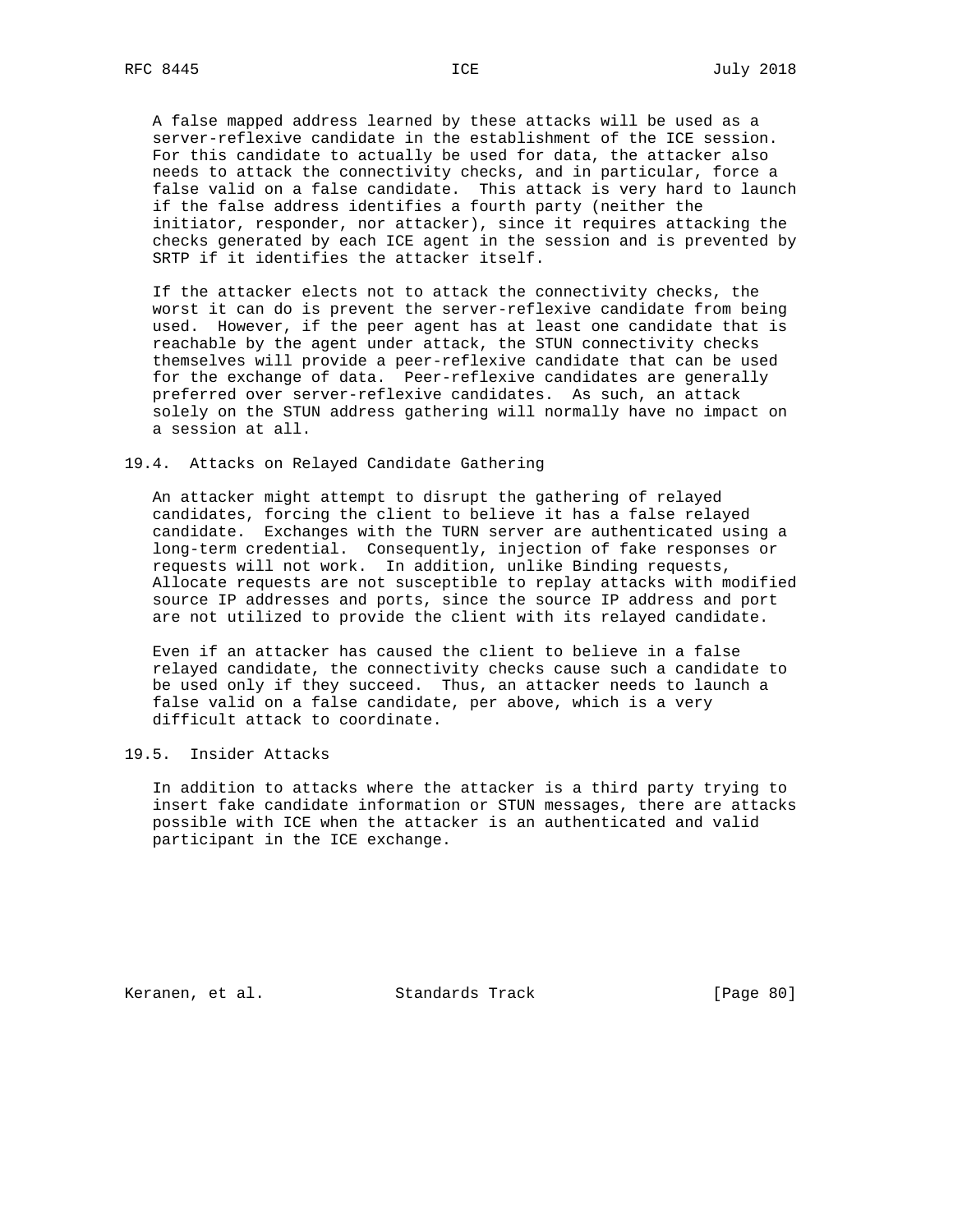## 19.5.1. STUN Amplification Attack

 The STUN amplification attack is similar to a "voice hammer" attack, where the attacker causes other agents to direct voice packets to the attack target. However, instead of voice packets being directed to the target, STUN connectivity checks are directed to the target. The attacker sends a large number of candidates, say, 50. The responding agent receives the candidate information and starts its checks, which are directed at the target, and consequently, never generate a response. In the case of WebRTC, the user might not even be aware that this attack is ongoing, since it might be triggered in the background by malicious JavaScript code that the user has fetched. The answerer will start a new connectivity check every Ta ms (say, Ta=50ms). However, the retransmission timers are set to a large number due to the large number of candidates. As a consequence, packets will be sent at an interval of one every Ta milliseconds and then with increasing intervals after that. Thus, STUN will not send packets at a rate faster than data would be sent, and the STUN packets persist only briefly, until ICE fails for the session. Nonetheless, this is an amplification mechanism.

 It is impossible to eliminate the amplification, but the volume can be reduced through a variety of heuristics. ICE agents SHOULD limit the total number of connectivity checks they perform to 100. Additionally, agents MAY limit the number of candidates they will accept.

 Frequently, protocols that wish to avoid these kinds of attacks force the initiator to wait for a response prior to sending the next message. However, in the case of ICE, this is not possible. It is not possible to differentiate the following two cases:

- o There was no response because the initiator is being used to launch a DoS attack against an unsuspecting target that will not respond.
- o There was no response because the IP address and port are not reachable by the initiator.

 In the second case, another check will be sent at the next opportunity, while in the former case, no further checks will be sent.

Keranen, et al. Standards Track [Page 81]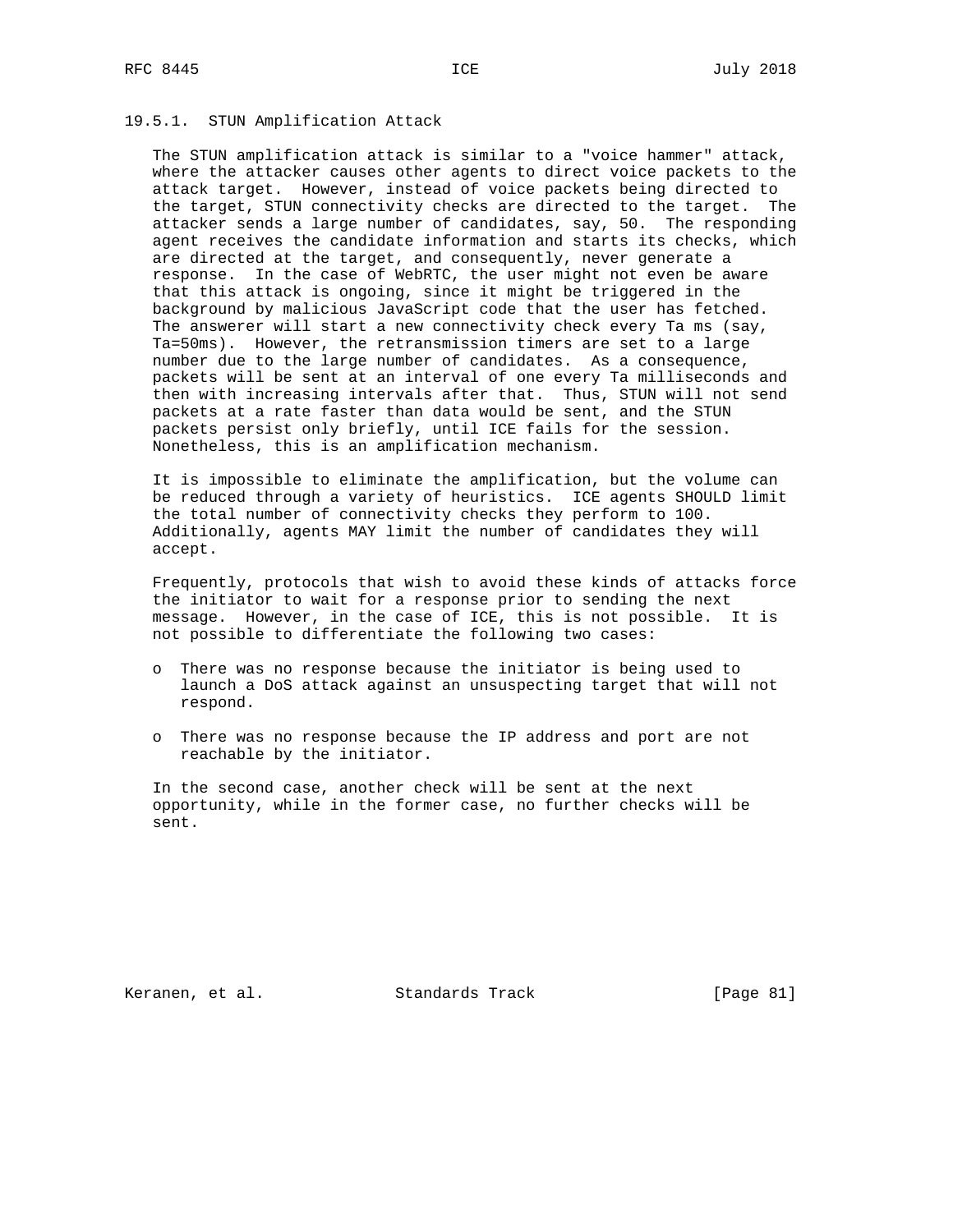20. IANA Considerations

 The original ICE specification registered four STUN attributes and one new STUN error response. The STUN attributes and error response are reproduced here. In addition, this specification registers a new ICE option.

20.1. STUN Attributes

IANA has registered four STUN attributes:

 0x0024 PRIORITY 0x0025 USE-CANDIDATE 0x8029 ICE-CONTROLLED 0x802A ICE-CONTROLLING

20.2. STUN Error Responses

IANA has registered the following STUN error-response code:

 487 Role Conflict: The client asserted an ICE role (controlling or controlled) that is in conflict with the role of the server.

20.3. ICE Options

 IANA has registered the following ICE option in the "ICE Options" subregistry of the "Interactive Connectivity Establishment (ICE)" registry, following the procedures defined in [RFC6336].

 ICE Option name: ice2 Contact:

 Name: IESG Email: iesg@ietf.org

 Change Controller: IESG

Description:

 The ICE option indicates that the ICE agent using the ICE option is implemented according to RFC 8445.

 Reference: RFC 8445

Keranen, et al. Standards Track [Page 82]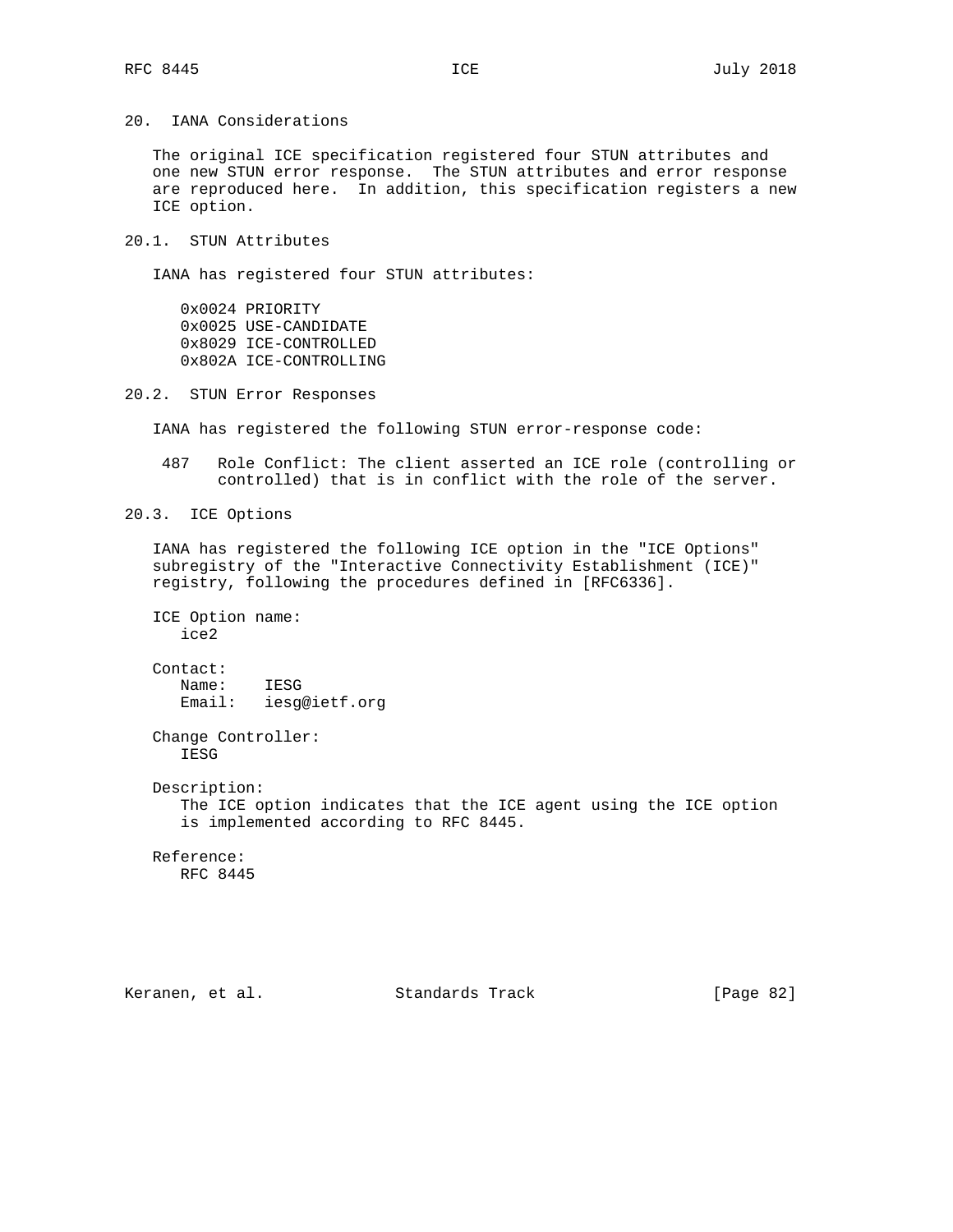21. Changes from RFC 5245

The purpose of this updated ICE specification is to:

- o Clarify procedures in RFC 5245.
- o Make technical changes, due to discovered flaws in RFC 5245 and feedback from the community that has implemented and deployed ICE applications based on RFC 5245.
- o Make the procedures independent of the signaling protocol, by removing the SIP and SDP procedures. Procedures specific to a signaling protocol will be defined in separate usage documents. [ICE-SIP-SDP] defines ICE usage with SIP and SDP.

The following technical changes have been done:

- o Aggressive nomination removed.
- o The procedures for calculating candidate pair states and scheduling connectivity checks modified.
- o Procedures for calculation of Ta and RTO modified.
- o Active checklist and Frozen checklist definitions removed.
- o 'ice2' ICE option added.
- o IPv6 considerations modified.
- o Usage with no-op for keepalives, and keepalives with non-ICE peers, removed.
- 22. References
- 22.1. Normative References
	- [RFC2119] Bradner, S., "Key words for use in RFCs to Indicate Requirement Levels", BCP 14, RFC 2119, DOI 10.17487/RFC2119, March 1997, <https://www.rfc-editor.org/info/rfc2119>.
	- [RFC4941] Narten, T., Draves, R., and S. Krishnan, "Privacy Extensions for Stateless Address Autoconfiguration in IPv6", RFC 4941, DOI 10.17487/RFC4941, September 2007, <https://www.rfc-editor.org/info/rfc4941>.

Keranen, et al. Standards Track [Page 83]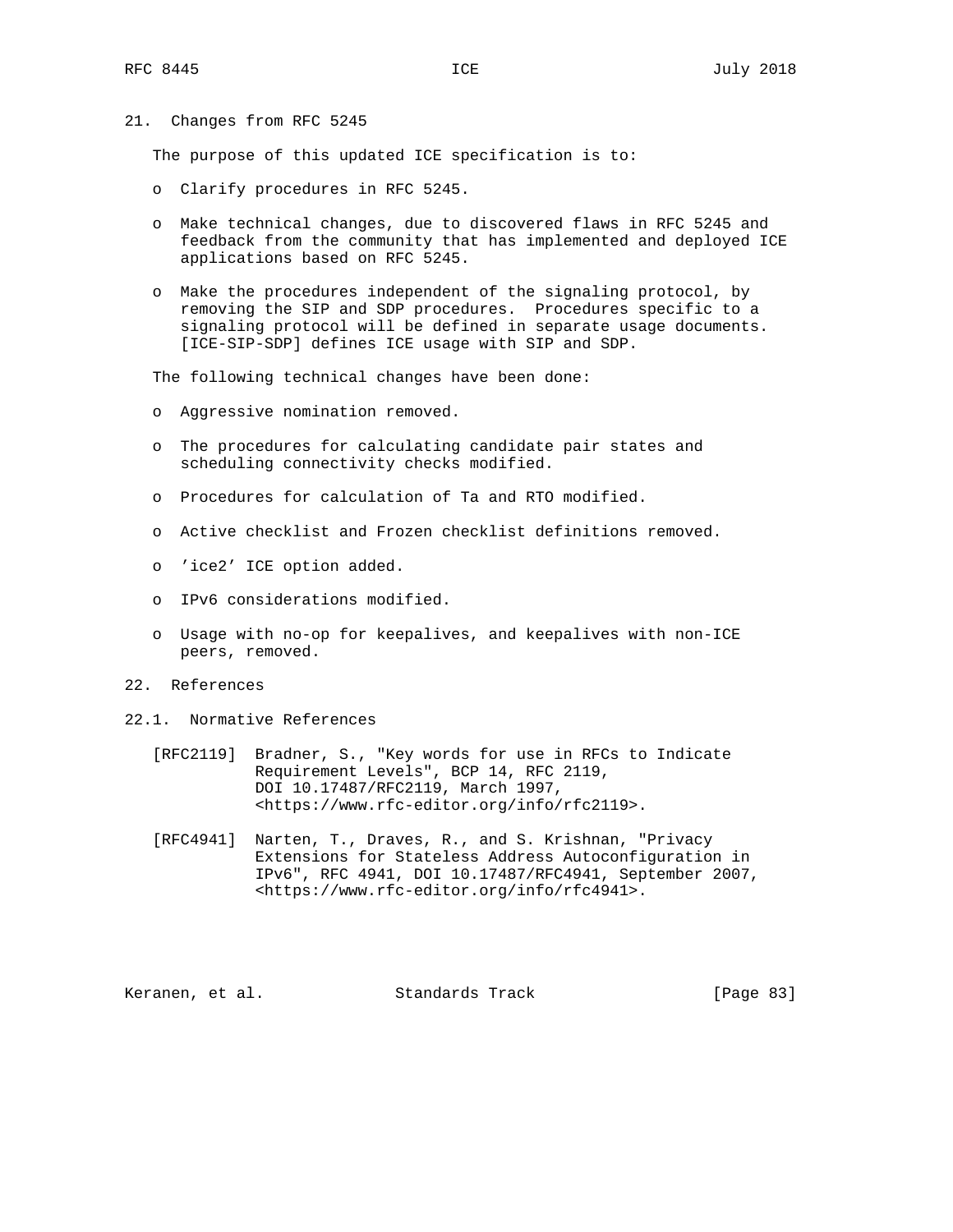- [RFC5389] Rosenberg, J., Mahy, R., Matthews, P., and D. Wing, "Session Traversal Utilities for NAT (STUN)", RFC 5389, DOI 10.17487/RFC5389, October 2008, <https://www.rfc-editor.org/info/rfc5389>.
- [RFC5766] Mahy, R., Matthews, P., and J. Rosenberg, "Traversal Using Relays around NAT (TURN): Relay Extensions to Session Traversal Utilities for NAT (STUN)", RFC 5766, DOI 10.17487/RFC5766, April 2010, <https://www.rfc-editor.org/info/rfc5766>.
- [RFC6336] Westerlund, M. and C. Perkins, "IANA Registry for Interactive Connectivity Establishment (ICE) Options", RFC 6336, DOI 10.17487/RFC6336, July 2011, <https://www.rfc-editor.org/info/rfc6336>.
- [RFC6724] Thaler, D., Ed., Draves, R., Matsumoto, A., and T. Chown, "Default Address Selection for Internet Protocol Version 6 (IPv6)", RFC 6724, DOI 10.17487/RFC6724, September 2012, <https://www.rfc-editor.org/info/rfc6724>.
- [RFC8174] Leiba, B., "Ambiguity of Uppercase vs Lowercase in RFC 2119 Key Words", BCP 14, RFC 8174, DOI 10.17487/RFC8174, May 2017, <https://www.rfc-editor.org/info/rfc8174>.
- 22.2. Informative References
	- [ICE-SIP-SDP]

 Petit-Huguenin, M., Nandakumar, S., and A. Keranen, "Session Description Protocol (SDP) Offer/Answer procedures for Interactive Connectivity Establishment (ICE)", Work in Progress, draft-ietf-mmusic-ice-sip-sdp-21, June 2018.

- [RFC1918] Rekhter, Y., Moskowitz, B., Karrenberg, D., de Groot, G., and E. Lear, "Address Allocation for Private Internets", BCP 5, RFC 1918, DOI 10.17487/RFC1918, February 1996, <https://www.rfc-editor.org/info/rfc1918>.
- [RFC2475] Blake, S., Black, D., Carlson, M., Davies, E., Wang, Z., and W. Weiss, "An Architecture for Differentiated Services", RFC 2475, DOI 10.17487/RFC2475, December 1998, <https://www.rfc-editor.org/info/rfc2475>.
- [RFC3102] Borella, M., Lo, J., Grabelsky, D., and G. Montenegro, "Realm Specific IP: Framework", RFC 3102, DOI 10.17487/RFC3102, October 2001, <https://www.rfc-editor.org/info/rfc3102>.

Keranen, et al. Standards Track [Page 84]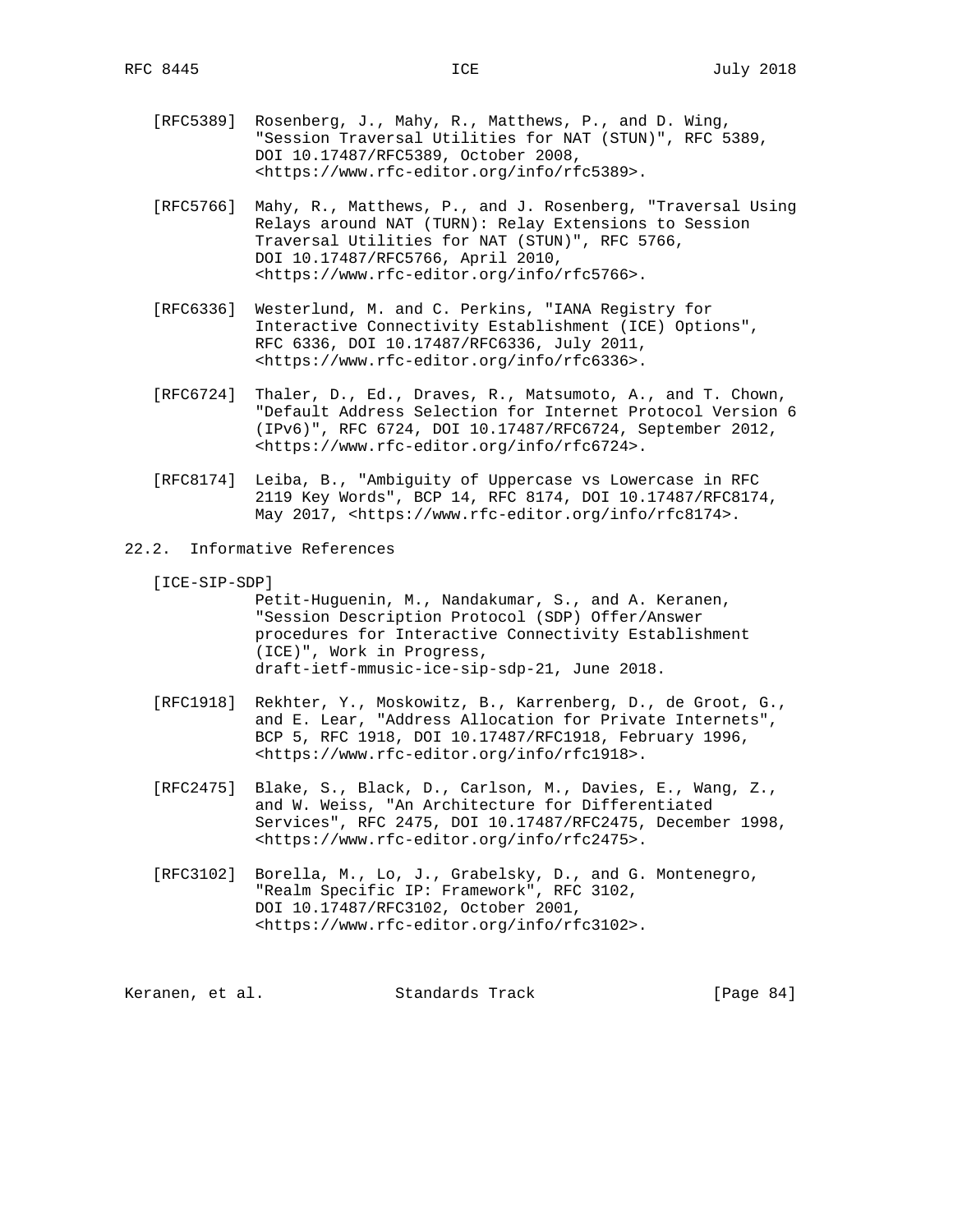- [RFC3103] Borella, M., Grabelsky, D., Lo, J., and K. Taniguchi, "Realm Specific IP: Protocol Specification", RFC 3103, DOI 10.17487/RFC3103, October 2001, <https://www.rfc-editor.org/info/rfc3103>.
- [RFC3235] Senie, D., "Network Address Translator (NAT)-Friendly Application Design Guidelines", RFC 3235, DOI 10.17487/RFC3235, January 2002, <https://www.rfc-editor.org/info/rfc3235>.
- [RFC3261] Rosenberg, J., Schulzrinne, H., Camarillo, G., Johnston, A., Peterson, J., Sparks, R., Handley, M., and E. Schooler, "SIP: Session Initiation Protocol", RFC 3261, DOI 10.17487/RFC3261, June 2002, <https://www.rfc-editor.org/info/rfc3261>.
- [RFC3264] Rosenberg, J. and H. Schulzrinne, "An Offer/Answer Model with Session Description Protocol (SDP)", RFC 3264, DOI 10.17487/RFC3264, June 2002, <https://www.rfc-editor.org/info/rfc3264>.
- [RFC3303] Srisuresh, P., Kuthan, J., Rosenberg, J., Molitor, A., and A. Rayhan, "Middlebox communication architecture and framework", RFC 3303, DOI 10.17487/RFC3303, August 2002, <https://www.rfc-editor.org/info/rfc3303>.
- [RFC3424] Daigle, L., Ed. and IAB, "IAB Considerations for UNilateral Self-Address Fixing (UNSAF) Across Network Address Translation", RFC 3424, DOI 10.17487/RFC3424, November 2002, <https://www.rfc-editor.org/info/rfc3424>.
- [RFC3489] Rosenberg, J., Weinberger, J., Huitema, C., and R. Mahy, "STUN - Simple Traversal of User Datagram Protocol (UDP) Through Network Address Translators (NATs)", RFC 3489, DOI 10.17487/RFC3489, March 2003, <https://www.rfc-editor.org/info/rfc3489>.
- [RFC3550] Schulzrinne, H., Casner, S., Frederick, R., and V. Jacobson, "RTP: A Transport Protocol for Real-Time Applications", STD 64, RFC 3550, DOI 10.17487/RFC3550, July 2003, <https://www.rfc-editor.org/info/rfc3550>.
- [RFC3605] Huitema, C., "Real Time Control Protocol (RTCP) attribute in Session Description Protocol (SDP)", RFC 3605, DOI 10.17487/RFC3605, October 2003, <https://www.rfc-editor.org/info/rfc3605>.

Keranen, et al. Standards Track [Page 85]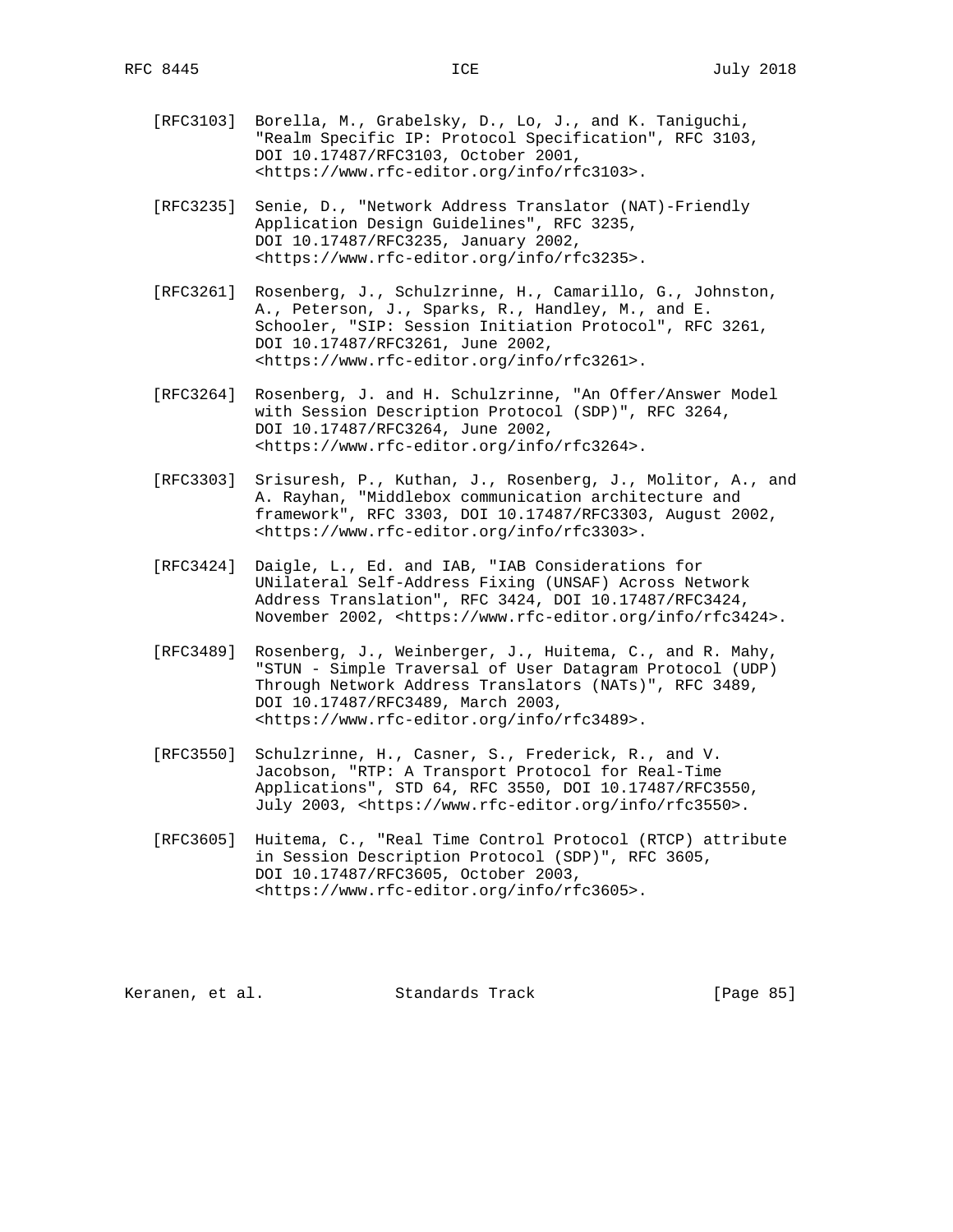- [RFC3711] Baugher, M., McGrew, D., Naslund, M., Carrara, E., and K. Norrman, "The Secure Real-time Transport Protocol (SRTP)", RFC 3711, DOI 10.17487/RFC3711, March 2004, <https://www.rfc-editor.org/info/rfc3711>.
- [RFC3725] Rosenberg, J., Peterson, J., Schulzrinne, H., and G. Camarillo, "Best Current Practices for Third Party Call Control (3pcc) in the Session Initiation Protocol (SIP)", BCP 85, RFC 3725, DOI 10.17487/RFC3725, April 2004, <https://www.rfc-editor.org/info/rfc3725>.
- [RFC3879] Huitema, C. and B. Carpenter, "Deprecating Site Local Addresses", RFC 3879, DOI 10.17487/RFC3879, September 2004, <https://www.rfc-editor.org/info/rfc3879>.
- [RFC4038] Shin, M-K., Ed., Hong, Y-G., Hagino, J., Savola, P., and E. Castro, "Application Aspects of IPv6 Transition", RFC 4038, DOI 10.17487/RFC4038, March 2005, <https://www.rfc-editor.org/info/rfc4038>.
- [RFC4091] Camarillo, G. and J. Rosenberg, "The Alternative Network Address Types (ANAT) Semantics for the Session Description Protocol (SDP) Grouping Framework", RFC 4091, DOI 10.17487/RFC4091, June 2005, <https://www.rfc-editor.org/info/rfc4091>.
- [RFC4092] Camarillo, G. and J. Rosenberg, "Usage of the Session Description Protocol (SDP) Alternative Network Address Types (ANAT) Semantics in the Session Initiation Protocol (SIP)", RFC 4092, DOI 10.17487/RFC4092, June 2005, <https://www.rfc-editor.org/info/rfc4092>.
- [RFC4103] Hellstrom, G. and P. Jones, "RTP Payload for Text Conversation", RFC 4103, DOI 10.17487/RFC4103, June 2005, <https://www.rfc-editor.org/info/rfc4103>.
- [RFC4291] Hinden, R. and S. Deering, "IP Version 6 Addressing Architecture", RFC 4291, DOI 10.17487/RFC4291, February 2006, <https://www.rfc-editor.org/info/rfc4291>.
- [RFC4566] Handley, M., Jacobson, V., and C. Perkins, "SDP: Session Description Protocol", RFC 4566, DOI 10.17487/RFC4566, July 2006, <https://www.rfc-editor.org/info/rfc4566>.
- [RFC4787] Audet, F., Ed. and C. Jennings, "Network Address Translation (NAT) Behavioral Requirements for Unicast UDP", BCP 127, RFC 4787, DOI 10.17487/RFC4787, January 2007, <https://www.rfc-editor.org/info/rfc4787>.

| [Page 86]<br>Keranen, et al.<br>Standards Track |  |  |  |  |
|-------------------------------------------------|--|--|--|--|
|-------------------------------------------------|--|--|--|--|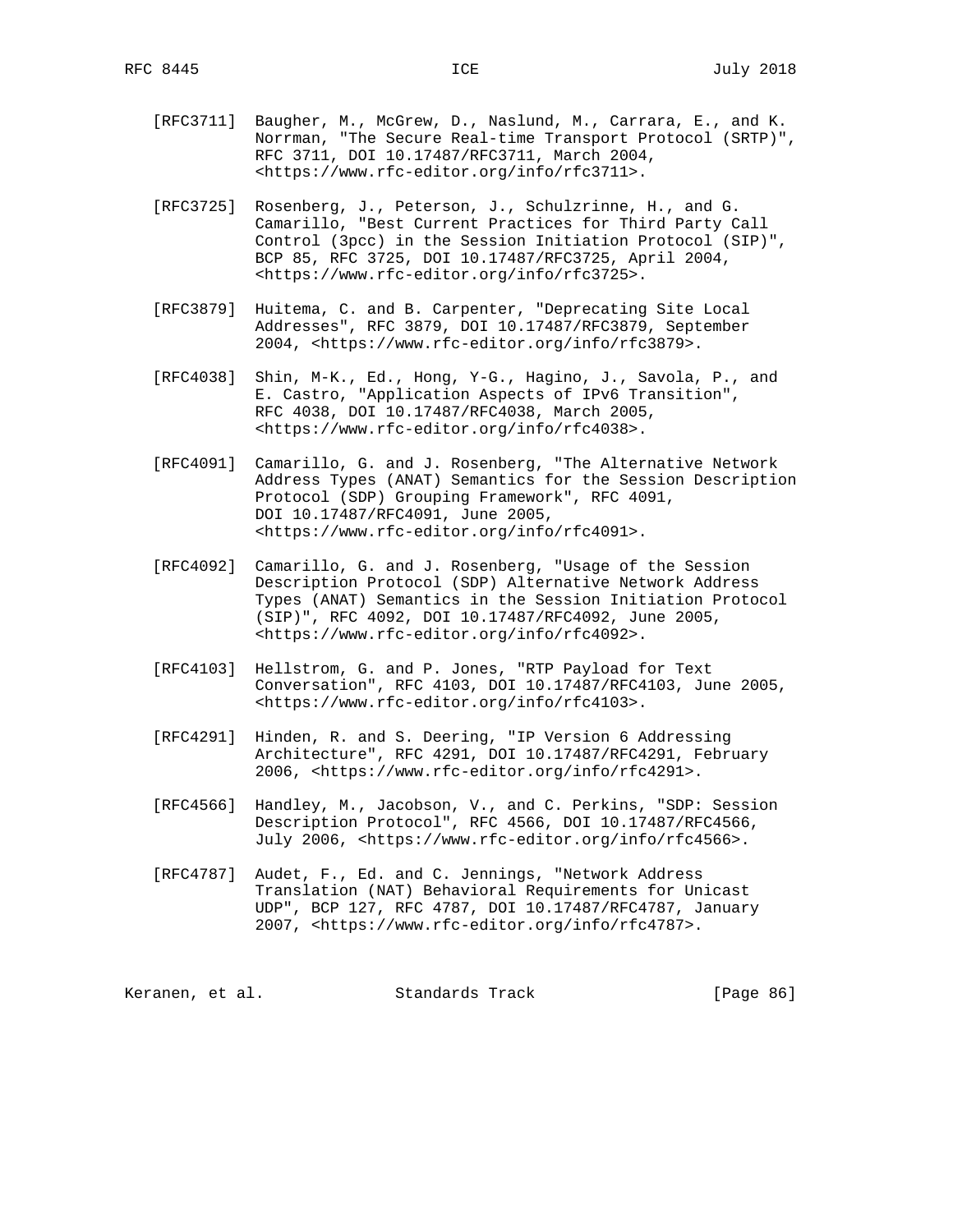- [RFC5245] Rosenberg, J., "Interactive Connectivity Establishment (ICE): A Protocol for Network Address Translator (NAT) Traversal for Offer/Answer Protocols", RFC 5245, DOI 10.17487/RFC5245, April 2010, <https://www.rfc-editor.org/info/rfc5245>.
- [RFC5382] Guha, S., Ed., Biswas, K., Ford, B., Sivakumar, S., and P. Srisuresh, "NAT Behavioral Requirements for TCP", BCP 142, RFC 5382, DOI 10.17487/RFC5382, October 2008, <https://www.rfc-editor.org/info/rfc5382>.
- [RFC5761] Perkins, C. and M. Westerlund, "Multiplexing RTP Data and Control Packets on a Single Port", RFC 5761, DOI 10.17487/RFC5761, April 2010, <https://www.rfc-editor.org/info/rfc5761>.
- [RFC6080] Petrie, D. and S. Channabasappa, Ed., "A Framework for Session Initiation Protocol User Agent Profile Delivery", RFC 6080, DOI 10.17487/RFC6080, March 2011, <https://www.rfc-editor.org/info/rfc6080>.
- [RFC6146] Bagnulo, M., Matthews, P., and I. van Beijnum, "Stateful NAT64: Network Address and Protocol Translation from IPv6 Clients to IPv4 Servers", RFC 6146, DOI 10.17487/RFC6146, April 2011, <https://www.rfc-editor.org/info/rfc6146>.
- [RFC6147] Bagnulo, M., Sullivan, A., Matthews, P., and I. van Beijnum, "DNS64: DNS Extensions for Network Address Translation from IPv6 Clients to IPv4 Servers", RFC 6147, DOI 10.17487/RFC6147, April 2011, <https://www.rfc-editor.org/info/rfc6147>.
- [RFC6298] Paxson, V., Allman, M., Chu, J., and M. Sargent, "Computing TCP's Retransmission Timer", RFC 6298, DOI 10.17487/RFC6298, June 2011, <https://www.rfc-editor.org/info/rfc6298>.
- [RFC6544] Rosenberg, J., Keranen, A., Lowekamp, B., and A. Roach, "TCP Candidates with Interactive Connectivity Establishment (ICE)", RFC 6544, DOI 10.17487/RFC6544, March 2012, <https://www.rfc-editor.org/info/rfc6544>.
- [RFC6928] Chu, J., Dukkipati, N., Cheng, Y., and M. Mathis, "Increasing TCP's Initial Window", RFC 6928, DOI 10.17487/RFC6928, April 2013, <https://www.rfc-editor.org/info/rfc6928>.

Keranen, et al. Standards Track [Page 87]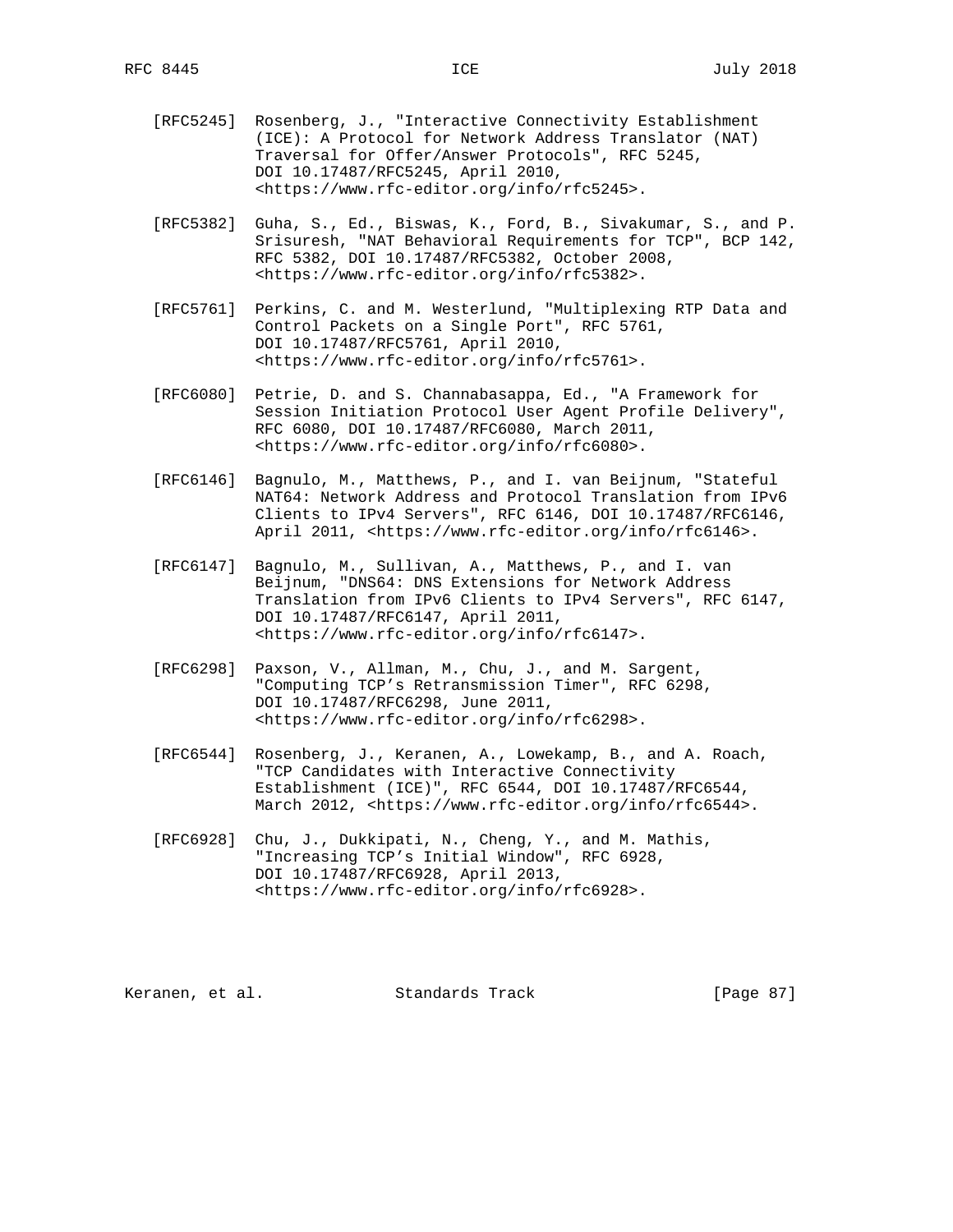- [RFC7050] Savolainen, T., Korhonen, J., and D. Wing, "Discovery of the IPv6 Prefix Used for IPv6 Address Synthesis", RFC 7050, DOI 10.17487/RFC7050, November 2013, <https://www.rfc-editor.org/info/rfc7050>.
- [RFC7721] Cooper, A., Gont, F., and D. Thaler, "Security and Privacy Considerations for IPv6 Address Generation Mechanisms", RFC 7721, DOI 10.17487/RFC7721, March 2016, <https://www.rfc-editor.org/info/rfc7721>.
- [RFC7825] Goldberg, J., Westerlund, M., and T. Zeng, "A Network Address Translator (NAT) Traversal Mechanism for Media Controlled by the Real-Time Streaming Protocol (RTSP)", RFC 7825, DOI 10.17487/RFC7825, December 2016, <https://www.rfc-editor.org/info/rfc7825>.
- [RFC8421] Martinsen, P., Reddy, T., and P. Patil, "Interactive Connectivity Establishment (ICE) Multihomed and IPv4/IPv6 Dual-Stack Guidelines", RFC 8421, DOI 10.17487/RFC8421, July 2018, <https://www.rfc-editor.org/info/rfc8421>.

[WebRTC-IP-HANDLING]

 Uberti, J. and G. Shieh, "WebRTC IP Address Handling Requirements", Work in Progress, draft-ietf-rtcweb-ip handling-09, June 2018.

Keranen, et al. Standards Track [Page 88]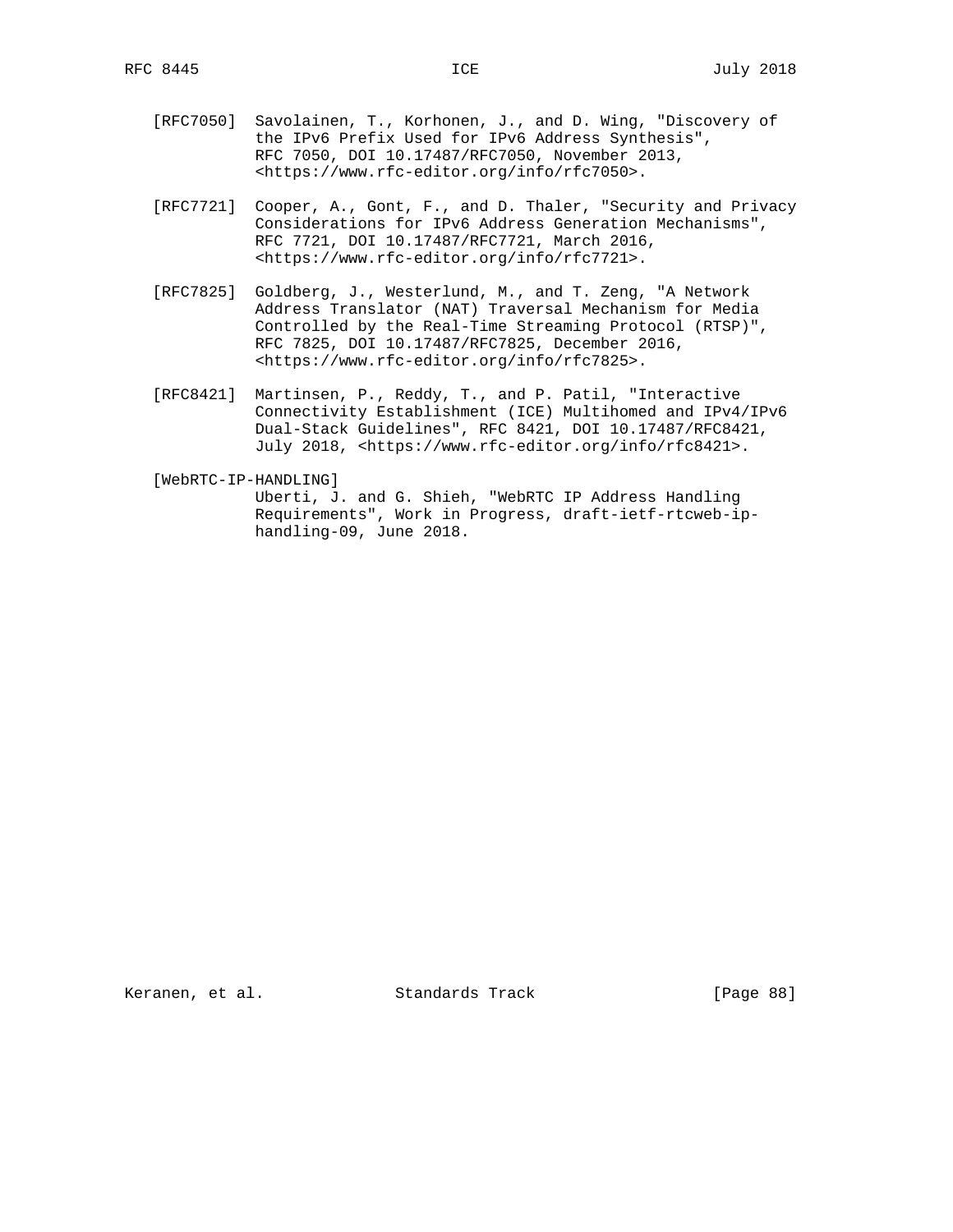# Appendix A. Lite and Full Implementations

 ICE allows for two types of implementations. A full implementation supports the controlling and controlled roles in a session and can also perform address gathering. In contrast, a lite implementation is a minimalist implementation that does little but respond to STUN checks, and it only supports the controlled role in a session.

 Because ICE requires both endpoints to support it in order to bring benefits to either endpoint, incremental deployment of ICE in a network is more complicated. Many sessions involve an endpoint that is, by itself, not behind a NAT and not one that would worry about NAT traversal. A very common case is to have one endpoint that requires NAT traversal (such as a VoIP hard phone or soft phone) make a call to one of these devices. Even if the phone supports a full ICE implementation, ICE won't be used at all if the other device doesn't support it. The lite implementation allows for a low-cost entry point for these devices. Once they support the lite implementation, full implementations can connect to them and get the full benefits of ICE.

 Consequently, a lite implementation is only appropriate for devices that will \*always\* be connected to the public Internet and have a public IP address at which it can receive packets from any correspondent. ICE will not function when a lite implementation is placed behind a NAT.

 ICE allows a lite implementation to have a single IPv4 host candidate and several IPv6 addresses. In that case, candidate pairs are selected by the controlling agent using a static algorithm, such as the one in RFC 6724, which is recommended by this specification. However, static mechanisms for address selection are always prone to error, since they can never reflect the actual topology or provide actual guarantees on connectivity. They are always heuristics. Consequently, if an ICE agent is implementing ICE just to select between its IPv4 and IPv6 addresses, and none of its IP addresses are behind NAT, usage of full ICE is still RECOMMENDED in order to provide the most robust form of address selection possible.

 It is important to note that the lite implementation was added to this specification to provide a stepping stone to full implementation. Even for devices that are always connected to the public Internet with just a single IPv4 address, a full implementation is preferable if achievable. Full implementations also obtain the security benefits of ICE unrelated to NAT traversal. Finally, it is often the case that a device that finds itself with a public address today will be placed in a network tomorrow where it will be behind a NAT. It is difficult to definitively know, over the

Keranen, et al. Standards Track [Page 89]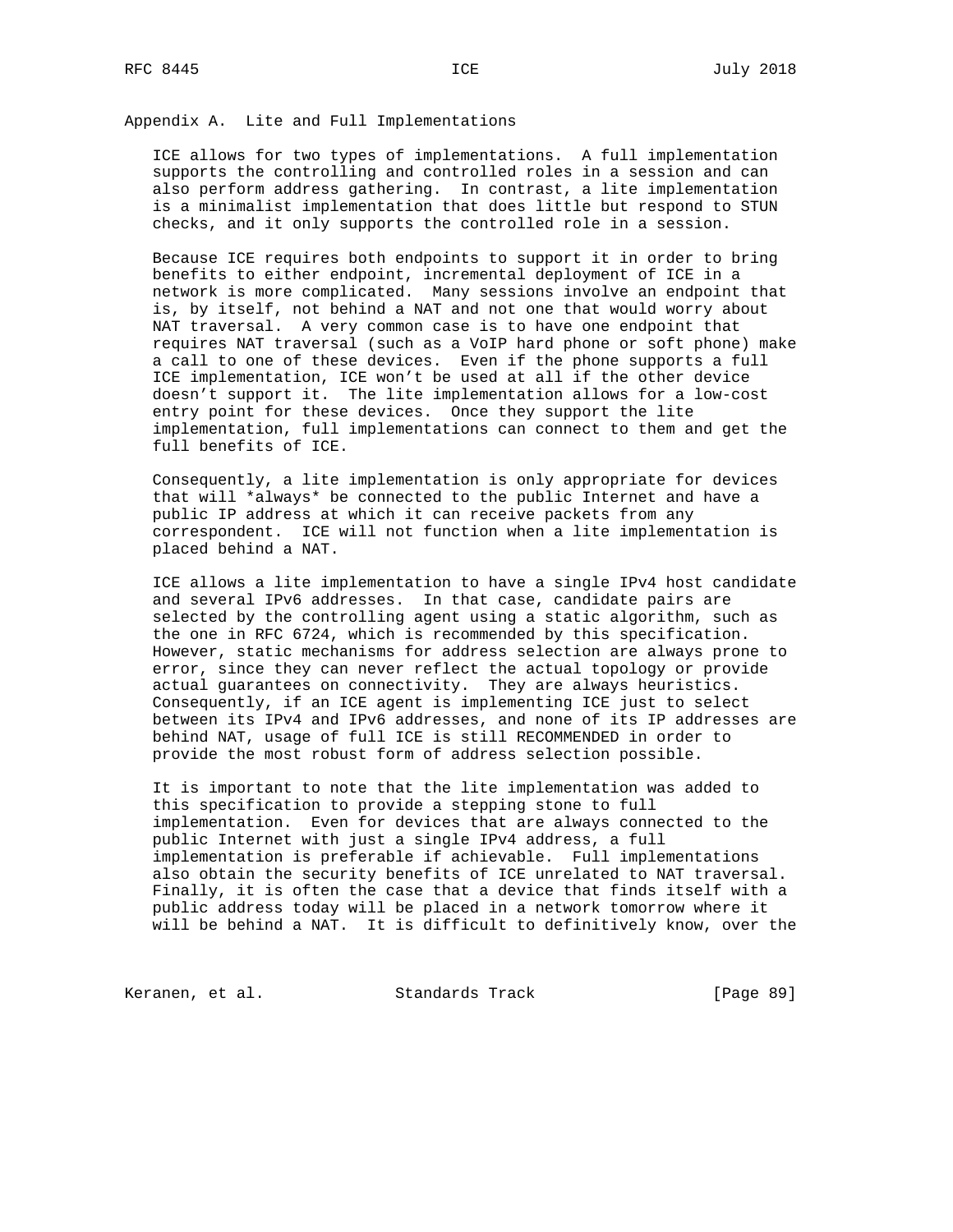lifetime of a device or product, if it will always be used on the public Internet. Full implementation provides assurance that communications will always work.

Appendix B. Design Motivations

 ICE contains a number of normative behaviors that may themselves be simple but derive from complicated or non-obvious thinking or use cases that merit further discussion. Since these design motivations are not necessary to understand for purposes of implementation, they are discussed here. This appendix is non-normative.

## B.1. Pacing of STUN Transactions

 STUN transactions used to gather candidates and to verify connectivity are paced out at an approximate rate of one new transaction every Ta milliseconds. Each transaction, in turn, has a retransmission timer RTO that is a function of Ta as well. Why are these transactions paced, and why are these formulas used?

 Sending of these STUN requests will often have the effect of creating bindings on NAT devices between the client and the STUN servers. Experience has shown that many NAT devices have upper limits on the rate at which they will create new bindings. Discussions in the IETF ICE WG during the work on this specification concluded that once every 5 ms is well supported. This is why Ta has a lower bound of 5 ms. Furthermore, transmission of these packets on the network makes use of bandwidth and needs to be rate limited by the ICE agent. Deployments based on earlier draft versions of [RFC5245] tended to overload rate-constrained access links and perform poorly overall, in addition to negatively impacting the network. As a consequence, the pacing ensures that the NAT device does not get overloaded and that traffic is kept at a reasonable rate.

 The definition of a "reasonable" rate is that STUN MUST NOT use more bandwidth than the RTP itself will use, once data starts flowing. The formula for Ta is designed so that, if a STUN packet were sent every Ta seconds, it would consume the same amount of bandwidth as RTP packets, summed across all data streams. Of course, STUN has retransmits, and the desire is to pace those as well. For this reason, RTO is set such that the first retransmit on the first transaction happens just as the first STUN request on the last transaction occurs. Pictorially:

Keranen, et al. Standards Track [Page 90]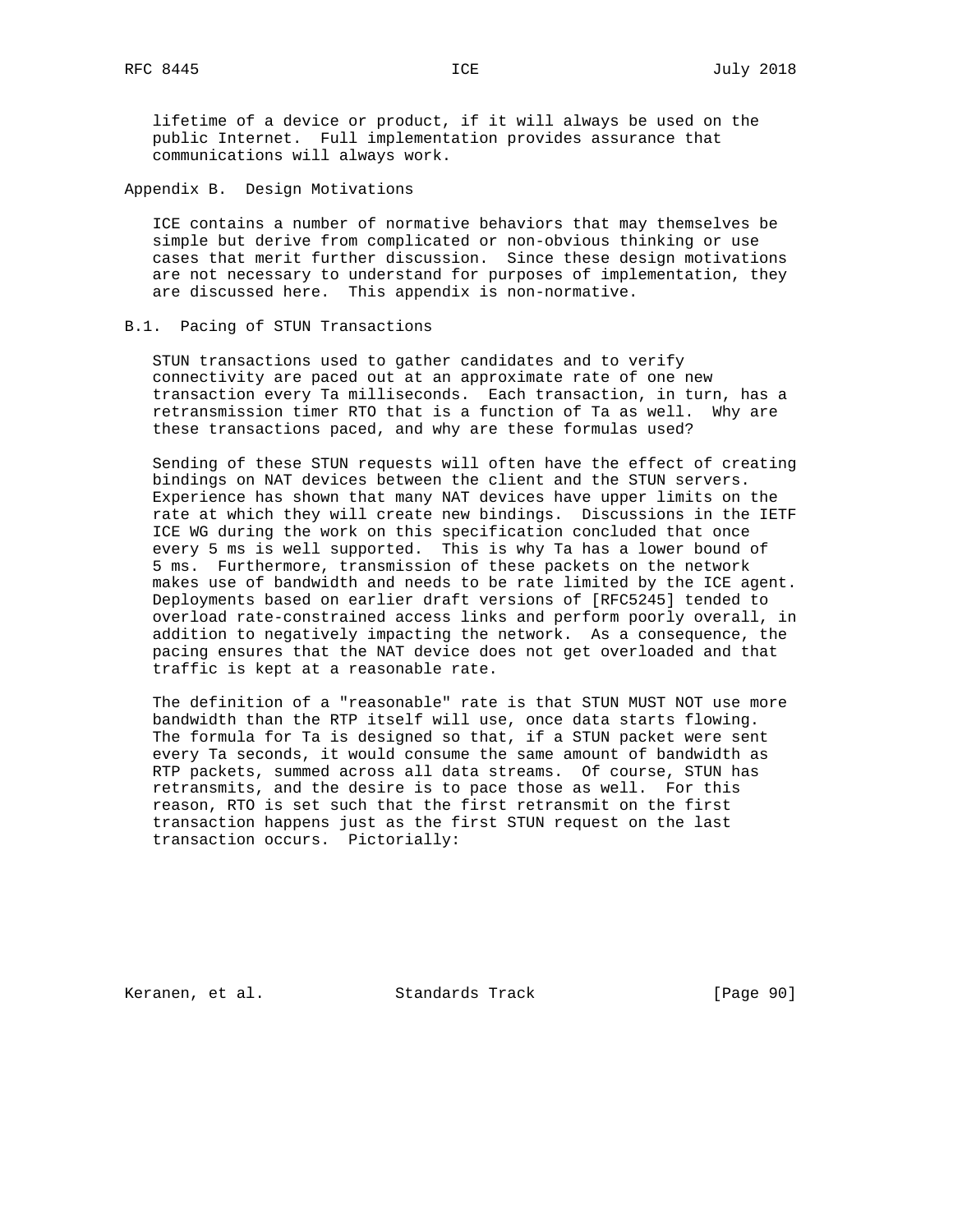

 In this picture, there are three transactions that will be sent (for example, in the case of candidate gathering, there are three host candidate/STUN server pairs). These are transactions A, B, and C. The retransmit timer is set so that the first retransmission on the first transaction (packet A2) is sent at time 3Ta.

 Subsequent retransmits after the first will occur even less frequently than Ta milliseconds apart, since STUN uses an exponential backoff on its retransmissions.

 This mechanism of a global minimum pacing interval of 5 ms is not generally applicable to transport protocols, but it is applicable to ICE based on the following reasoning.

- o Start with the following rules that would be generally applicable to transport protocols:
	- 1. Let MaxBytes be the maximum number of bytes allowed to be outstanding in the network at startup, which SHOULD be 14600, as defined in Section 2 of [RFC6928].
	- 2. Let HTO be the transaction timeout, which SHOULD be 2\*RTT if RTT is known or 500 ms otherwise. This is based on the RTO for STUN messages from [RFC5389] and the TCP initial RTO, which is 1 sec in [RFC6298].
	- 3. Let MinPacing be the minimum pacing interval between transactions, which is 5 ms (see above).

Keranen, et al. Standards Track [Page 91]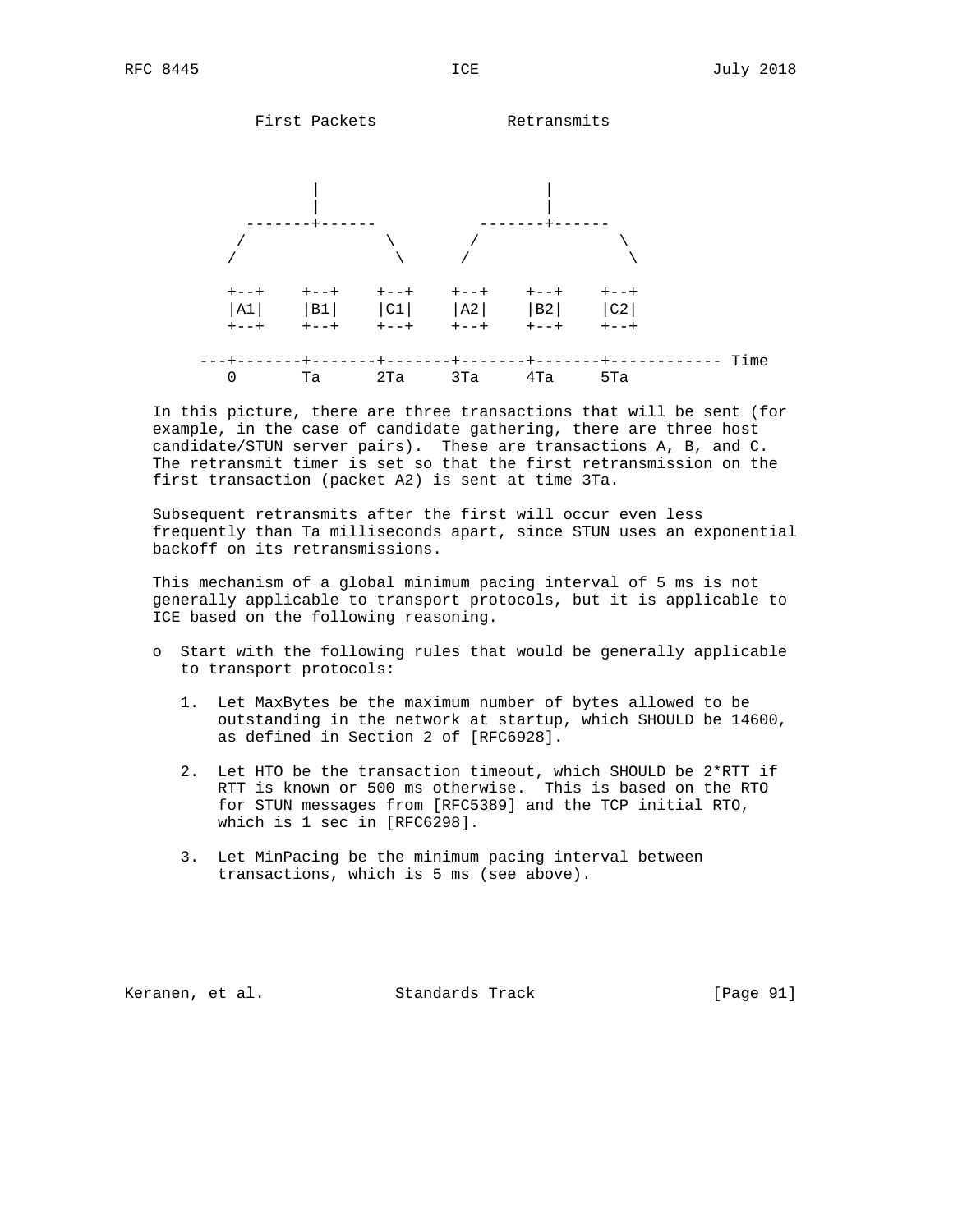- o Observe that agents typically do not know the RTT for ICE transactions (connectivity checks in particular), meaning that HTO will almost always be 500 ms.
- o Observe that a MinPacing of 5 ms and HTO of 500 ms gives at most 100 packets/HTO, which for a typical ICE check of less than 120 bytes means a maximum of 12000 outstanding bytes in the network, which is less than the maximum expressed by rule 1.
- o Thus, for ICE, the rule set reduces to just the MinPacing rule, which is equivalent to having a global Ta value.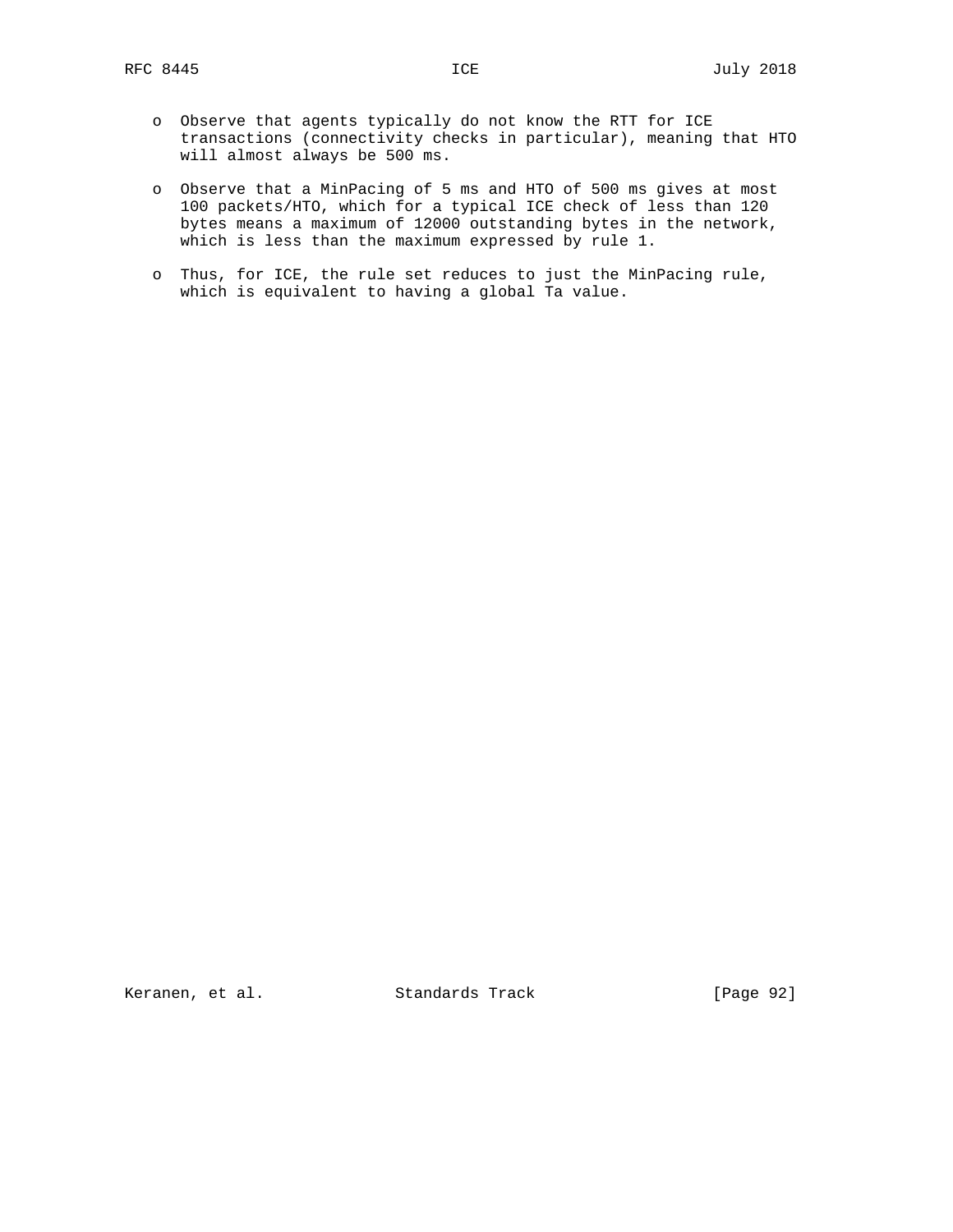## B.2. Candidates with Multiple Bases

 Section 5.1.3 talks about eliminating candidates that have the same transport address and base. However, candidates with the same transport addresses but different bases are not redundant. When can an ICE agent have two candidates that have the same IP address and port but different bases? Consider the topology of Figure 11:



Figure 11: Identical Candidates with Different Bases

Keranen, et al. Standards Track [Page 93]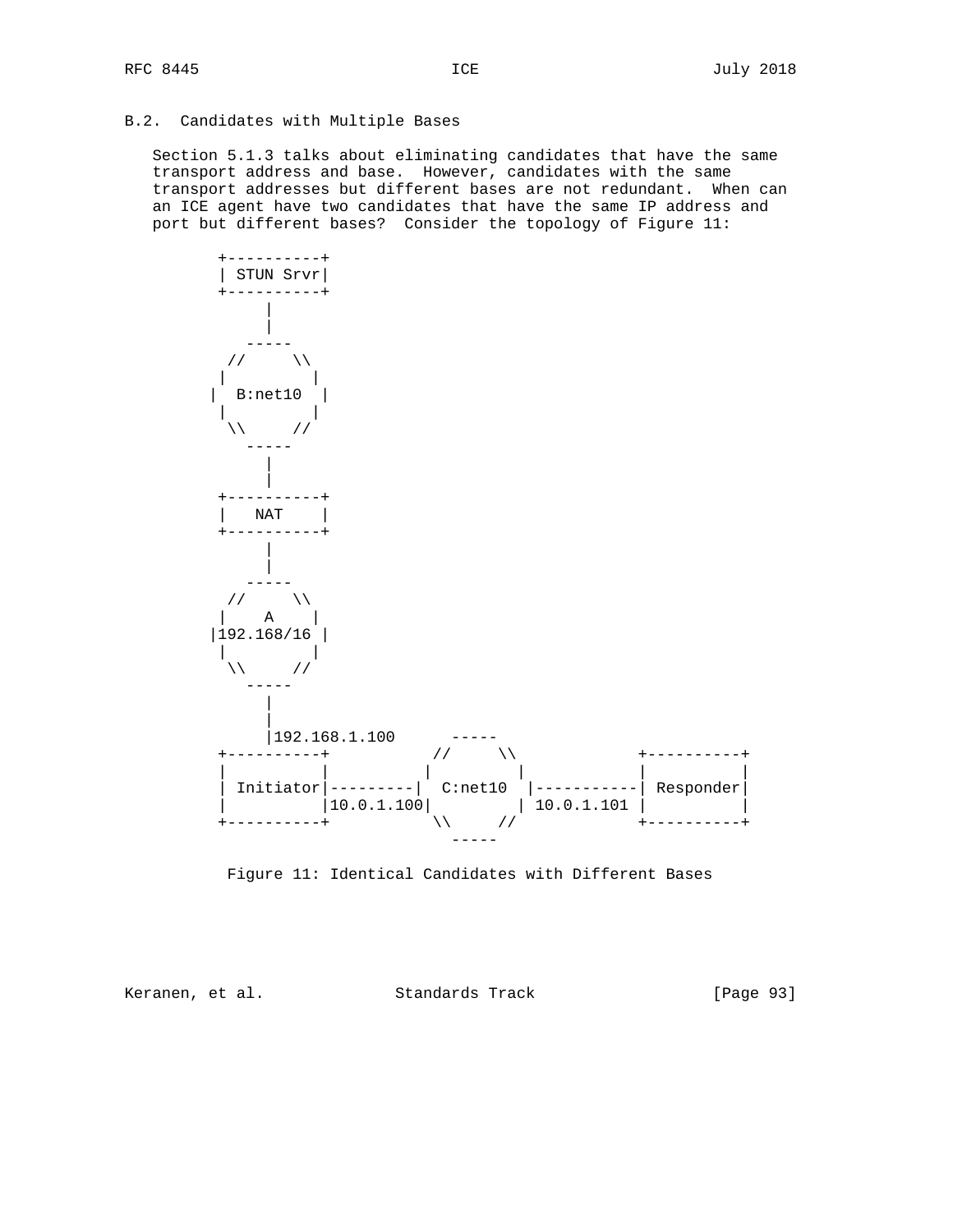In this case, the initiating agent is multihomed. It has one IP address, 10.0.1.100, on network C, which is a net 10 private network. The responding agent is on this same network. The initiating agent is also connected to network A, which is 192.168/16, and has an IP address of 192.168.1.100. There is a NAT on this network, natting into network B, which is another net 10 private network, but it is not connected to network C. There is a STUN server on network B.

 The initiating agent obtains a host candidate on its IP address on network C (10.0.1.100:2498) and a host candidate on its IP address on network A (192.168.1.100:3344). It performs a STUN query to its configured STUN server from 192.168.1.100:3344. This query passes through the NAT, which happens to assign the binding 10.0.1.100:2498. The STUN server reflects this in the STUN Binding response. Now, the initiating agent has obtained a server-reflexive candidate with a transport address that is identical to a host candidate (10.0.1.100:2498). However, the server-reflexive candidate has a base of 192.168.1.100:3344, and the host candidate has a base of 10.0.1.100:2498.

#### B.3. Purpose of the Related-Address and Related-Port Attributes

 The candidate attribute contains two values that are not used at all by ICE itself -- related address and related port. Why are they present?

 There are two motivations for its inclusion. The first is diagnostic. It is very useful to know the relationship between the different types of candidates. By including it, an ICE agent can know which relayed candidate is associated with which reflexive candidate, which in turn is associated with a specific host candidate. When checks for one candidate succeed but not for others, this provides useful diagnostics on what is going on in the network.

 The second reason has to do with off-path Quality-of-Service (QoS) mechanisms. When ICE is used in environments such as PacketCable 2.0, proxies will, in addition to performing normal SIP operations, inspect the SDP in SIP messages and extract the IP address and port for data traffic. They can then interact, through policy servers, with access routers in the network, to establish guaranteed QoS for the data flows. This QoS is provided by classifying the RTP traffic based on 5-tuple and then providing it a guaranteed rate, or marking its DSCP appropriately. When a residential NAT is present, and a relayed candidate gets selected for data, this relayed candidate will be a transport address on an actual TURN server. That address says nothing about the actual transport address in the access router that would be used to classify packets for QoS treatment. Rather, the

Keranen, et al. Standards Track [Page 94]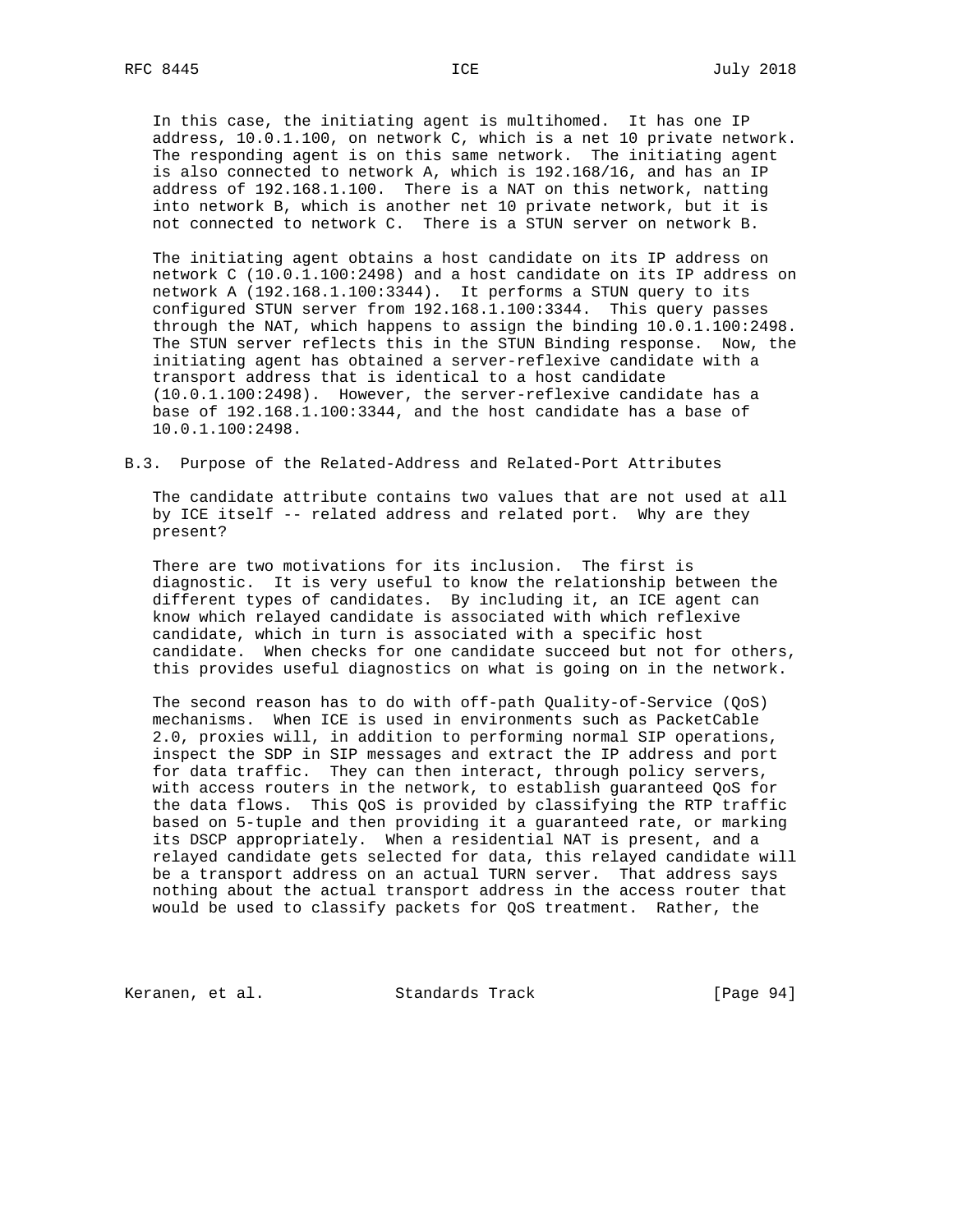server-reflexive candidate towards the TURN server is needed. By carrying the translation in the SDP, the proxy can use that transport address to request QoS from the access router.

B.4. Importance of the STUN Username

 ICE requires the usage of message integrity with STUN using its short-term credential functionality. The actual short-term credential is formed by exchanging username fragments in the candidate exchange. The need for this mechanism goes beyond just security; it is actually required for correct operation of ICE in the first place.

 Consider ICE agents L, R, and Z. L and R are within private enterprise 1, which is using 10.0.0.0/8. Z is within private enterprise 2, which is also using 10.0.0.0/8. As it turns out, R and Z both have IP address 10.0.1.1. L sends candidates to Z. Z responds to L with its host candidates. In this case, those candidates are 10.0.1.1:8866 and 10.0.1.1:8877. As it turns out, R is in a session at that same time and is also using 10.0.1.1:8866 and 10.0.1.1:8877 as host candidates. This means that R is prepared to accept STUN messages on those ports, just as Z is. L will send a STUN request to 10.0.1.1:8866 and another to 10.0.1.1:8877. However, these do not go to Z as expected. Instead, they go to R! If R just replied to them, L would believe it has connectivity to Z, when in fact it has connectivity to a completely different user, R. To fix this, STUN short-term credential mechanisms are used. The username fragments are sufficiently random; thus it is highly unlikely that R would be using the same values as Z. Consequently, R would reject the STUN request since the credentials were invalid. In essence, the STUN username fragments provide a form of transient host identifiers, bound to a particular session established as part of the candidate exchange.

 An unfortunate consequence of the non-uniqueness of IP addresses is that, in the above example, R might not even be an ICE agent. It could be any host, and the port to which the STUN packet is directed could be any ephemeral port on that host. If there is an application listening on this socket for packets, and it is not prepared to handle malformed packets for whatever protocol is in use, the operation of that application could be affected. Fortunately, since the ports exchanged are ephemeral and usually drawn from the dynamic or registered range, the odds are good that the port is not used to run a server on host R, but rather is the agent side of some protocol. This decreases the probability of hitting an allocated port, due to the transient nature of port usage in this range. However, the possibility of a problem does exist, and network deployers need to be prepared for it. Note that this is not a

Keranen, et al. Standards Track [Page 95]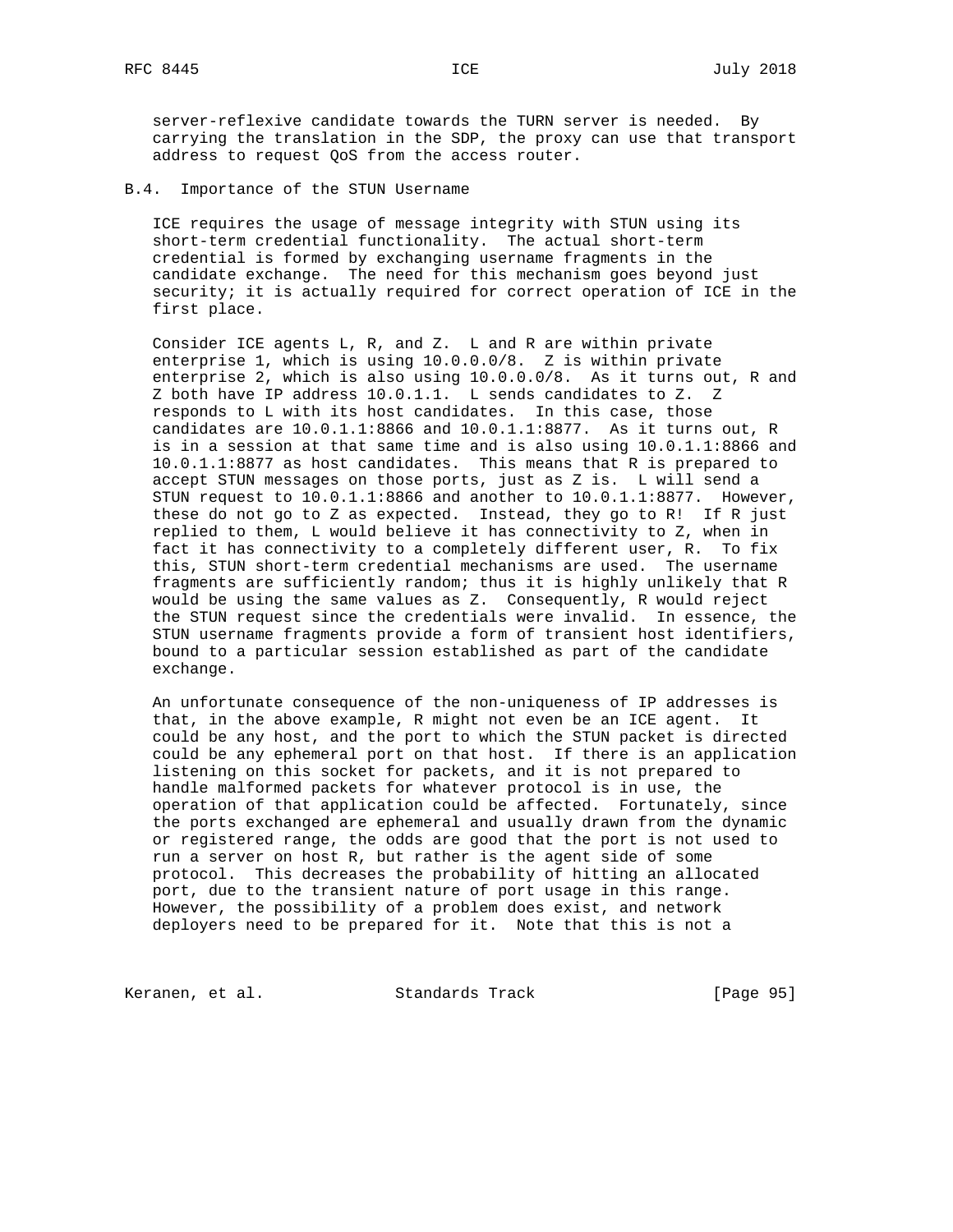problem specific to ICE; stray packets can arrive at a port at any time for any type of protocol, especially ones on the public Internet. As such, this requirement is just restating a general design guideline for Internet applications -- be prepared for unknown packets on any port.

#### B.5. The Candidate Pair Priority Formula

The priority for a candidate pair has an odd form. It is:

pair priority =  $2^32*MIN(G,D) + 2*MAX(G,D) + (G>D)?1:0)$ 

 Why is this? When the candidate pairs are sorted based on this value, the resulting sorting has the MAX/MIN property. This means that the pairs are first sorted based on decreasing value of the minimum of the two priorities. For pairs that have the same value of the minimum priority, the maximum priority is used to sort amongst them. If the max and the min priorities are the same, the controlling agent's priority is used as the tiebreaker in the last part of the expression. The factor of 2\*32 is used since the priority of a single candidate is always less than 2\*32, resulting in the pair priority being a "concatenation" of the two component priorities. This creates the MAX/MIN sorting. MAX/MIN ensures that, for a particular ICE agent, a lower-priority candidate is never used until all higher-priority candidates have been tried.

## B.6. Why Are Keepalives Needed?

 Once data begins flowing on a candidate pair, it is still necessary to keep the bindings alive at intermediate NATs for the duration of the session. Normally, the data stream packets themselves (e.g., RTP) meet this objective. However, several cases merit further discussion. Firstly, in some RTP usages, such as SIP, the data streams can be "put on hold". This is accomplished by using the SDP "sendonly" or "inactive" attributes, as defined in RFC 3264 [RFC3264]. RFC 3264 directs implementations to cease transmission of data in these cases. However, doing so may cause NAT bindings to time out, and data won't be able to come off hold.

 Secondly, some RTP payload formats, such as the payload format for text conversation [RFC4103], may send packets so infrequently that the interval exceeds the NAT binding timeouts.

 Thirdly, if silence suppression is in use, long periods of silence may cause data transmission to cease sufficiently long for NAT bindings to time out.

Keranen, et al. Standards Track [Page 96]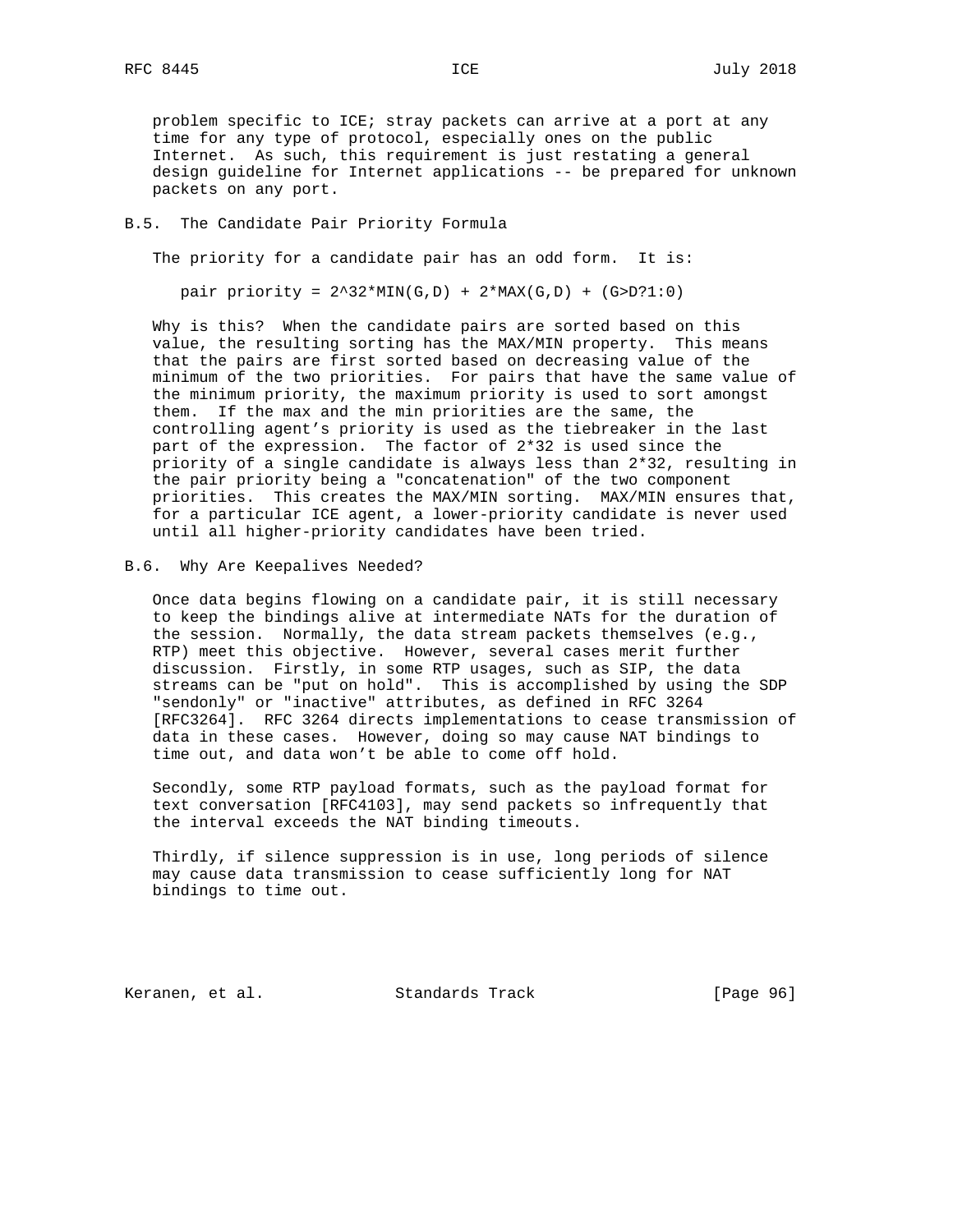For these reasons, the data packets themselves cannot be relied upon. ICE defines a simple periodic keepalive utilizing STUN Binding Indications. This makes its bandwidth requirements highly predictable and thus amenable to QoS reservations.

## B.7. Why Prefer Peer-Reflexive Candidates?

 Section 5.1.2 describes procedures for computing the priority of a candidate based on its type and local preferences. That section requires that the type preference for peer-reflexive candidates always be higher than server reflexive. Why is that? The reason has to do with the security considerations in Section 19. It is much easier for an attacker to cause an ICE agent to use a false server reflexive candidate rather than a false peer-reflexive candidate. Consequently, attacks against address gathering with Binding requests are thwarted by ICE by preferring the peer-reflexive candidates.

B.8. Why Are Binding Indications Used for Keepalives?

 Data keepalives are described in Section 11. These keepalives make use of STUN when both endpoints are ICE capable. However, rather than using a Binding request transaction (which generates a response), the keepalives use an Indication. Why is that?

 The primary reason has to do with network QoS mechanisms. Once data begins flowing, network elements will assume that the data stream has a fairly regular structure, making use of periodic packets at fixed intervals, with the possibility of jitter. If an ICE agent is sending data packets, and then receives a Binding request, it would need to generate a response packet along with its data packets. This will increase the actual bandwidth requirements for the 5-tuple carrying the data packets and introduce jitter in the delivery of those packets. Analysis has shown that this is a concern in certain Layer 2 access networks that use fairly tight packet schedulers for data.

 Additionally, using a Binding Indication allows integrity to be disabled, which may result in better performance. This is useful for large-scale endpoints, such as Public Switched Telephone Network (PSTN) gateways and Session Border Controllers (SBCs).

B.9. Selecting Candidate Type Preference

 One criterion for selecting type and local preference values is the use of a data intermediary, such as a TURN server, a tunnel service such as a VPN server, or NAT. With a data intermediary, if data is sent to that candidate, it will first transit the data intermediary before being received. One type of candidate that involves a data

Keranen, et al. Standards Track [Page 97]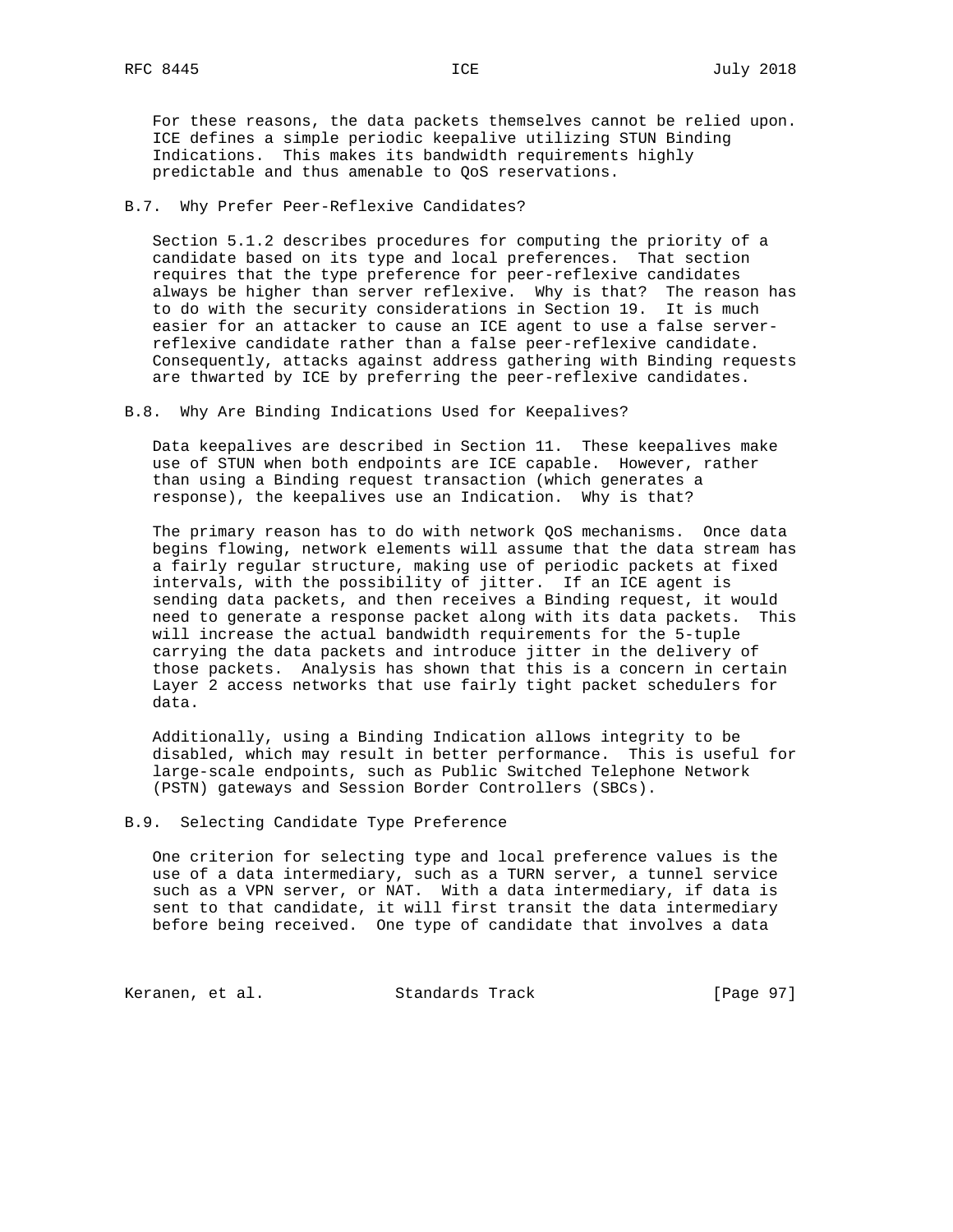intermediary is the relayed candidate. Another type is the host candidate, which is obtained from a VPN interface. When data is transited through a data intermediary, it can have a positive or negative effect on the latency between transmission and reception. It may or may not increase the packet losses, because of the additional router hops that may be taken. It may increase the cost of providing service, since data will be routed in and right back out of a data intermediary run by a provider. If these concerns are important, the type preference for relayed candidates needs to be carefully chosen.

 Another criterion for selecting preferences is the IP address family. ICE works with both IPv4 and IPv6. It provides a transition mechanism that allows dual-stack hosts to prefer connectivity over IPv6 but to fall back to IPv4 in case the v6 networks are disconnected. Implementation SHOULD follow the guidelines from [RFC8421] to avoid excessive delays in the connectivity-check phase if broken paths exist.

 Another criterion for selecting preferences is topological awareness. This is beneficial for candidates that make use of intermediaries. In those cases, if an ICE agent has preconfigured or dynamically discovered knowledge of the topological proximity of the intermediaries to itself, it can use that to assign higher local preferences to candidates obtained from closer intermediaries.

 Another criterion for selecting preferences might be security or privacy. If a user is a telecommuter, and therefore connected to a corporate network and a local home network, the user may prefer their voice traffic to be routed over the VPN or similar tunnel in order to keep it on the corporate network when communicating within the enterprise but may use the local network when communicating with users outside of the enterprise. In such a case, a VPN address would have a higher local preference than any other address.

Keranen, et al. Standards Track [Page 98]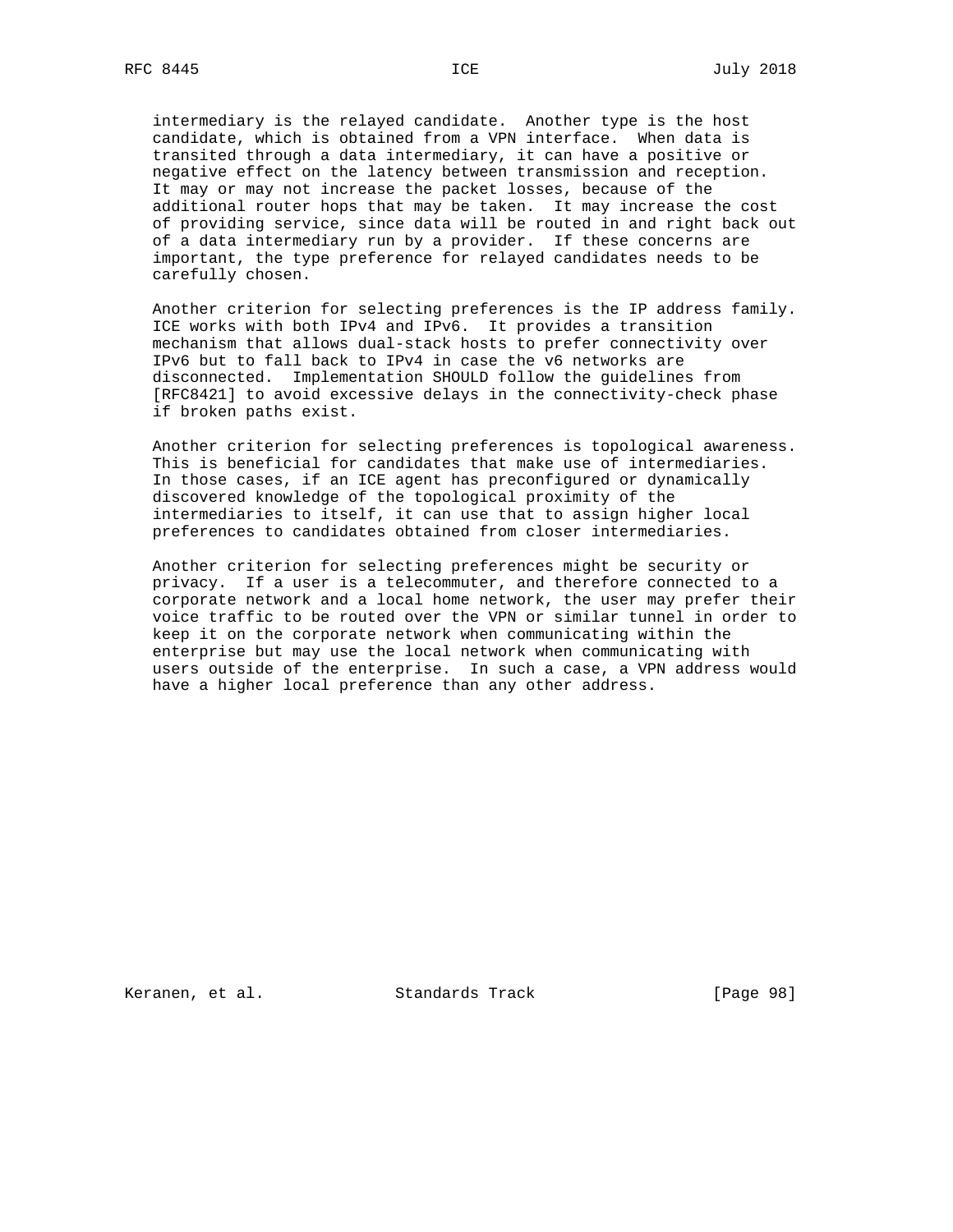Appendix C. Connectivity-Check Bandwidth

 The tables below show, for IPv4 and IPv6, the bandwidth required for performing connectivity checks, using different Ta values (given in ms) and different ufrag sizes (given in bytes).

The results were provided by Jusin Uberti (Google) on 11 April 2016.

 IP version: IPv4 Packet len (bytes): 108 + ufrag | ms | 4 8 12 16 -----|------------------------ 500 | 1.86k 1.98k 2.11k 2.24k 200 | 4.64k 4.96k 5.28k 5.6k 100 | 9.28k 9.92k 10.6k 11.2k

| 50   18.6k 19.8k 21.1k 22.4k |  |  |
|------------------------------|--|--|
| 20   46.4k 49.6k 52.8k 56.0k |  |  |
| 10   92.8k 99.2k 105k 112k   |  |  |
| 5   185k 198k 211k 224k      |  |  |
| 2   464k 496k 528k 560k      |  |  |
| 1   928k 992k 1.06M 1.12M    |  |  |

 IP version: IPv6 Packet len (bytes): 128 + ufrag

| ms  | 4     | 8    | 12                      | 16   |
|-----|-------|------|-------------------------|------|
| 500 |       |      | 2.18k 2.3k 2.43k 2.56k  |      |
| 200 |       |      | 5.44k 5.76k 6.08k 6.4k  |      |
| 100 |       |      | 10.9k 11.5k 12.2k 12.8k |      |
| 50  |       |      | 21.8k 23.0k 24.3k 25.6k |      |
| 20  |       |      | 54.4k 57.6k 60.8k 64.0k |      |
| 10  | 108k  | 115k | 121k                    | 128k |
| 5   | 217k  |      | 230k 243k               | 256k |
| 2   | 544k  | 576k | 608k                    | 640k |
|     | 1.09M |      | 1.15M 1.22M 1.28M       |      |

Figure 12: Connectivity-Check Bandwidth

Keranen, et al. Standards Track [Page 99]